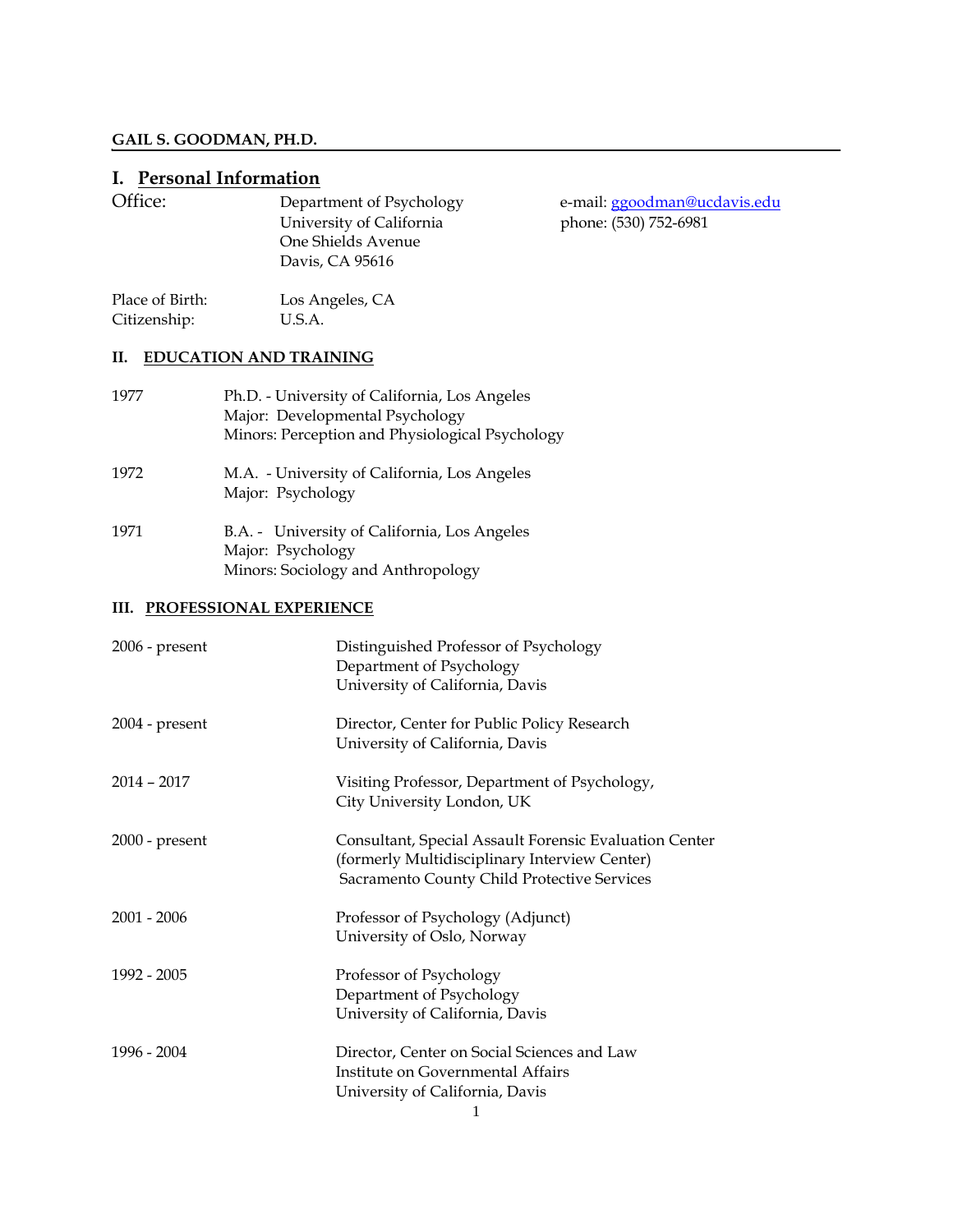| 1991 - 1992 | Professor of Psychology<br>Department of Psychology<br>State University of New York at Buffalo                                                                                                    |
|-------------|---------------------------------------------------------------------------------------------------------------------------------------------------------------------------------------------------|
| 1988 - 1991 | Associate Professor of Psychology<br>Department of Psychology<br>State University of New York at Buffalo                                                                                          |
| 1987 - 1988 | Associate Professor and Director,<br>Dual Degree Program in Psychology and Law<br>Department of Psychology<br>University of Denver                                                                |
| 1982 - 1987 | Assistant Professor and Director,<br>Dual Degree Program in Psychology and the Law<br>Department of Psychology<br>University of Denver                                                            |
| 1981 - 1982 | Lecturer<br>Department of Psychology<br>University of Denver                                                                                                                                      |
| 1980 - 1981 | Research Associate<br>Department of Psychology<br>University of Denver                                                                                                                            |
| 1977 - 1980 | Postdoctoral Fellow<br>National Institute of Child Health and Human Development<br>Department of Psychology<br>University of Denver                                                               |
| 1978 - 1979 | Visiting Scholar<br>Laboratoire de Psychologie Expérimentale<br>Université René Descartes (Paris V)<br>Paris, France                                                                              |
| 1976 - 1977 | Lecturer in Developmental Psychology<br>Department of Psychology<br>University of California, Riverside                                                                                           |
| 1975 Summer | Predoctoral Trainee at the Summer<br>Institute on the Genetics of Developmental<br>Processes for Social Scientists<br><b>Institute for Behavioral Genetics</b><br>University of Colorado, Boulder |
| 1972 - 1975 | Predoctoral Trainee<br>National Institute of Mental Health<br>Department of Psychology<br>University of California, Los Angeles                                                                   |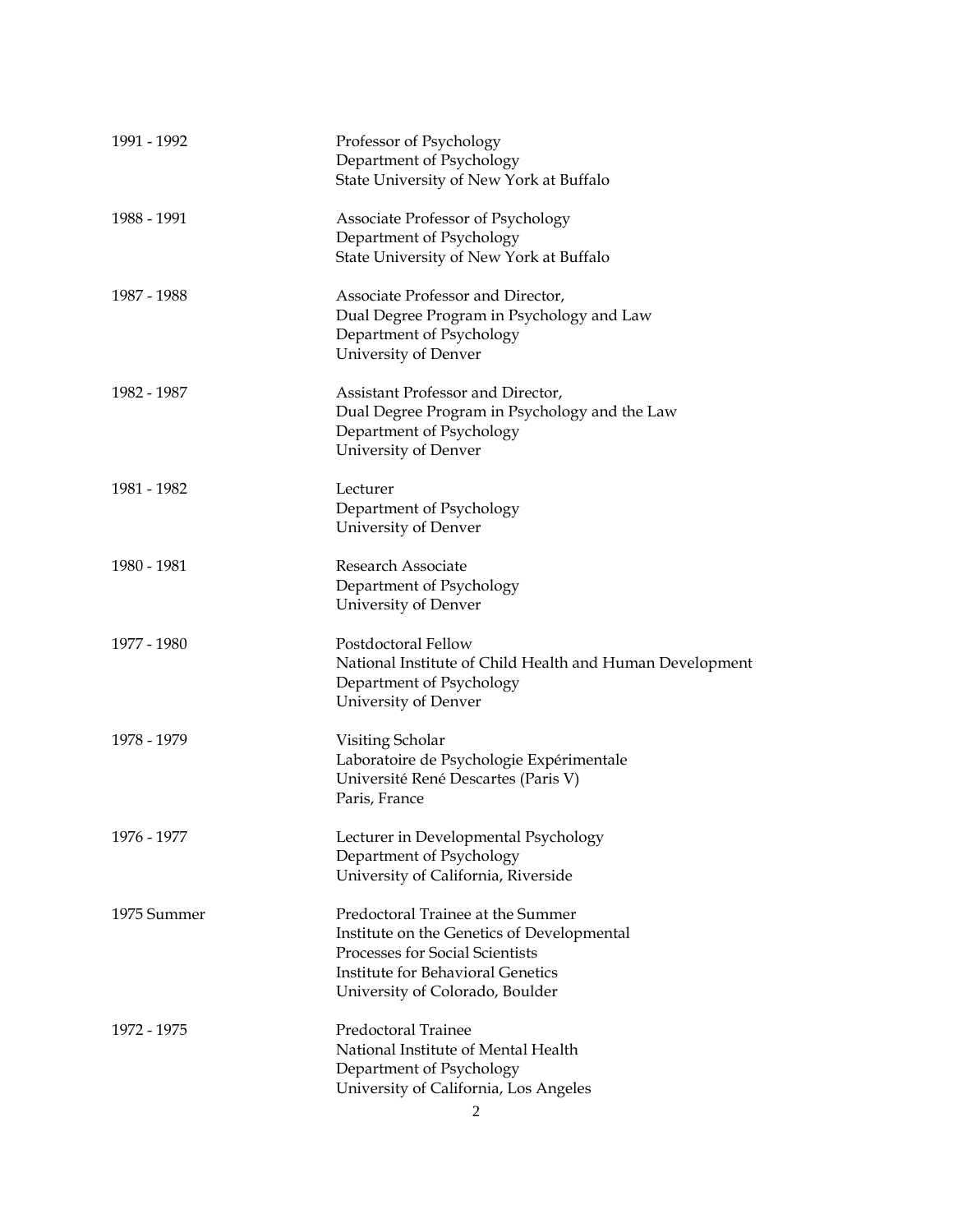| 1973 Summer | Instructor in Child Growth and Human Development<br>Santa Monica College |
|-------------|--------------------------------------------------------------------------|
| 1971 - 1972 | Research Assistant                                                       |
|             | Department of Psychology                                                 |
|             | University of California, Los Angeles                                    |

#### **IV. PROFESSIONAL MEMBERSHIPS**

Association for Psychological Science, Fellow American Psychological Association, Fellow Divisions: Experimental Psychology, 3 (Fellow); Developmental Psychology, 7 (Fellow); Society for the Psychological Study of Social Issues, 9 (Fellow); Society for Child and Family Policy and Practice, 37 (Fellow); Psychology & Law, 41 (Fellow); Traumatic Stress, 56 (Fellow). Psychonomics Society, Member Society for Research in Child Development, Member Western Psychological Association, Fellow American Professional Society on the Abuse of Children (APSAC), Founding Member, Previously on Advisory Committee, Research Committee, etc. International Society for the Prevention of Child Abuse and Neglect, Member International Society for Traumatic Stress Studies, Member Association for Criminal Justice Research (California), Member

## **V. HONORS AND AWARDS**

Member, Norwegian Academy of Science and Letters, 2018-present Doctor Philosophiae Honoris Causa (Honorary Doctorate), University of Oslo, Norway, 2017 Recipient, American Psychological Association's 2016 Award for Distinguished Contributions to Research in Public Interest (Senior), 2016 Recipient, Distinguished Contributions to Psychology and Law Award, American Psychology-Law Society, Division 41, American Psychological Association, 2015 Recipient, James McKeen Cattell Fellow Award for Lifetime Contributions to Applied Research, Association for Psychological Science, 2012 Recipient, Distinguished Scientific Contribution Award, California Psychological Association, 2010 Recipient, Distinguished Scholarly Public Service Award, University of California, Davis, 2009 Recipient, Urie Brofenbrenner Award for Lifetime Contributions to Developmental Psychology in the Service of Science and Society, Division 7 (Developmental Psychology), American Psychological Association, 2008 Recipient, American Psychological Association's 2005 Award for Distinguished Contributions to Research in Public Policy Recipient, American Psychological Association's 2005 Award for Distinguished Professional Contributions to Applied Research Recipient, Nicholas Hobbs Award, Division 37 (Child, Youth, and Family Services) of the American Psychological Association, 2003.

- Recipient, American Academy of Forensic Psychology's 2002 Award for Distinguished Contributions to Forensic Psychology
- Member, Norwegian Center for Advanced Study/Norwegian National Academy of Sciences, Group on Eyewitness Memory, 2003-2004
- Recipient, Teaching and Mentoring Award from the Consortium on Women and Research, UC Davis, 1998
- Recipient, American Psychology and Law (Div. 41) Teaching and Mentoring Award, 1996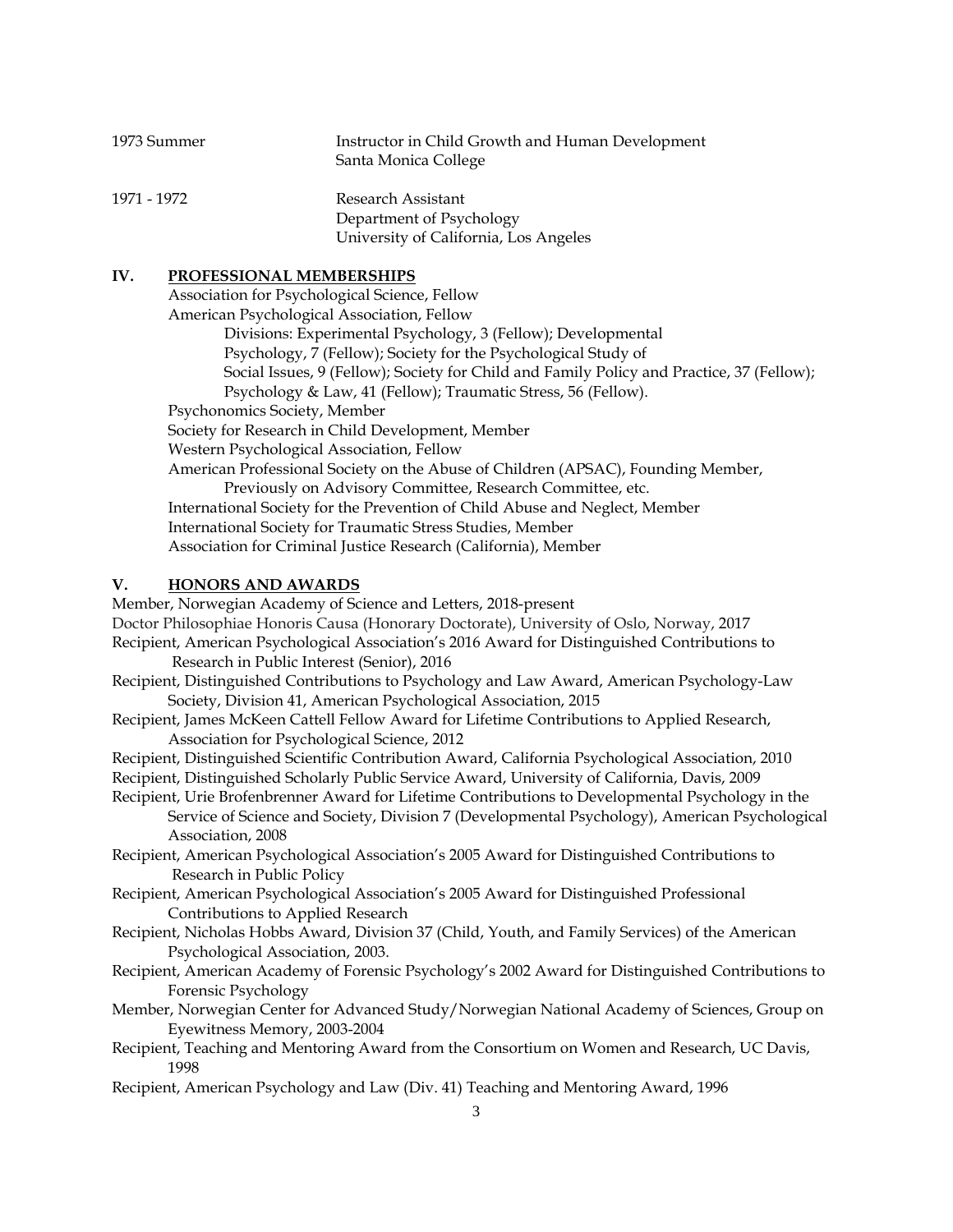Recipient, Robert Chin Award, SPSSI, Division 9 of the American Psychological Association, 1995 (awarded for contribution to the child abuse literature; best paper of the year)

- Recipient, American Professional Society on the Abuse of Children Research Career Achievement Award, 1992
- Recipient, Steven Schaffer Outstanding Research Contributions Award of the National Organization for Victim Assistance, 1986
- Certificate of Merit, American Bar Association, 1982 Media award for contributing to the public's knowledge of the American legal system
- President, Division 7 (Developmental Psychology) of the American Psychological Association; President-Elect, 2011-2013; President, 2013-2015; Past-President, 2015-2016.
- President, Division 41 (American Psychology-Law Society), American Psychological Association, 1996- 1997; President-Elect, 1995-1996; Past-President, 1997-1998.
- President, Section on Child Maltreatment, Division 37 (Children, Youth, and Family Services) of the American Psychological Association, 1999-2000; President-Elect, 1997-1998; Past President, 2000- 2002.
- President, Division 37 (Children, Youth, and Family Services [subsequently renamed Society for Child and Family Policy and Practice]) of the American Psychological Association, 1992-1993; President-Elect, 1991-1992; Past- President, 1993-1994
- Member-at-Large, Division 7 (Developmental Psychology) of the American Psychological Association, 2004-2006.

Representative to APA Council for Division 41 (Psychology and Law), 2003-2005

USPHS Postdoctoral Fellowship, University of Denver

Two NIMH Predoctoral Fellowships, UCLA

Phi Beta Kappa, Magna Cum Laude, and Departmental Honors in Psychology, UCLA

California State Scholarship, Pitzer College, Claremont, CA

(I have appeared on a number of local and national radio talk shows and television shows to discuss my research on children's testimony and child abuse. I have also been quoted in numerous newspaper and magazine articles written on this topic. My research has been cited in State and Federal Supreme Court decisions. I have contributed to American Psychological Association and American Medical Association Amicus Briefs to the US Supreme Court.)

## **VI. TEACHING AND RESEARCH GRANTS**

Teaching Grants:

Faculty Mini-Grant for Undergraduate Instructional Improvement, University of California, Riverside, 1977 Faculty Teaching Improvement Grant, University of Denver, 1983 Faculty Teaching Improvement Grant, University of California, Davis 1997

 Research Grants and Contracts: Small Awards

> Memory for Pictorial Detail W. T. Grant Foundation Grant G. S. Goodman, Principal Investigator 1977 - 1980 \$5,000

The Development of Visual Scanning and Memory National Institute of Child Health and Human Development Individual Postdoctoral Fellowship 1977 - 1980 \$14,000/year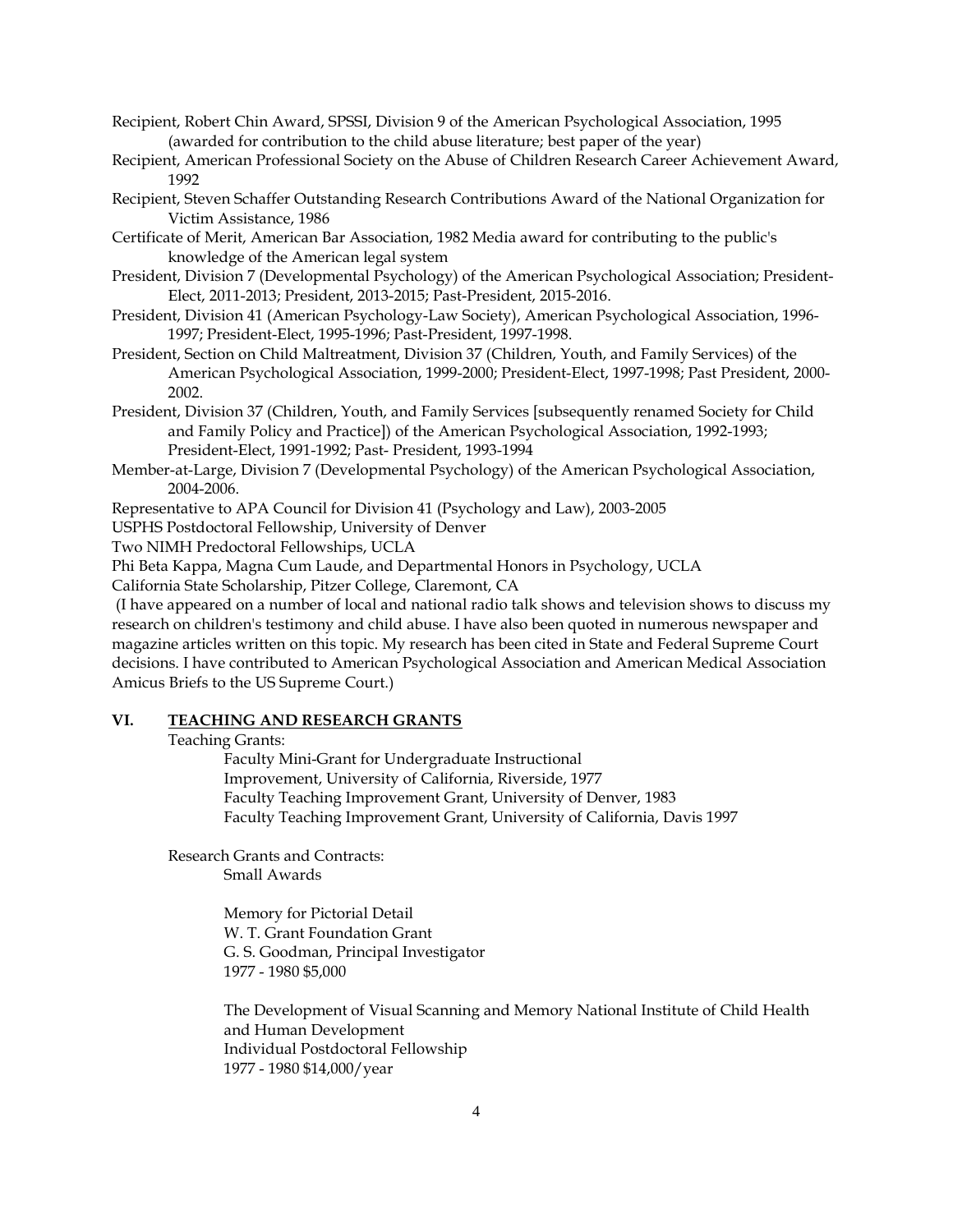Schema Confirmation and Schema Deployment NIMH Small Grant G. S. Goodman, Principal Investigator 1982 - 1983 \$10,000 plus 55% indirect

The Development of Memory for Scripted Action Events Biomedical Research Grant University of Denver G. S. Goodman, Principal Investigator 1982 - 1983 \$2,000

The Child Witness University of Colorado Medical Center (Funds made available by the W. T. Grant Foundation.) G. S. Goodman & M. M. Haith, Co-Investigators 1981 - 1984 \$1,500

Children's Eyewitness Testimony University of Colorado Medical Center (Funds made available by the W. T. Grant Foundation.) G. S. Goodman, Principal Investigator 1984 - 1986 \$2,000

Children's Use of Props to Recall an Event Biomedical Research Grant, University of Denver G. S. Goodman, Principal Investigator 1985 - 1987 \$1,800

Children's Memory for Repeated Events Biomedical Research Grant, University of Denver M. J. Farrar and G. S. Goodman, Co-Investigators 1986 - 1987 \$2,500

Attitudinal Determinants of Empathy toward Child Victim/Witnesses of Sexual Abuse National Center on Child Abuse and Neglect G. S. Goodman, Principal Investigator/Faculty Sponsor Predoctoral Fellowship for Bette L. Bottoms 1991 - 1992 \$10,000

Long-term Memory for Invasive Genital Touch University of California Intercampus Research Grant G. S. Goodman, Principal Investigator 1992 - 1993 \$2,000

Attributions of Self-Blame in Child Victims of Sexual Abuse National Center on Child Abuse and Neglect G. S. Goodman, Principal Investigator/Faculty Sponsor Predoctoral Fellowship for Jodi A. Quas 1994 - 1995 \$10,000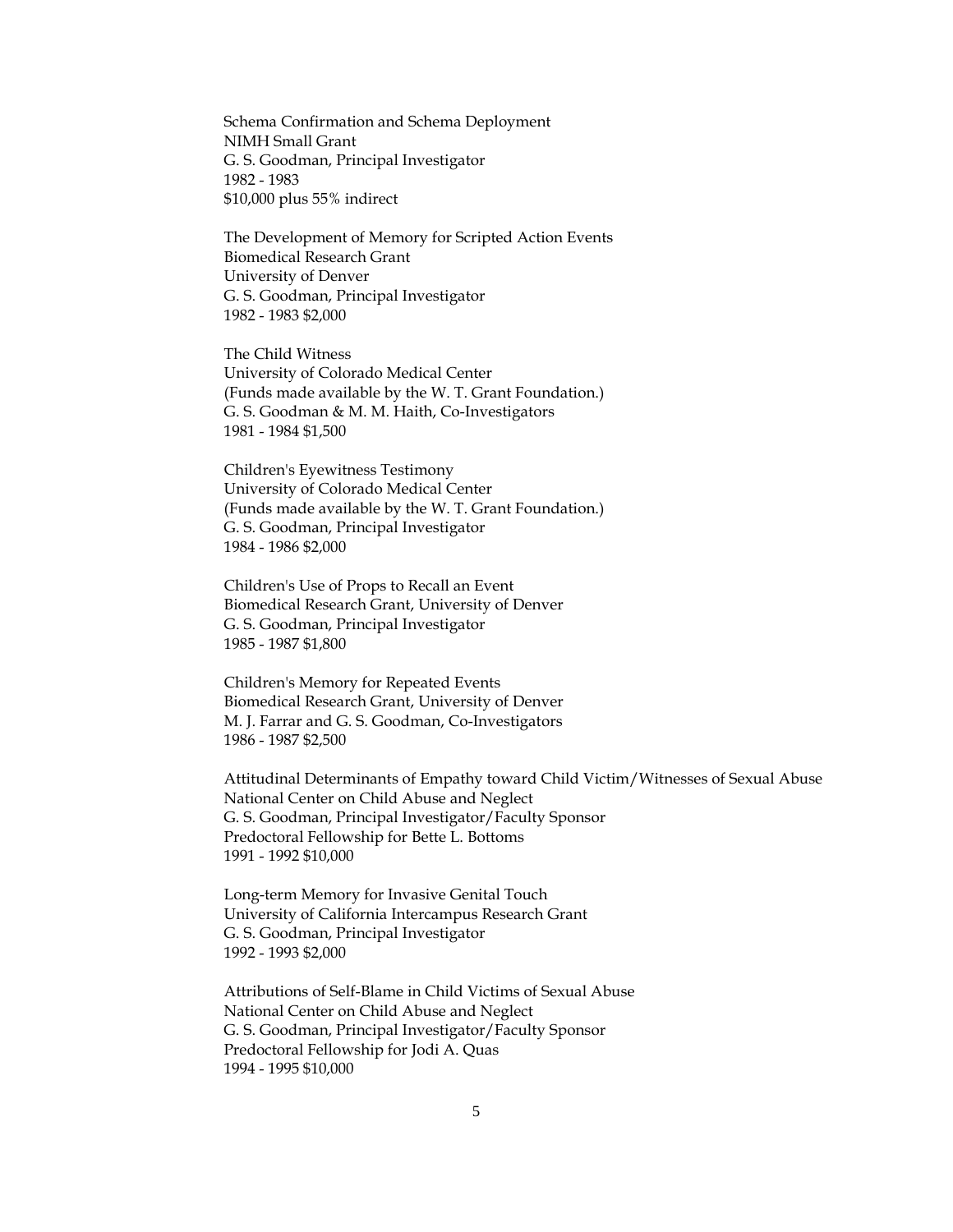Effects of Hearsay on Jurors' Decisions University of California Intercampus Research Grant G. S. Goodman, Principal Investigator 1994 - 1995 \$10,000

Long-term Effects of Criminal Court Involvement University of California Intercampus Research Grant G. S. Goodman, Principal Investigator 1995 - 1997 \$8,000

Effects of Repeated Interviews on Children California Family Court System G. S. Goodman, Faculty Sponsor Dissertation Fellowship for Jodi Quas 1996 - 1997 \$15,000

Memories of Childhood: True versus False Reports National Science Foundation Dissertation Grant G. S. Goodman, Principal Investigator/Faculty Sponsor Dissertation Grant for Jianjian Qin 1997 - 1999 \$10,000

Interviewing Children Repeatedly: Memory and Suggestibility University of California Intercampus Research Grant G. S. Goodman, Principal Investigator 1997 - 1998 \$8,000

Developmental Differences in False Memory University of California Intercampus Research Grant G. S. Goodman, Principal Investigator 1998 - 1999 \$3,000

Protective Custody: Children's Memory and Understanding of A Traumatic Life Event University of California Faculty Research Grant G. S. Goodman, Principal Investigator 2000 - 2001 \$10,000

Children's Heuristics and Rejection of False Events National Science Foundation Dissertation Grant G. S. Goodman, Principal Investigator/Faculty Sponsor Dissertation Grant for Simona Ghetti 2001 - 2002 \$8,500

The Development of Memory for Emotional Pictures and Amygdala Response University of California Faculty Research Grant G. S. Goodman, Principal Investigator 2002 - 2003 \$4,000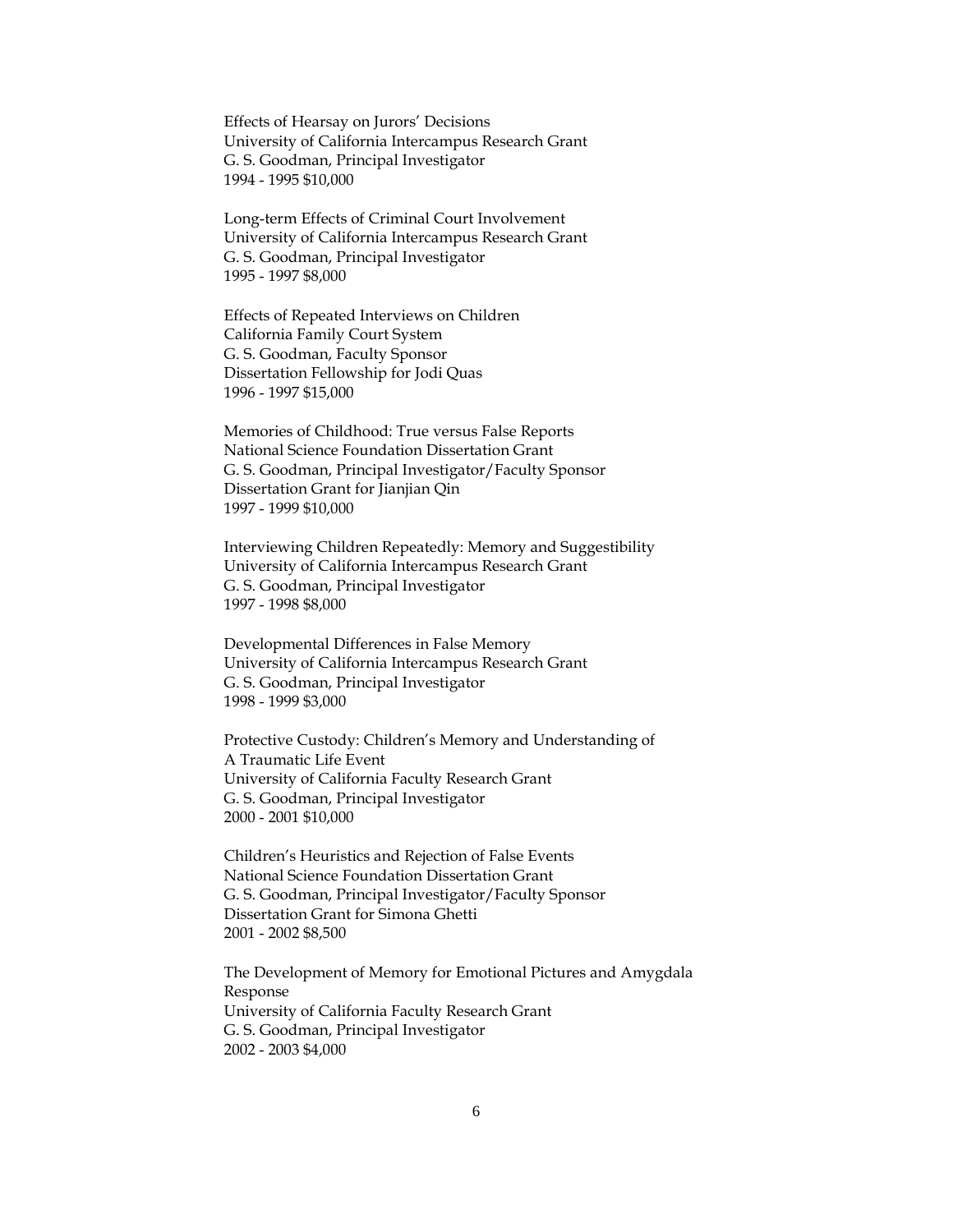Influencing Children's Eyewitness Memory Through Familiarity and Stereotypes National Science Foundation Dissertation Grant G. S. Goodman, Principal Investigator/Faculty Sponsor Dissertation Grant for Ingrid Cordon 2004 - 2005 \$11,307

Amini Foundation Grant Authenticity as a Mediator of Attachment and Memory/Suggestibility Relations in Children G. S. Goodman, Principal Investigator 2006 - 2007 \$20,000

Developmental Trajectories of Gist and Monitoring Processes in True and False Memories University of California Faculty Research Grant G. S. Goodman, Principal Investigator 2008 - 2009 \$2,000

Child Maltreatment: Eyewitness Memory and Executive Function National Science Foundation Dissertation Grant G. S. Goodman, Principal Investigator/Faculty Sponsor Dissertation Grant for LaTonya Harris 2009 - 2010 \$12,000

Amini Foundation Authenticity and Adults' Discernment of Children's Accurate and Inaccurate Memory Reports G. S. Goodman, Principal Investigator 2010-2012 \$12,789

Stuart Foundation Stuart Foundation National Youth in Transition Database Project G. S. Goodman, Principal Investigator 2010-2011 \$10,000

Sierra Foundation Sierra Foundation National Youth in Transition Database Project G. S. Goodman, Principal Investigator 2011-2012 \$10,000

Child Eyewitness Memories: Effects of Familiarity University of California Faculty Research Grant G. S. Goodman, Principal Investigator 2012 - 2014 \$2,000

Amini Foundation The Roles of Attachment and Authenticity in Children's Memory, Suggestibility, and Honesty G. S. Goodman, Principal Investigator 2013-2016 \$16,000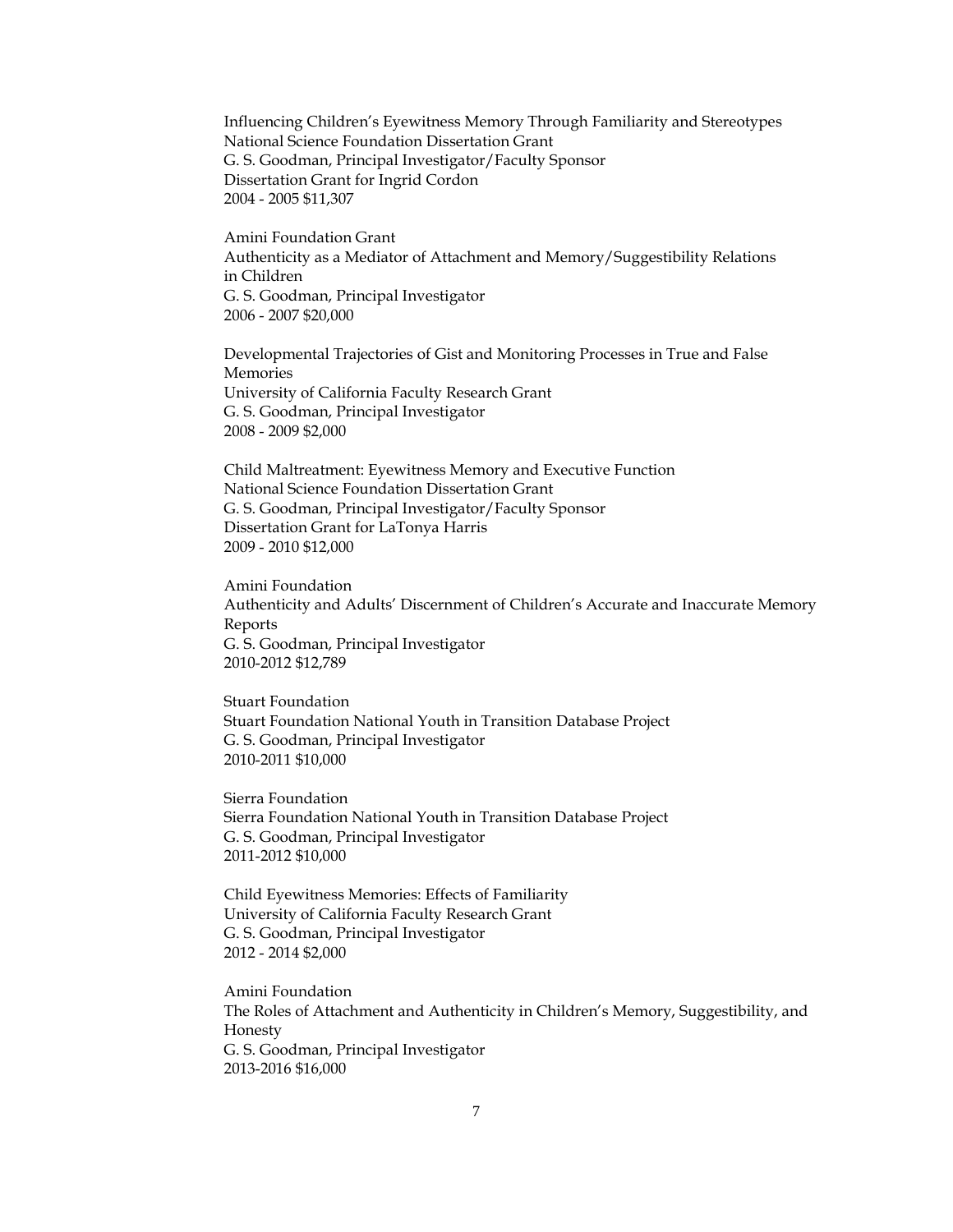Interviewing Children and Judging Children's Reports University of California Faculty Research Grant G. S. Goodman, Principal Investigator 2013 - 2015 \$2,000

Parent-Child Discussion and Children's Eyewitness Memory National Science Foundation Dissertation Grant G. S. Goodman, Principal Investigator/Faculty Sponsor Dissertation Grant for Kelly McWilliams 2013-2015 \$18,500

The Scientific and Legal Status of Parental Alienation University Outreach and International Programs G. S. Goodman, Principal Investigator University of California, Davis 2013-2016 \$20,000

Predictors of Children's Lying to Conceal Parental Transgression National Science Foundation Dissertation Grant G. S. Goodman, Principal Investigator/Faculty Sponsor Dissertation Grant for Daniel Bederian-Gardner 2014-2016 \$9,000

Affecting and Assessing Children's Memory and Suggestibility: Effects of Relationship Status, Attachment, and Authenticity Amini Foundation G. S. Goodman, Principal Investigator 2015 - 2020 \$14,000

Empathy and Child Maltreatment Social Sciences Center University of California, Davis G. S. Goodman, Principal Investigator 2015 - 2017 \$10,000

Survey on Psychologists' Views of Spanking Children American Psychological Association Cindy Miller-Perrin (Principal Investigator) G. S. Goodman (Co-PI) 2015-2016 \$2,000

University of California Faculty Research Grant G. S. Goodman, Principal Investigator 2015 - 2017 \$2,000

Eyewitness Memory in Children and Adolescents with Autism Spectrum Disorder National Science Foundation Dissertation Grant G. S. Goodman, Principal Investigator/Faculty Sponsor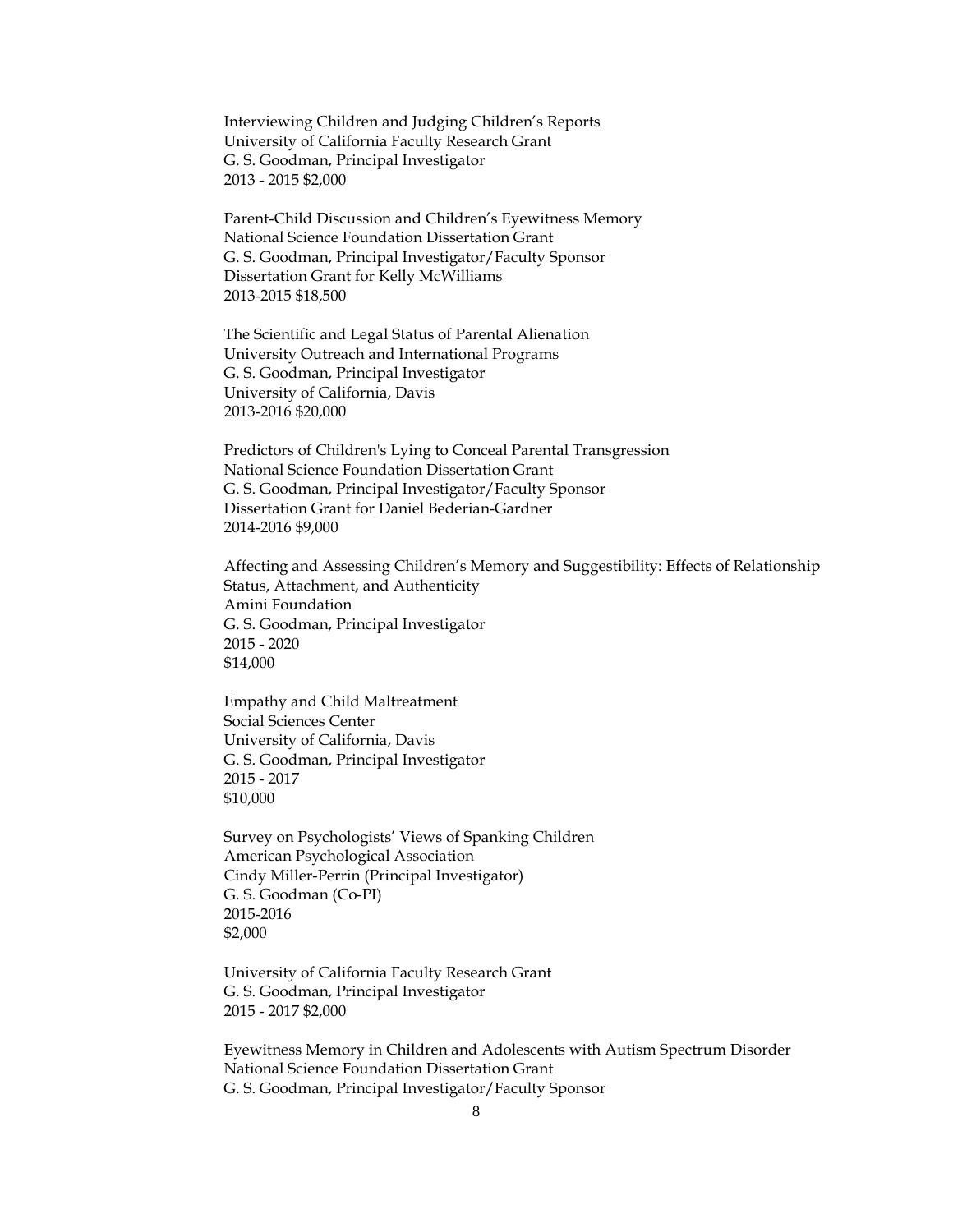Dissertation Grant for Jonni Johnson 2016-2017, \$18,011

Amini Foundation Authenticity, Attachment, and Empathy: A Longitudinal Study of Child Maltreatment Victims G. S. Goodman, Principal Investigator 2016-2019 \$11,000

UC Consortium on Social Sciences and Law Child Victims and Witnesses in the Legal System Working Group G. S. Goodman, Lead Investigator 2016-2017 \$15,000

University of California Faculty Research Grant G. S. Goodman, Principal Investigator 2018 - 2020 \$2,000

#### *Large Awards*

Effects of Criminal Court Testimony on Child Sexual Assault Victims National Institute of Justice G. S. Goodman, Principal Investigator 1985 - 1988 \$175,000 (including 55% indirect costs)

Child Sexual and Physical Abuse: Children's Testimony and Jurors' Reactions to Child Witnesses U. S. Department of Health and Human Services G. S. Goodman, Principal Investigator 1986 - 1990 \$450,000

Impact of Courtroom Practices on Children's Testimony and Jurors' Reactions U. S. Department of Health and Human Services G. S. Goodman, Principal Investigator 1989 - 1993 \$450,000

Characteristics and Sources of Allegations of Ritualistic Abuse U. S. Department of Health and Human Services G. S. Goodman, Principal Investigator 1989 - 1993 \$380,000

Emotional Effects of Courtroom Testimony on Child Victims: Synthesis of Goodman et al.'s and Runyan et al.'s findings G. S. Goodman, Co-Investigator; D. Whitcomb, Principal Investigator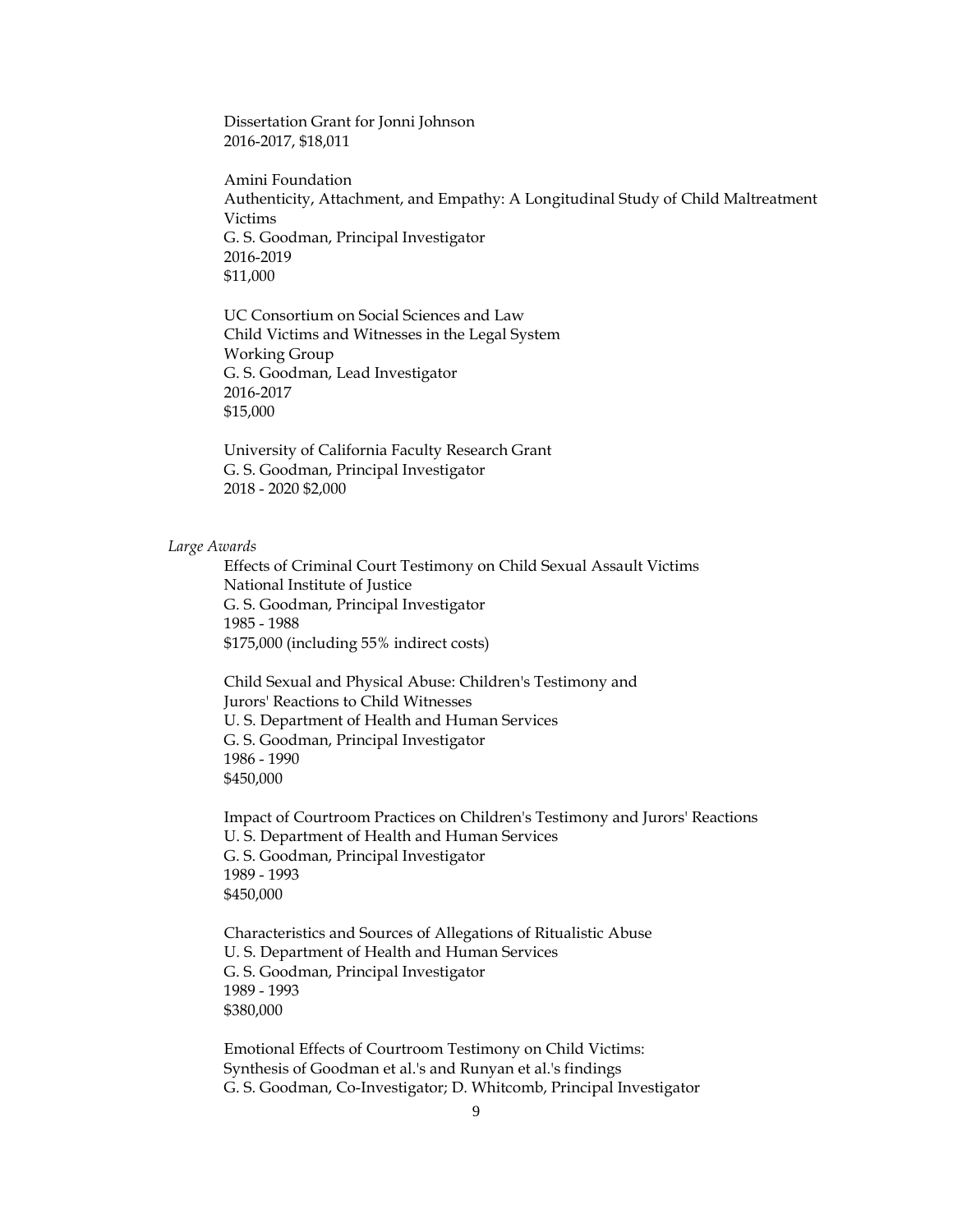National Institute of Justice 1991 - 1993 \$45,000

Children's Out-of-Court Statements National Institute of Justice G. S. Goodman, Principal Investigator 1993 - 1997 \$253,500

Impact of Dissociation, Trauma, and Stress-Arousal on Memory and Suggestibility in the Assessment of Abused and Neglected Children National Center on Child Abuse and Neglect Mitchell Eisen, Principal Investigator, Gail S. Goodman, Co-Principal Investigator 1994 - 1998 \$390,000 (main grant); \$90,000 subcontract to Goodman

Benchbook on Child Witnesses State Justice Institute G. S. Goodman, Principal Investigator 1995 - 1998 \$81,000

Emotional Effects of Legal Involvement on Child Victims: A 10-year Follow-up National Science Foundation G. S. Goodman, Principal Investigator 1996 - 2002 \$410,000

Child Maltreatment: Transitions from School to the Workforce National Science Foundation G. S. Goodman, Principal Investigator; Jodi Quas, Co-PI 1999 - 2001 \$54,000

Child Maltreatment Investigations/Forms of Legal Representation for Children U. S. Department of Health and Human Services G. S. Goodman, Principal Investigator 2000 - 2003 \$65,000

False Memory Resistance: The Role of the Metacognitive Strategy. National Science Foundation Simona Ghetti, PI: Gail S. Goodman, Co-PI 2003 – 2006, \$180,000

Trauma and Memory University of California, Davis G. S. Goodman, Principal Investigator 2004 - 2006 \$32,000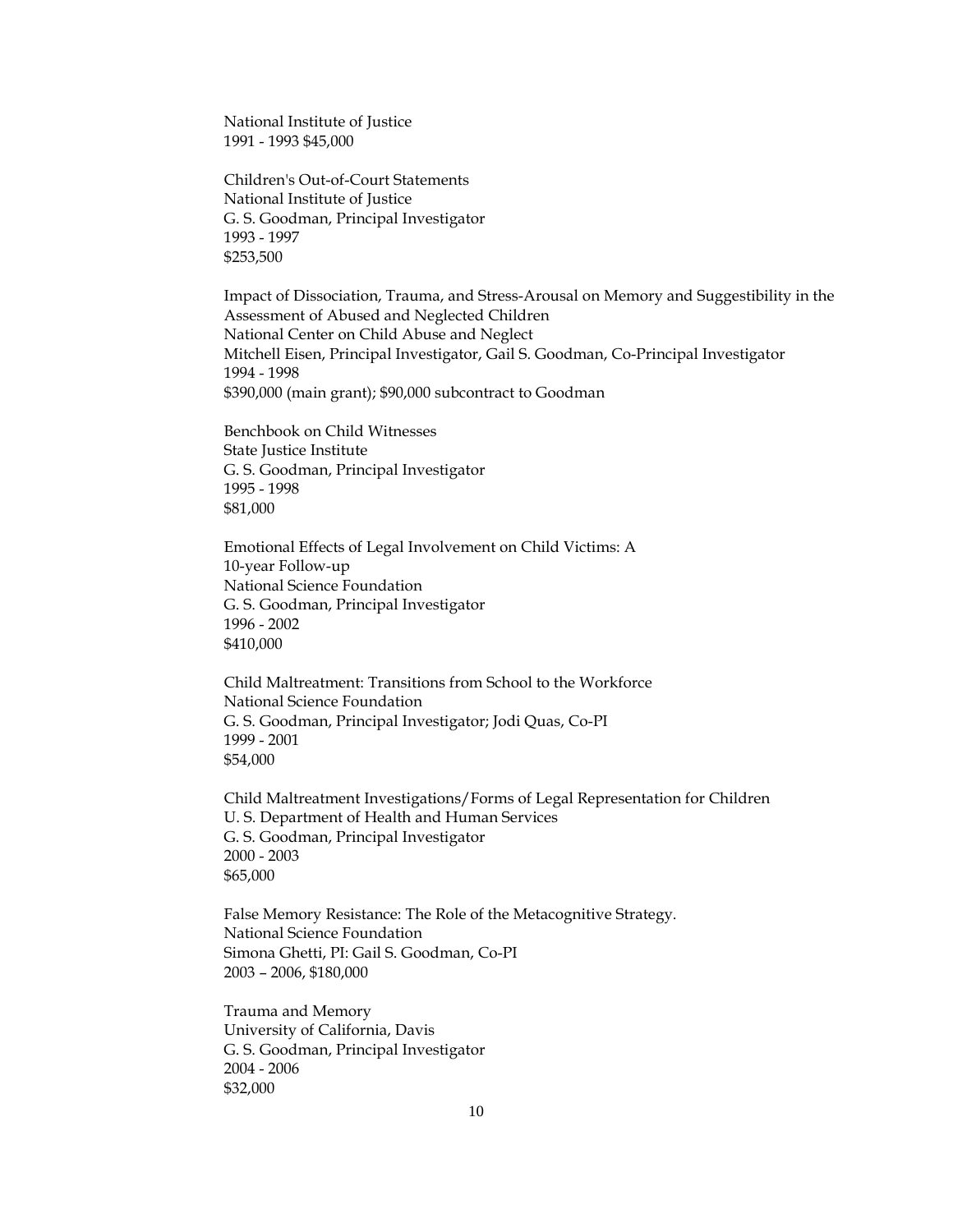CDSS-UCD Center for Public Policy Research California Department of Social Services G. S. Goodman, Principal Investigator 2005 - 2008 \$4.5 million

National Science Foundation Grant Attachment and Memory G. S. Goodman, Principal Investigator 2006 - 2011 \$350,000

California Department of Corrections and Rehabilitation: Reducing Recidivism and Prison Overcrowding in California G. S. Goodman, Principal Investigator 2007 - 2010 \$8.5 million

CDSS-UCD Center for Public Policy Research California Department of Social Services G. S. Goodman, Principal Investigator 2008 - 2011 \$4.1 million

California's National Youth in Transition Database California Department of Social Services G. S. Goodman, Principal Investigator 2010 - 2011 \$599,000

CDSS-UCD Center for Public Policy Research California Department of Social Services G. S. Goodman, Principal Investigator 2011 - 2014 \$4.3 million

San Pasqual Academy: Ten-year Evaluation New Alternatives, Inc. Michael J. Lawler, Principal Investigator, University of South Dakota \$173,710 G. S. Goodman, Principal Investigator for UC Davis Subcontract 2012-2013 \$114,112

Long-Term Eyewitness Memory in Children Exposed to Violence National Institute of Justice G. S. Goodman, Principal Investigator 2014-2018 \$439,989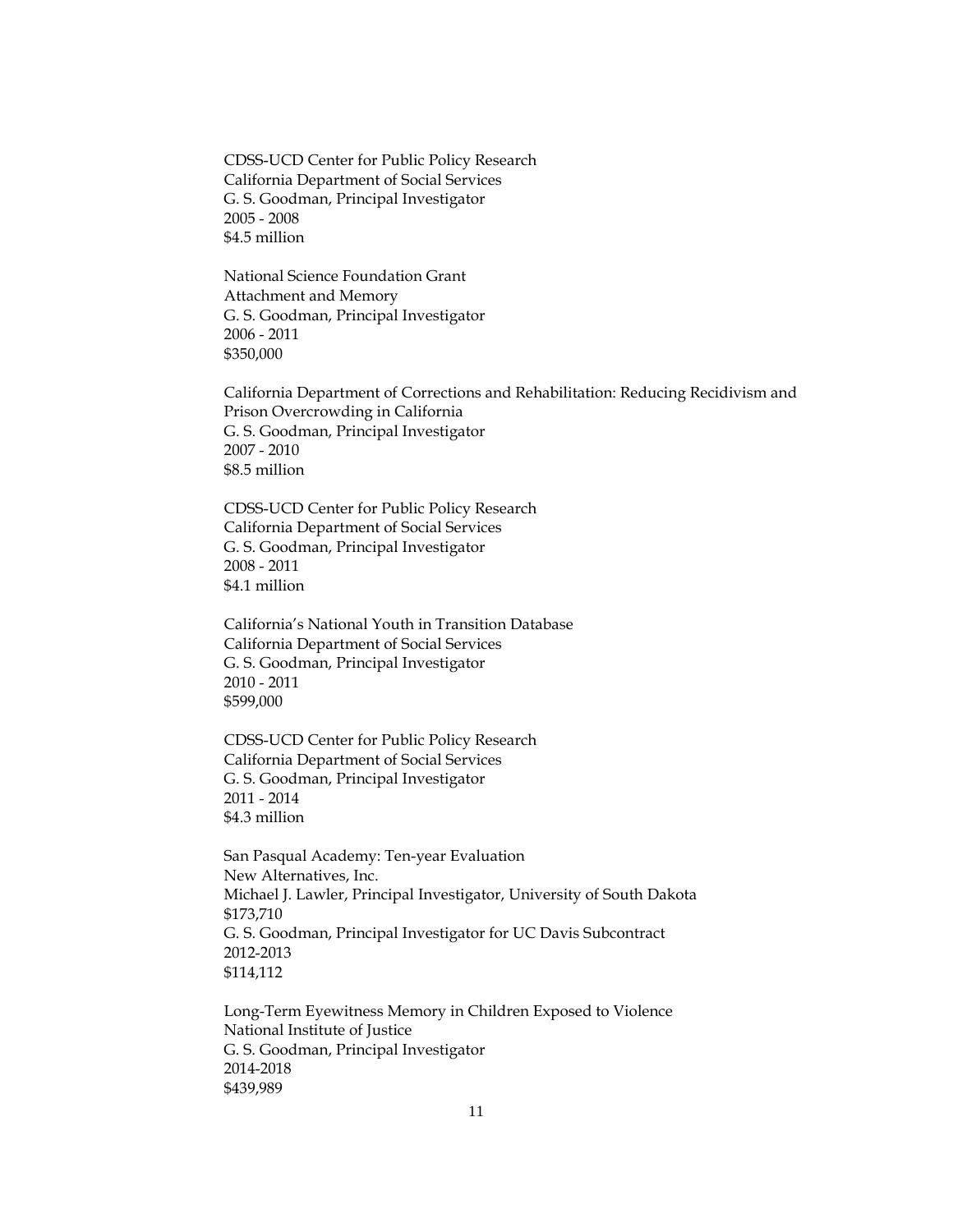Child Maltreatment and Long-Term Memory: Person Identification after 20 Years National Science Foundation G. S. Goodman, Principal Investigator 2014 - 2019 \$300,000

Welfare Facilitation California Department of Social Services G. S. Goodman, Principal Investigator 2014 - 2015 \$49,000

UC Consortium on Social Sciences and Law University of California Steven Clark, Principal Investigator G. S. Goodman, Co-Principal Investigator 2014 – 2017 \$298,341

Children's Eyewitness Memory and Suggestibility: The Role of Familiarity National Science Foundation G. S. Goodman, Principal Investigator 2019- 2021 \$300,000

## **VII. OTHER PROFESSIONAL CONTRIBUTIONS**

Member, National Institute of Mental Health Small Grant Review Committee, 1985 - 1989 Steering Committee and Founding Member, American Professional Society on the Abuse of Children (APSAC), 1986 – 1989

Member, American Psychological Association Advisory Board on Child Abuse 1988 - 1990 Member, American Psychological Association Advisory Committee on Child Abuse 1992 - 1994 American Psychological Association Legal Issues Working Group on Child Maltreatment, 1991 - 1995 American Psychological Association Working Group on Anatomically Detailed Dolls, 1991 - 1995 Society for Research in Child Development, Ethics Committee, 1993 - 1999; Chair, 1995 - 1997

Fellows Committee, American Psychological Society, 1999 - 2002

- Executive Committee, Division 41 (Psychology & Law), American Psychological Association, 1992 1998, 2003 - 2006
- Executive Committee, Division 7 (Developmental Psychology), American Psychological Association, 2005 - 2007
- Planning Committee, Child Welfare League of America, Western Division, Training Conference, 2006 2007
- Advisory Board, Laboratory on Development and Cognitive Neuroscience, University of Oslo, 2006 present
- Board Member, California Children's Advocacy Centers, 2014 2016
- International Consultant, British Psychological Society Working Group on Eyewitness Memory, 2007 2008

American Psychology-Law Society, Interdisciplinary Grant Program, Chair, 2008

Member, Data Sharing Subcommittee, Child Welfare Council of California, 2008 – present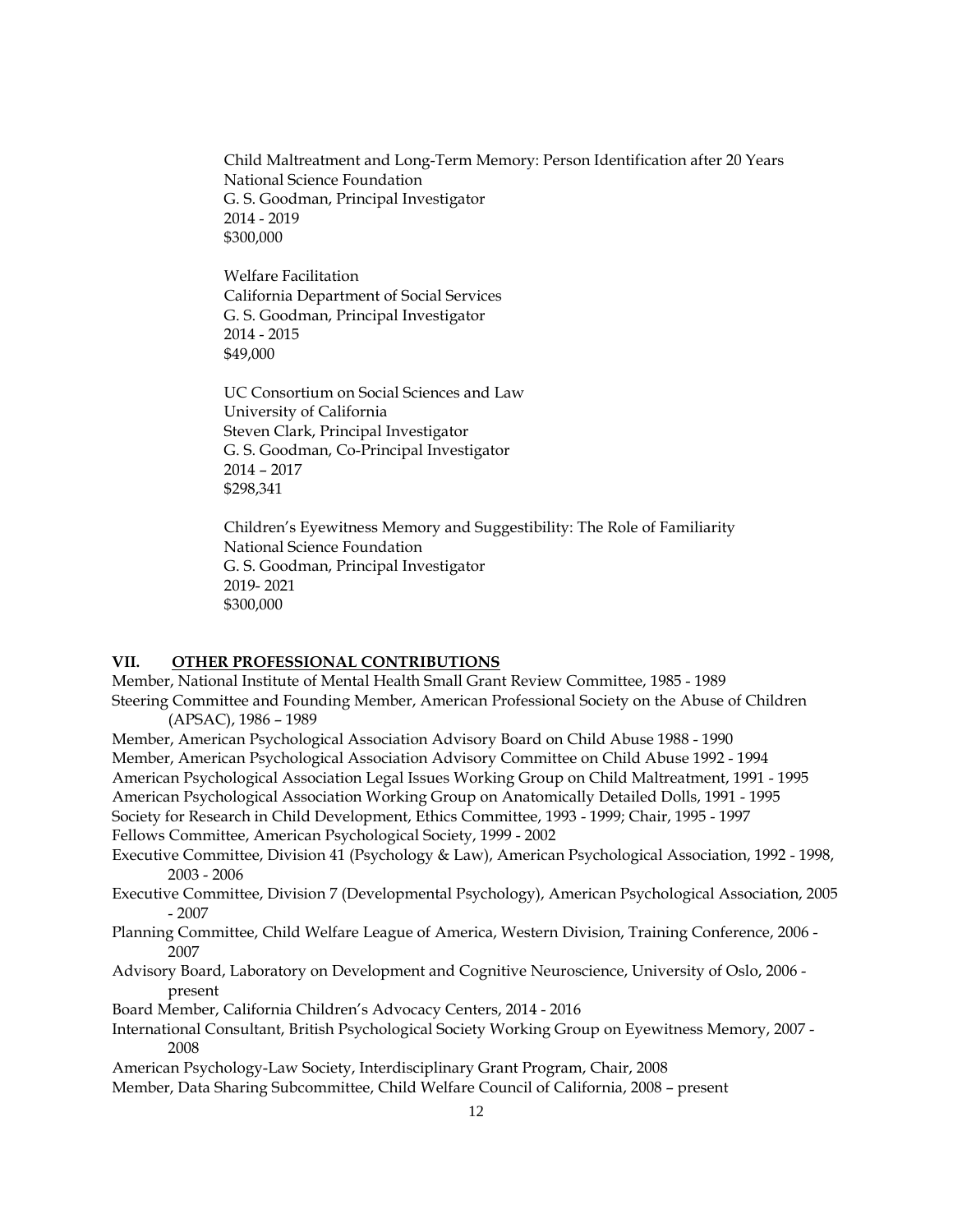Board of Directors, Association for Criminal Justice Research (California), 2010 – 2013 National Training Advisory Board, National Children's Advocacy Center, Huntsville, AL, 2010 – 2015

Penn State University Child Abuse Advisory Board, 2014 – present

- Advisory Board/Consultant, Eliciting Reliable Reports from Children: A Literature Review of Influential Factors. Dr. K. Saywitz (PI), Swedish National Board of Health and Welfare, 2014 - 2016
- Editorial Board, *Journal of Experimental Psychology: Applied*, 2014-present
- Editorial Board, *Psychology, Public Policy, and Law*, 2008 present; Action editor for selected child witness articles, 2012-present
- Editorial Board, *Child Abuse & Neglect: The International Journal*, 2012-present
- Editorial Board, *Kempe-Haruv Global Journal on Child Abuse and Neglect,* 2016- present
- Editorial Board, *Law and Human Behavior* (APA Div. 41 journal), 1994 2011
- Publication Board, American Psychology-Law Society Book Series, 2004 2011
- Editorial Board, *Perspectives on Psychological Science*, 2007 2008
- Editorial Board, *Child Maltreatment* (American Professional Society on the Abuse of Children journal), 1995 – 1998
- Editorial Board, *Child Development* (Society for Research in Child Development journal), 1989 1996
- Editorial Board, *Applied Cognitive Psychology* (Society for Applied Research in Memory and Cognition journal), 1995 - 2002
- Editorial Board, *Applied Developmental Sciences*, 2000 2008
- Advisory Editorial Panel, *Contemporary Psychology* (American Psychological Association book review journal), 1992 - 1998 (Ad Hoc Advisory Editorial Board Member, *Contemporary Psychology*, 1990 - 1991)

Editorial Board, *Trauma, Violence, and Abuse*, 1999 - present

Editorial Board, *Narrative and Life History* (Erlbaum Publishers), 1990 - 1992

- Editorial Board, *Child, Youth and Family Services Quarterly* (Newsletter of APA's Division 37), 1991 1993
- Editorial Board, *Journal of Social Issues* (APA Division 9, SPSSI journal), 1987 1991
- Editorial Panel, *Journal of Interpersonal Violence*, 1986 1990
- Research Board, Seneca Center, 2009-present
- Research Advisory Board, National Quality Improvement Center of the Representation of Children in the Child Welfare System, University of Michigan/US Dept of Health and Human Services, 2010- 2011
- Conference Program Committee Member, International Association for Relationship Research, 2011
- Co-Chair, Division 7 and Division 37 Task Force on Effects of Physical Punishment of Children, 2014 present
- Member, White Paper Committee on Child Witness Interviewing, Division 41 (APLS), 2016
- American Psychological Association, Planning Committee, Roundtable on Physical Punishment of Children, 2014-2105
- National Institute on Child Health and Human Development (NICHD), Capstone Grant Panel, 2016, 2018 Co-Director, UC Consortium for Social Sciences & the Law, 2016 – present

Ad Hoc Reviewer for *Psychological Review, Cognitive Psychology; Child Development; Developmental Psychology; Memory and Cognition; Child Abuse & Neglect; Law and Human Behavior; Journal of Interpersonal Violence; Journal of Experimental Psychology: Learning, Memory and Cognition; Infant Behavior and Development; Journal of Applied Psychology; Journal of Personality and Social Psychology; Psychological Bulletin; Journal of Child Clinical Psychology, Journal of Experimental Child Psychology, Applied Developmental Psychology*, *Perspectives in Psychological Sciences*, etc.

Ad Hoc Grant Reviewer for the Government of Australia; the National Science Foundation; National Institute of Health; the Canadian Government; the City University of New York; W.T. Grant Foundation; Economic and Social Research Council, UK; etc. Ad Hoc Convention Program Reviewer for the American Psychology-Law Society; Society for Research in Child Development; American Psychological Association, etc. Consultant, Aspen Systems Corporation and Koba Associates, Rockville, Maryland and Washington, D. C., respectively, 1986 - 1990 (Aspen Systems Corporation and Koba Associates provide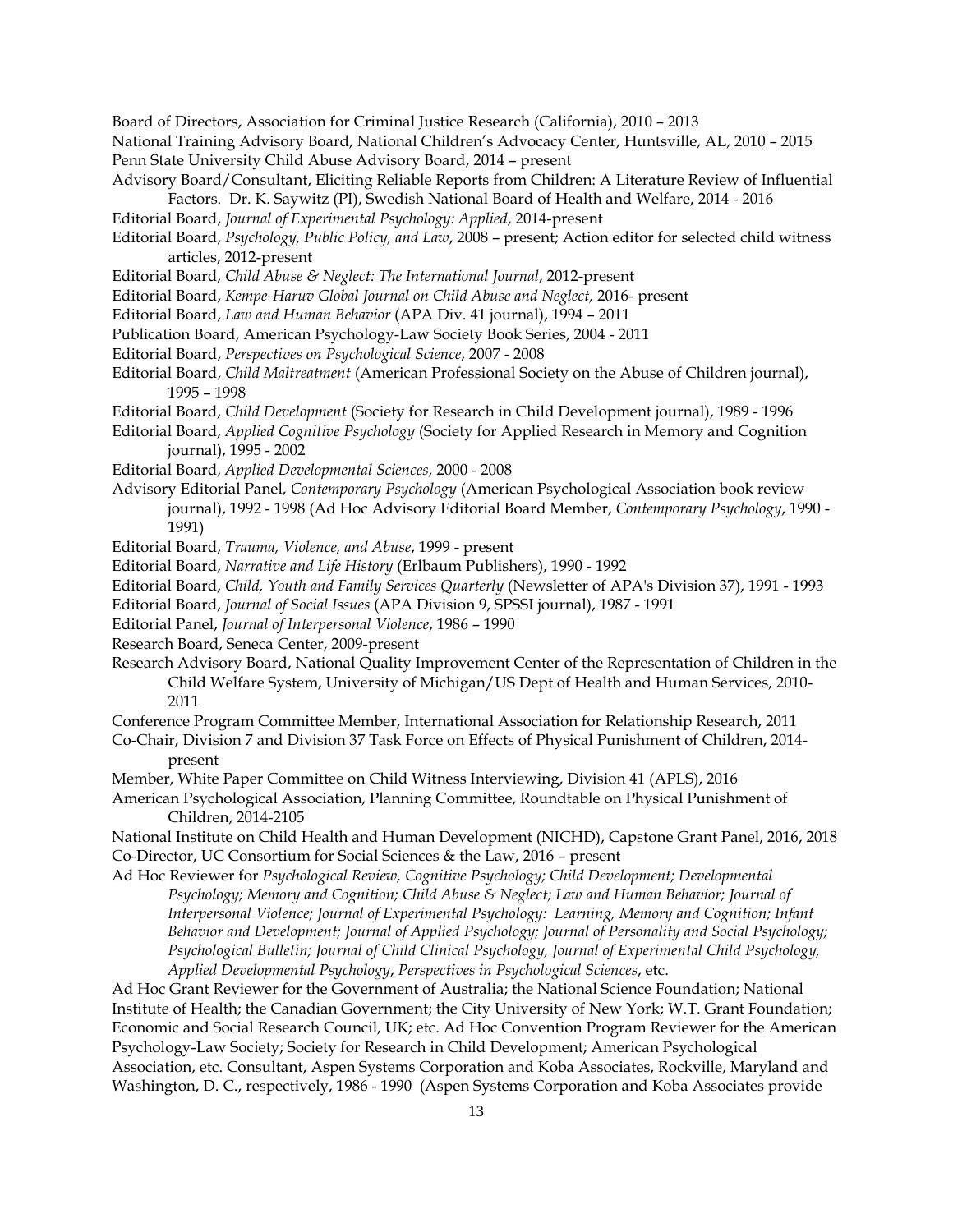peer review for the National Institute of Justice and Office of Juvenile Justice and Delinquency Prevention).

I have served as a consultant to numerous mental health and legal professionals on children's eyewitness testimony. I have also co-chaired an APA Division 41 Task Force on Child Abuse and a Division 7 Task Force on Physical Punishment of Children, and I have frequently served on the Advisory Boards of a large number of grant-related projects. In addition, I have given invited testimony before legislative committees and to the U.S. Advisory Committee on Child Abuse concerning research on child witnesses.

#### **VIII. COMMITTEE WORK**

Psychology Department Committees: Departmental Teaching Assistant Committee, UCLA Human Development Interdisciplinary Faculty Committee, UCR Ethics Committee, University of Denver Minority Committee, University of Denver Computer Committee, University of Denver Colloquium Committee, University of Denver Space Committee, University of Denver Graduate Affairs Committee (Chair, 1982-86), University of Denver Personnel Committee, University of Denver Planning Committee, SUNY-Buffalo Personnel Committee, SUNY-Buffalo Graduate Committee, SUNY-Buffalo Cognitive Search Committee, SUNY-Buffalo and UC Davis Graduate Admissions Subcommittee, UC Davis, 1993 Space Committee, UC Davis, 1994, 1997 Graduate Curriculum Committee, UC Davis, 1994-95, 1998-99 Chair, Social/Personality Search Committee, UC Davis, 1995-96 Graduate Advising Committee, UC Davis, 1995-96 Psychology Department Rep. to Faculty Senate, UC Davis, 1996-1997 Space Committee, UC Davis 1997-1998 Psychology-Human Development Committee (1998) Chair, Developmental Psychology Search Committee, UC Davis, 2000-01 Member, Developmental Psychology Search Committee, UC Davis, 2004-2005 Area head, Developmental Psychology, UC Davis, 2000-2007 Chair, Developmental Psychology Search Committee (cognitive/language development), UC Davis, 2005-2006 Space Committee (Chair), UC Davis, 2006-2009 Developmental Psychology Search Committee, UC Davis, 2006-2007 Teaching Load Committee, 2008-2009 Subject Pool Committee, Chair, 2007-2012 Member, Developmental Psychology and Poverty Center Search Committee, 2014-2015 Search Committee, Developmental Psychology, UC Davis, 2015-2016

University and Non Psychology Department Committees: Women's Studies Faculty, University of Denver Human Subjects Review Board, University of Denver Dean's Psychology Department Chair Search Committee, SUNY-Buffalo Women's Studies Resources Review Committee, UC Davis, 1993 Human Subjects Review Committee, UC Davis, 1994 - 1996, 1998 (summer)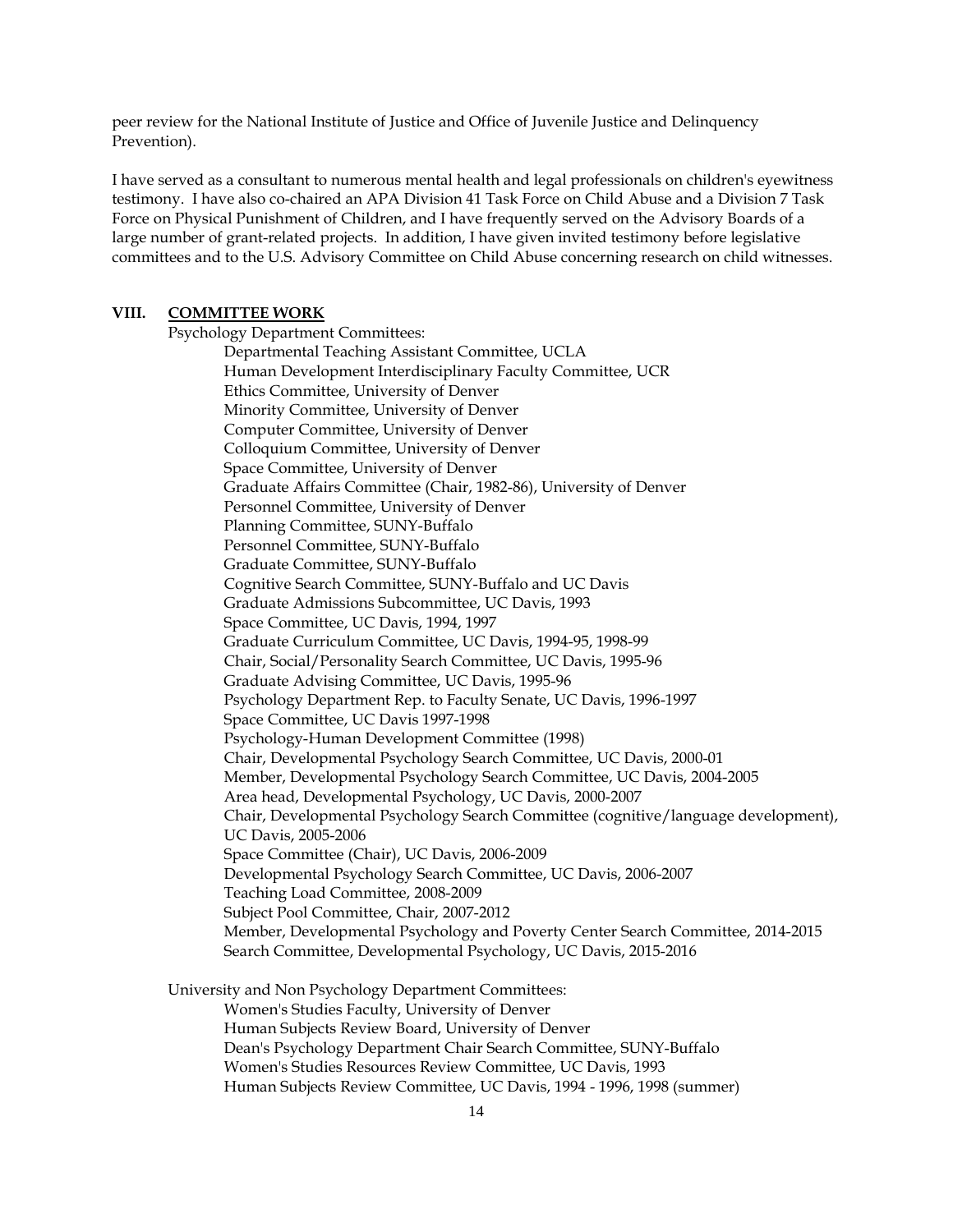Ad Hoc Committees on Promotion, UC Davis, 1993 - 1995, 1997 - 1999, 2002 - 2003, 2004 Advisory Committee to Dean of Social Sciences, UC Davis, 1995 - 1996, 1998 - 1999 UC Extension Committee on Forensic Studies, 1997 - 2004 Chair, Colloquium Committee, Graduate Group in Human Development, 1997 - 2000 Executive Committee, Graduate Group in Human Development, 1997 - 2002 Law School Dean Recruitment Committee, UC Davis, 1997 - 1998 Steering Committee for UCD-California Youth Authority Memorandum of Understanding, 1998 - 2002 Ad Hoc Reviewer of the Graduate Group in Education, UCD (1998) UCD Honors Committee, 1998 - 2000 (Chair, 1998 - 2000) Chair, Committee to Establish a Joint Doctoral Program in Forensic and Behavioral Sciences, 1998 - 2010 Recruitment Committee of the 4-H Youth Development Assistant Cooperative Extension Specialist, Department of Human and Community Development, 1998 Planning Committee for the Chancellor's Fall Conference, 1999 Human Development Search Committee, 2004 - 2005 Advisory Committee, UC Davis-Davis Unified School District, 2001 - 2003 Committee on Academic Personnel (CAP), UC Davis 1999 - 2002 (CAP is the Tenure and Promotion Committee for the entire UC Davis campus) Committee on Academic Personnel Appeals, UC Davis, 2005 - 2006 Individual Majors Review Committee, 2006 Board of Visitors, Psychology Department, UC Merced, 2007 - 2016 Advisory Committee for the Selection of a Dean of Social Sciences, UC Davis, 2007 - 2009 Student-Faculty Relations Committee, 2007 - 2009 School Personnel Committee, School of Law, UC Davis, 2008 – 2013 (Chair, 2010-2013) UC Davis Chancellor's Awards Committee, 2009 -2010 Search Committee, UC Davis Extension, Chair of Human Services Division, 2011 Vice Provost Confidential Committee, UC Davis 2011 Ad Hoc CAP Committee, 2012 Committee on Committees, UC Davis 2011-2013 Ad Hoc Orals Committee, UC Davis Graduate Studies, 2014 Advisory Committee to the Vice Provost of International Programs and Outreach, UC Davis, 2000 – 2015 Welfare/Bylaws Committee, Graduate Council, UC Davis, 2014-2015 Internal Fellowships Committee, Graduate Council, UC Davis, 2016-2017 Committee on Academic Personnel (CAP), UC Davis 2017-2020

#### **IX. DISSERTATION**

Goodman, G. S. (1977, July). *Pictorial recognition memory: A search for developmental changes in the type of information retained*. Doctoral dissertation submitted to the University of California at Los Angeles. Dr. W. E. Jeffrey, Chairperson.

## **X. PUBLICATIONS (« Google Scholar » Citations, 15,197 ; h index 69+ ; journal impact factor ranges from to 2.30 to 14.76 )**

Greitzer (aka, Goodman), G. S., & Jeffrey, W. E. (1973). Negative effects of the pretest in training conservation of length. *Developmental Psychology, 9*, 435.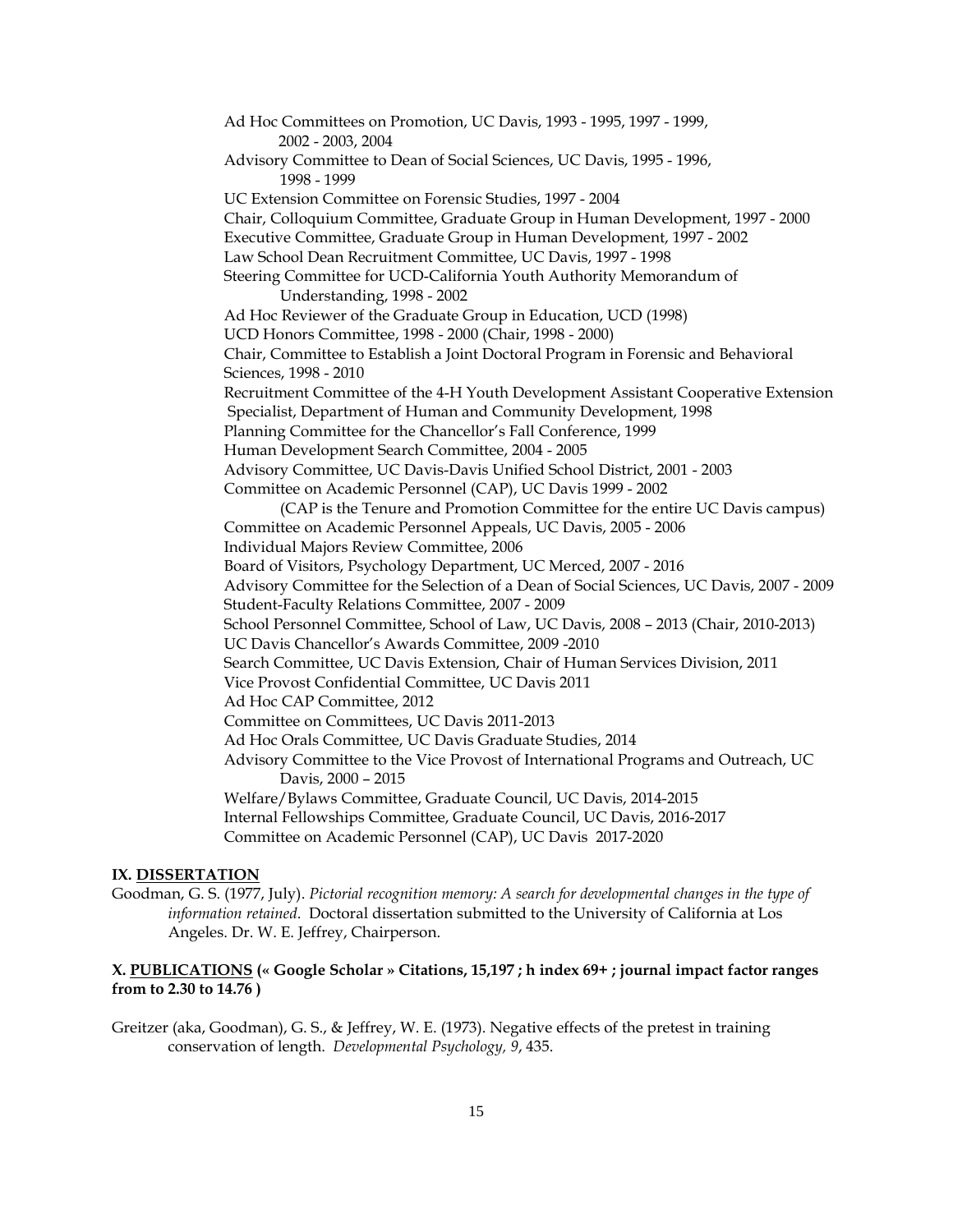- Goodman, G. S. (1980). Picture memory: How the action schema affects retention. *Cognitive Psychology*, *12*, 473-495.
- Goodman, G. S., & Michelli, J. A. (1981, November). Would you believe a child witness? *Psychology Today*. (This article won an award from the American Bar Association.)
- Haith, M. M., & Goodman, G. S. (1982). Eye movement control in newborns under conditions of darkness and unstructured light. *Child Development*, *53*, 974-977.
- Guttentag, R., Haith, M. M., Goodman, G. S., & Hauch, J. (1984). Processing words in two languages simultaneously: A test of the bilingual "input-switch" hypothesis. *Journal of Verbal Learning and Verbal Behavior*, *23*, 178-188.
- Goodman, G. S. (1984). The accuracies and inaccuracies of children's eyewitness reports. In D. Bross (Ed.), *Multidisciplinary advocacy for mistreated children*. Denver, CO: National Association of Counsel of Children.
- Goodman, G. S. (Ed.). (1984). The child witness. *Journal of Social Issues*, *40(2).*
- Goodman, G. S. (1984). The child witness: An introduction. *Journal of Social Issues*, *40*(2), 1-8.
- Goodman, G. S. (1984). Children's testimony in historical perspective. *Journal of Social Issues*, *40(*2), 9-32. (Reprinted in B. Finkelman [Ed.]. [1996]. *Child abuse: A multidisciplinary survey*. NY: Garland.)
- Goodman, G. S., Golding, J., & Haith, M. M. (1984). Jurors' reactions to child witnesses*. Journal of Social Issues, 40(*2), 139-156.
- Goodman, G. S. (1984). The child witness: Conclusions and future directions for psychology and legal practice. *Journal of Social Issues*, *40*(2), 157-176. (Reprinted in J. Bulkley [Ed.]. [1985]. *Papers from a national policy conference on innovative legal procedures in child sexual abuse cases*. Wash, D.C.: American Bar Association and in A. Haralambie [Ed.]. [1986]. *New issues for child advocates*. Phoenix, AZ: Arizona Council of Attorneys for Children.)
- Goodman, G. S., & Helgeson, V. (1985). Child sexual abuse: Children's memory and the law. In J. Bulkley (Ed.), *Papers from a national policy conference on innovative legal procedures in child sexual abuse cases*. Washington, D.C.: American Bar Association. (Reprinted in the *Miami Law Review*, Nov, 1985.)
- Goodman, G. S., Haith, M. M., Guttentag, R., & Rao, S. (1985). Automatic processing of word meaning: Intralingual and interlingual interference. *Child Development*, *56*, 103-118.
- Goodman, G. S., Hepps, D., & Reed, R. S. (1986). The child victim's testimony. In A. Haralambie (Ed.), *New Issues for child advocates*. Phoenix, AZ: Arizona Council of Attorneys for Children.
- Goodman, G. S., & Reed, R. S. (1986). Age differences in eyewitness testimony. *Law and Human Behavior*, *10*, 317-332.
- Goodman, G. S., & Hahn, A. (1987). Evaluating eyewitness testimony. In I. Weiner & A. Hess (Eds.), *Handbook of forensic psychology* (pp. 258-292). New York: Wiley.
- Goodman, G. S., & Rosenberg, M. (1987). The child witness to family violence. In D. Sonkin (Ed.), *Domestic violence on trial* (pp. 97-126). New York: Springer-Verlag.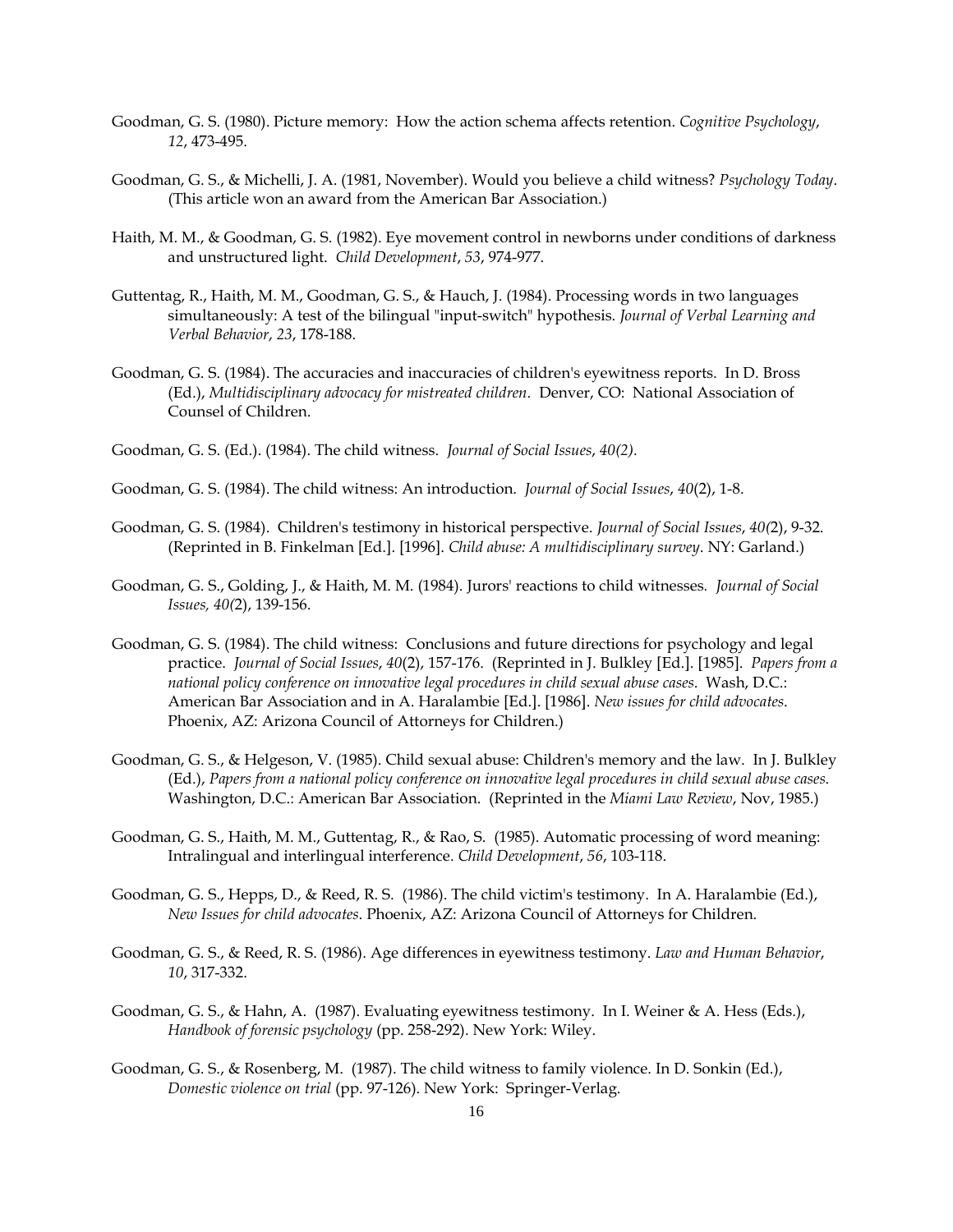- Goodman, G. S., Golding, J., Helgeson, V., Haith, M. M., & Michelli, J. (1987). When a child takes the stand: Jurors' perceptions of children's eyewitness testimony. *Law and Human Behavior*, *11*, 27-40.
- Goodman, G. S., Aman, C., & Hirschman, J. (1987). Child sexual and physical abuse: Children's testimony. In S. Ceci, M. Toglia, & D. Ross (Eds.), *Children's eyewitness memory* (pp. 1-23). New York: Springer-Verlag.
- Corwin, D., Berliner, L., Goodman, G. S., Goodwin, J., & White, S. (1987). Child sexual abuse and custody disputes--No easy answers. *Journal of Interpersonal Violence, 2,* 91-105.
- Goodman, G. S., & Haith, M. M. (1987). Memory development and neuro-physiology: Accomplishments and limitations. *Child Development, 58,* 713-717.
- Goodman, G. S. & Lloyd D. (1988). The child witness: Evaluation and preparation. In D. Bross, R. Krugman, D. A. Rosenberg, & B. D. Schmitt (Eds.), *The new child protection team handbook* (pp. 414- 444). NY: Garland.
- Haith, M. M., Hazan, C., & Goodman, G. S. (1988). Expectation and anticipation of dynamic visual events by 3.5 month-old babies. *Child Development, 59*, 467-479.
- Goodman, G. S., & Helgeson, V. (1988). Children as witnesses: What do they remember? In L. Walker (Ed.), *Handbook on sexual abuse of children* (pp. 109-136). New York: Springer.
- Goodman, G. S., Jones, D. P. H., & the University of Denver Child Sexual Assault Research Group. (1988). The child in court: A preliminary report on the emotional effects of criminal court testimony on child sexual assault victims. In G. Davies & J. Drinkwater (Eds.), *Proceedings from the Oxford Conference on children in courts: Do the courts abuse children*? Oxford, England: British Psychological Association. (This article was cited by the U.S. Supreme Court.)
- Helgeson, V., Goodman, G. S., Shaver, P., & Lipton, J. (1989). Attitudes concerning the rights of children and adults. *Children's Legal Rights Journal, 10, 2*-12.
- Goodman, G. S., Bottoms, B., Herscovici, B. B., & Shaver, P. (1989). Determinants of the child victim's perceived credibility. In S. Ceci, D. Ross, & M. Toglia (Eds.), *Perspectives on children's testimony* (1- 22). NY: Springer-Verlag.
- Price D. W. W., & Goodman, G. S. (1990). Visiting the wizard: Children's memory of a recurring event. *Child Development, 61,* 664-680.
- Goodman, G. S., Rudy, L., Bottoms, B. L., & Aman, C. (1990). Children's concerns and memory: Issues of ecological validity in the study of children's eyewitness testimony. In R. Fivush & J. Hudson (Eds.), *Knowing and remembering in young children* (pp. 249-284). NY: Cambridge University Press.
- Farrar, M. J., & Goodman, G. S. (1990). Developmental differences in the relation between episodic and semantic memory: Do they exist? In R. Fivush & J. Hudson (Eds.), *Knowing and remembering in young children* (pp. 30-64). NY: Cambridge University Press.
- Schwartz-Kenney, B., Wilson, M., & Goodman, G. S. (1990). An examination of child witness accuracy and the emotional effects on children of testifying in court. In K. Oates (Ed.), *Understanding and managing child sexual abuse* (pp. 293-311). W. B. Sanders Publishing Co.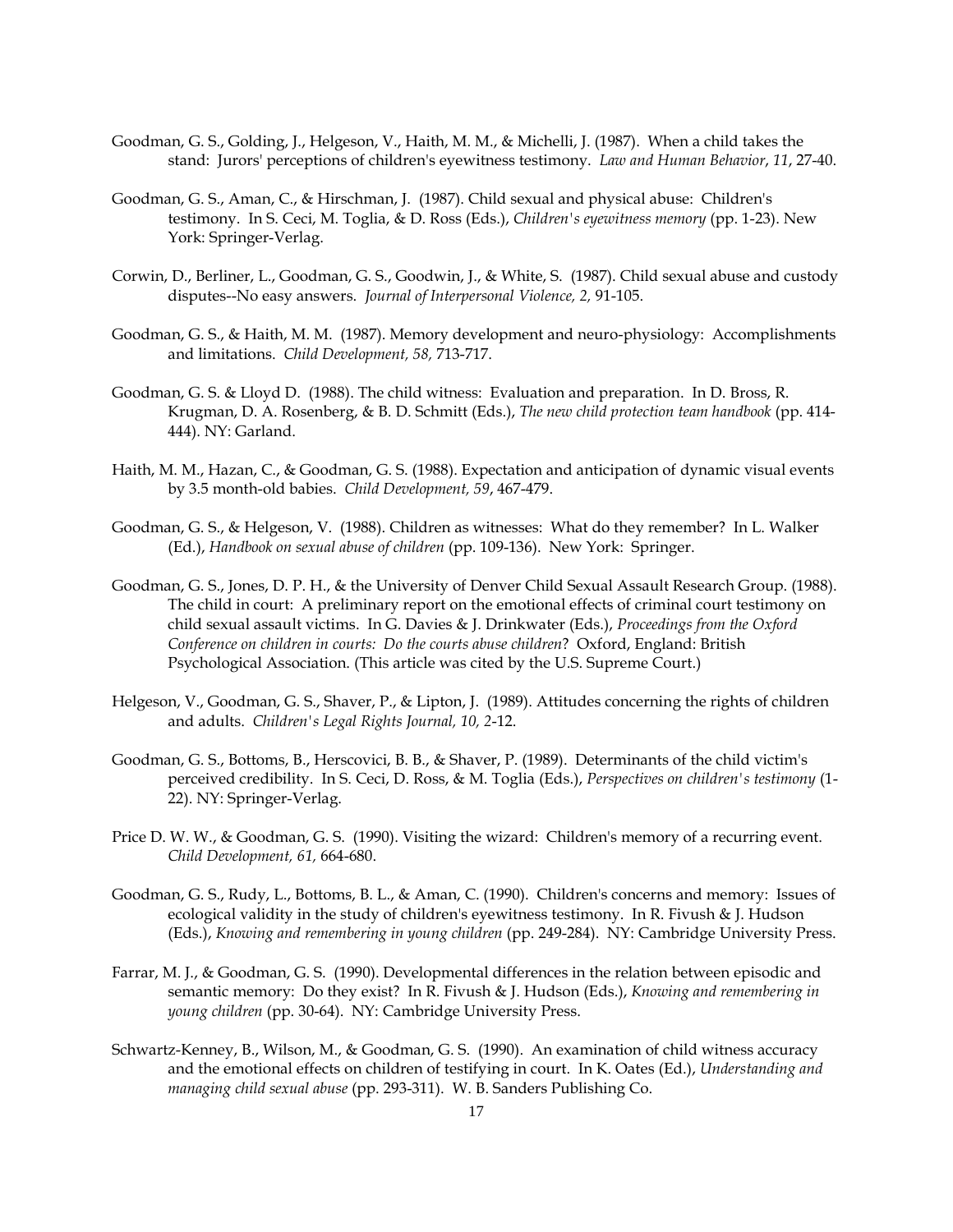- Saywitz, K., Goodman, G. S., & Myers, J. (1990). Can children provide accurate eyewitness reports? In J. Conte (Ed.), *Violence Update*. Newbury Park, CA: Sage.
- Goodman, G. S., & Aman, C. J. (1991). Children's use of anatomically detailed dolls to recount an event. *Child Development*, *61,* 1859-1871. (Reprinted in J. DeLoache [Ed.], [1994]. *Current readings in child development*, 2nd ed., NY: Allyon & Bacon)
- Goodman, G. S., Levine, M., Melton, G. B., & Ogden, D. (1991). Craig vs. Maryland. Amicus Brief to the US Supreme Court on behalf of the American Psychological Association, *Law and Human Behavior*, *15,* 13-30.
- Goodman, G. S., Hirschman, J., Hepps, D., & Rudy, L. (1991). Children's memory for stressful events. *Merrill-Palmer Quarterly, 37,* 109-158. (Reprinted in R. Baker [Ed.], [1998]. *Child sexual abuse and false memory syndrome*. Buffalo, NY: Prometheus Books.)
- Goodman, G. S., Bottoms, B. L., Schwartz-Kenney, B., & Rudy, L. (1991). Children's memory for a stressful event: Improving children's reports. *Journal of Narrative and Life History, 1*, 69-99.
- Pipe, M. E., & Goodman, G. S. (1991). Elements of secrecy: Implications for children's testimony. *Behavioral Sciences and the Law*, *9*, 33-41.
- Shaver, P. R., Goodman, G. S., Rosenberg, M. S., & Orcutt, H. (1991). The search for a definition of psychological maltreatment*. Development and Psychopathology*, *3*, 79-86. (Reprinted in B. Finkelman [Ed.]. [1996]. *Child Abuse: A multidisciplinary survey*. NY: Garland.)
- Rudy, L., & Goodman, G. S. (1991). Effects of participation on children's reports: Implications for children's testimony. *Developmental Psychology*, *27*, 1-26.
- Goodman, G. S., & Clarke-Stewart, A. (1991). Suggestibility in children's testimony: Implications for child sexual abuse investigations. In J. Doris (Ed.) *The suggestibility of children's recollections* (pp. 92 - 105). Washington, D.C.: American Psychological Association. (Reprinted in D. Bender & B. Leone [Eds.]. [1993]. *Child abuse: Opposing viewpoints*, Greenhaven Press)
- Goodman, G. S. (1991). Stress and children's testimony: Commentary on Peters. In J. Doris (Ed.), *The suggestibility of children's recollections* (pp. 77- 82). Washington, D.C.: American Psychological Association.
- Saywitz, K. J., Goodman, G. S., Nicholas, E., & Moan, S. (1991). Children's memories of physical examinations involving genital touch: Implications for reports of child sexual abuse. *Journal of Consulting and Clinical Psychology*, *59,* 682-691. (This paper was published as a "Special Feature" article.)
- Farrar, M. J., & Goodman, G. S. (1992). Developmental differences in event memory. *Child Development*, *63*, 173-187.
- Goodman, G. S., Levine, M., & Melton, G. (1992). The best evidence produces the best law. *Law and Human Behavior*, 16, 244-251. (Reprinted in B. Finkelman [Ed.]. [1996]. *Child physical, emotional, and sexual abuse of children: Multidisciplinary literature 1932-1993.* Hamden, CT: Garland Publisher.)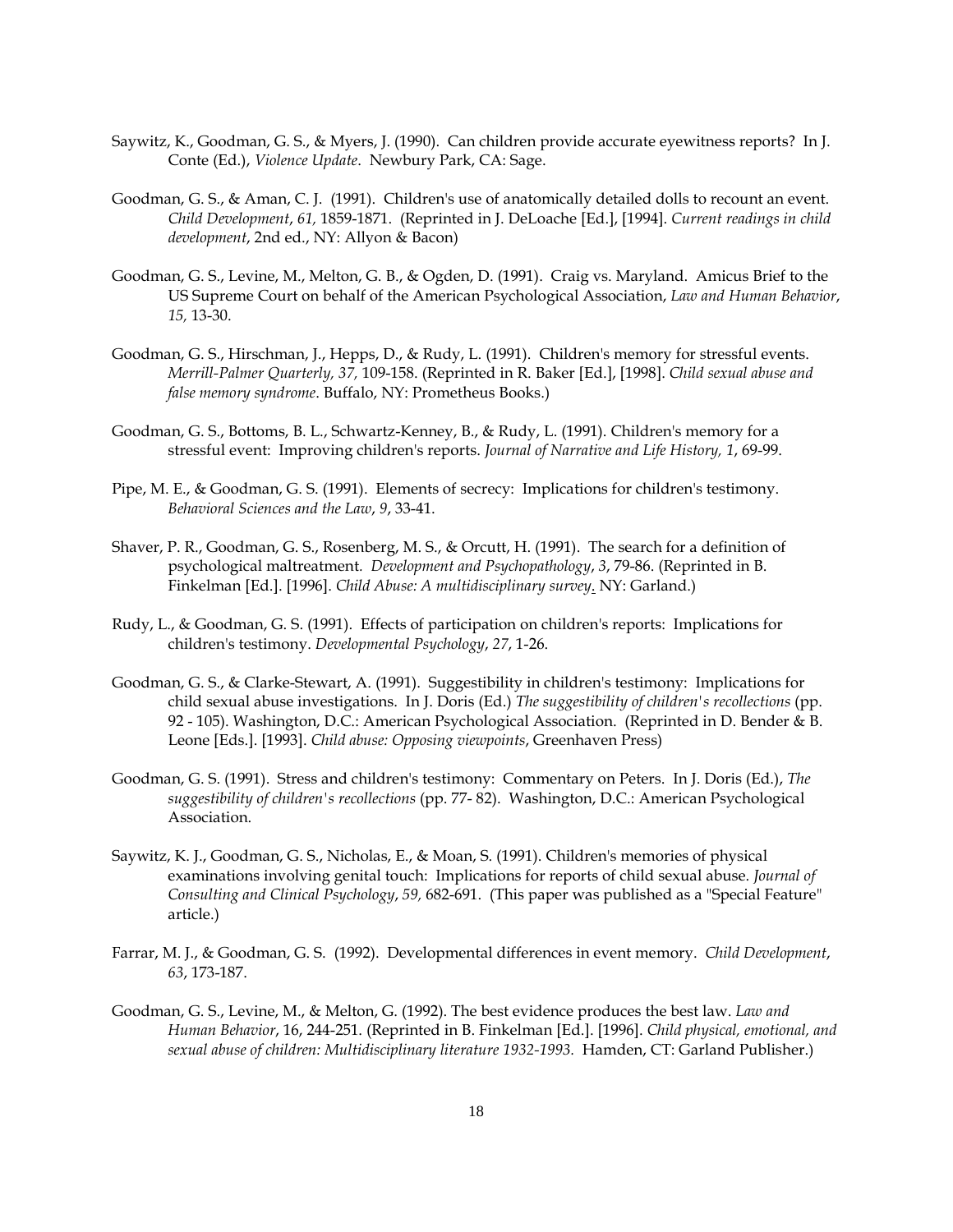- Goodman, G. S., & Schwartz-Kenney, B. (1992). Why knowing a child's age is not enough: Effects of cognitive, social, and emotional factors on children's testimony. In R. Flin & H. Dent (Eds.), *Children as witnesses* (pp. 15-32). London: Wiley.
- Goodman, G. S., Pyle-Taub, E., Jones, D. P. H., England, P., Port, L., Rudy, L., & Prado, L. (1992). Testifying in criminal court: Emotional effects on child sexual assault victims. *Monographs of the Society for Research in Child Development*, *57* (5), Serial No. 229.
- Tobey, A., & Goodman, G. S. (1992). Children's eyewitness memory: Effects of participation and forensic context. *Child Abuse & Neglect, 16,* 779-796.
- Goodman, G. S., & Bottoms, B. L. (Eds.). (1993). *Child victims, child witnesses: Understanding and improving children's testimony*. NY: Guilford Publishers, Inc.
- Batterman-Faunce, J. M., & Goodman, G. S. (1993). Effects of context on the accuracy and suggestibility of child witnesses. In G. S. Goodman & B. L. Bottoms (Eds.), *Child victims, child witnesses: Understanding and improving children's testimony* (pp. 301-330). NY: Guilford Publishers, Inc.
- Goodman, G. S. (1993). Understanding and improving children's testimony*. Children Today, 22,* 13-15, 32.
- Steward, M., Bussey, K., Goodman, G. S., & Saywitz, K. (1993). Developmental considerations in interviewing children. *Child Abuse & Neglect*, *17*, 25-38.
- Goodman, G. S., Batterman, J., & Kenney, R. (1993). Optimizing children's testimony: Research and social policy issues concerning allegations of child sexual abuse. In D. Cicchetti & S. Toth (Eds.)*, Child abuse, child development, and social policy* (pp. 139-166). Norwood, NJ: Ablex.
- Goodman, G. S., Duchan, J., & Sonnenmeier, R. M. (1993). Children's development of scriptal knowledge. In J. Duchan, L. Hewitt, & R. M. Sonnenmeier (Eds.), *Pragmatics: From theory to practice* (pp.120- 133). NY: Wiley.
- Goodman, G. S., & Tobey, A. (1994). Memory development in the context of child sexual abuse investigations. In C. Fischer & R. Lerner (Eds.), *Applied developmental psychology* (pp. 46-75). NY: McGraw-Hill.
- Goodman, G. S., & Tobey, A. E. (1994). Ethical issues in child witness research*. Child Abuse & Neglect, 18*, 290-293.
- Whitcomb, D., Goodman, G. S., Runyan, D. K., & Hoak, S. (1994). The emotional effects of testifying on sexually abused children. *Research in Brief*. Washington, D. C.: National Institute of Justice.
- Goodman, G. S. (1994). When interviewing young children, technique is key*. Brown University Newsletter.*
- Bottoms, B. L., & Goodman, G. S. (1994). Evaluation of children's testimony: Factors influencing the jury. *Journal of Applied Social Psychology, 24*, 702-732.
- Goodman, G. S. (1994). Review of *The suggestibility of children's recollections: Implications for eyewitness testimony. Child Development Abstracts and Bibliography, 68*, 101-102.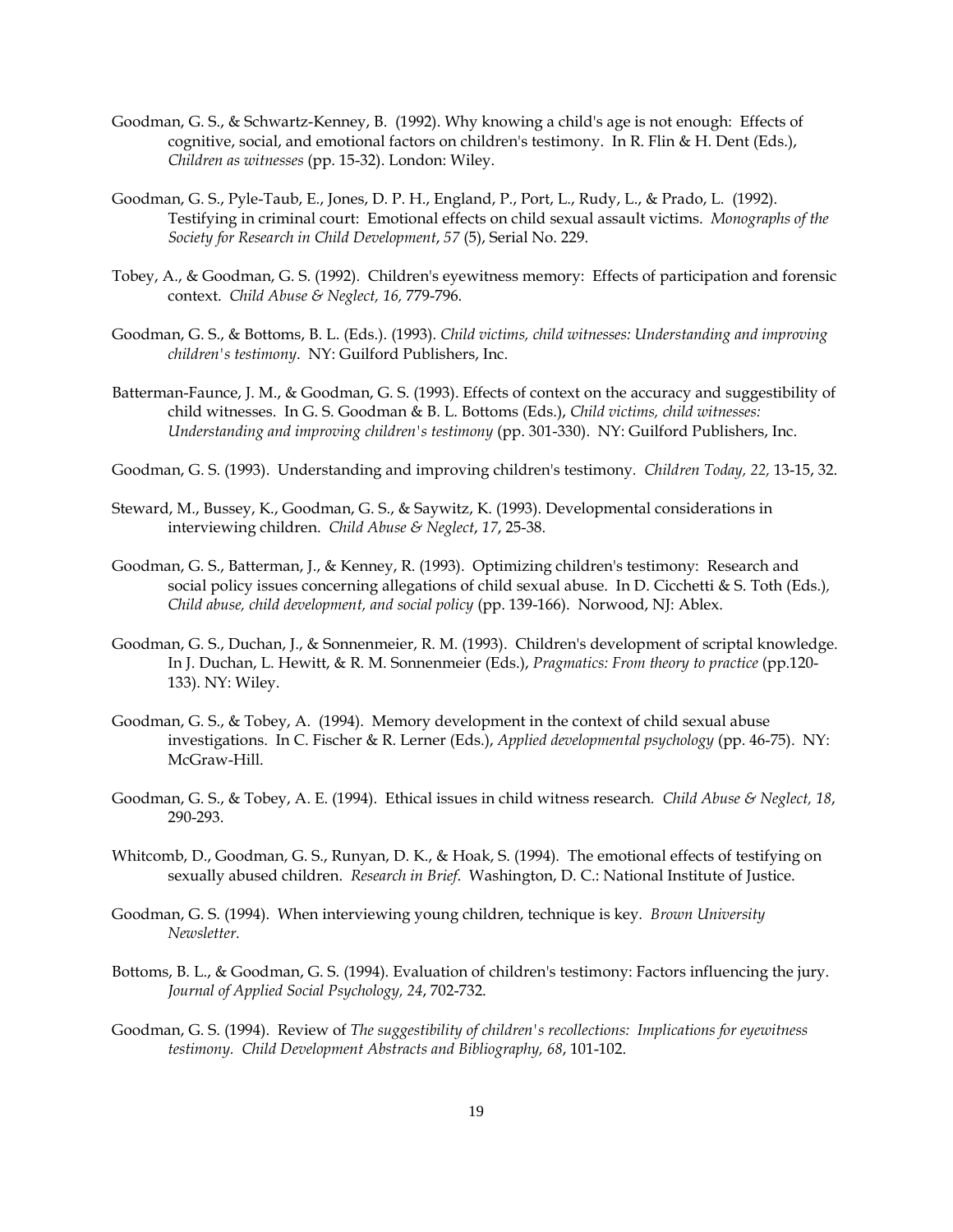- Goodman, G. S., & Saywitz, K. S. (1994). Memories of abuse: Interviewing children when sexual victimization is suspected. *Clinics of Child and Adolescent Psychiatry of North America, 3*, 645-662.
- Goodman, G. S., Quas, J. A., Batterman-Faunce, J. M., Riddlesberger, M., & Kuhn, J. (1994). Predictors of accurate and inaccurate memories of traumatic events experienced in childhood. *Consciousness and Cognition, 3*, 269-294. (Reprinted in K. Pezdek & W. Banks [Eds.]. [1996]. *The recovered memory/false memory debate*, NY: Academic Press.)
- Tobey, A., Goodman, G. S., Batterman-Faunce, J. M., Orcutt, H., & Sachsenmaier, T. (1995). Balancing the rights of children and defendants: Effects of closed-circuit television on children's accuracy and jurors' perceptions. In M. Zaragoza, J. Graham, & G. Hall (Eds.), *Memory and testimony in the child witness* (pp. 214-239). Thousand Oaks, CA: Sage.
- Bottoms, B. L., Shaver, P. R., Goodman, G. S., & Qin, J. (1995). In the name of God: Religion and child abuse. *Journal of Social Issues, 51*, 85-111. (Reprinted in J. Hurley [Ed.]. [1998]. *Child abuse*. Malden, MA: Blackwell.)
- Goodman, G. S., Sharma, A., Thomas, S. F., & Considine, M. (1995). Mother knows best: Effects of relationship status and interviewer bias on children's memory. *Journal of Experimental Child Psychology, 60*, 195-228.
- Koocher, G., Goodman, G. S., White, S., Friedrich, W., Sivan, A., & Reynolds, C. (1995). Psychological science and the use of anatomically detailed dolls in child sexual abuse assessments*. Psychological Bulletin, 118*, 199-222. (Product of APA Working Group on Anatomical Dolls; Winner of the *1995 Robert Chin Award* from SPSSI, Division 9 of APA; Reprinted in M. Hertzig & E. Farber [Eds.] *Annual progress in child psychiatry and child development*. NY: Bruner/Mazel).
- Goodman, G. S., & Quas, J. A. (1995). On the utility of anatomically detailed dolls when interviewing children. *Psychologie Francaise, 40,* 295-302. (Special issue on the psychology of eyewitness testimony.)
- Melton, G. B., Goodman, G. S., Kalichman, S. C., Levine, M., Saywitz, K. J. & Koocher, G. P. (1995). Empirical research on child maltreatment and the law. *Journal of Child Clinical Psychology, 24,* 47- 77. (Product of the APA Working Group on Legal Issues Related to Child Maltreatment.)
- Saywitz, K. J., & Goodman, G. S. (1995). Interviewing children in and out of court: Current research and practical implications. In J. Briere, L. Berliner, J. Bulkley, C. Jenny, & T. Reid (Eds.), *The APSAC handbook on child maltreatment* (pp. 297-318). Newbury Park, CA: Sage.
- Bottoms, B. L., Shaver, P. R., & Goodman, G. S. (1996). An analysis of ritualistic and religion-related child abuse allegations. *Law and Human Behavior, 20*, 1-34.
- Quas, J., DeCicco, V., Bulkley, J., & Goodman, G. S. (1996). District attorneys' views of innovative practices for child witnesses. *APLS Newsletter, 16(2*), 5-8.
- Goodman, G. S., & Quas, J. A. (1996). Trauma and memory: Individual differences in children's memory for a stressful event. In N. Stein, P. A. Ornstein, C. Brainerd, & B. Tversky (Eds.), *Memory for emotional and everyday events* (pp. 267-294). Mahwah, NJ: Erlbaum.
- Schwartz-Kenney, B., Bottoms, B. L., & Goodman, G. S. (1996). Improving children's person identification. *Child Maltreatment, 1*, 121-133.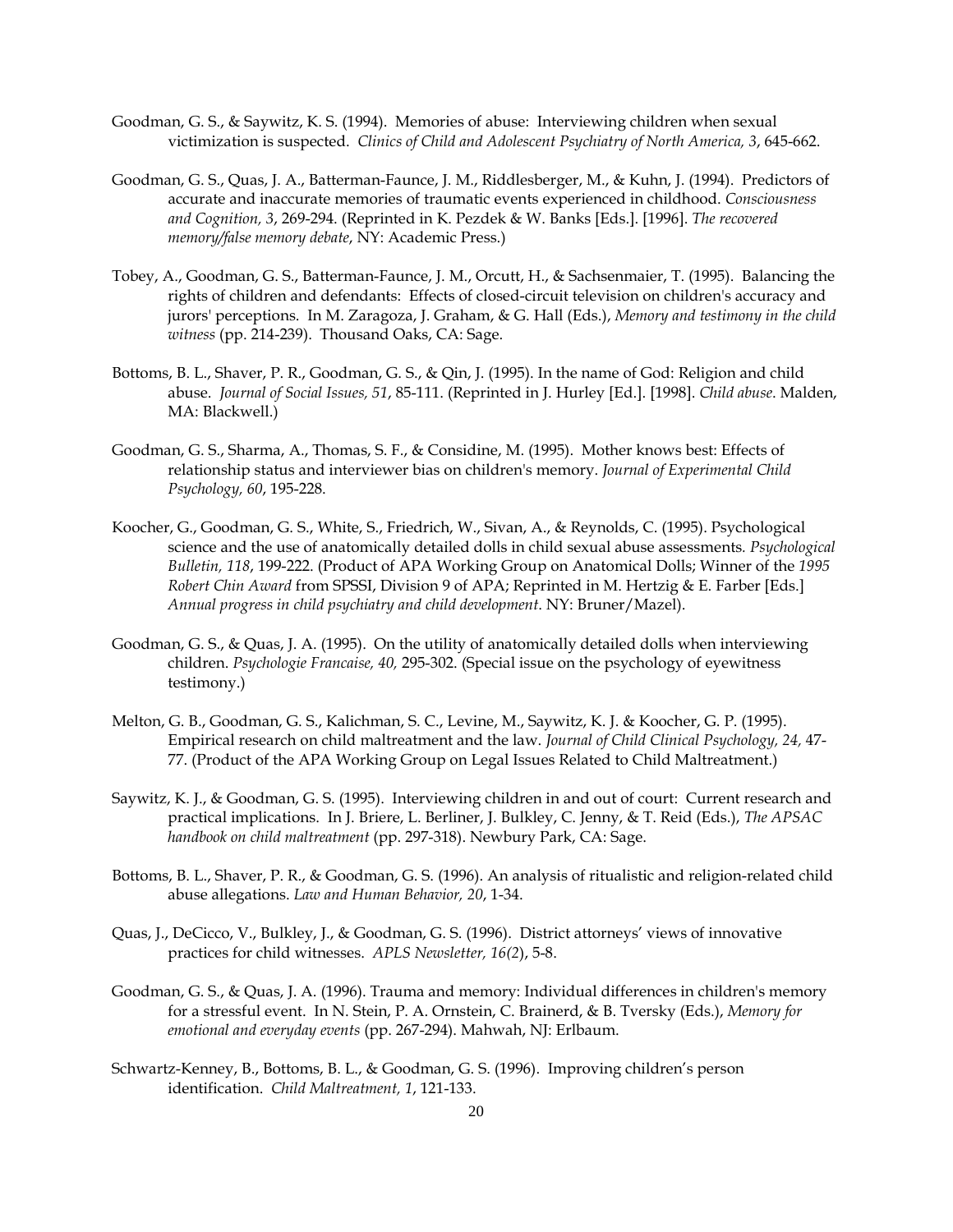- Bottoms, B. L., & Goodman, G. S. (Eds.). (1996). *International perspectives on child abuse and children's testimony*. Newbury Park, CA: Sage.
- Bottoms, B. L., & Goodman, G. S. (Eds.). (1996). International perspectives on children's testimony. Special Issue, *Criminal Justice and Behavior, 23*.
- Bottoms, B. L., Shaver, P. R., & Goodman, G. S. (1996). Religion and child abuse. *American Professional Society on the Abuse of Children Advisor*.
- Myers, J. E. B., Saywitz, K. J., & Goodman, G. S. (1996). Psychological research on children as witnesses: Practical implications for children's interviews and courtroom testimony. *Pacific Law Review, 28*, 1-91.
- Goodman, G. S., Emery, R., & Haugaard, J. (1997). Developmental psychology and law: Divorce, child maltreatment, foster care, and adoption. In I. Sigel & A. Renninger (Eds.), *Handbook of child psychology: Vol. 4. Child psychology in practice* (pp. 775-876). (5th ed.). New York: Wiley. (The Mussen Handbook).
- Qin, J., Quas, J., Redlich, A., & Goodman, G. S. (1997). Children's eyewitness memory. In N. Cowan (Ed.)*. Memory development in childhood* (pp. 301-342). London: Psychology Press.
- Goodman, G. S., Quas, J. A., Batterman-Faunce, J. M., Riddlesberger, M., & Kuhn, J. (1997). Children's reactions to and memory for a stressful experience: Influences of age, knowledge, anatomical dolls, and parental attachment. *Applied Developmental Sciences, 1,* 54-75.
- Qin, J. J., Tyda, K., & Goodman, G. S. (1997). Retractors' experiences: What we can and cannot conclude. *Psychological Inquiry, 8,* 312-316.
- Goodman, G. S., Quas, J., Bottoms. B. L., Qin, J. J., Shaver, P. R., Orcutt, H., & Shapiro, C. (1997). Children's religious knowledge: Implications for understanding satanic ritual abuse allegations. *Child Abuse & Neglect, 21*, 1111-1130.
- Goodman, G. S., Bottoms, B. L., Redlich, A., Shaver, P. R., & Beety, K. (1998). Emotional correlates of multiple victimization in religion-related child abuse cases. In R. Rossman, & M. Rosenberg (Eds.), *Multiple victimization of children: Conceptual, developmental, research, and treatment issues* (pp. 273-296). Philadelphia, PA: Haworth Press. (Also in *Aggression, Maltreatment, and Trauma*, 1998*, 2*, 273-296)
- Goodman, G. S., Tobey, A., Batterman-Faunce, J., Orcutt, H., Thomas, S., Shapiro, C., & Sachsenmaier, T. (1998). Face-to-face confrontation: Effects of closed-circuit technology on children's eyewitness testimony and jurors' decisions*. Law and Human Behavior, 22*, 165-203. (Reprinted in R. Bull [Ed.]. [2001]. *Children and law: Essential readings*. Malden, MA: Blackwell.)
- Goodman, G. S., & Schaaf, J. M. (1998). A decade of child witness research: What have we learned? Where do we go from here? *Applied Cognitive Psychology, 11*, 5-20. (Reprinted in R. Roesch & N. Gagnon [Eds.]. [2007]. *Psychology and law: Criminal and civil perspectives*. London: Ashgate.)
- Pipe, M-E., Goodman, G. S., Quas, J. A., Bidrose, S., Ablin, D. & Craw, S. (1998). Remembering early experiences during childhood: Are stressful events special? In D. Read & S. Lindsay (Eds.)*, Recollections of trauma: Scientific research and clinical practice* (pp. 417-424). New York: Plenum.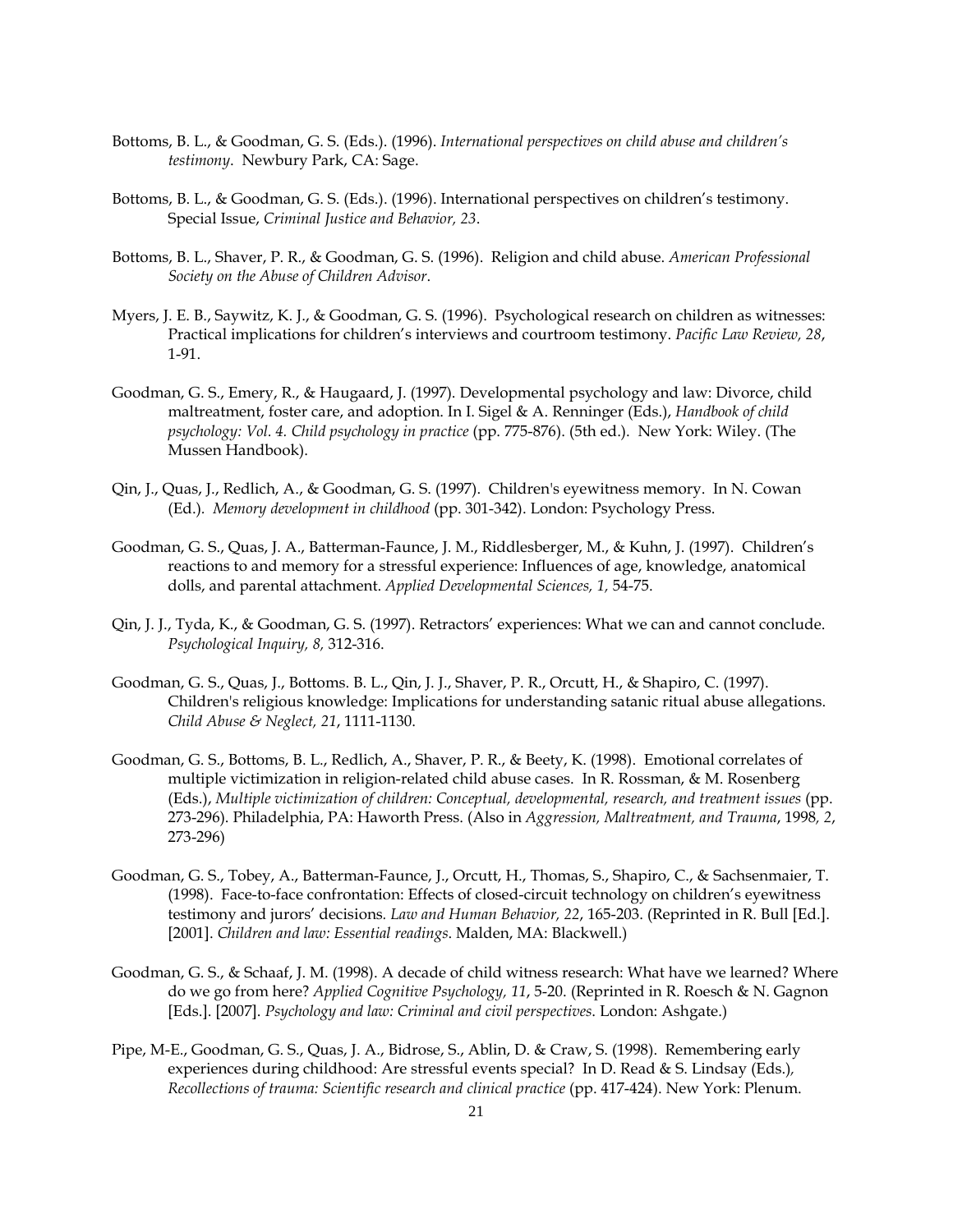- Quas, J., Qin, J. J., Schaaf, J., & Goodman, G. S. (1998). Individual differences in children's and adults' suggestibility and false event memory. *Learning and Individual Differences, 9,* 359-390.
- Myers, J. E. B., Goodman, G. S., & Saywitz, K. (1998). *Handbook on child witnesses*. Alexandria, Virginia: State Justice Institute.
- Qin, J. J., Goodman, G. S., Bottoms, B. L., & Shaver, P. R. (1998). Repressed memories of ritualistic and religion-related abuse. In S. Lynn & K. McConkey (Ed.), *Truth in memory* (pp. 260-283). NY: Guilford.
- Eisen, M., Goodman, G. S., Qin, J. J., & Davis, S. (1998). Memory and suggestibility in maltreated children: New research relevant to evaluating allegations of abuse. In S.Lynn & K. McConkey (Ed.), *Truth in memory* (pp. 163-189). NY: Guilford.
- Goodman, G. S., Quas, J., & Redlich, A. D. (1998). The ethics of conducting false memory studies with children: A reply to Herrmann and Yoder. *Applied Cognitive Psychology, 12*, 207-217.
- Goodman, G. S., Redlich, A., Qin, J. J., Ghetti, S., Tyda, K., Schaaf, J., & Hahn, A. (1999). Evaluating eyewitness testimony in adults and children. In I. Weiner & A. Hess (Eds.), *Handbook of forensic psychology* (pp. 218-272). New York: Wiley.
- Eisen, M., Goodman, G. S., Davis, S., & Qin, J. J. (1999). Individual differences in maltreated children's memory and suggestibility. In L. Williams (Ed.), *Trauma and memory* (pp. 31-46). Newbury Park, CA: Sage.
- Eisen, M., & Goodman, G. S. (1999). Trauma, memory, and suggestibility in children. *Development and Psychopathology, 10*, 717-738.
- Schwartz-Kenney, B., & Goodman, G. S. (1999). Children's memory of a naturalistic event following misinformation. *Applied Developmental Sciences, 3,* 34-46.
- Quas, J., Goodman, G. S., Bidrose, S., Pipe, M-E., Craw, S., & Ablin, D. (1999). Emotion and memory: Children's remembering, forgetting, and suggestibility. *Journal of Experimental Child Psychology, 72*, 235-270. (Reprinted in R. Bull [Ed.]. [2001]. *Children and law: Essential readings*. Malden, MA: Blackwell.)
- Goodman, G. S., Quas, J., Bulkley, J., & Shapiro, C. (1999). Innovations for child witnesses: A national survey. *Psychology, Public Policy, and Law, 5*, 255-281.
- Myers, J. E. B., Redlich, A., Goodman, G. S., Prizmich, L., & Imwinkelreid, E. (1999). Jurors' perceptions of hearsay in child sexual abuse cases. *Psychology, Public Policy, and Law, 5*, 388-419.
- Bidrose, S., & Goodman, G. S. (2000). Testimony and evidence: A scientific case study of memory for child sexual abuse. *Applied Cognitive Psychology, 14*, 197-214. (This article was featured in *Science News*. It was also featured in the 25th Anniversary Issue of *Applied Cognitive Psychology* [2010])
- Quas, J. A., Schaaf, J., Alexander, K., & Goodman, G. S. (2000). Do you really remember it happening or do you only remember being asked about it happening? Children's source monitoring in forensic contexts. In K. Roberts & M. Blades (Eds.), *Memory development and source monitoring* (pp. 197- 226). Mahwah, NJ: Erlbaum.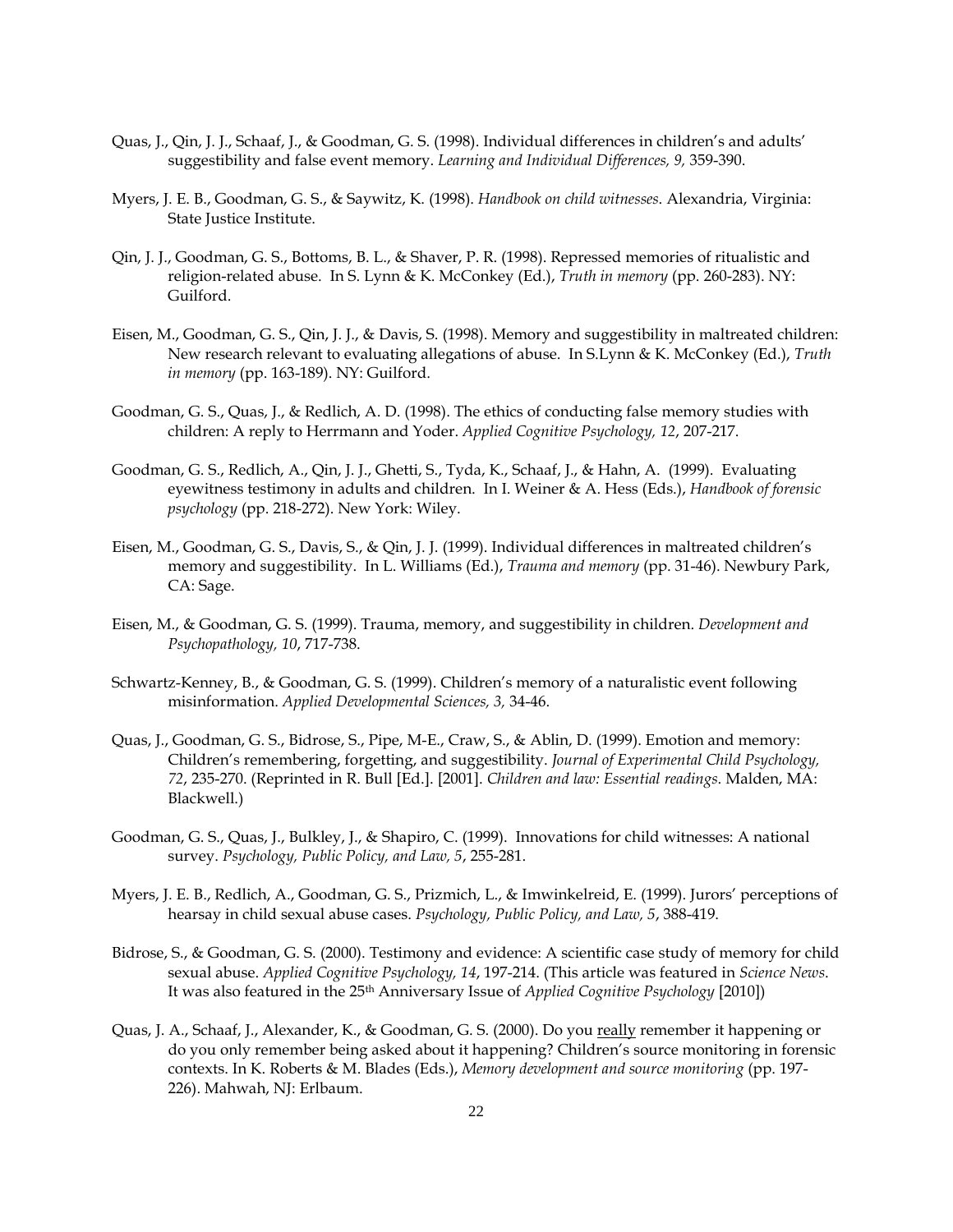- Alexander, K., & Goodman, G. S. (2000). Child witnesses. *Encyclopedia of Women and Crime* (pp. 25-26). Phoenix, AZ: Oryx Press.
- Quas, J., Goodman, G. S., Ghetti, S., & Redlich, A. (2000). Questioning the child witness: What can we conclude from research thus far? *Trauma, abuse, and violence, 1,* 223-249.
- Goodman, G. S., & Quas, J. A. (2000). Family violence. In A. Kazdin (Ed.), *Encyclopedia of psychology, Vol. 3*  (pp. 333-336). Washington, D.C.: American Psychological Association.
- Goodman, G. S., Bottoms, B. L., Rudy, L., Davis, S., & Schwartz-Kenney, B. M. (2001). Effects of past abuse experiences on children's eyewitness memory. *Law and Human Behavior, 25,* 235-256.
- Orcutt, H., Goodman, G. S., Tobey, A., Batterman-Faunce, J. M., & Thomas, S. (2001). Detecting deception in children's testimony: Factfinders' abilities to reach the truth in open court and closed-circuit trials. *Law and Human Behavior, 25*, 339-372.
- Ondersma, S., Chaffin, M., Berliner, L., Cordon, I., Goodman, G. S., & Barnett, D. (2001). Sex with children is abuse: Comment on Rind et al. (1998). *Psychological Bulletin, 127,* 707-714.
- Saywitz, K. J., Goodman, G. S., & Lyon, T. (2001). Interviewing children in and out of court: Current research and practice implications. In J. Myers et al. (Eds.), *APSAC Handbook on child maltreatment*  (pp. 349-378). Newbury Park, CA: Sage.
- Ghetti, S., & Goodman, G. S. (2001). Mechanisms underlying resistance to memory distortion, including false memory, in children and adults. *The Psychologist, 14,* 592-595.
- Goodman, G. S., Batterman-Faunce, J., Schaaf, J., & Kenney, R. (2002). Children's memory nearly four years after an event: Professionals' and nonprofessionals' assessments of children's accuracy. *Child Abuse & Neglect, 26*, 849-884.
- Eisen, M., Quas, J. A., & Goodman, G. S. (Eds.). (2002). *Memory and suggestibility in the forensic interview*. Mahwah, NJ: Erlbaum. (Also translated into Korean)
- Schaaf, J., Alexander, K., Goodman, G. S., Ghetti, S., Edelstein, R., & Castelli, P. (2002). Children's eyewitness memory. In B. L. Bottoms, M. Kovera, & B. MacAulliff (Eds.), *Children and the law* (pp. 342-377). NY: Cambridge University Press.
- Edelstein, R., Goodman, G. S., Quas, J., Redlich, A., Ghetti, S., & Alexander, K. (2002). Emotional effects on children of legal involvement. In G. Davies, H. Westcott, & R. Bull (Eds.), *Evaluating children as witnesses* (pp. 261-278). London: Wiley.
- Myers, J. E. B., Cordon, I., Ghetti, S., & Goodman, G. S. (2002). Hearsay exceptions: Adjusting the ratio of intuition to psychological science. *Law and Contemporary Problems*, *65,* 3-46.
- Ghetti, S., Alexander, K., & Goodman, G. S. (2002). Societal interventions in child abuse cases. *International Journal of Psychiatry and Law, 25*, 235-251.
- Bottoms, B. L., Goodman, G. S., Schwartz-Kenney, B., & Thomas, S. (2002). Understanding children's use of secrecy in the context of eyewitness reports. *Law and Human Behavior, 26*, 285-313.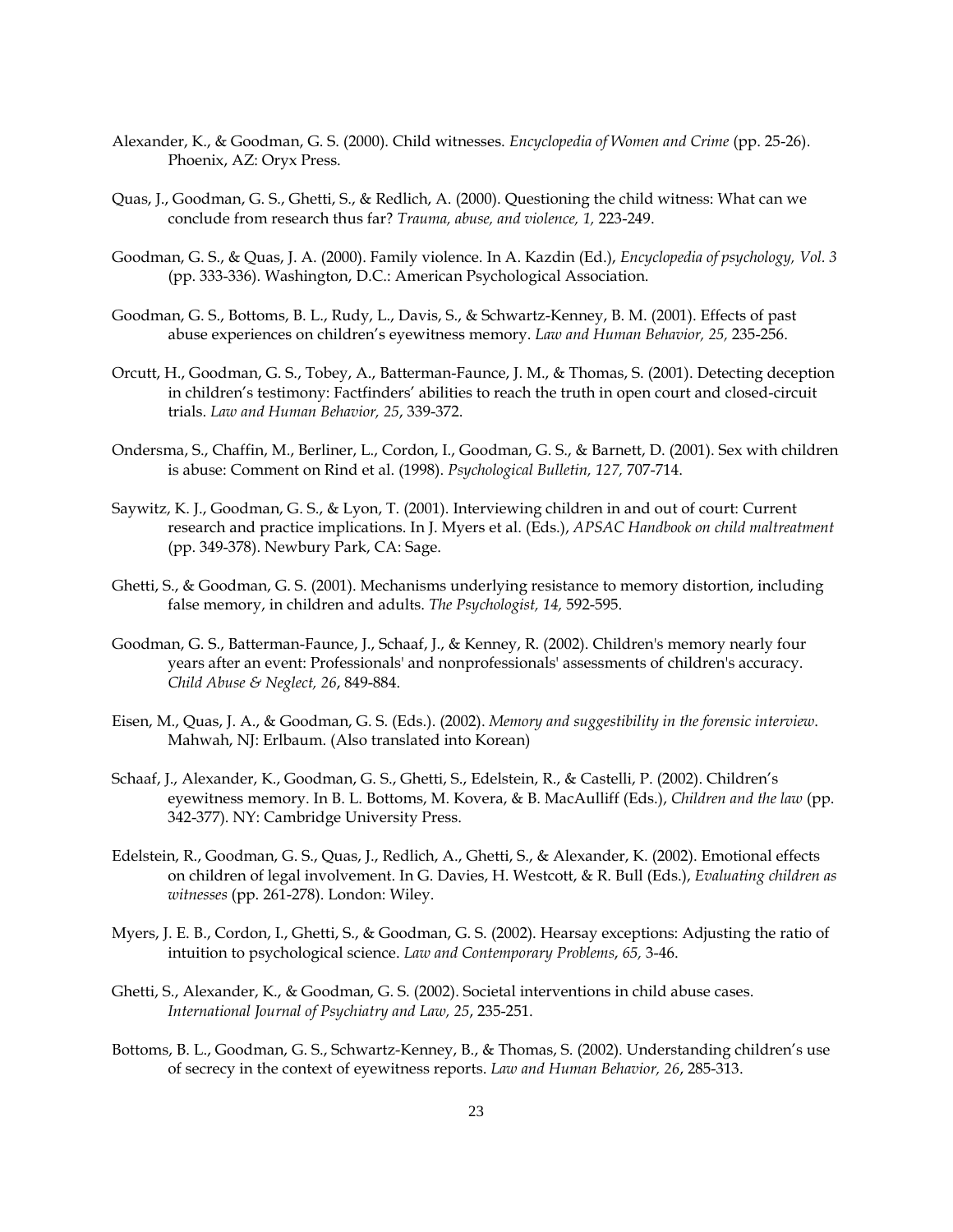- Ghetti, S., Qin, J. J., & Goodman, G. S. (2002). False memories in children and adults: Age, distinctiveness, and subjective experience. *Developmental Psychology, 38*, 705-718.
- Eisen, M., Qin, J. J., Goodman, G. S., & Davis, S. (2002). Memory and suggestibility in maltreated children. *Journal of Experimental Child Psychology, 83*, 167-212.
- Ghetti, S., Goodman, G. S., Eisen, M., Qin, J. J., & Davis, S. (2002). Consistency in children's reports of sexual and physical abuse. *Child Abuse & Neglect, 26,* 977-95.
- Alexander, K., Goodman, G. S., Schaaf, J., Shaver, P. R., & Quas, J. A. (2002). The role of attachment and cognitive inhibition in children's memory for a stressful event. *Journal of Experimental Child Psychology, 83*, 262-290.
- Redlich, A., Myers, J., Goodman, G. S., & Qin, J. (2002). A comparison of two forms of hearsay in child sexual abuse cases. *Child Maltreatment, 7*, 312-28.
- Alexander, K. W., Quas, J. A., & Goodman, G. S. (2002). Theoretical advances in understanding children's memory for distressing events: The role of attachment. *Developmental Review, 22*, 490-519.
- Quas, J. A., Goodman, G. S., & Jones, D. P. H. (2003). Predictors of attributions of self-blame and internalizing behavior problems in sexually abused children. *Journal of Child Psychology and Psychiatry, 44,* 1-14.
- Goodman-Brown, T. B., Edelstein, R., Goodman, G. S., Jones, D. P. H., & Gordon, D. (2003). Why children tell: A model of children's disclosure of sexual abuse. *Child Abuse & Neglect, 27*, 525-540. (This article was translated into Japanese for the *Japanese Child Abuse and Neglect Journal* and was cited by the U.S. Supreme Court in Kennedy v. Louisiana, 2008)
- Cordon, I., Goodman, G. S., & Anderson, S. (2003). Children in court. In P. Van Koppen & S. Penrod (Eds.), *Adversarial versus inquisitorial legal systems (pp. 167-189*). NY: Kluwer Academic.
- Goodman, G. S., Ghetti, S., Quas, J. A., Edelstein, R., Alexander, K., Cordon, I., & Jones, D. P. H. (2003). A prospective study of memory for child sexual abuse: New findings relevant to the repressed memory controversy. *Psychological Science, 14*, 113-118.
- Alexander, K. S., Redlich, A., Christian, P., & Goodman, G. S. (2003). Interviewing children. In M. Peterson & M. Durfee (Eds.), *Child abuse and neglect: Guidelines for identification, assessment, and case management* (pp. 17-19). Volcano Press.
- Redlich, A., & Goodman, G. S. (2003). Taking responsibility for an act not committed: The influence of age and suggestion. *Law and Human Behavior, 27*, 141-156. (This article was cited in several amicus briefs submitted to the U.S. Supreme Court or lower courts, e.g., in the APA amicus brief in Roper v. Simmons on the juvenile death penalty).
- Ghetti, S., Schaaf, J., Qin, J. J., & Goodman, G. S. (2004). Eyewitness testimony. In W. O'Donohue, D. Laws, & C. Hollin (Eds.), *Forensic psychology* (pp. 513-554). NY: Westview/Basic Books.
- Edelstein, R., Alexander, K., Goodman, G. S., & Newton, J. (2004). Emotion and eyewitness memory. In D. Reisberg & P. Hertel (Eds.), *Memory and emotion* (pp. 308-346). Series in affective science. NY: Oxford University Press.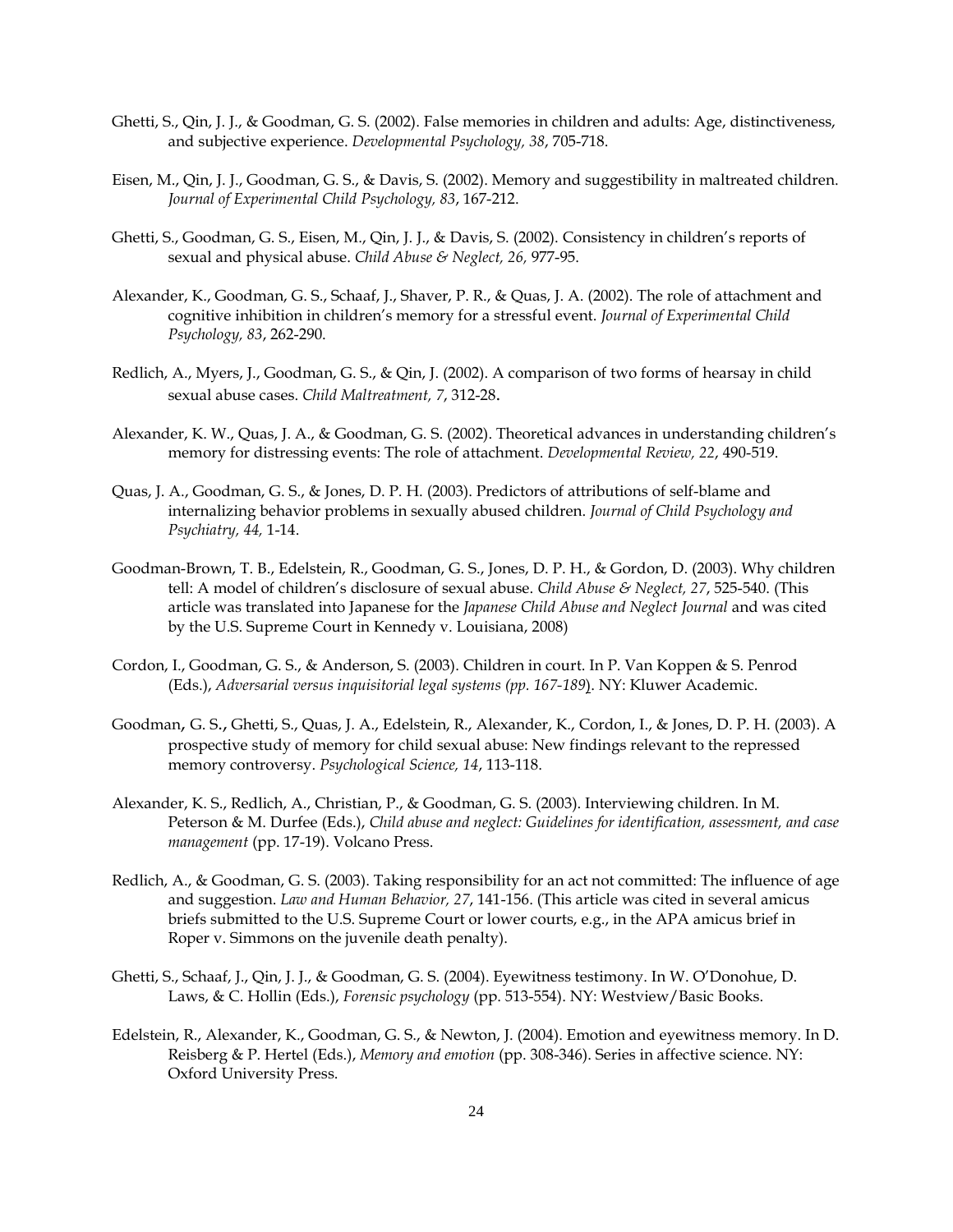- Cordon, I., Pipe, M-E., Sayfan, L., Melinder, A., & Goodman, G. S. (2004). Memory for traumatic events in early childhood. *Developmental Review, 24*, 101-132.
- Pezdek, K., Morrow, A., Blandon-Gitlin, I., Goodman, G. S., Quas, J., Saywitz, K., Bidrose, S., Pipe, M-E., Rogers, M., & Brodie, L. (2004). Detecting deception in children: The effect of event familiarity on Criterion Based Content Analysis ratings. *Journal of Applied Psychology, 89*, 119-126.
- Edelstein, R. S., Alexander, K. W., Shaver, P. R., Schaaf, J. M., Quas, J. A., & Goodman, G. S. (2004). Adult attachment style and parental responsiveness during a stressful event. *Attachment and Human Development, 6*, 31-52.
- Melinder, A., Goodman, G. S., Eilertson, D., & Magnussen, S. (2004). Beliefs about child witnesses: A national survey. *Psychology, Crime, and Law, 10*, 347-365.
- Castelli, P., Goodman, G. S., & Ghetti, S. (2005). Effects of interview style and witness age on perceptions of children's credibility in sexual abuse cases. *Journal of Applied Social Psychology, 35,* 297-319.
- Alexander, K., Quas, J., Goodman, G. S., Ghetti, S., Edelstein, R., Redlich, A., Cordon, I., & Jones, D. P. H. (2005). Traumatic impact predicts long-term memory of documented child sexual abuse. *Psychological Science, 16*, 33-40. (This article was translated into Japanese for the *Japanese Child Abuse and Neglect Journal*.)
- Cordon, I., Goodman, G. S., & Saetermoe, C. (2005). Facilitating children's accurate responses: Conversational rules and interview style. *Applied Cognitive Psychology*, 19, 249-266.
- Edelstein, R., Ghetti, S., Quas, J. A., Goodman, G. S., Alexander, K., Redlich, A., & Cordon, I. (2005). Avoidant attachment and memory for child sexual abuse. *Social and Personality Psychology Bulletin, 31*, 1549-1560. (Reprinted in Funder, D. & Ozer, D. [Eds.]. [2010], *Pieces of the Personality Puzzle: Readings in Theory and Research.* NY: W. W. Norton*.*)
- Quas, J. A., Goodman, G. S., Ghetti, S., Redlich, A., Edelstein, R., Alexander, K., Cordon, I., Jones, D. P. H. (2005). Childhood sexual assault victims: Long-term outcomes of testifying in criminal court. *Monographs of the Society for Research in Child Development*, *70*, Serial No. 280.
- Castelli, P., Goodman, G. S., Edelstein, R., Mitchell, E., Paz-Alonso, P., Lyons, K., & Newton, J. (2005). Evaluating eyewitness testimony in children and adults. In I. Weiner & A. Hess (Eds.), *Handbook of forensic psychology, 3rd edition* (pp. 243-304). Hoboken, Wiley Press.
- Mikulincer, M., & Goodman, G. S. (Eds.). (2006). *Dynamics of romantic love*. NY: Guilford Press.
- Goodman. G. S. (2006). Attachment to attachment theory. In M. Mikulincer & G. S. Goodman (Eds.), *Dynamics of romantic love* (pp. 3-22). NY: Guilford Press.
- Goodman, G. S., & Paz-Alonso, P. (2006). Trauma and memory: Normal versus special memory mechanisms. In R. Uttl, Ohta, N., & A. Sigenthaler (Eds), *Emotion and memory* (pp. 233-257). London: Blackwell Press.
- Goodman, G. S., Myers, J. E. B., Qin, J., Quas, J. A., Castelli, P., Redlich, A., & Rogers, L. (2006). Hearsay versus children's testimony: Effects of truthful and deceptive statements on jurors' decisions. *Law and Human Behavior*, 30, 363-401.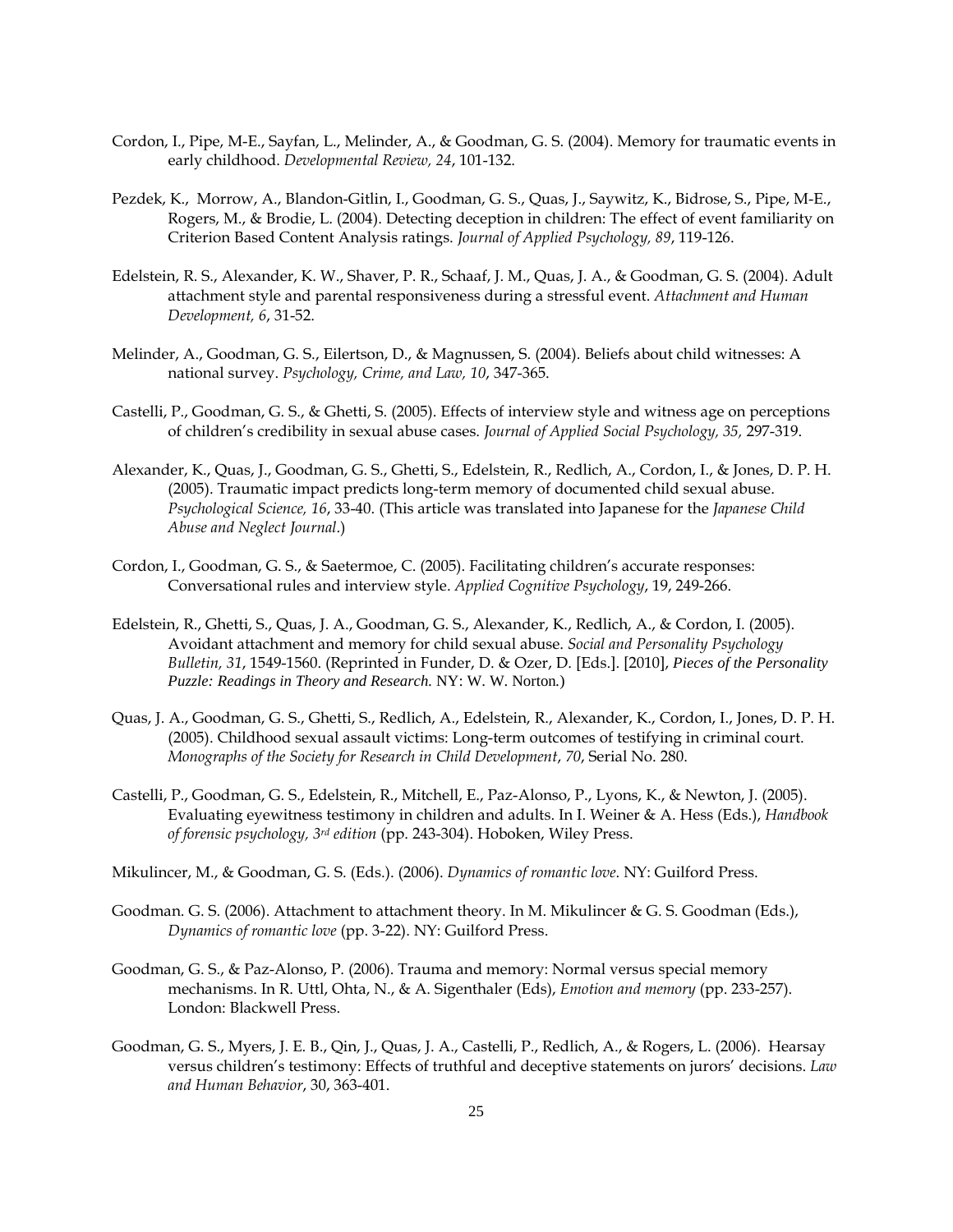- Edelstein, R., Luten, T., Ekman, P., & Goodman, G. S. (2006). Detecting lies in children and adults. *Law and Human Behavior, 30, 1-10*. (Reprinted in W. Lesko (Ed.). (2008). *Readings in social psychology: General, classic, and contemporary selections.* NY: Allyn Bacon.)
- Magnussen, S., Andersson, J., Cornoldi, C., De Beni, R., Endestad, T., Goodman, G. S., Helstrup, T., Koriat, A., Larsson, M., Melinder, A., Nilsson, L-G., Rönnberg, J., & Zimmer,H. (2006). What people believe about memory*. Memory*, 14, 595-613.
- Goodman, G. S. (2006). Children's eyewitness memory: A modern history and contemporary commentary. *Journal of Social Issues, 62,* 811-832*.*
- Malloy, L., Mitchell, E., Block, S., Quas, J., & Goodman, G. S. (2006). Children's eyewitness memory: Balancing children's needs and defendants' rights when seeking the truth. In M. Toglia, D. Reed, D. Ross, & R. C. L. Lindsay (Eds.), *Handbook of eyewitness psychology* (pp. 545 – 576). Mahwah, NJ: Erlbaum.
- Ghetti, S., Edelstein, R., Goodman, G. S., Quas, J. A., Alexander, K., Redlich, A., Cordon, I., & Jones, D. H. P. (2006). Subjective and objective memory for child sexual abuse. *Memory & Cognition, 34,* 1011- 1025*.*
- Goodman, G. S, & Melinder, A. (2007). The development of autobiographical memory: A new model. In S. Magnussen & T. Helstrup (Eds.), *Everyday memory* (pp. 111-134). London: Psychology Press.
- Goodman, G. S., Magnussen, S., Andersson, J., & Helstrup, T. (2007). False memory and everyday memory. In S. Magnussen & T. Helstrup (Eds.), *Everyday memory* (pp. 157-182). Psychology Press.
- Goodman, G. S., & Melinder, A. (2007). Child witness research and forensic interviews of young children. *Legal and Criminological Psychology, 12,* 1-19*.* [Reprinted in V.V.L.Gayathri (Ed.), *Child witness: Legal issues. India: AMICUS Books,* Institute of Chartered Financial Analysts of India University.]
- Quas, J. A., Davis, E., Goodman, G. S., & Myers, J. E. B. (2007). Repeated questions, deception, and children's true and false reports of body touch. *Child Maltreatment, 12*, 60-67*.* (This article was cited by the U.S. Supreme Court in Kennedy v. Louisiana, 2008)
- Quas, J. A., Malloy, L., Melinder, A. M., Goodman, G. S., D'Mello, M., & Schaaf, J. (2007). Developmental differences in the effects of repeated interviews and interviewer bias on young children's event memory and false reports*. Developmental Psychology, 43,* 823-837*.*
- Goodman, G. S., Ghetti, S., & Castelli, P. (2007). Trauma, memory, and child maltreatment. In F. Petruccelli, V. Verrastro, & M. Santilli (Eds.), *Memoria e suggestionabilità nell'età evolutiva: Studi e ricerche*. Milano, Italy: Franco Angeli.
- Eisen, M., Goodman, G. S., Qin, J. J., Davis, S., & Crayton, J. (2007). Maltreated children's memory: Accuracy, suggestibility, and psychopathology. *Developmental Psychology, 43,* 1275-1294.
- Goodman, G. S., Sayfan, L., Lee, J., Sandhei, M., Walle-Olsen, A., Magnussen, S., Pezdek, K., & Amaral, P. (2007). The development of memory for own and other race/ethnicity faces. *Journal of Experimental Child Psychology, 98,* 233-242*.*
- Goodman, G. S., & Goodman-Brown, T. (2007). Forward. M.E. Pipe, M. E. Lamb, Y. Orbach, & A. C. Cederberg (Eds.). *Child sexual abuse: Disclosure, delay, & denial* (pp. vii-ix). Mahwah, NJ: Erlbaum.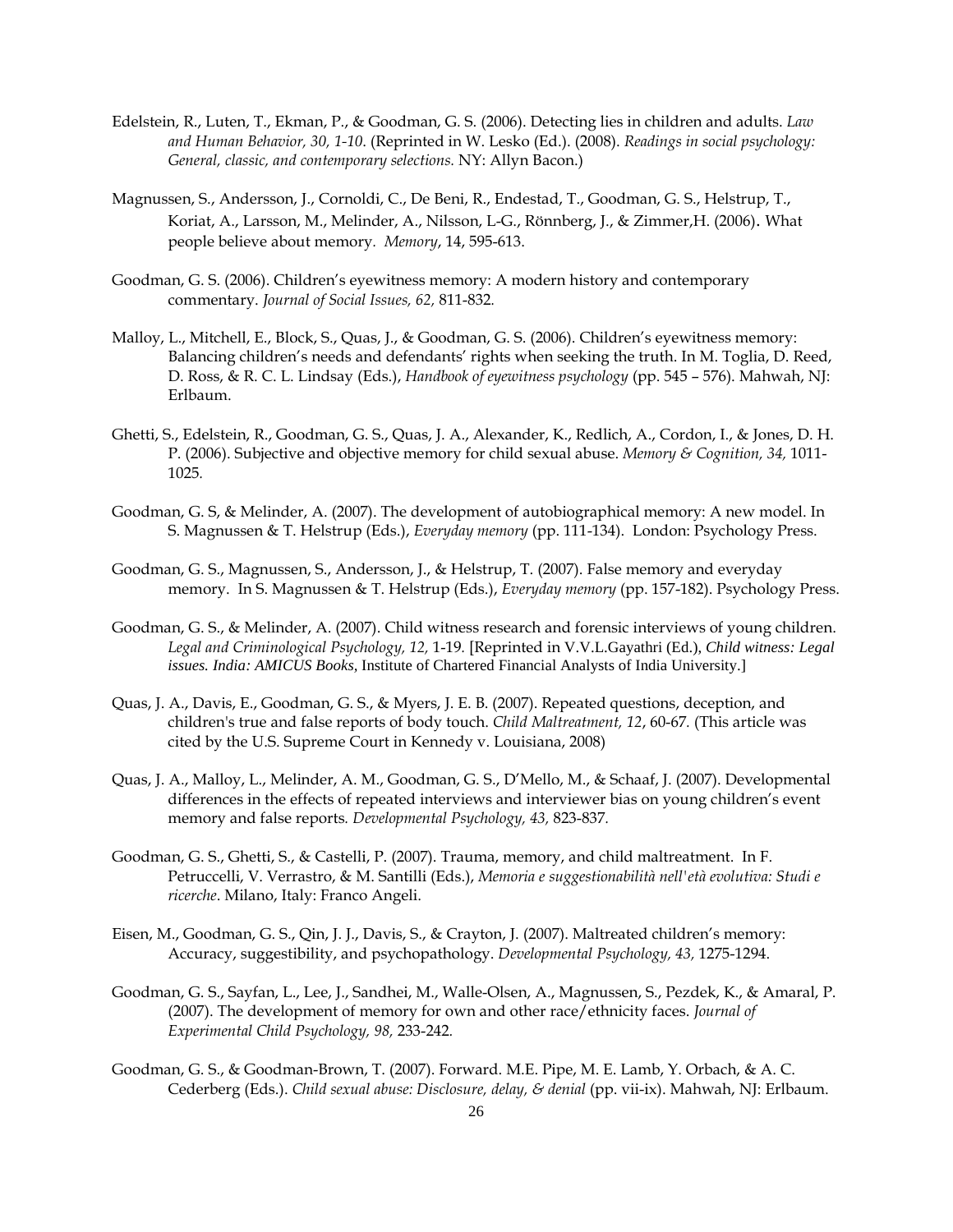- Paz-Alonso, P., & Goodman, G. S. (2008). Trauma and memory: Effects of post-event misinformation, retrieval order, and retention interval*. Memory, 16,* 58-75*.*
- Howe, M., Goodman, G. S., & Cicchetti, D. (2008). *Stress, trauma, and memory development*. NY: Cambridge University Press.
- Ogle, C. M., Block, S. D., Culver, M., Harris, L. T., Augusti, E. M., & Goodman, G. S. (2008). Accuracy and specificity of autobiographical memory in childhood trauma victims: Developmental considerations. In M. Howe, G. S. Goodman, & D. Cicchetti (Eds.), *Trauma and memory development* (pp. 171-203). NY: Oxford University Press.
- Paz-Alonso, P., Ghetti, S., Donohue, S., Goodman, G. S., & Bunge, S. (2008). Neurodevelopmental correlates of true and false recognition. *Cerebral Cortex, 18,* 2208-2216.
- Goodman, G. S., Edelstein, R., Mitchell, E., & Myers, J. E. B. (2008). Outcomes of legal representation for children in dependency court. *Child Abuse & Neglect, 32*, 497-501.
- Schaaf, J., Alexander, K., & Goodman, G. S. (2008). Predictors of children's true disclosure and false memory. *Journal of Experimental Child Psychology, 100*, 157-185.
- Goodman, G. S., & Quas, J. A. (2008). Repeated interviews and children's memory: It's more than just how many. *Current Directions in Psychological Science, 17*(6), 386-390. doi: http://dx.doi.org/10.1111/j.1467-8721.2008.00611.x
- Qin, J., Ogle, C. M., & Goodman, G. S. (2008). Adults' memories of childhood: True and false reports. *Journal of Experimental Psychology: Applied, 14*(4), 373-391. doi:http://dx.doi.org/10.1037/a0014309
- Sayfan, L., Mitchell, E., Goodman, G. S., Eisen, M., & Qin, J. (2008). Predictors of expressed emotion during disclosure of child maltreatment. *Child Abuse & Neglect, 32*, 1026-1036*.*
- Goodman, G. S., Ogle, C. M., Troxel, N., Lawler, M. J., & Cordon, I. M. (2009). Child victims in the judiciary system: Optimizing accuracy, avoiding revictimization. In B. dos Santos & I. Goncalves (Eds.), *Testimony without fear(?) Non-revictimizing cultures and practices* (pp. 21-34). Brasilia, Brazil: Childhood Brazil.
- Paz-Alonso, P., Larson, R. P., Castelli, P., Alley, D., & Goodman, G. S. (2009). Memory development: Emotion, stress, and trauma. In M. Courage & M. Cowan (Eds.), *Memory development* (pp. 197- 240). Sussex, UK: Psychology Press.
- Harris, L. S., Goodman, G. S., Augusti, E. M., Chae, Y., & Alley, D. (2009). Children's resistance to suggestion. In K. Kuehnle & M. Connell (Eds.), *The evaluation of child sexual abuse allegations: A comprehensive guide to assessment and testimony* (pp. 181–202). Hoboken, New Jersey: John Wiley & Sons.
- Schneider, R., Baumrind, N., Pavao, J., Stockdale, G., Castelli, P., Goodman, G. S., & Kimerling, R. (2009). What happens to youth removed from parental care?: Health and economic outcomes for women with a history of out-of-home placement. *Children and Youth Services Review, 31*, 440-444.
- Chae, Y., Goodman, G. S., Ducker, J., & Haralambie, A. (2009). Children's development, memory, and testimony. In A. Haralambie (author), *Handling child custody, abuse, and adoption cases* (pp. 595- 606). Eagan, MN: Thomson.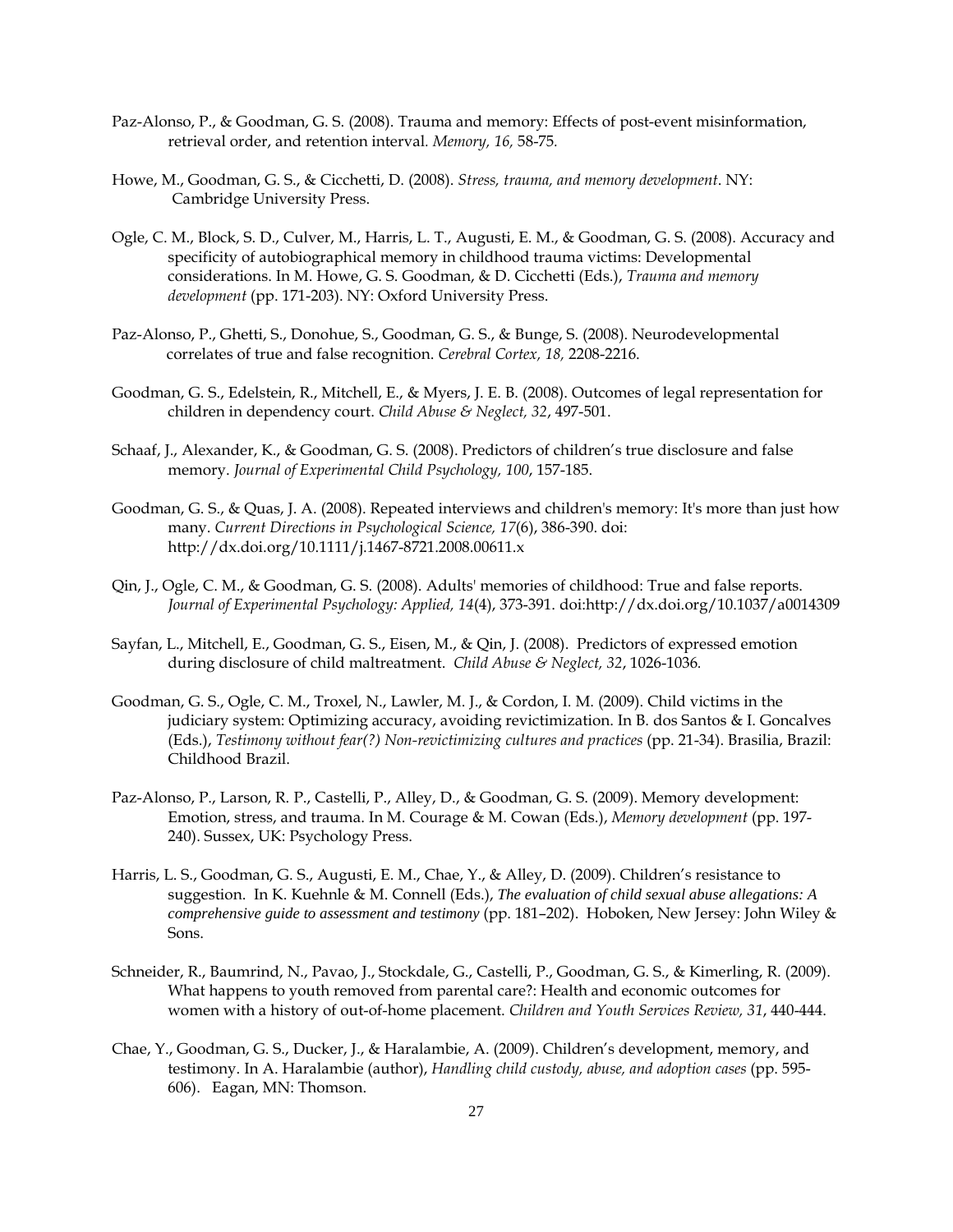- Ducker, J., Chae, Y., Goodman, G. S., & Haralambie, A. (2009). Children's development, memory, and testimony. In A. Haralambie (author), *Handling child custody, abuse, and adoption cases* (pp. 606- 619). Eagan, MN: Thomson
- Paz-Alonso, P., Chae, Y., & Goodman, G. S. (2009). Children's testimony. In B. Cutler (Ed.), *The encyclopedia of psychology and law*. Newbury Park, CA: Sage.
- Bottoms, B. L., Harris, L., Augusti, E. M., Odereck, B., & Goodman, G. S. (2009). Child maltreatment. In B. Cutler (Ed.). *The encyclopedia of psychology and law*. Newbury Park, CA: Sage.
- Chae, Y., Ogle, C., & Goodman, G. S. (2009). Remembering negative childhood experiences: An attachment theory perspective. In J. A. Quas & R. Fivush (Eds.), *Emotion and memory* (pp. 3-27). New York, NY: Oxford University Press.
- Block, S. D., Greenberg, S. N., & Goodman, G. S. (2009). Remembrance of eyewitness testimony: Effects of emotional content, self-relevance, and emotional tone. *Journal of Applied Social Psychology, 39*(12), 2859-2878.
- Mongetta, J. N., Salerno, J. M., Najdowski, C. J., Bottoms, B. L., & Goodman, G. S. (2009). Children as victims, witnesses, and offenders: An introduction through legal cases. In B. L. Bottoms, C. Nadjowski, & G. S. Goodman (Eds.), *Children as victims, witnesses, and offenders: Psychological science and the law* (pp. 1-15). New York, NY: Guildford Press.
- Bottoms, B. L., Nadjowski, C., & Goodman, G. S. (Eds.). (2009). *Child victims, child witnesses, and child offenders: Psychological science and law*. New York, NY: Guilford.
- Troxel, N., Ogle, C. M., Cordon, I. M., Lawler, M. J., & Goodman, G. S. (2009). Child witnesses in criminal court. In B. L. Bottoms, C. Nadjowski, & G. S. Goodman (Eds.), *Child victims, child witnesses, and child offenders: Psychological science and law* (pp. 150-166). NY: Guildford.
- Block, S. D., Segovia, D., & Goodman, G. S. (2009). Children: Suggestibility of. In C. Edwards (Ed.), *Wiley encyclopedia of forensic science* (pp. 1-4). Chichester, UK: John Wiley. DOI: 10.1002/9780470061589.fsa236
- Melinder, A., Alexander, K., Cho, Y., Goodman, G. S., Thoresen, C., Lonnum, K., & Magnussen, S. (2010). Children's eyewitness memory: A comparison of two interviewing strategies as realized by forensic professionals. *Journal of Experimental Child Psychology, 105*(3)*,* 156-177.
- Goodman, G. S., Quas, J. A., & Ogle, C. M. (2010). Child maltreatment and memory. *Annual Review of Psychology, 61*, 325-351. doi: http://dx.doi.org/10.1146/annurev.psych.093008.100403
- Ogle, C. M., Chae, Y., & Goodman, G. S. (2010). Eyewitness testimony. In I. Weiner & W. E. Craighead (Eds.), *Corsini encyclopedia of psychology* (4th ed., Vol. 2, pp. 632-634)*.* UK: Wiley.
- Saywitz, K. S., Lyon, T., & Goodman, G. S. (2010). Interviewing children. In J. E. B. Myers (Ed.), *APSAC handbook on child maltreatment* (3rd ed., pp. 337-360)*.* Newbury Park, CA: Sage.
- Block, S. D., Oran, H., Oran, D., Baumrind, N., & Goodman, G. S. (2010). Abused and neglected children in court: Knowledge and attitudes. *Child Abuse & Neglect, 34*(9), 659-670. doi: http://dx.doi.org/10.1016/j.chiabu.2010.02.003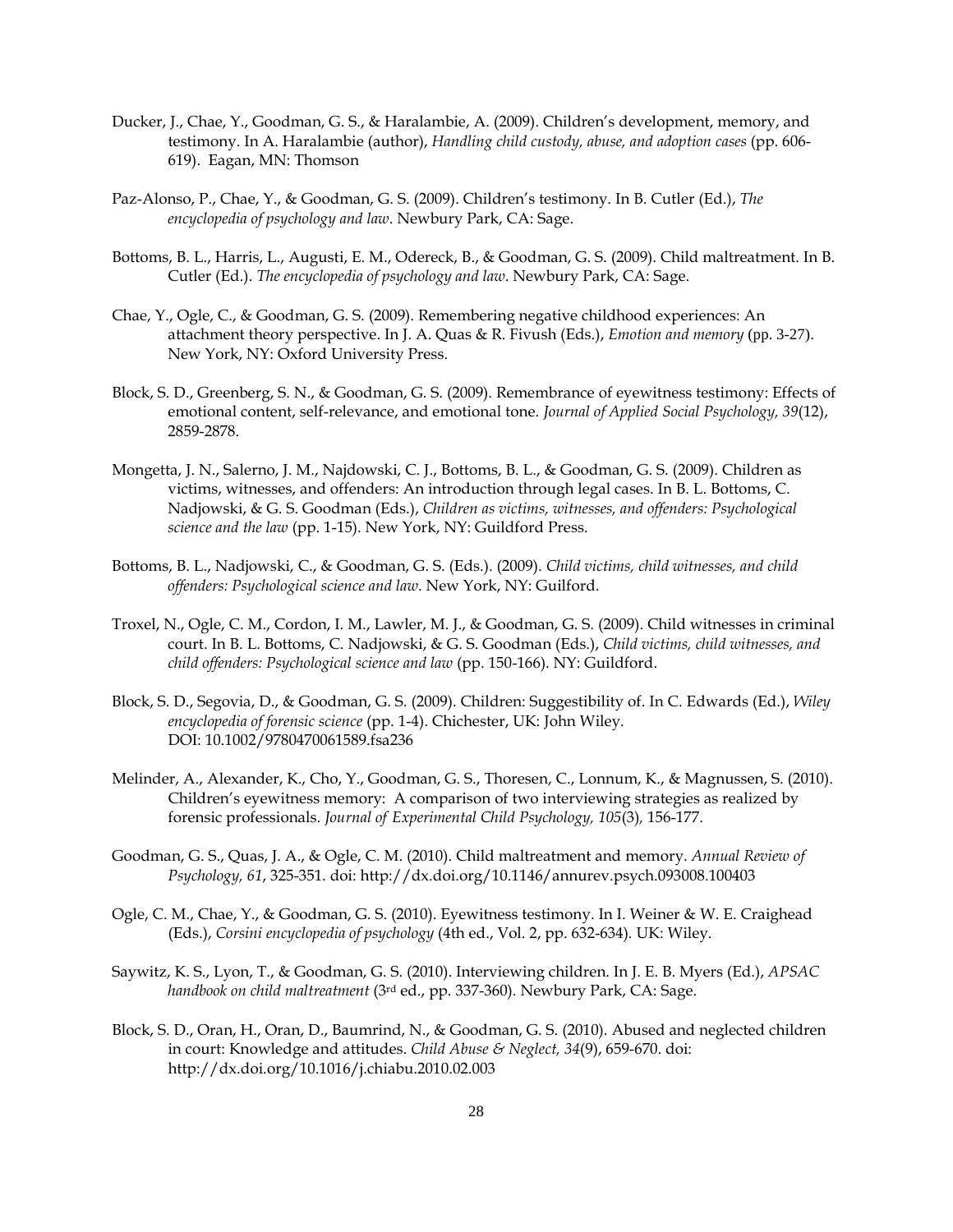- Quas, J. A., Alexander, K. W., Goodman, G. S., Ghetti, S., Edelstein, R. S., & Redlich, A. (2010). Long-term autobiographical memory for legal involvement: Individual and sociocontextual predictors. *Cognitive Development, 25*(4), 394-409.
- Toth, S. L., Harris, L. S., Goodman, G. S., & Cicchetti, D. (2011). Influence of violence and aggression on children's psychological development: Trauma, attachment, and memory. In P. Shaver & M. Mikulincer (Eds.), *Human aggression and violence: Causes, manifestations, and consequences* (pp. 351- 365). Washington, DC: American Psychological Association.
- Lawler, M. J., Shaver, P. R., & Goodman, G. S. (2011). Toward relationship-based child welfare services. *Children and Youth Services Review, 33*(3), 473-480.
- Goodman, G. S., Ogle, C. M., Block, S. D., Harris, L., Larsen, R., Augusti, E-M., Young, C., Beber, J., Timmer, S., & Urquiza, A. (2011). False memory for trauma-related Deese-Roediger-McDermott lists in adolescents and adults with histories of child sexual abuse. *Development and Psychopathology, 23*(2), 423-438.
- Chae, Y., Goodman, G. S., Bederian-Gardner, D., & Lindsay, A. (2011). Methodological issues and practical strategies in research on child maltreatment victims' abilities and experiences as witnesses. *Child Abuse & Neglect, 35*(4), 240-248.
- Chae, Y., Goodman, G. S., & Edelstein, R. S. (2011) Autobiographical memory development from an attachment perspective: The special role of negative events. *Advances in child development and behavior* (Vol. 40, pp. 1-49). New York, NY: Academic Press.
- Chae, Y., Goodman, G. S., Eisen, M. L., & Qin, J. (2011). Event memory and suggestibility in abused and neglected children: Trauma-related psychopathology and cognitive functioning. *Journal of Experimental Child Psychology, 110*(4), 520-538.
- Goodman, G. S., Haralambie, A., Chae. Y., Ducker, J., Baker, J., & Burkholder, R. (2011). Children's development, memory, and testimony. In A. M. Haralmabie (Ed.), *Handling child custody, abuse, and adoption cases.* Eagan, MN: Thomson Reuters/West.
- Raskauskas, J. L., Cordón, I. M., & Goodman, G. S. (2011). Relations between maternal attitudes toward bullying and children's bullying and peer victimization status. *International Perspectives in Victimology*, *6*, 20-29.
- Goodman, G. S., Pipe, M., & McWilliams, K. (2011). Children's eyewitness memory: Methodological issues. In B. Rosenfeld & S. Penrod (Eds.), *Research methods in forensic psychology* (pp. 257-282). New York, NY: Wiley.
- Block, S. D., Shestowsky, D., Segovia, D., Goodman, G. S., Schaaf, J. M., & Alexander, K. W. (2012). "That never happened": Adults' ability to discern children's true and false memory reports*. Law and Human Behavior, 36,* 365-374.
- Goodman, G. S., Haralambie, A., Chae. Y., Ducker, J., Baker, J., & Burkholder, R. (2012). Children's development, memory, and testimony. In A. M. Haralmabie (Ed.), *Handling child custody, abuse, and adoption cases.* Eagan, MN: Thomson Reuters/West.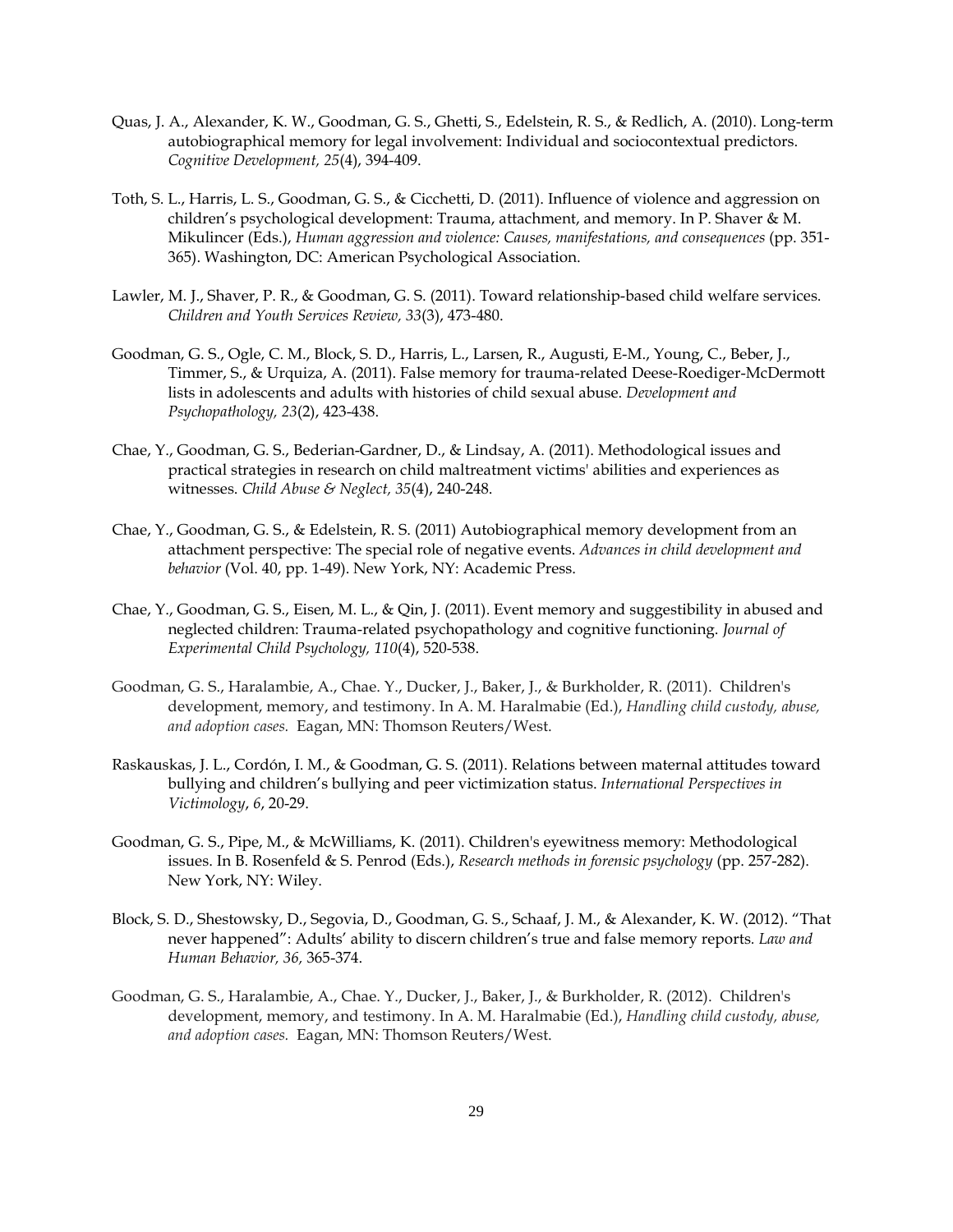- Quas, J. A., & Goodman, G. S. (2012). Consequences of criminal court involvement for child victims. *Psychology, Public Policy, and Law, 18*, 392-414.
- McWilliams, K., Bederian-Gardner, D., Hobbs, S. D., Bakanosky, S., & Goodman, G. S. (2012). Children's eyewitness memory and suggestibility: Revisiting Ceci and Bruck's review. In A. Slater & P. Quinn (Eds.), *Developmental psychology: Revisiting the classic studies* (pp. 101-117). London: Sage.
- Lawler, M. J., Bederian-Gardner, D., & Goodman, G. S. (2012). Conclusions and next steps for researchers and practitioners. In R. Holliday & T. Marche (Eds.), *Child forensic psychology* (pp. 273-285). Hampshire, UK: Palgrave Macmillan.
- Ogle, C. M., Block, S. D., Harris, L., Goodman, G. S., Pineda, A., Timmer, S., Urquiza, A., & Saywitz, K. S. (2013). Autobiographical memory specificity in child sexual abuse victims. *Development and Psychopathology, 25*, 321-332.
- Cordon, I. M., Melinder, A. M. D., Goodman, G. S., & Edelstein, R. S. (2013). Children's and adults' memory for emotional pictures: Examining age-related patterns using the developmental affective photo system. *Journal of Experimental Child Psychology, 114*(2), 339-356.
- Melinder, A., Baugerud, G. A., Ovenstad, K. S., & Goodman, G. S. (2013). Children's memories of removal: A test of attachment theory. *Journal of Traumatic Stress, 26*(1), 125-133. doi: http://dx.doi.org/10.1002/jts.21784
- Paz-Alonso, P., Ogle, C. M., & Goodman, G. S. (2013). Children's memory and testimony in "scientific case studies" of child sexual abuse: A review. In M. Ternes, D. Griesel, & B. Cooper (Eds.), *Applied issues in investigative interviewing, eyewitness memory, and credibility assessment* (pp. 143-172). New York, NY: Springer.
- Malloy, L., Johnson, J., & Goodman, G. S. (2013). Children's memory and event reports: The current state of knowledge and best practice. *Journal of Forensic Social Work*, 3, 1-30.
- Alley, D., Narr, R., Melinder, A. M., & Goodman, G. S. (2013). Child maltreatment, trauma-related psychopathology, and memory development. In T. Plante (Ed.), *Abnormal psychology through the ages*. Santa Barbara, CA: Greenwood Press/ABC-CLIO.
- Paz-Alonso, P., Goodman, G. S., & Ibabe, I. (2013). Adult eyewitness memory and compliance: Effects of post-event misinformation on memory for a negative event*. Behavioral Sciences & Law, 31,* 541-558*.*
- McWilliams, K., Narr, R., Goodman, G. S., Mendoza, M., & Ruiz, S. (2013). Children's memory for their mother's murder: Accuracy, suggestibility, and resistance to suggestion. *Memory, 21,* 591- 598.
- Haralambie, A., Chae, Y, Hobbs, S. D, Goodman, G. S., Baker, J., & Burkholder, R. (2013). Children's development, memory, and testimony. In A. M. Haralambie (Ed.), *Handling child custody, abuse, and adoption cases*. Eagan, MN: Thomson Reuters/West.
- Melton, G., Ben-Arieh, A., Cashmore, J., Goodman, G. S., & Worley, N. (Eds.). (2014). *The Sage handbook of child research*. Newbury Park: Sage.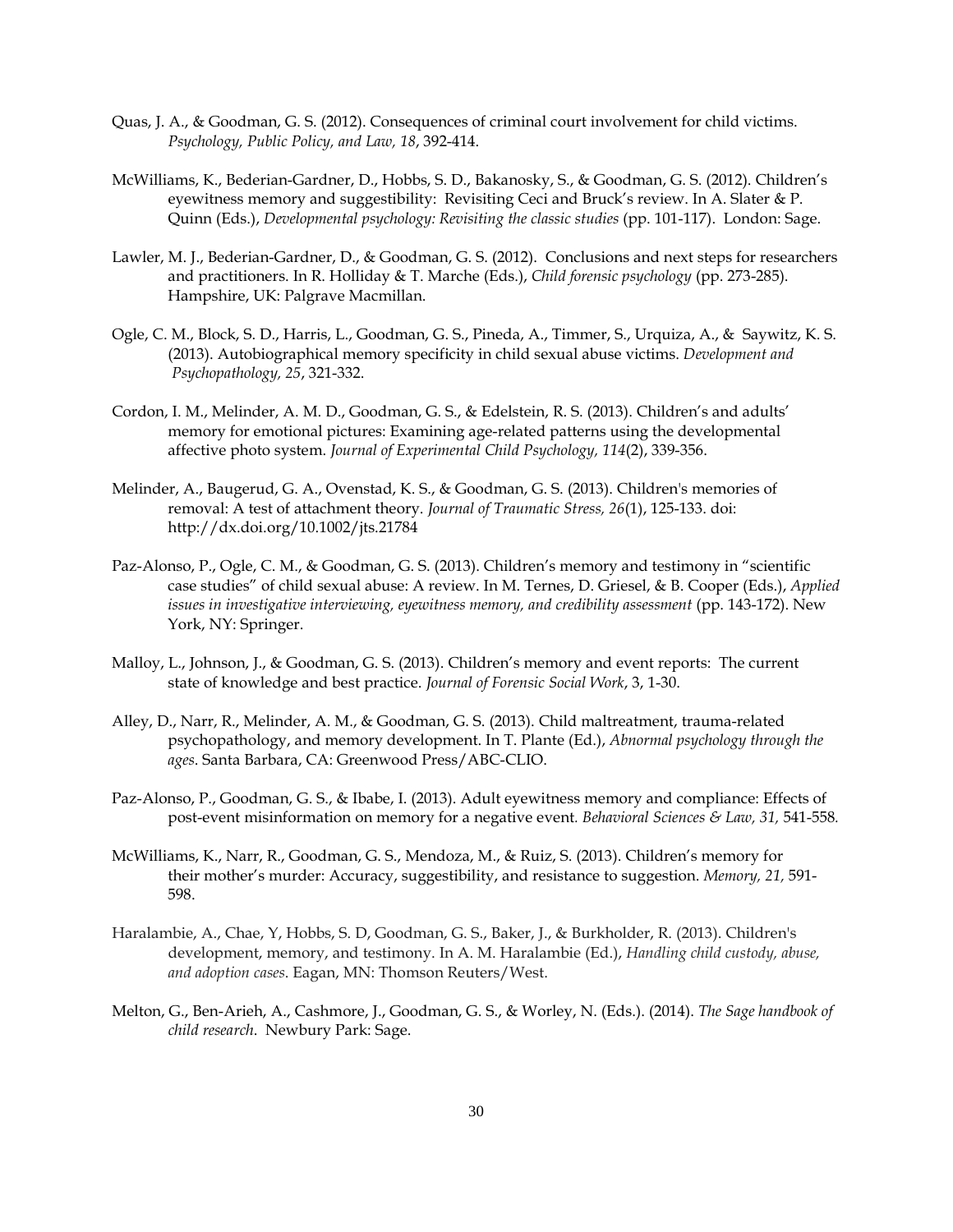- McWilliams, K., Augusti, E-M., Dion, J., Block, S. D., Melinder, A. M., Cashmore, J., & Goodman, G. S. (2014). The child witness. In G. Melton, A. Ben-Arieh, J. Cashmore, G. S. Goodman, & N. Worley (Eds.), *The Sage handbook of child research* (pp. 300-315). Newbury Park, CA: Sage.
- Makariev, D., Hobbs, S., & Goodman, G. S. (2014). Challenges and innovations in research on childhood. In G. Melton, A. Ben-Arieh, J. Cashmore, G. S. Goodman, & N. Worley (Eds.), *The Sage handbook of child research* (pp. 285 – 299). Newbury Park, CA: Sage.
- McWilliams, K., Goodman, G. S., Raskauskas, J., & Cordon, I. M. (2014). Child abuse and bullying. In G. Melton, A. Ben-Arieh, J. Cashmore, G. S. Goodman, & N. Worley (Eds.), *The Sage handbook of child research* (pp. 300-315). Newbury Park, CA: Sage.
- Goodman, G. S., Ogle, C. M., McWilliams, K., Narr, R., & Paz-Alonso, K. (2014). Memory development in the forensic context. In P. Bauer & R. Fivush (Eds.), *Handbook on the development of children's memory* (pp.920-942). New York, NY: Wiley-Blackwell.
- Hobbs, S. D., Johnson, J., Goodman, G. S., Bederian-Gardner, D., Lawler, M. J., Vargas, I., & Mendoza, M. (2014). Children's eyewitness memory. In I. Weiner & R. Otto (Eds.), *Handbook of forensic psychology* (pp. 561-613). New York: Wiley.
- Lawler, M. J., Sayfan, L., Goodman, G. S., Narr, R., & Cordon, I. M. (2014). Comprehensive residential education: A promising model for emerging adults in foster care. *Children and Youth Services Review, 38*, 10-19.
- McWilliams, K., Goodman, G. S., Lyons, K. E., Newton, J., & Avila-Mora, E. (2014). Memory for child sexual abuse information: Simulated memory error and individual differences. *Memory & Cognition, 42*, 151-163.
- Chae, Y., Goodman, G. S., Larson, R., Augusti, E-M., Alley, D., VanMeenen, K., Culver, M., & Coulter, K. P. (2014). Children's memory for distressing events: The role of children's and parents' attachment. *Journal of Experimental Child Psychology*, *123,* 90-111.
- Hobbs, S. D., Goodman, G. S., & Goodman-Shaver, D. (2014). Repeated interviews about repeated abuse: Evaluation of a case study. *Child Abuse & Neglect*, *38*, 212-216.
- Castelli, P., & Goodman, G. S. (2014). Children's perceived emotional behavior at disclosure and prosecutors' evaluations. *Child Abuse & Neglect*, *38*, 1521-1532.
- Goodman, G. S., Goldfarb, D. A., Chong, J., & Goodman-Shaver, L. (2014). Children's eyewitness memory: The influence of cognitive and socio-emotional factors. *Roger Williams University Law Review, 19,* 476-512.
- Goldfarb, D. A., & Goodman, G. S. (2014). Cross-examination's big effect on the criminal system's smallest witnesses: How the judiciary can alleviate the negative effects of cross-examination. *Chronicle*. London, UK: International Association of Youth and Family Judges and Magistrates.
- Hobbs, S., Goodman, G. S., Oran, D., Block, S. D., Quas, J. A., Park, A., Widaman, K. F., & Baumrind, N. (2014). Child maltreatment victims' attitudes about appearing in dependency and criminal courts: A preliminary study. *Children and Youth Services Review*, *44,* 407-416.

Hobbs, S., & Goodman, G. S. (Eds.). (2014). Child witness research. *Behavioral Sciences & the Law*, *32*.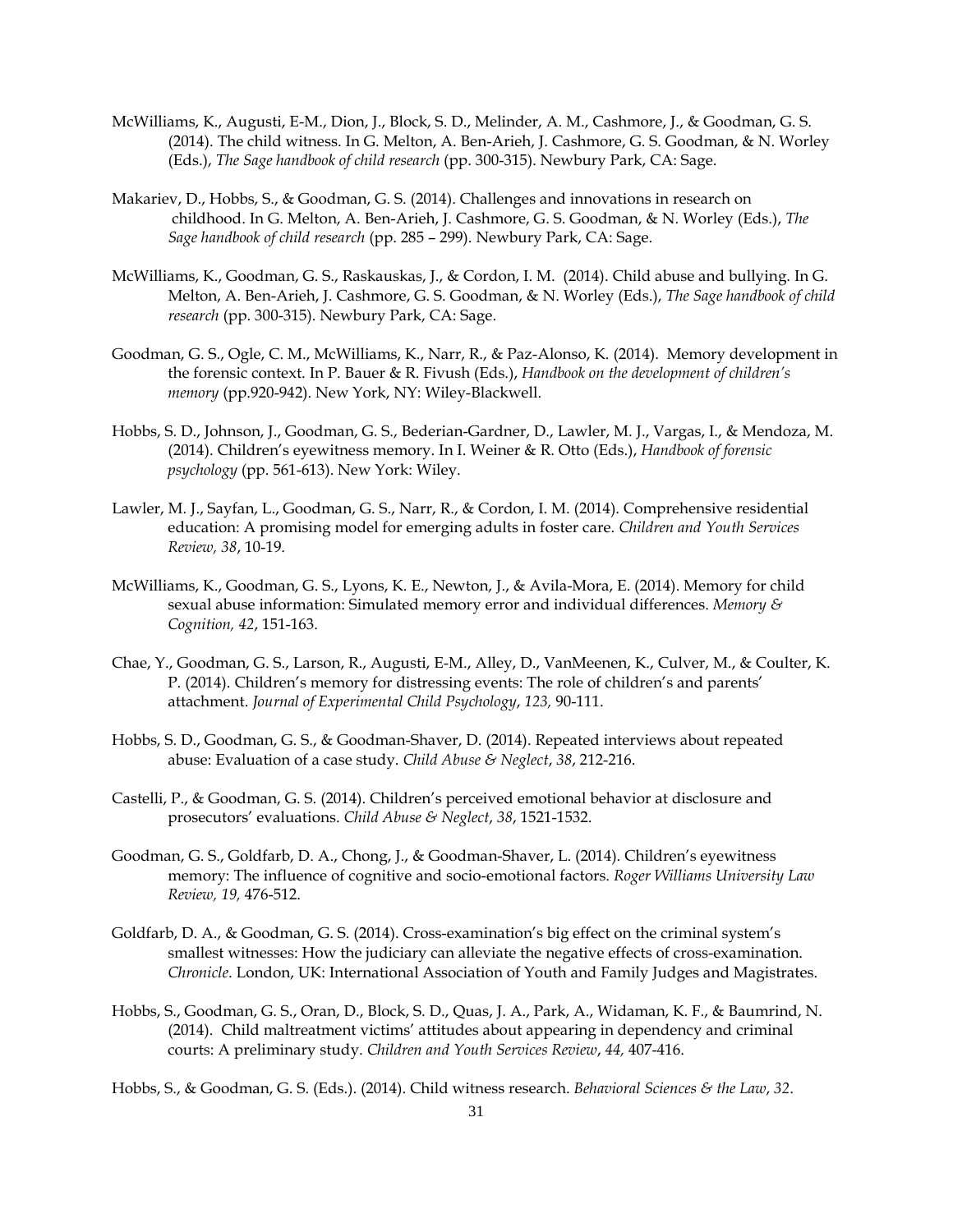- Hobbs, S., & Goodman, G. S. (Eds.). (2014). Child witnesses in the legal system: Improving child interviews and understanding juror decisions. *Behavioral Sciences & the Law, 32*, 681-685
- McWilliams, K., Harris, L. S., & Goodman, G. S. (2014). Child maltreatment, trauma-related psychopathology, and eyewitness memory in children and adolescents. *Behavioral Sciences & the Law, 32,* 702-717*.*
- Bottoms, B. L., Peter-Hagene, L. C., Stevenson, M. C., Wiley, T. R. A., Mitchell, T. S., & Goodman, G. S. (2014). Explaining gender differences in jurors' reactions to child sexual assault cases. *Behavioral Sciences & the Law, 32*, 798-812.
- Alley, D., Chae, Y., Cordon, I. M., Kalomiris, A., & Goodman, G. S. (2015). Child maltreatment and autobiographical memory development: Emotion regulation and trauma-related psychopathology. In D. Berntsen & L. Watson (Eds.), *Clinical perspectives on autobiographical memory* (pp. 85-108). New York, NY: Cambridge University Press.
- Goldfarb, D. A., Goodman, G. S., & Lawler, M. J. (2015). The United Nations Convention on the Rights of the Child: Evidence by children. In S. Mahmoudi (Ed.), *Child-friendly justice* (pp. 85-109). Stockholm, Sweden: Brill Nijhoff Publishers.
- Johnson, J., McWilliams, K. E., Goodman, G. S., Shelley, A. E., & Piper, B. (2015). Basic principles of interviewing the child eyewitness. In. W. O'Donohue & M. Fanetti (Eds.), *Forensic interviews regarding child sexual abuse—A guide to evidence-based practice* (pp. 179-196). New York: Springer.
- Goldfarb, D. A., & Goodman, G. S. (Eds.). (2015). Child victim witnesses: Context, testimony, and legal cases. *Behavioral Sciences & the Law*, *33.* Special issue on child witnesses.
- Larson, R. P., Goldfarb, D. A., & Goodman, G. S. (2015). Children's eyewitness memory and testimony in context. *Behavioral Sciences & the Law*, *33*, 367-371.
- Bottoms, B. L., Goodman, G. S., Toulou-Shams, M, Diviak, K R., & Shaver, P. R. (2015). Religionrelated child maltreatment: A profile of cases encountered by legal and social service agencies. *Behavioral Sciences & the Law, 33,* 561-579*.*
- Schaaf, J. M., Bederian-Gardner, D., & Goodman, G. S. (2015). Gating out misinformation: Can young children follow instructions to ignore false information? *Behavioral Sciences & the Law, 33,* 390-406.
- Harris, L., Block, S. D., Ogle, C. M., Goodman, G. S., Augusti, E-M., Larson, R., Culver, M., Pineda, A., Timmer, S., & Urquiza, A. (2015). The relation between coping style and autobiographical memory specificity in adolescents and adults with histories of child sexual abuse. *Memory, 24,*  1078-1090.
- Silberkleit, G., Chopra, S., & Goodman, G. S. (2015). Witness preparation. In E. Krauss, S. Chopra, & W. Roundtree (Eds). *Jurywork*: *Systematic techniques*. Minneapolis, MN: Thomas Reuters.
- Goodman, G. S., Goldfarb, D. A., Quas, J. A., Narr, R. K., Milojevich, H., & Cordon, I. M.. (2016). Memory development, emotion regulation, and trauma-related psychopathology. In D. Cicchetti (Ed.), *Developmental psychopathology* (pp. 555- 590). New York, NY: Wiley.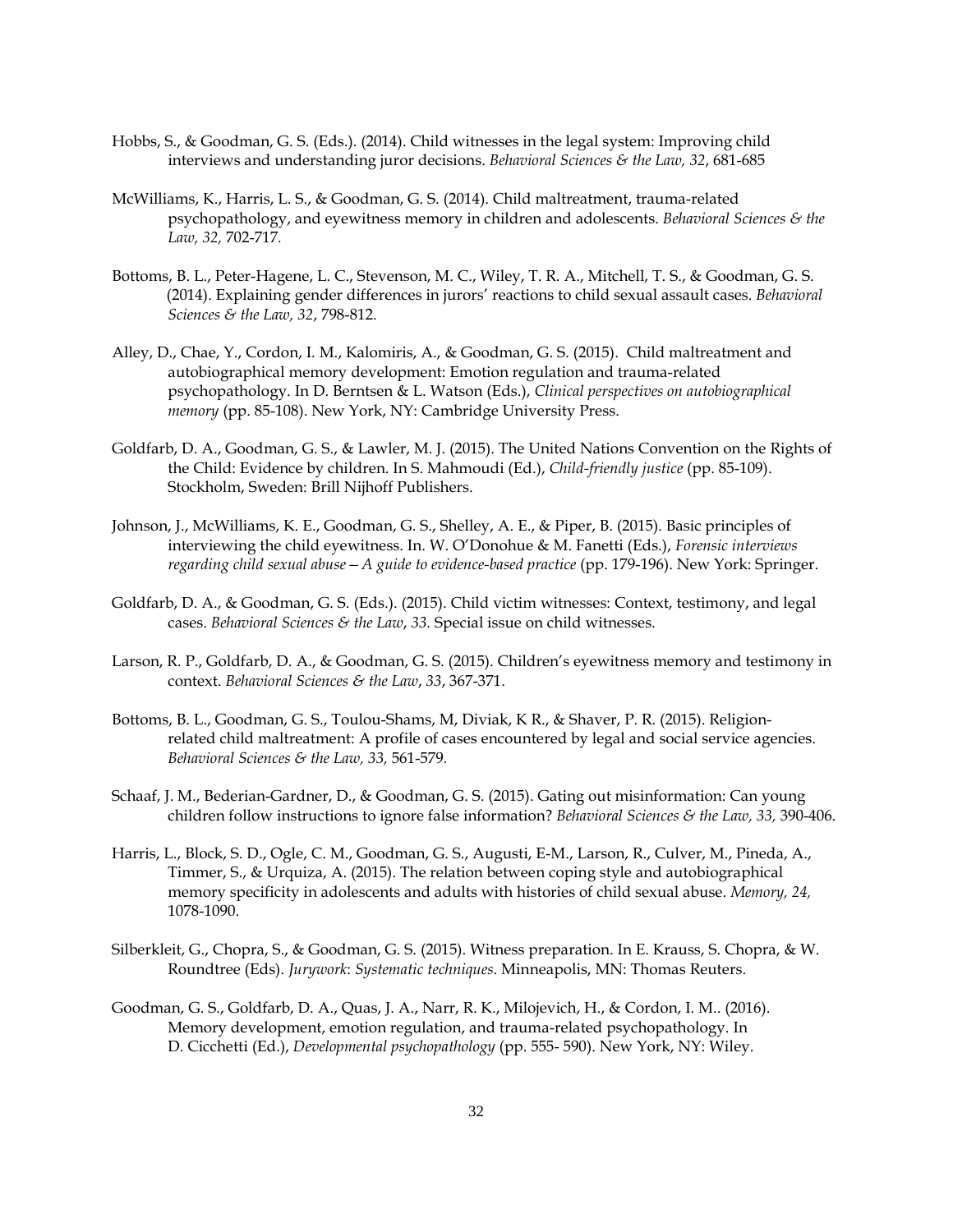- Larson, R. P., Cartwright, A., & Goodman, G. S. (Eds). (2016). Child victims and witnesses. *Behavioral Sciences & the Law, 34.*
- Cordon, I. M., Silberkleit, G., & Goodman, G. S. (2016). Getting to know you: Familiarity, stereotypes, and children's eyewitness memory. *Behavioral Sciences & the Law, 34,* 74-94.
- Paz-Alonso, P., & Goodman, G. S. (2016). Developmental differences across middle childhood in memory and suggestibility for negative and positive events. *Behavioral Sciences & the Law, 34,* 30-54.
- Tashjian, S. M., Goldfarb, D., Goodman, G. S., Quas, J. A., & Edelstein, R. S. (2016). Delay in disclosure of nonparental child sexual abuse in the context of emotional and physical maltreatment. *Child Abuse & Neglect*, 58, 149-159.
- Goodman, G. S., Jones, O., & McLeod, C. (2017). Is there consensus about children's memory and suggestibility? *Journal of Interpersonal Violence, 32,* 926-939.
- Goodman, G. (2017, March 1). Why positive parenting trumps physical punishment when it comes to disciplining kids [Blog post]. Retrieved from [http://psychologybenefits.org/2017/03/01/positive-parenting-physical](http://psychologybenefits.org/2017/03/01/positive-parenting-physical-punishment-disciplining-kids/)[punishment-disciplining-kids/.](http://psychologybenefits.org/2017/03/01/positive-parenting-physical-punishment-disciplining-kids/)
- Wardecker, B. M., Edelstein, R. S., Quas, J. A., Cordon, I. M., & Goodman, G. S. (2017). Emotion language in trauma narratives is associated with better psychological adjustment among survivors of childhood sexual abuse. *Journal of Language and Social Psychology*, *36*, 628-653
- Saywitz, K. J., Lyon, T., & Goodman, G. S. (2017). When interviewing children: A review and update. In J. Conte & B. Klika (Eds.), *APSAC handbook on child maltreatment* (pp. 310-329). Newbury Park, CA: Sage.
- Goldfarb, D., Goodman, G. S., Larson, R. P., Gonzalez, A., & Eisen, M. L. (2017). Putting children's memory and suggestibility in their place: An analysis considering person, topic, and context. In. H. Otgaar & M. L. Howe (Eds.), *Finding the truth in the courtroom: Dealing with deception, lies, and memories* (pp. 137-162). New York, NY: Oxford University Press.
- Tashjian, S. M., Goldfarb, D., & Goodman, G. S. (2017). Considering parent-child relationship factors in delayed disclosure of child sexual abuse. *The Insider Newsletter*, *22*, Section on Child Maltreatment, Division 37, American Psychological Association (Reprinted in the California Society on the Abuse of Children Newsletter, Spring, 2017).
- Goodman, G. S., Goldfarb, D., Quas, J. A., & Lyon, A. (2017). Psychological counseling and memory for child sexual abuse. *American Psychologist, 72*, 920-931.
- Bederian-Gardner, D., Goldfarb, D., & Goodman, G. S. (2017). Empathy's relation to the appraisal of emotional child witnesses. *Applied Cognitive Psychology*.
- Haralambie, A., Hobbs, S. D., Chae, Y., Goodman, G. S., Baker, J., & Burkholder, R. (2017). Children's development, memory, and testimony. In A. M. Haralambie (Ed.), *Handling child custody, abuse, and adoption cases.* Eagan, MN: Thomson Reuters/West.
- Johnson, J., Hobbs, S. D., Chae, Y., Goodman, G. S., Shestowsky, D., & Block, S. D. (2017). "I didn't do that!" Adults' evaluations of children's true and false reports and denials*. Journal of Interpersonal Violence*, 1-19.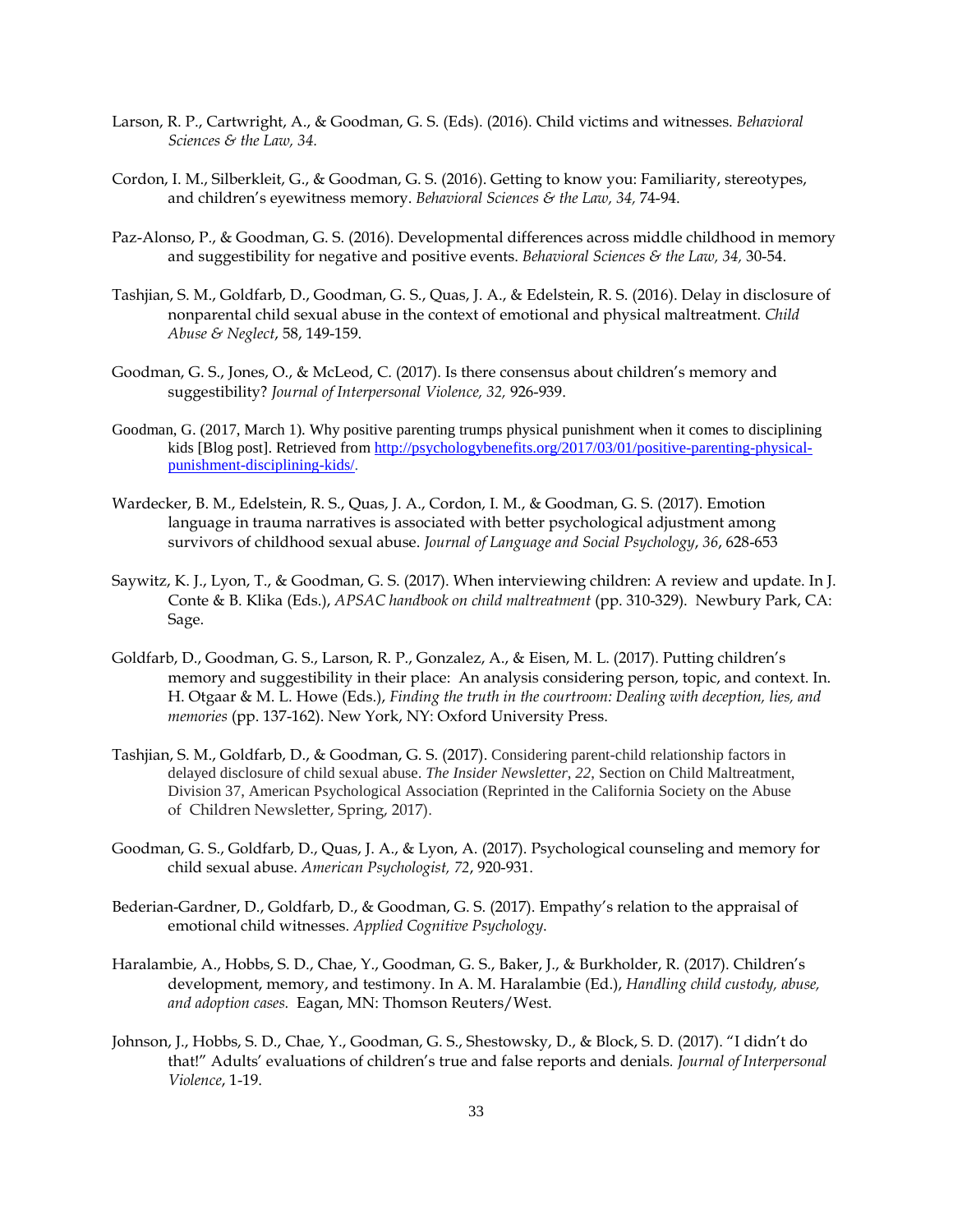- Chae, Y., Goodman, M., Goodman, G. S., Troxel, N., McWilliams, K., Thompson, R. A., Shaver, P. R., & Widaman, K. F. (2018). How children remember the Strange Situation Procedure. *Journal of Experimental Child Psychology, 166*, 360-379.
- Gershoff, E. T., Goodman, G. S., Miller-Perrin, C., Holden, G., Jackson, Y., & Kazdin, A. (2018). The strength of the causal evidence against physical punishment of children and its implications for parents, psychologists, and policymakers. *American Psychologist*, *73*, 626-638.
- Johnson, J. L., Goodman, G. S., & Mundy, P. (Eds.). (2018). *The Wiley handbook on memory, Autism Spectrum Disorder, and the law*. London, UK: Wiley.
- Johnson, J. L., Goodman, G. S., & Mundy, P. (2018). Autism Spectrum Disorder, memory, and the legal system: Knowns and unknowns. In J. L. Johnson, G. S. Goodman, & P. Mundy (Eds.). *The Wiley Handbook on memory, Autism Spectrum Disorder, and the law* (pp. 1-8). London, UK: Wiley.
- Bederian-Gardner, D., Hobbs, S. D., Ogle, C. M., Goodman, G. S. et al. (2018). Instability in the lives of foster and nonfoster youth: Attachment insecurities and mental health outcomes. *Children and Youth Services Review*, *84*, 159-167.
- Goodman, G. S., Quas, J. A., Goldfarb, D., Gonzalves, L., & Gonzalez, A. (2018). Can trauma help longterm memory for childhood events? Impact matters! *Child Development Perspectives*.
- Goodman, G. S. (in press). Award for Distinguished Senior Career Contributions to Psychology in the Public Interest: Biography. *American Psychologist*.
- Goodman, G. S., Gonzalves, L., & Wolpe, S. (2018). False memory and true memory of childhood trauma: Balancing the risks. *Clinical Psychological Science.*
- Hobbs, S. D., & Goodman, G. S. (2018). Self-representation: Pro se cross-examination and revisiting trauma upon child witnesses. *International Journal on Child Maltreatment.*
- Goldfarb, D., Goodman, G. S., Larson, R. P., Eisen, M. L., & Qin, J. (in press). Long-term memory in adults exposed to childhood violence: Remembering genital contact nearly 20 years later. *Clinical Psychological Science*.
- Goldfarb, D., Tashjian, S. D., Goodman, G. S., Bederian-Gardner, D., Hobbs, S. D., Cordón, I. M., Ogle, C. M., Bakanosky, S., Narr, R. K., Chae, Y., and the NYTD/CYTD Research Group. (in press). After child maltreatment: The importance of voice for youth in foster care*. Journal of Interpersonal Violence.*
- Proholo, S., Goldfarb, D., Shestowsky, D., Sampana, J., Williams, L., & Goodman, G. S. (in press). Judgments about parental alienation when parental hostility or child sexual abuse is alleged. *Journal of Child Custody*.
- Goodman, G. S., Wolpe, S., & Gonzalves, L. (in press). Childhood trauma and repressed memories: Building on Williams's classic paper. In G. Davey (Ed.), *Clinical psychology: Revisiting the classic studies*. Newbury Park, CA: Sage.
- Cordon, I. M., Goodman, G. S., Grimm, K., Chong, J. Y., Christo, C., Mendoza, M., & Clinton, A. (submitted). Identifying learning disabilities screens for Spanish-speaking adults. *Journal of Learning Disabilities*.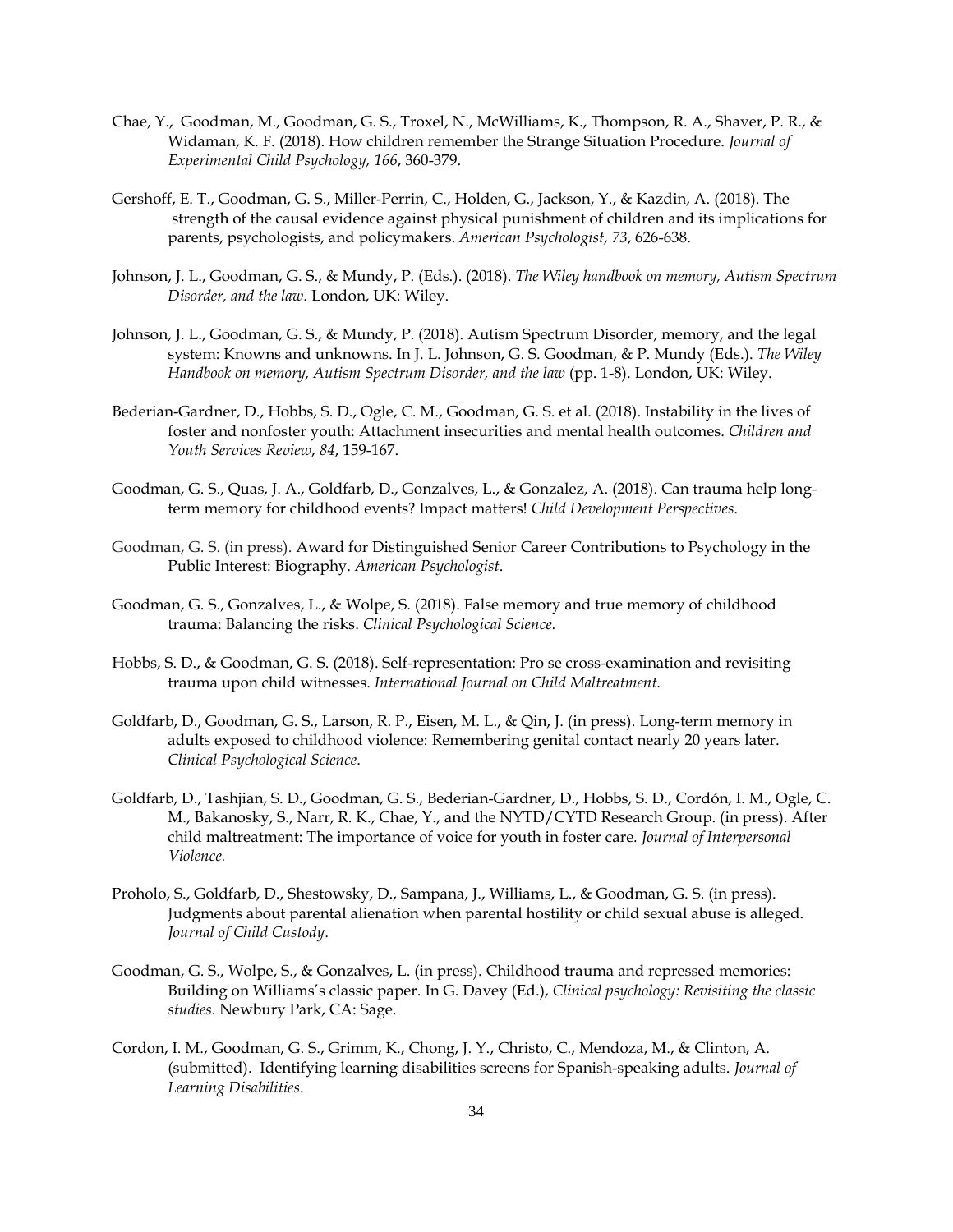## **XI. SELECTED BOOKS AND PAPERS IN PREPARATION**

- Alley, D., Silberkleit, G., Bederian-Gardner, D., & Goodman, G. S. Implicit stereotyping: Influence on adults' perceptions of child sexual abuse victims.
- Gonzalves, L., Goodman, G. S., Chae, Y., & Bederian-Gardner, D. Attachment and memory: A longitudinal study.
- Goldfarb, D., Goodman, G. S., Gonzalves, L., & Gonzalez, A. Historic child abuse and long-term memory. *Advances in Psychology and Law*.

## **XII. AMICUS BRIEFS**

- Goodman, G. S., Levine, M., Melton, G., & Ogden, D. (1990). Craig v. Maryland. Amicus Brief to the U. S. Supreme Court on behalf of the American Psychological Association. (This Amicus Brief was cited by the U. S. Supreme Court.)
- Myers, J. B., Goodman, G. S., & Saywitz, K. (1990). Wright v. Idaho. Amicus Brief to the U. S. Supreme Court on behalf of the American Professional Society on the Abuse of Children, the American Medical Association, the American Academy of Pediatrics, the National Association of Counsel for Children, the National Organization of Women, and several other organizations.

## **XIII. PAPERS**

- Goodman, G. S., & O'Connor, M. J. (1976, September). *Backward habituation curves: Infant cardiac responses to repetitive auditory stimulation*. American Psychological Association Convention, Washington D.C.
- Goodman, G. S. *Action schemata and memory*. (1980, January). Paper presented at the Fifth Annual Inter-Disciplinary Conference, Jackson Hole, Wyoming.
- Goodman, G. S., Haith, M. M., & Guttentag, R. (1980, September). *Reading in a second language: Automatic processing and semantic interference*. Paper presented at the 88th Annual Convention of the American Psychological Association, Montreal, Canada.
- Goodman, G. S., & Michelli, J. (1981. April). *Psychology and the law: Effects of children's courtroom testimony*. Paper presented at the Annual Convention of the Rocky Mountain Psychological Association, Denver, CO.
- Goodman, G. S., & Loftus, G. R. (1981, August). Relevancy and expectancy: Visual scanning and memory for action scenes. In A. Graesser (Chair), *The use of schemata in human information processing*. Symposium presented at the 89th Annual Convention of the American Psychological Association, Los Angeles, CA.
- Goodman, G. S., Price, D. W. W., Cohen, K. M., & Haith, M. M. (1981, August). *What you see is what you get: Scanning action scenes*. Paper presented at the 89th Annual Convention of the American Psychological Association, Los Angeles, CA.
- Goodman, G. S., & Loftus, G. R. (1982, January). *When what's relevant is unexpected*. Invited paper presented at the Seventh Inter-Disciplinary Conference, Jackson Hole, Wyoming.
- Demany, L., Goodman, G. S., & Haith, M. M. (1982, March). *Infant's perception of rhythmic invariants in melodic tone sequences*. Paper presented, International Conference on Infant Studies, Austin, Texas.

Haith, M. M., Goodman, G. S., Goodwyn, M., & Montgomery, L. (1982, March). *A longitudinal study of*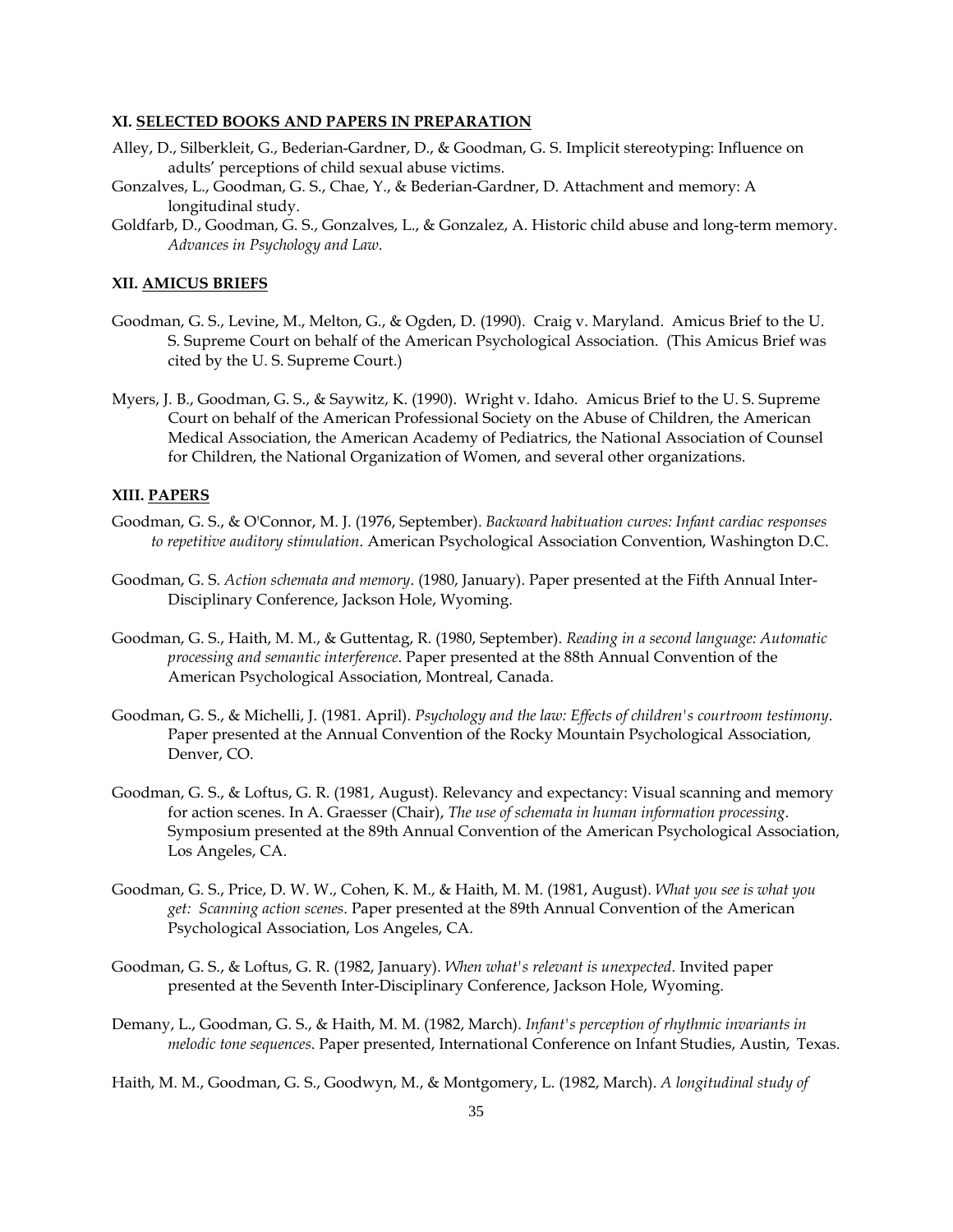*infant's visual scanning and discrimination of form.* Paper presented at the International Conference on Infant Studies, Austin, Texas.

- Goodman, G. S. (1982, May). *A new direction in judicial research: Children's courtroom testimony*. Invited paper presented at the Nags Head Conference on New Directions in Judicial Research, Nags Head, North Carolina.
- Goodman, G. S., & Golding, J. (1982, April). Effects of real-world knowledge on memory development. In K. Nelson (Chair), *Children's memory for real-world events*. Symposium presented at the Society for Research in Child Development Meetings, Detroit, MI.
- Goodman, G. S., Haith, M. M., Guttentag, R., & Rao, S. (1982, April). *Automatic processing of word meaning by bilingual children*. Paper presented at the Society for Research on Child Development meetings, Detroit, MI.
- Goodman, G. S., Golding, J., & Haith, M. M. (1983, August). *Jurors' reactions to children's testimony*. Paper present at the 91st American Psychological Association Convention, Anaheim, CA.
- Goodman, G. S. (Chair). (1983, August). *The child witness: Psychological and legal issues.* Symposium presented at the 91st American Psychological Association Convention, Anaheim, CA.
- Haith, M. M., Hazan, C., & Goodman, G. S. (1984, April). *Infants' expectation and anticipation of future visual events*. Paper presented at the International Conference on Infant Studies, New York.
- Haith, M. M., Hazan, C., & Goodman, G. S. (1984, May). *Anticipation of future events in early infancy*. Paper presented at Third Developmental Psychobiology Research Group Retreat, Estes Park, CO.
- Goodman, G. S. (1985, March). *Suggestibility, memory, and child witnesses*. Invited paper presented at "A national policy conference on innovative legal procedures in child sexual abuse cases." American Bar Association & the National Center on Child Abuse and Neglect, Washington, D.C.
- Roberts, R., & Goodman, G. S. (1985, April). *Reverse developmental trends: Development as the acquisition of constraints*. Paper presented Society for Research on Child Development Meeting, Toronto, Canada.
- Price, D. W. W., & Goodman, G. S. (1985, April). *Children's comprehension of recurring episodes*. Paper presented at the Society for Research on Child Development Meeting, Toronto, Canada.
- Goodman, G. S., Bormann, C., McKinnen, C., & Golding, J. (1985, August). *Schema confirmation and schema deployment*. Paper presented at 93rd American Psychological Association Convention, LA, CA.
- Goodman, G. S., Reed, R. S., & Hepps, D. (1985, August). The child victim's testimony. In M. Toglia (Chair), *Current trends in evaluating children's memory for witnessed events*. Symposium presented at American Psychological Association meeting, LA, CA.
- Goodman, G. S., Helgeson, V., Shaver, P., & Lipton, J. (1986, March). *Attitudes towards children's selfdetermination rights*. Paper presented at the American Psychology-Law Association meetings, Tucson, AZ.
- Goodman, G. S. The reliability of children's testimony. (1986, March). In D. Raskin (Chair), *Investigative practices in child sexual abuse cases*. Symposium presented at the American Psychology and Law Association meetings, Tucson, AZ.

Goodman, G. S., Golding, J. M., Helgeson, V., & Haith, M. M. (1986. August). When a child takes the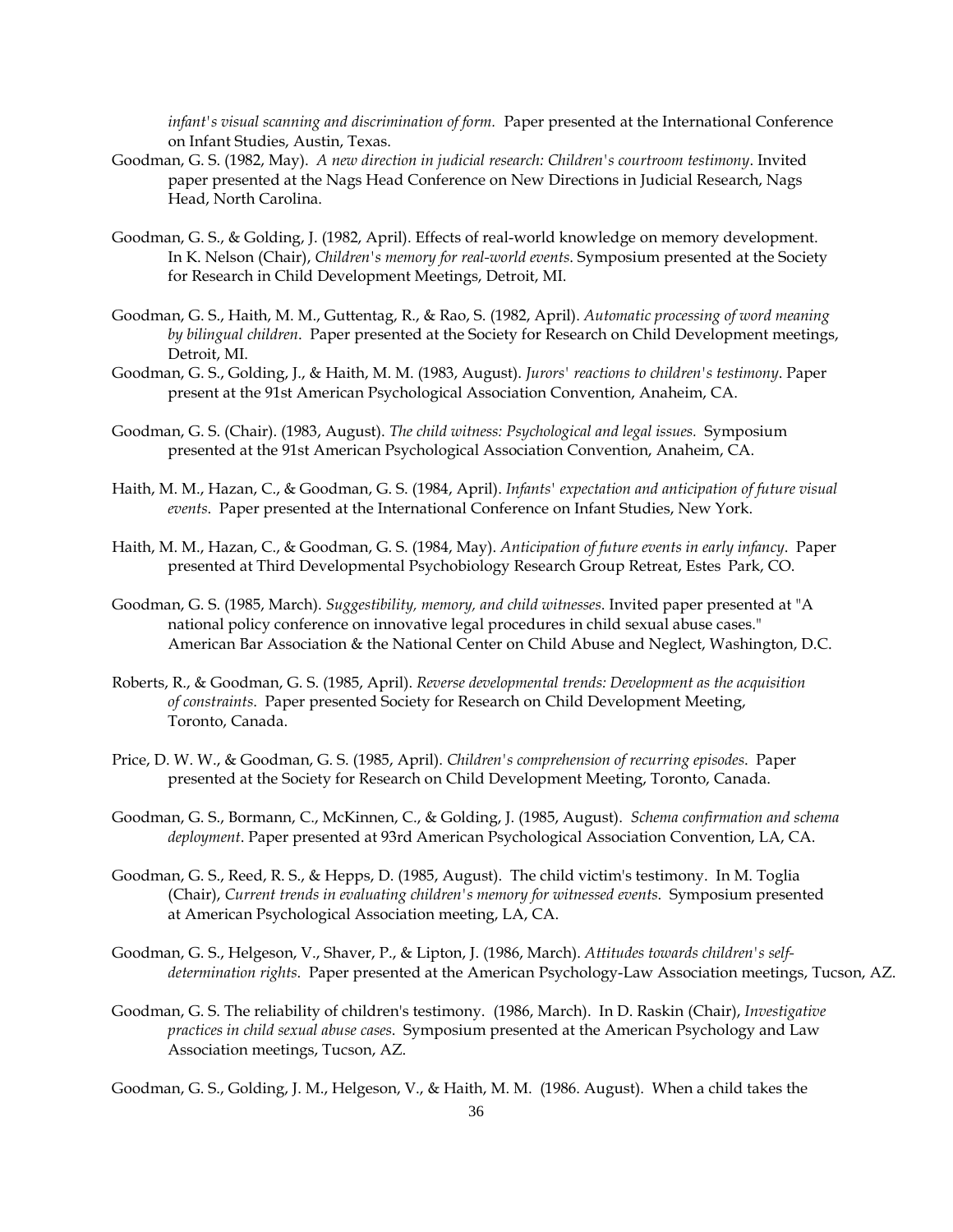stand. In S. Ceci (Chair), *Jurors' reactions to child witnesses*. Symposium presented at the American Psychological Association Convention, Washington, D.C., August, 1986.

- Goodman, G. S., Hirschman, J., & Rudy, L. (1987, April). Children's testimony: Research and policy implications. In S. Ceci, D. Ross, & M. Toglia (Chairs), *Children's testimony*: *Social policy implications*. Symposium presented at the Society of Research on Child Development Meetings, Baltimore, Maryland.
- Goodman, G. S., & Aman, C. (1987, April). Children's use of anatomically correct dolls to report an event. In M. Steward (Chair), *Anatomically correct dolls: Developmental, clinical, and legal implications*. Symposium, Society for Research in Child Development Meetings, Baltimore, Maryland.
- Goodman, G. S., Jones, D. P. H., & the Child Sexual Assault Research Group. (1987, August). *Children in court: Emotional reactions to court involvement*. Paper presented at the American Psychological Association Meeting, N.Y., N.Y.
- Pyle, E., & Goodman, G. S. (1987, August). *Sex differences in the initial impact of child sexual abuse*. Paper presented at the American Psychological Association meetings, N.Y.
- Goodman, G. S., & Aman, C. (1987, September). *Children's use of anatomically detailed dolls: An experimental study*. Paper presented at the National Center on Child Abuse and Neglect's Symposium on Interviewing Children, Washington, D.C.
- Farrar, M. J., & Goodman, G. S. (1987, October). *The relation between episodic and semantic memory in children's scripts*. Paper presented at the Emory Cognition Project's Conference, "What young children remember and why." Department of Psychology, Emory University, Atlanta, GA.
- Goodman, G. S. (1987, October). *Ecological issues in the study of children's eyewitness testimony*. Paper presented at the Emory Cognition Project's Conference, "What young children remember and why." Department of Psychology, Emory University, Atlanta, GA.
- Goodman, G. S., Jones, D. P. H., & the Child Sexual Assault Research Group. (1987, December). *The treatment of child victim/witnesses in criminal court: Empirical findings*. Paper presented at the Conference on Child Abuse, Sponsored by the American Professional Society on the Abuse of Children, Costa Mesa, CA, December, 1987.
- Goodman, G. S., Saywitz, K., Aman, C., & Powders, M. (1988, March). A new view of children's suggestibility. Presented in D. Peters (Chair), *Children's testimony.* Symposium, American Psychology and Law Association meetings, Miami Beach, Florida.
- Farrar, M. J., & Goodman, G. S. (1988, March). *Event experience and autobiographical memory development*. Tenth Biennial Conference on Human Development, Charleston, South Carolina.
- Goodman, G. S., Bottoms, B. L., & Herscovici, B. (1988, April). Psychological and legal issues in the study of jurors' reactions to child witnesses. In M. Levine (Chair), *Methodological issues in the study of jury decision making*. Eastern Psychological Association meetings, Buffalo, NY.
- Goodman, G. S., Wilson, M. E., Hazan, C., & Reed, R. S. (1989, April). *Children's testimony nearly four years after an event*. Eastern Psychological Association, Boston, MA.

Bottoms, B. L., & Goodman, G. S. (1989, April). *The credibility of child victims of sexual assault*. Eastern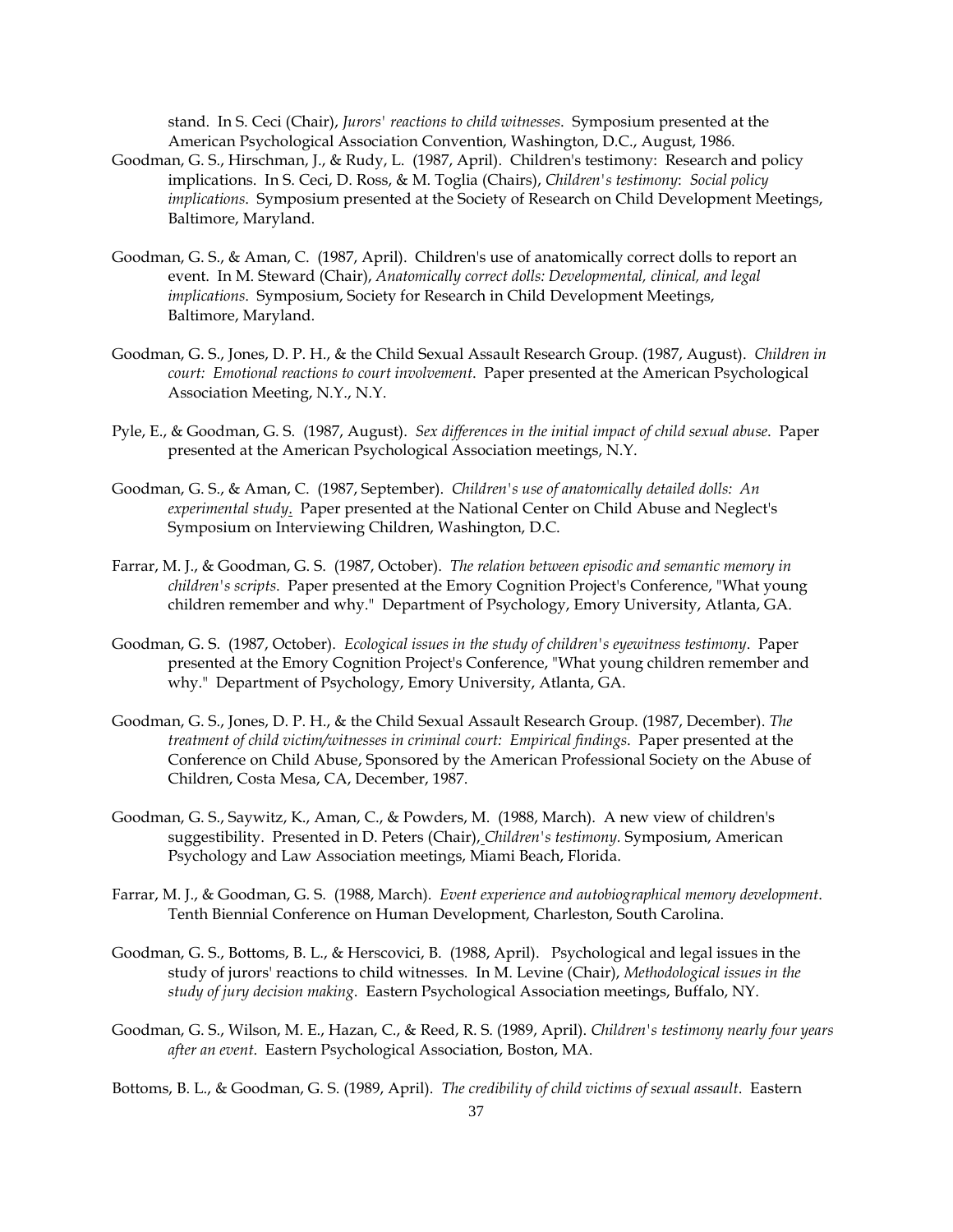Psychological Association, Boston, MA.

- Goodman, G. S. (Chair). (1989, April). *Current topics in research on children's testimony*. Invited symposium. Society for Research in Child Development, Kansas City, Missouri.
- Renouf, A., & Goodman, G. S. (1989, April). *Emotional effects of child sexual abuse.* Paper presented at the Society for Research in Child Development, Kansas City, Missouri.
- Saywitz, K. J., Goodman, G. S., Nicholas, E., & Moan, S. (1989, April). Children's memory of a genital examination: Implications for cases of child sexual assault. In G.S. Goodman (Chair), *Current research on children's testimony*. Society for Research in Child Development, Kansas City, Kansas,
- Goodman, G. S., Rudy, L., Port, L. K., England, P., Bottoms, B. L., & Renouf, A. (1989, August). Do past abuse experiences intrude into children's reports? In G. S. Goodman, (Chair). *Child sexual abuse: Understanding and improving children's testimony*. American Psychological Association Meetings, New Orleans, LA.
- Bottoms, B. L., Goodman, G. S., Rudy, L., Port, L. K., England, P., Aman, C., & Wilson, M. (1989, August). Children's testimony for a stressful event: Improving children's reports. In G. S. Goodman, (Chair). *Child sexual abuse: Understanding and improving children's testimony*. American Psychological Association Meetings, New Orleans, LA.
- Goodman, G. S., Taub, E., Jones, D. P. H., Port, L., England, P., & Prado, L. (1989, August). Emotional effects of court involvement on children. In G. S. Goodman (Chair). *Child abuse victims in court*. Symposium, American Psychological Association Meetings, New Orleans, LA. (This conference paper was cited by the U.S. Supreme Court)
- Bottoms, B. L., Goodman, G. S., Schwartz-Kenney, B., Sachsenmaier, T., & Thomas, S. (1990, March)*. Keeping secrets: Implications for children's testimony*. American Psychology and Law Meetings, Williamsburg, VA.
- Goodman, G. S. (1990, August). Media effects and children's testimony. In D. Singer (Chair), *The impact of the media on the judicial system*. Invited symposium. American Psychological Association. Boston, MA.
- Goodman, G. S. (1990, October). When something bad may have happened: The accuracy of children's reports. In S. Kassin (Chair), *How the law informs psychology.* Invited presentation, Society of Experimental Social Psychologists, Buffalo, NY.
- Goodman, G. S., Sharma, A., Golden, M., & Thomas, S. (1991, April). Mothers' versus strangers' interviews of young children: Memory and suggestibility for a real-life event. In P. Ornstein & N. Stein (Chairs), *Children's autobiographical memory*. Symposium presented at the Meetings of the Society for Research in Child Development, Seattle, WA.
- Schwartz-Kenney, B., & Goodman, G. S. (1991, April). *Memory impairment in children*. Paper presented at the Meetings of the Society for Research in Child Development, Seattle, WA.
- Goodman, G. S. (Chair). (1991, August). *The assessment and diagnosis of child sexual abuse*. Invited symposium, American Psychological Association, San Francisco, CA.
- Bottoms, B. L., Shaver, P. R., Goodman, G. S. & The Child Abuse Research Group (1991, August). Prevalence and characteristics of alleged cases of ritual abuse of children. In G. S. Goodman & P.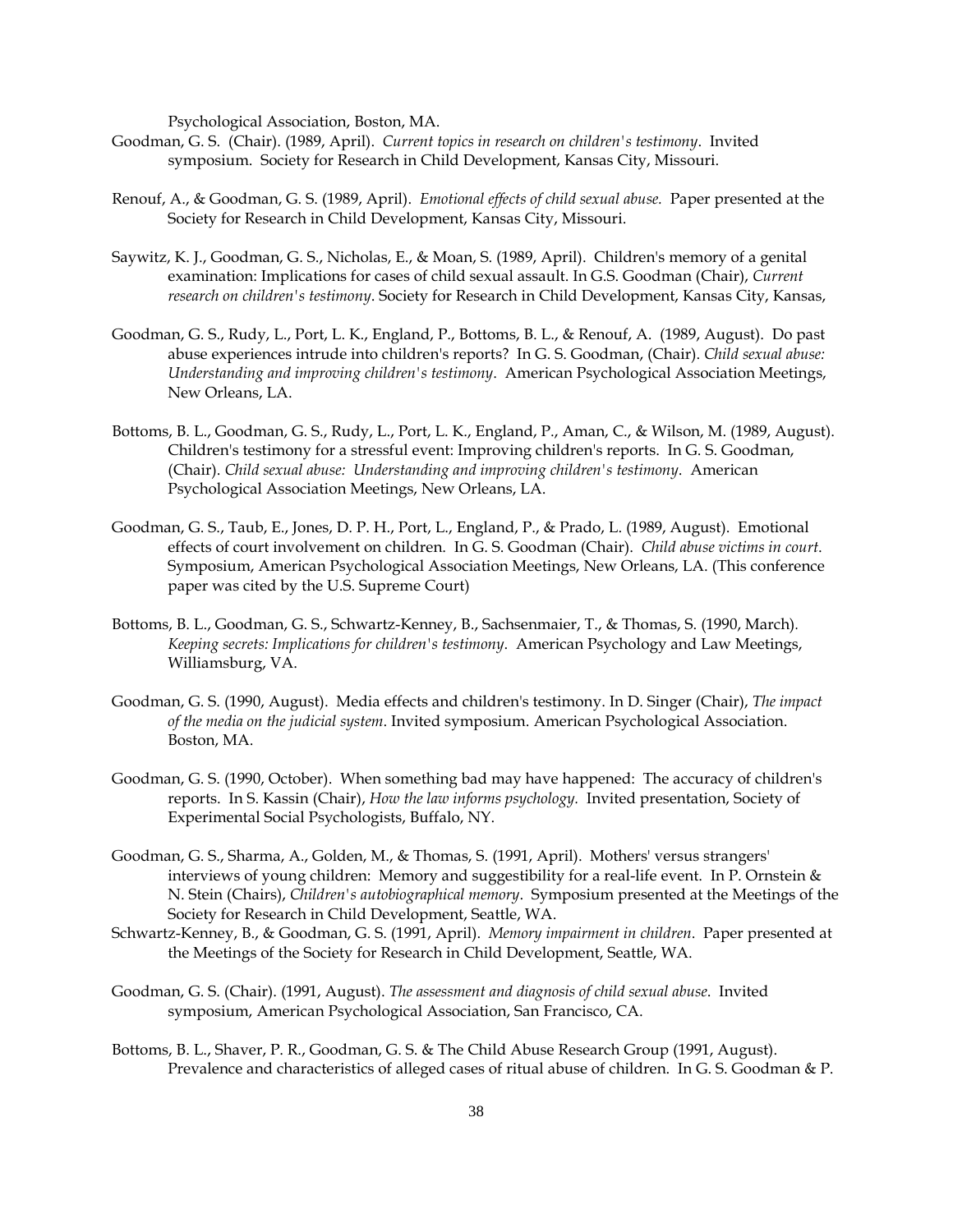R. Shaver (Chairs), *Allegations of ritual abuse of children*. Invited symposium, American Psychological Association, San Francisco, CA.

- Goodman, G. S., Sachsenmaier, T., Batterman-Faunce, J., Tobey, A., Thomas, S., Orcutt, H., & Schwartz-Kenney, B. (1992, August). Impact of innovative court procedures on children's testimony. In B. L. Bottoms & M. Levine (Chairs), *Children's eyewitness testimony*. Symposium presented at the American Psychological Association Convention, Washington, D. C.
- Schwartz-Kenney, B., Bottoms, B. L., Goodman, G. S., & Wilson, M. (1992, August). Improving children's accuracy for person identification. In B. L. Bottoms & M. Levine (Chairs)*, Children's eyewitness testimony*. Symposium, American Psychological Association Convention, Washington, D.C.
- Tobey, A., & Goodman, G. S. (1992, August)*. Effects of participation and forensic context on children's testimony*. Paper presented at the American Psychological Association Convention, Wash, D. C.
- Goodman, G. S. (1993, March). Children's memory for stressful events: Theoretical and developmental considerations. In N. Stein (Chair), *Emotional events and memory*. Symposium presented at the Society for Research in Child Development, New Orleans, LA.
- Koocher, G., Friedrich, W., Goodman, G. S., Reynolds, C., Sivan, A., & White, S. (1993, August). *Scientific knowledge and anatomical dolls in child sexual abuse evaluations.* Paper presented at the American Psychological Association Convention, Toronto, Canada.
- Orcutt, H., Goodman, G. S., Tobey, A., Batterman-Faunce, J., Thomas, S., & Shapiro, C. (1993, August). *Factfinders' abilities to detect deception in children's testimony.* Paper presented at the American Psychological Association Convention, Toronto, Canada.
- Goodman, G. S. (1993, October). *Individual differences in children's memory of stressful events.* Invited colloquium. Institute on Human Development, University of California, Berkeley.
- Goodman, G. S. (1993, December). *Repressed memory: Insights from ritual abuse allegations and from socially sanctioned traumas.* Paper presented at the conference on Memory for Trauma, Clark University.
- Goodman, G. S., Qin, J. J., Bottoms, B. L., & Shaver, P. R. (1994, March). *Repressed memory and allegations of ritualistic and religion-related child abuse.* Paper presented at the American Psychology and Law Conference, Sante Fe, New Mexico.
- Bottoms, B. L., Shaver, P. R., & Goodman, G. S. (1994, March). *Claims of ritualistic child abuse in the U.S.* Paper presented at the American Psychology and Law Conference, Sante Fe, New Mexico.
- Quas, J., Goodman, G. S., Bottoms, B. L., Qin, J. J., Shaver, P. R., Orcutt, H., & Shapiro, C. (1995, June). *Developmental differences in children's knowledge of ritual abuse*. Poster presented at the Third National Colloquium, American Professional Society on the Abuse of Children, Phoenix, AZ.
- Goodman, G. S., Quas, J., & Batterman-Faunce, J. (1994, July). Forgotten childhoods: Children's reticence, omissions, and forgetting. In L. Terr (Chair), *Forgotten childhoods*. International Meeting of Child and Adolescent Psychiatry. San Francisco, CA.
- Goodman, G. S. (1994, July). Trauma and children's memory: Processing traumatic events. In N. Stein (Chair), *Memory for emotional events*. International Society on the Study of Emotions. Cambridge University, England.

Goodman, G. S. (1994, September). Update on developmental research on child sexual abuse. In J.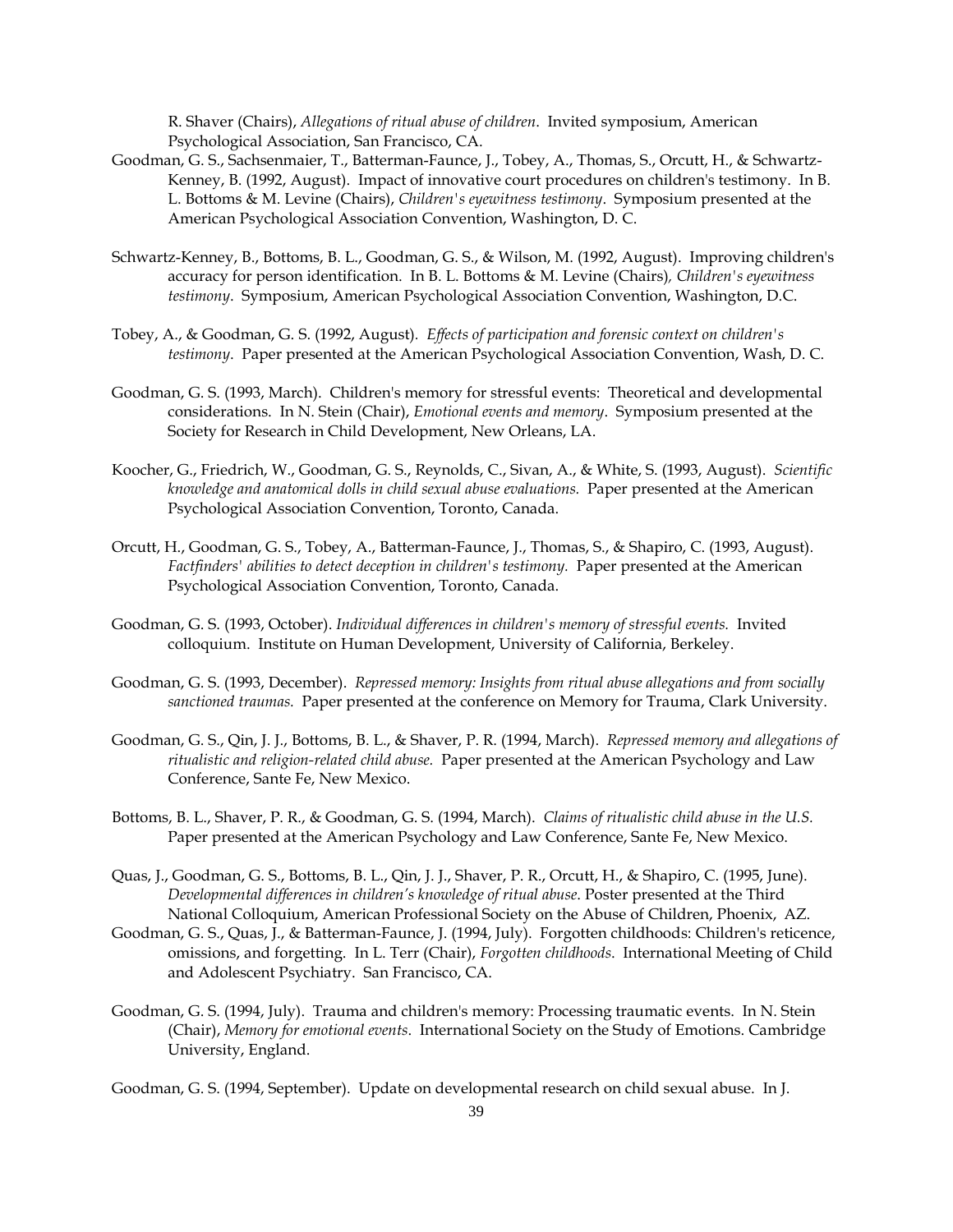Lipowsky (Chair), *Update on child sexual abuse*. Invited symposium, American Psychological Association Convention, LA, CA.

- Goodman, G. S., Bottoms, B. L., Shaver, P. R., & Qin, J. (1995, March). Factors affecting children's susceptibility versus resistance to false memory. In C. Brainerd (Chair), *False memory in children*. Symposium, Society for Research in Child Development Meetings, Indianapolis, IN.
- Goodman, G. S., & Baker-Ward, L. (1995, March). *Children's memory for emotional and traumatic events.* Symposium, Society for Research in Child Development Meetings, Indianapolis, IN.
- Goodman, G. S., Dunn, J., & Quas, J. (1995, March). Children's memory for a stressful event: Developmental, individual difference, and interviewing considerations. In G. S. Goodman & L.

Baker-Ward (Chairs). *Children's memory for traumatic and stressful events.* Symposium, Society for Research in Child Development Meetings, Indianapolis, IN.

- Eisen, M., Goodman, G. S., & Qin, J. J. (1995, April). Memory and suggestibility for an emotional event in maltreated children. In P. Ornstein (Chair), *Stress and memory in children.* Invited symposium, Midwestern Psychological Association, Chicago, IL.
- Bottoms, B. L., Beety, K., Goodman, G. S., Tyda, K., & Shaver, P. R. (1995, June). Repressed memory of childhood abuse: A survey of clinicians. In B. L. Bottoms (Chair), *Reactions to repressed memory cases.* Symposium presented at the American Psychological Society Meetings, New York, NY.
- Goodman, G. S., Myers, J. E. B., Qin, J., Redlich, A., Quas, J.A., Schuder, M., & Rogers, L. (1995, July). *Effects of live testimony vs. hearsay on jurors' perceptions of children's evidence.* Invited paper, U. S. Department of Justice, Conference on Criminal Justice Research and Evaluation. Washington, D.C.
- Goodman, G. S., Eisen, M., & Qin, J. (1995, July). Eyewitness testimony in victims of child malteatment: Stress, memory, and suggestibility. In J. Parker (Chair), *Children's eyewitness memory: Stress and arousal*. Invited symposium, Society for Applied Research on Memory and Cognition. Vancouver.
- Shaver, P. R., Bottoms, B. L., & Goodman, G. S. (1995, August). Did clinicians and clients co-create satanic ritual abuse? R. Baumeister (Chair), *Bizarre social phenomena*. Symposium presented at the American Psychological Association Convention, New York, NY.
- Goodman, G. S., Eisen, M., & Qin, J. (1995, August). *Trauma, memory, and child abuse: Preliminary results*. Invited paper, American Psychological Association Convention, New York, NY.
- Eisen, M., Goodman, G. S., & Qin, J. (1995, August). *Trauma, memory, and child abuse: Implications of research to evaluation of child abuse*. Invited paper, American Psychological Association Convention, New York, NY.
- Quas, J., & Goodman, G. S. (Chairs). (1996, February). *Children's eyewitness memory: True and false reports*. Symposium presented at the American Psychology and Law Society meetings, Hilton Head, SC.
- Bidrose, S., & Goodman, G. S. A case study of children's memories of abuse. (1996, February). In J. Quas & G. S. Goodman (Chairs), *Children's eyewitness memory: True and false reports*. Symposium presented at the American Psychology and Law Society meetings, Hilton Head, SC.

Quas, J., Denton, M, Goodman, G. S., & Myers, J. Consistency in children's true and false reports. (1996,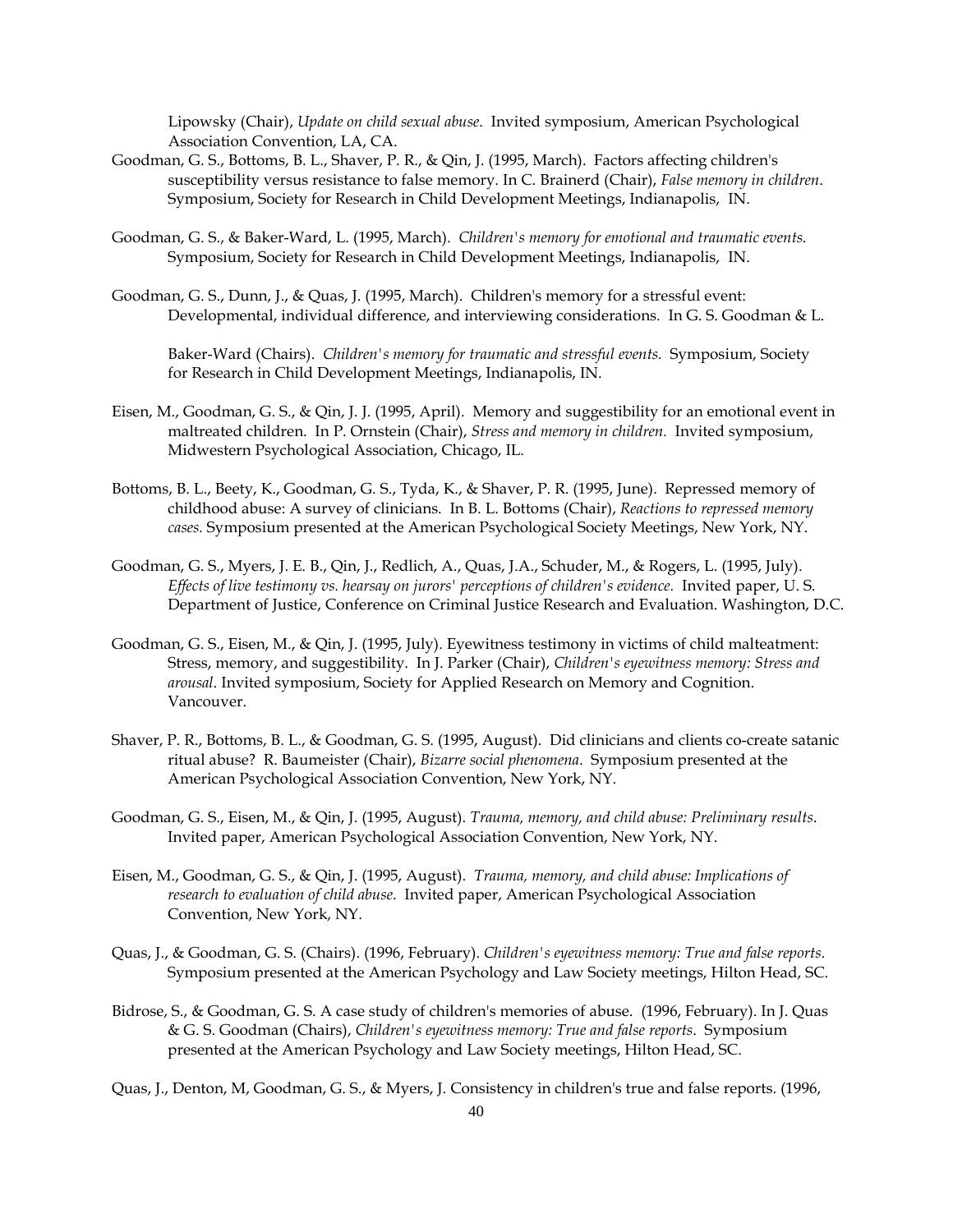February). In J. Quas & G. S. Goodman (Chairs), *Children's eyewitness memory: True and false reports.* Symposium, American Psychology-Law Society meetings, Hilton Head, SC.

- Goodman, G. S., Myers, J., Qin, J. J., Quas, J., Schuder, M., Rogers, L., & Redlich, A. (1996, February). Should interviews of children be videotaped or adults testify in children's place?: Effects of hearsay on jurors' decisions. In B. L. Bottoms (Chair), *Jurors' reactions to child witnesses.*  Symposium presented at the American Psychology and Law Society meetings, Hilton Head, SC.
- Bottoms, B. L, Beety, K., Goodman, G. S., & Shaver, P. R. (1996, February). *Individual differences in therapists' reactions to allegations of ritual abuse*. American Psychology and Law Society meetings, Hilton Head, SC.
- Quas, J. A., & Goodman, G. S. (1996, June). *Predictors of self-blame in sexually abused children.* Paper presented at the APSAC Convention, Chicago, IL.
- Redlich, A., Myers, J., Goodman, G. S., Qin, J. J., & Taus, M. (1996, June). *Perceptions of children's evidence in sexual abuse cases: Videotaped testimony and hearsay.* American Psychological Society Convention, San Francisco, CA.
- Quas, J., Goodman, G. S., & Bulkley, J. (1996, June). *District attorneys' views of innovative legal techniques for children*. American Psychological Society Convention, San Francisco, CA.
- Pipe, M-E, Goodman, G. S., Quas, J., Bidrose, S., Ablin, D., & Craw, S.(1996, July). *Remembering early experiences during childhood: Are stressful events special?* Invited paper, NATO Advanced Study Institute, France.
- Eisen, M., Goodman, G. S., Qin, J, & Davis, S. (1996, July). *Maltreated children's memory for an anogenital examination.* Trauma and Memory conference, University of New Hampshire, New Hampshire.
- Goodman, G. S., & Pipe, M.-E. (Co-Chairs). (1996, August). *Remembering events from childhood: Children's memory for stressful events after long delays*. Invited symposium, International Society for the Study of Behavioral Development, Quebec City, Canada.
- Goodman, G. S., Quas, J. A., Bidrose, S., Pipe, M-E., & Ablin, D. (1996, August). Do children forget traumatic events?: Children's memory for stressful events after long delays. In G. S. Goodman, & M-E Pipe (Co-Chairs). *Remembering events from childhood: Children's memory for stressful events after long delays*. Invited symposium, International Society for the Study of Behavioral Development, Quebec City, Canada.
- Eisen, M., Goodman, G. S., Qin, J, & Davis, S. (1996, August). *Individual differences in maltreated children's memory.* American Psychological Association convention, Toronto, Canada.
- Eisen, M., Goodman, G. S., Qin, J. J., & Davis, S. (1996, Nov.). *Individual differences in maltreated children related to memory, suggestibility, and consistency of abuse reports across interviews.* International Society for Traumatic Stress Studies, San Francisco, CA.
- Eisen, M., Goodman, G. S., Qin, J. J., & Davis, S. (1996, Nov.). *The impact of dissociation and psychopathology on maltreated children's memory and suggestibility.* International Society for Traumatic Stress Studies, San Francisco, CA.
- Goodman, G. S. (1996, Nov.). Discussant. In M. Eisen (Chair), *Controversies surrounding interviews of abused children: Memory, suggestibility, and the use of anatomical dolls*. International Society for Traumatic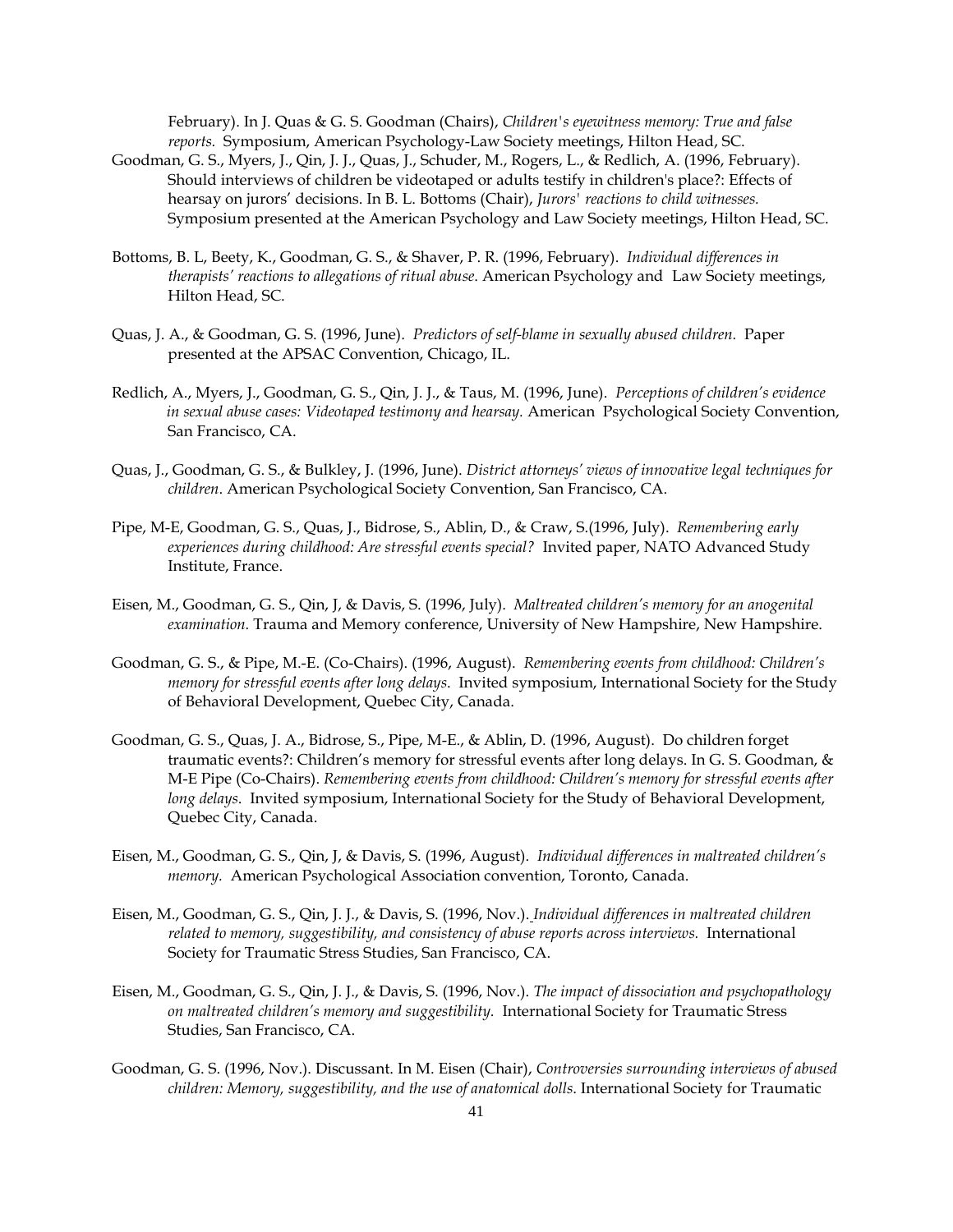Stress Studies, San Francisco, CA.

- Goodman, G. S., & Redlich, A. (Chairs). (1997, March). *New directions and dilemmas for ethical issues in developmental research.* Invited symposium, Society for Research in Child Development meetings, Washington, D. C.
- Quas, J. A., & Goodman, G. S. (Chairs). (1997, March). *Individual differences in children's memory and suggestibility.* Symposium presented at the Society for Research in Child Development meetings, Washington, D. C.
- Qin, J., Eisen, M., Goodman, G. S., Davis, S., Hutchins, D., & Tyda, K. (1996, August). Maltreated children's memory and suggestibility: Individual difference predictors. Paper presented in J. Quas & G. S. Goodman(Chairs). 1997, March). *Individual differences in children's memory and suggestibility.* Society for Research in Child Development meetings, Washington, D. C.
- Quas, J., Goodman, G. S., & Schaaf, J. (1997, March). *Children's source monitoring*. Paper presented at the Society for Research in Child Development meetings, Washington, D. C.
- Quas, J., Schaaf, J., Goodman, G. S., & Luenberger, J. (1998, March). *Children's memory and suggestibility in repeated interviews*. Paper presented at the American Psychology-Law Society Biennial Convention, Redondo Beach, CA.
- Goodman, G. S., Myers, J. E. B., Redlich, A., Qin, J., Quas, J., & Prizmich, L. (1998, March). *Children's outof-court statements: Effects of hearsay on jurors' decisions*. Paper presented at the American Psychology-Law Society Biennial Convention, Redondo Beach, CA.
- Redlich, A., Goodman, G. S., Lowery, M., & Barry, S. (1998, March). *Community notification: Perceptions of its effectiveness in preventing child sexual abuse*. Paper presented at the American Psychology-Law Society Biennial Convention, Redondo Beach, CA.
- Qin, J. J., Goodman, G. S., & Barry, S. (1998, March). *Predictors of false memory reports in adults*. Paper presented at the American Psychology-Law Society Biennial Convention, Redondo Beach, CA.
- Ghetti, S., Eisen, M., Goodman, G. S., Qin, J. J., & Davis, S. (1998, August). *Consistency in children's allegations of physical and sexual abuse*. Paper presented at the International Conference on Applied Psychology, San Francisco, CA.
- Eisen, M., Qin, J. J., Goodman, G. S., Davis, S., Hutchins, D., & Tyda, K. *(*1998, August). *Maltreated children's memory*. Paper, International Conference on Applied Psychology, San Francisco, CA.
- Ghetti, S., Eisen, M., Goodman, G. S., Qin, J. J., & Davis, S. (1998, March). *The consistency of children's disclosures of abuse*. Paper presented at the American Psychology-Law Society Meetings, Redondo Beach, CA.
- Qin, J. J., Goodman, G. S., & Barry, S. (1998, July). *Individual differences in adults' true and false memories of childhood events*. Paper presented at the American Professional Society on the Abuse of Children Convention, Chicago, IL.
- Goodman, G. S., Myers, J. E. B., Redlich, A., Qin, J. J., Quas, J., & Prizmich, L. (1998, August). Jurors' reactions to hearsay in child sexual abuse cases. In G. Davies & H. Westcott (Chairs), *Children as witnesses*. Invited symposium, International Conference Applied Psychology, San Francisco, CA.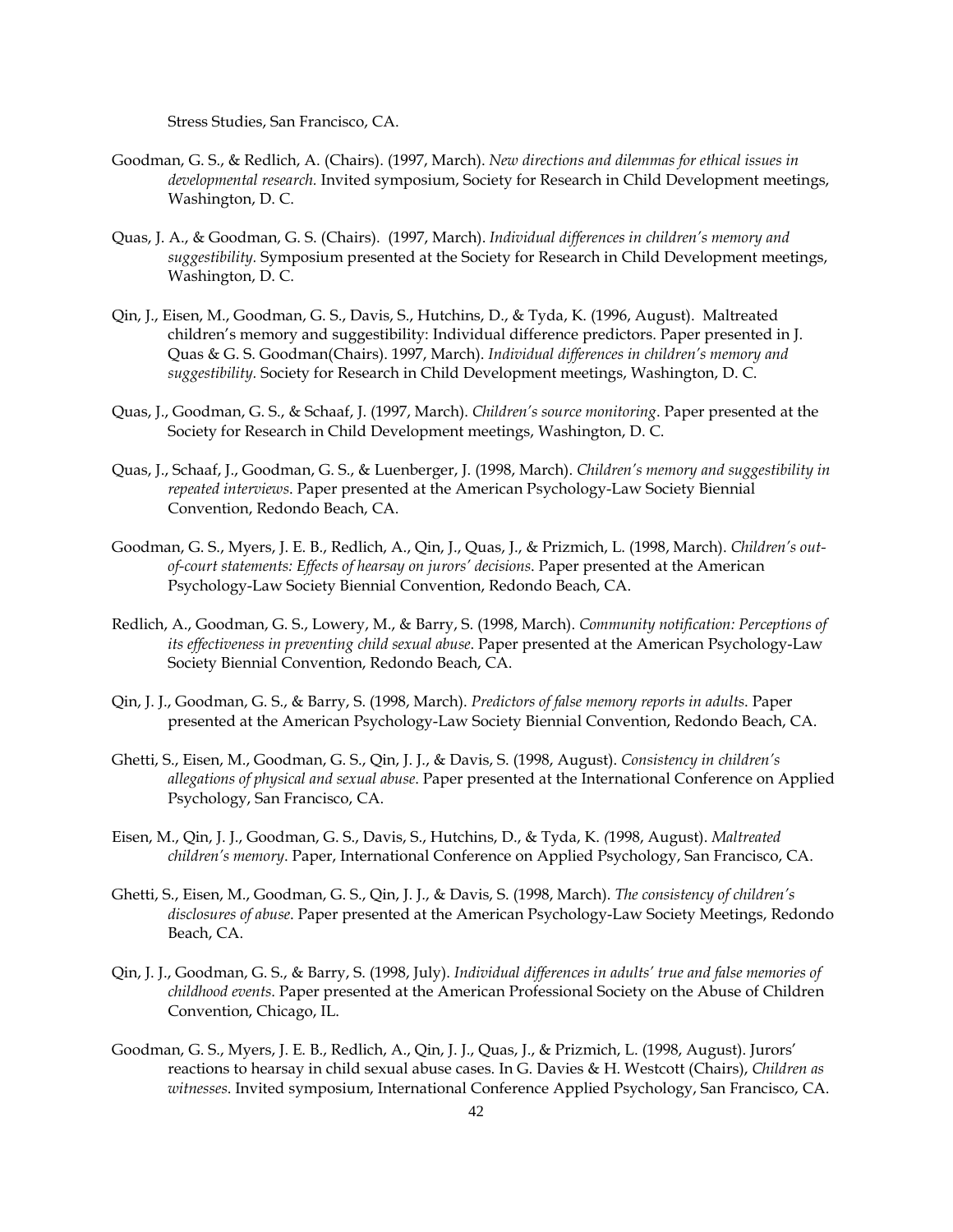- Ghetti, S., Eisen, M., Goodman, G. S., & Qin, J. J. (1998, August). *Children's disclosures of sexual and physical abuse*. International Conference on Applied Psychology, San Francisco, CA.
- Eisen, M., & Goodman, G. S. (1998, August). (Chairs). *The effects of stress and trauma on children's memory and suggestibility*. Symposium presented at the American Psychological Association Convention, San Francisco, CA.
- Eisen, M., Goodman, G. S., Qin, J. J., & Davis, S. (1998, August). The interactive effects of dissociation and stress-arousal on maltreated children's memory. In M. Eisen & G. S. Goodman (Chairs). *The effects of stress and trauma on children's memory and suggestibility*. Symposium presented at the American Psychological Association Convention, San Francisco, CA.
- Eisen, M., Goodman, G. S., Qin, J., & Davis, S. (1998, November). *The effects of psychopathology and stress on maltreated children's memory and suggestibility*. The International Society for Traumatic Stress Studies, Washington, D. C.
- Quas, J. A., & Goodman, G. S. (Chairs). (1999, April). *Children's victimization, eyewitness memory, and legal experiences*. Symposium, Society for Research on Child Development, Albuquerque, NM.
- Goodman, G. S., Ghetti, S., Quas, J. A., Redlich, A., & Alexander, K. (1999, April). Memories of abuse 12 years after legal involvement. In J. A. Quas & G. S. Goodman (Chairs). (1999). *Children's victimization, eyewitness memory, and legal experiences*. Symposium presented at the Society for Research on Child Development Meetings, Albuquerque, NM.
- Quas, J. A., Redlich, A., Goodman, G. S., Ghetti, S., & Alexander, K. (1999, April). Long-term consequences on child sexual abuse victims of testifying in criminal court. In J. A. Quas & G. S. Goodman (Chairs). (1999). *Children's victimization, eyewitness memory, and legal experiences*. Symposium presented at the Society for Research on Child Development Meetings, Albuquerque, NM.
- Schaaf, J. M., Goodman, G. S., & Alexander, K. (1999, April). *Effects of repeated interviewing on children's memory and suggestibility for true and false events*. In M. Welch & L. Fasig (Chairs). Symposium presented at the Society for Research on Child Development Meetings, Albuquerque, NM.
- Eisen, M., Goodman, G. S., Ghetti, S., & Qin, J. (1999, July). *Disclosure of abuse in maltreated children*. Society for Applied Research in Memory and Cognition, Boulder, CO.
- Qin, J., & Goodman, G. S. (1999, November). *Individual differences and characteristics of false memory*. Psychonomics Society Convention, Los Angeles, CA.
- Qin, J., Goodman, G. S., Myers, J. E. B., Orcutt, H., Quas, J., & Redlich, A. (2000, July). Children's deception and jurors' deception detection. In K. Lee (Chair), *New research on children's deception*. International Society for Behavioral Development, Beijing, China.
- Goodman, G. S., Quas, J., & Ghetti, S. (Chairs). (2000, March)*. Children in legal cases: Experiences and consequences*. Symposium presented at the American Psychology-Law Society Convention, New Orleans, LA.
- Edelstein, R., Quas, J., Redlich, A., Alexander, K., Goodman, G. S., & Ghetti, S. (2000, March). Disclosing, discussing, and remembering child sexual abuse and legal experience. In G. S. Goodman, J. Quas,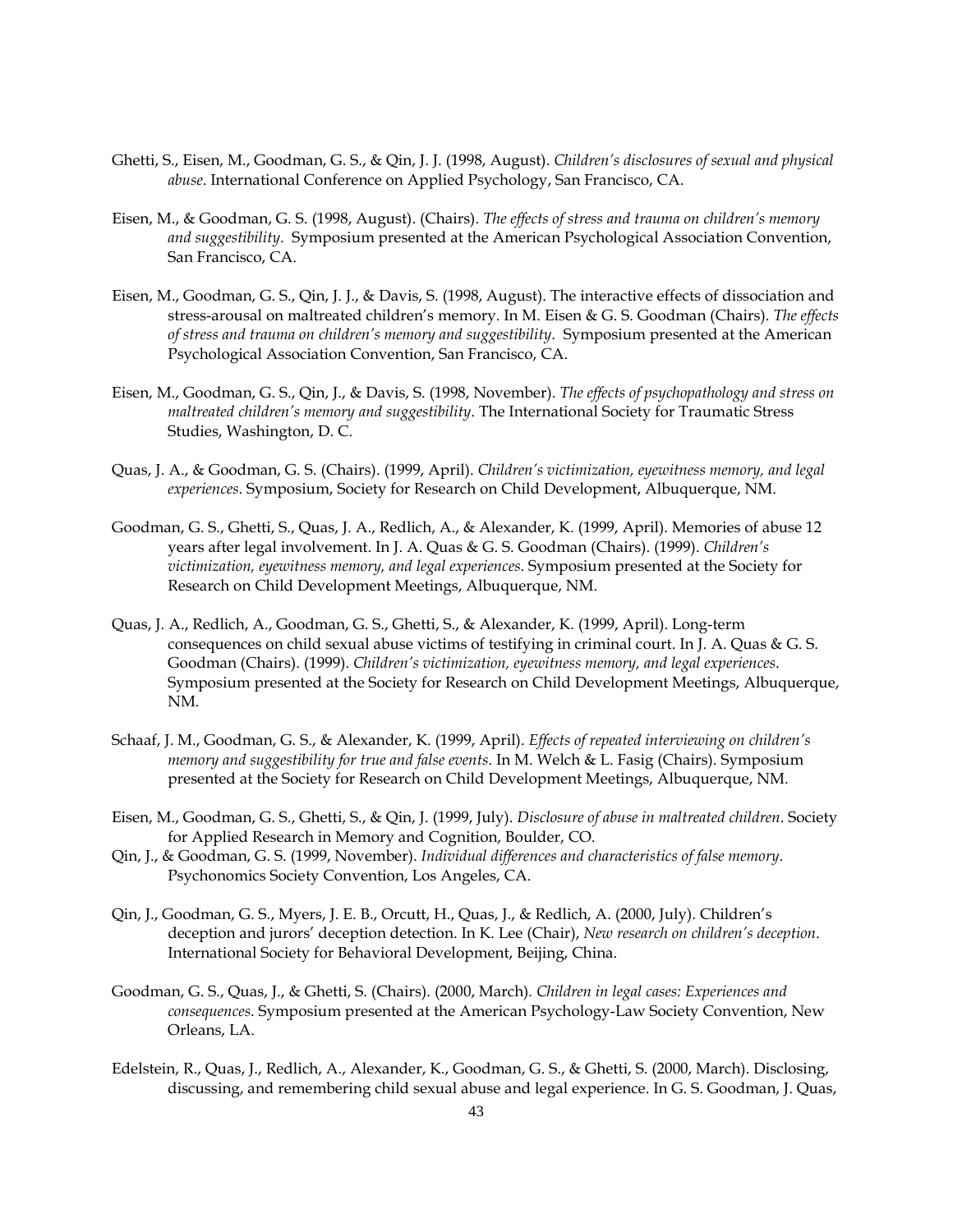& S. Ghetti (Chairs). *Children in legal cases: Experiences and consequences*. Symposium presented at the American Psychology-Law Society Convention, New Orleans, LA.

- Ghetti, S., Goodman, G. S., Quas, J., Redlich, A., Alexander, K., & Edelstein, R. (2000, March). Child sexual abuse victims' perceptions and experiences years after legal involvement. In G. S. Goodman, J.
- Quas, & S. Ghetti (Chairs). *Children in legal cases: Experiences and consequences*. Symposium presented at the American Psychology-Law Society Convention, New Orleans, LA.
- Alexander, K., Goodman, G. S., Schaaf, J., Quas, Edelstein, R., & Shaver, P. R. (2000, March). *Individual differences in children's memory for stressful experiences*. Paper presented at the American Psychology-Law Society Convention, New Orleans, LA.
- Qin, J. J, & Goodman, G. S. (2000). *Can adults distinguish true and false childhood memories*? Paper presented at the American Psychology-Law Society Convention, New Orleans, LA.
- Ghetti, S., & Goodman, G. S. (2000, March). Competence and culpability: Judgments of juvenile offenders. In A. Redlich & S. Ghetti (Chairs). *Juvenile justice and children's competence*. Symposium presented at the American Psychology-Law Society Convention, New Orleans, LA.
- Castelli, P., Goodman, G. S., & Ghetti, S. (2000, March). Effects of interviewing style and witness age on jurors' reactions in child sexual abuse cases. In B. Bottoms & M. Kovera (Chairs), *Juror-decision making in cases involving child witnesses*. Symposium presented at the American Psychology-Law Society Convention, New Orleans, LA.
- Qin, J., Goodman, G. S., Myers, J., Orcutt, H., Redlich, A., & Quas, J. (2000, March). Procedural reforms in the courtroom and detecting deception in children. In R. Lindsay & K. Lee (Chairs), *Children's competence and testimony in legal proceedings*. Symposium presented at the American Psychology-Law Society Convention, New Orleans, LA.
- Ghetti, S., Goodman, G. S., Quas, J., Alexander, K., Redlich, A., & Edelstein, R. (2000, June). Attitudes toward the legal system: Effects of legal involvement on child abuse victims and their caretakers. In M. Lamb & C. Brainerd (Chairs), *Children in forensic contexts*. American Psychological Society, Miami, Florida.
- Bottoms, B. L., Nysse, K., Tolou-Shams, M., Shaver P. R., Goodman, G. S., & Qin, J. J. (2000, July). *Religionrelated child abuse and neglect: A survey of legal professionals*. Paper presented at the American Professional Society on the Abuse of Children, Chicago, IL.
- Qin, JJ., Goodman, G. S., Orcutt, H., Redlich, A., & Myers, J. (2000, July). How well can children lie in court? In K. Lee (Chair), *Children's honesty and lying*. International Society of Behavior and Development, Beijing, China.
- Ghetti, S., Goodman, G. S., Quas, J. Redlich, A., Alexander, K., Edelstein, R., Cordon, I., & Jones, D. (2000, October). *Sistema giudiziario e Child sexual abuse; Percezioni anni dopo il coinvolgimento*. Paper presented at the Annual Conference of the Italian Psychology-Law Society, Milan, Italy.
- Goodman, G. S. (2001, January). Children's treatment in court. In D. Mossteller (Chair), *Children in court*. Invited symposium. Society of Law Professors, San Francisco, CA.

Edelstein, R. Alexander, K., Schaaf, J., Goodman, G. S., Shaver, P.R., & Quas, J. (2001, February). *Parental*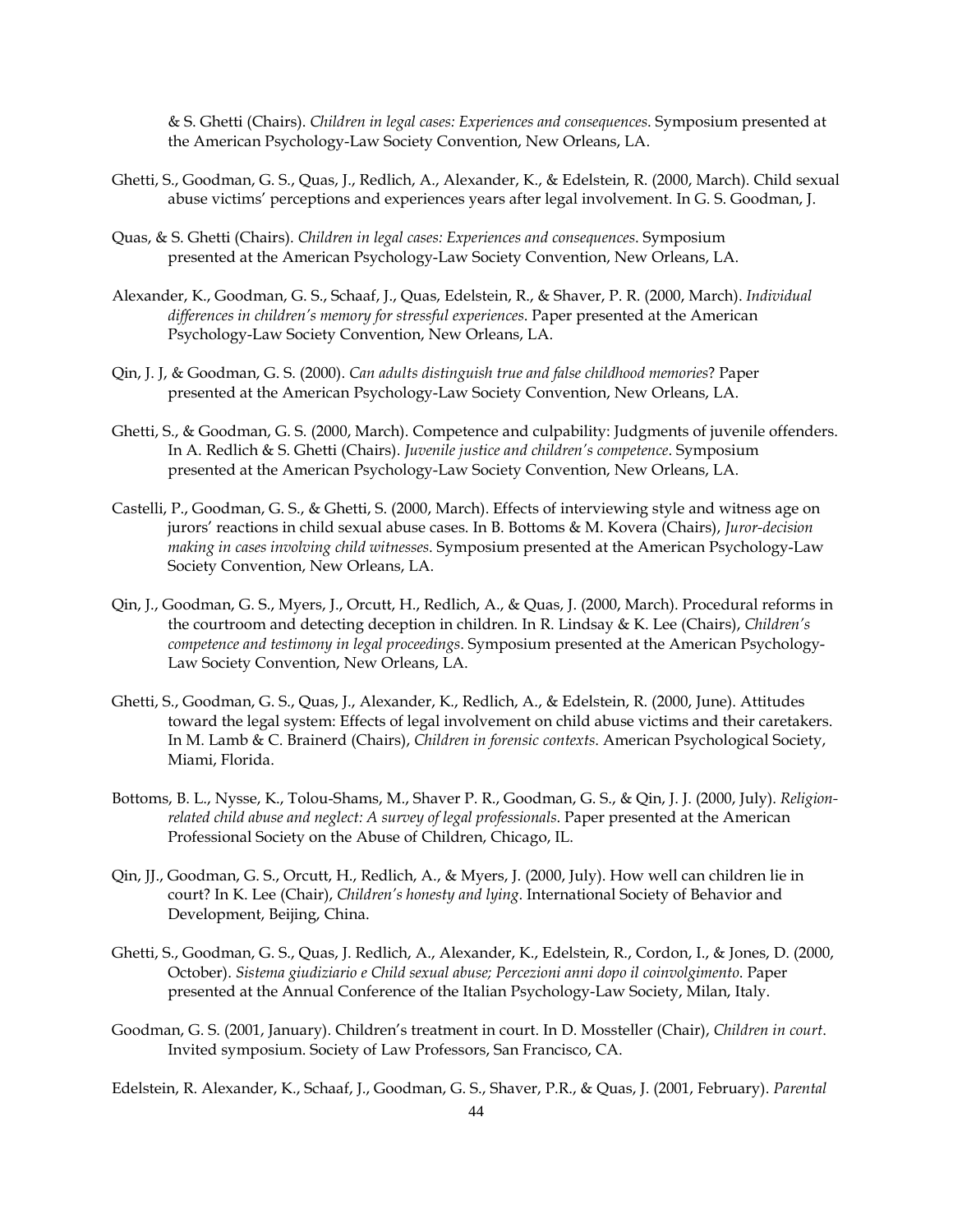*attachment style and children's reactions to a stressful event*. Society for Personality and Social Psychology Annual Conference. San Antonio, Texas.

- Quas, J., Goodman, G. S., et al. (2001, April). Memory for sexual abuse and courtroom testimony. In K. Alexander & J. Quas (Chairs), *Children's and adults' memory for traumatic events*. Symposium presented at the Society for Research in Child Development. Minneapolis, MN.
- Ghetti, S., Qin, J. J., & Goodman, G. S. (2001, April). False-memory formation in children and adults: Recalling, recognizing, and attributing source to events that never happened. In S. Ghetti & J. Schaaf (Chairs), *Developmental changes in false-memory formation: Errors as byproducts of a functional system*? Symposium presented at Society for Research in Child Development. Minneapolis, MN.
- Alexander, K., Goodman, G. S., Quas, J., Ghetti, S., Edelstein, R., Redlich, A., & Cordon, I. (2002). Longterm memory for child sexual abuse and legal involvement. In A. Melinder & J. Quas (Chairs), *Child witnesses*. European Psychology and Law Association, Leuven, Belgium.
- Melinder, A., Alexander, K., & Goodman, G. S. (2002). Interviewing child witnesses: What is helpful? In A. Melinder & J. Quas (Chairs), *Child witnesses*. European Psychology and Law Association, Leuven, Belgium.
- Alexander, K. W., Goodman, G. S., Edelstein, R., Schaaf, J., Quas, J. A., & Shaver, P. R. (2002, December). *Attachment and children's eyewitness memory*. Memoria e suggestionabilita nell'eta evolutiva. Universita degli Studi di Cassino, Cassino, Italy.
- Castelli, P., Goodman, G. S., & Ghetti, S. (2002, December). *Jurors' reactions to children's testimony: Effects of age and leading questions*. Presented at the Memoria e suggestionabilita nell'eta evolutiva. Universita degli Studi di Cassino, Cassino, Italy.
- Melinder, A., Kornes, M., Cordon, I, Goodman, G. S, & Gabrieli, J. (2003, April). *Memory for emotional pictures; A developmental study*. Society for Research in Child Development, Tampa, FL.
- Newton, J.W., Ghetti, S., & Goodman, G.S. (2003, June). *Simulated amnesia: Does it really initiate genuine forgetting of a crime event*. American Psychological Society. Atlanta, GA.
- Paz, K., Goodman, G. S., Ibabe, O., & DePaul, E. (2003, July). *Effects of emotion on child eyewitness memory*. European Psychology and Law Conference. Edinburough, Scotland.
- Goodman, G. S., Luten, T., Edelstein, R., & Ekman, P. (2003, August). Detecting lies in children and adults. In T. Lyon (Chair), *Veracity of children: The psychological and legal implications*. American Psychological Association Convention, Toronto, Canada.
- Quas, J. A., Alexander, K., Ghetti, S., Goodman, G. S., Edelstein, R., Redlich, A., & Cordon, I. (2003, August). *Traumatization, post-traumatic stress, and long-term memory for child sexual abuse*. In T. Lyon (Chair), *Interviewing children about trauma*. American Psychological Association Convention, Toronto, Canada.
- Castelli, P., Ghetti, S., & Goodman, G. S. (2004, March). Reducing false memories by encouraging metamemory assessments. American Psychology-Law Society (Division 41 of APA) Convention, Scottsdale, AZ.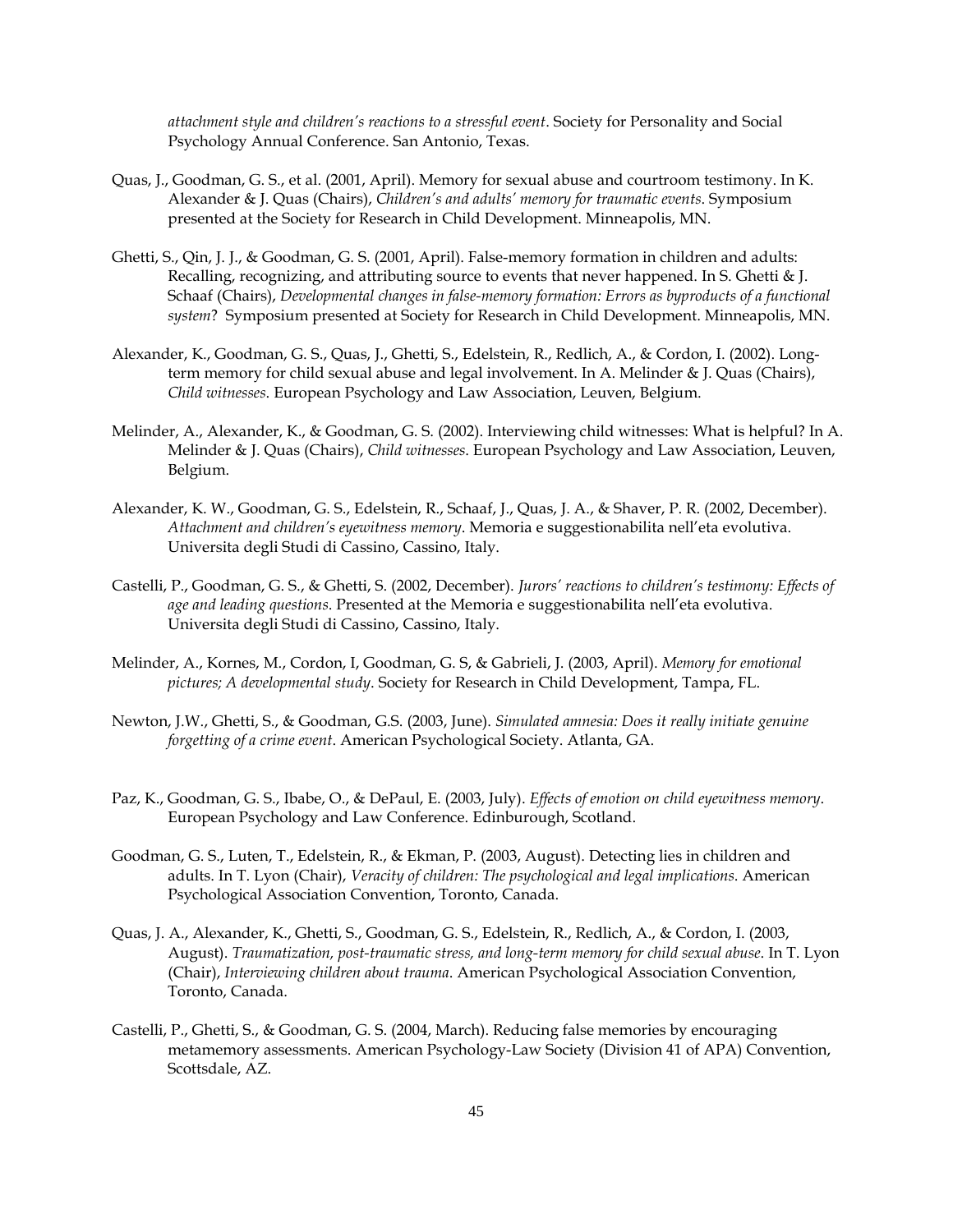- Goodman, G.S., Edelstein, R., Luten, T., & Block, S. (2004, March). Are children's lies more easily detected than adults' lies? In K. Nysse-Carris (Chair). *Cutting-edge developments in children and youths' deception and adults' ability to detect it.* American Psychology-Law Society (Division 41 of APA)Convention, Scottsdale, AZ.
- Mitchell, E., Sayfan, L., & Goodman, G. S. (2004, March). *Children's expressed emotional expression when disclosing child abuse*. American Psychology-Law Society Convention, Scottsdale, AZ.
- Newton, J., Ghetti, S., & Goodman, G. S.(2004, March). *How simulated amnesia affects forgetting of a crime event*. American Psychology-Law Society Convention. Scottsdale, AZ.
- Malloy, L., Quas, J. A., Melinder, A., D'Mello, M.,& Goodman, G. S. (2004, March). Effects of repeated interviews on the information retrieved by child-witnesses in forensic interviews. In M. Pipe (Chair). *Repeated interviews in the forensic context*. American Psychology-Law Society Convention, Scottsdale, AZ.
- Goodman, G. S., Discussant. In M. Pipe (Chair). *Repeated interviews in the forensic context*. American Psychology-Law Society Convention, Scottsdale, AZ.
- Block, S., Greenberg, S., & Goodman, G. S. (2004, June). *Emotional relevance and jurors' memory*. American Psychological Society. Chicago, IL.
- Cordon, I., Quas, J., Ghetti, S., Edelstein, R., Alexander, K., Redlich, A., & Goodman, G. S. (2004, July). *Revictimization in child sexual abuse victims*. American Psychological Society. Chicago, IL.
- Goodman, G. S., & Quas, J. A. (2004, July). *Parental attachment and child memory for distressing events*. American Psychological Association Convention. Honolulu, Hawaii.
- Goodman, G. S., Sayfan, L., & Mitchell, E. (2004, July). *Consequences of emotion at disclosure during forensic interviews of children*. American Psychological Association Convention. Honolulu, Hawaii.
- Block, S. D., Oran, D., Goodman, G. S., & Oran, H. (2005, March). *Children in dependency court*. Paper presented at the American Psychology-Law Society Meetings, La Jolla, CA.
- Castelli, P., Sayfan, L., Mitchell, E., Culver, M., & Goodman, G. S. (2005, March). Children's emotional expressions when disclosing abuse. In L. Malloy & J. Quas (Chairs), *Disclosing child abuse: Insight from forensic and courtroom settings*. Symposium paper presented at the American Psychology-Law Society Meetings, La Jolla, CA.
- Block, S., Goodman, G. S., Oran, D., & Oran, H. (2005, April). *Children's reactions to dependency court involvement: Attitudes and knowledge*. Society for Research in Child Development, Atlanta, GA.
- Schaaf, J., Alexander, K., & Goodman, G. S. (2005, April). *Individual differences in children's true and false memory*. Society for Research in Child Development, Atlanta, GA.
- Howe, M., & Goodman, G. S. (Chairs). (2005, April). *Stress, trauma, and children's memory*. A symposium presented at the Society for Research in Child Development, Atlanta, GA.
- Alexander, K., Quas, J., Ghetti, S., Edelstein, R., Redlich, A., Cordon, I., & Goodman, G. S., (2005, April). *Childhood stress and long-term memory*. Society for Research in Child Development, Atlanta, GA.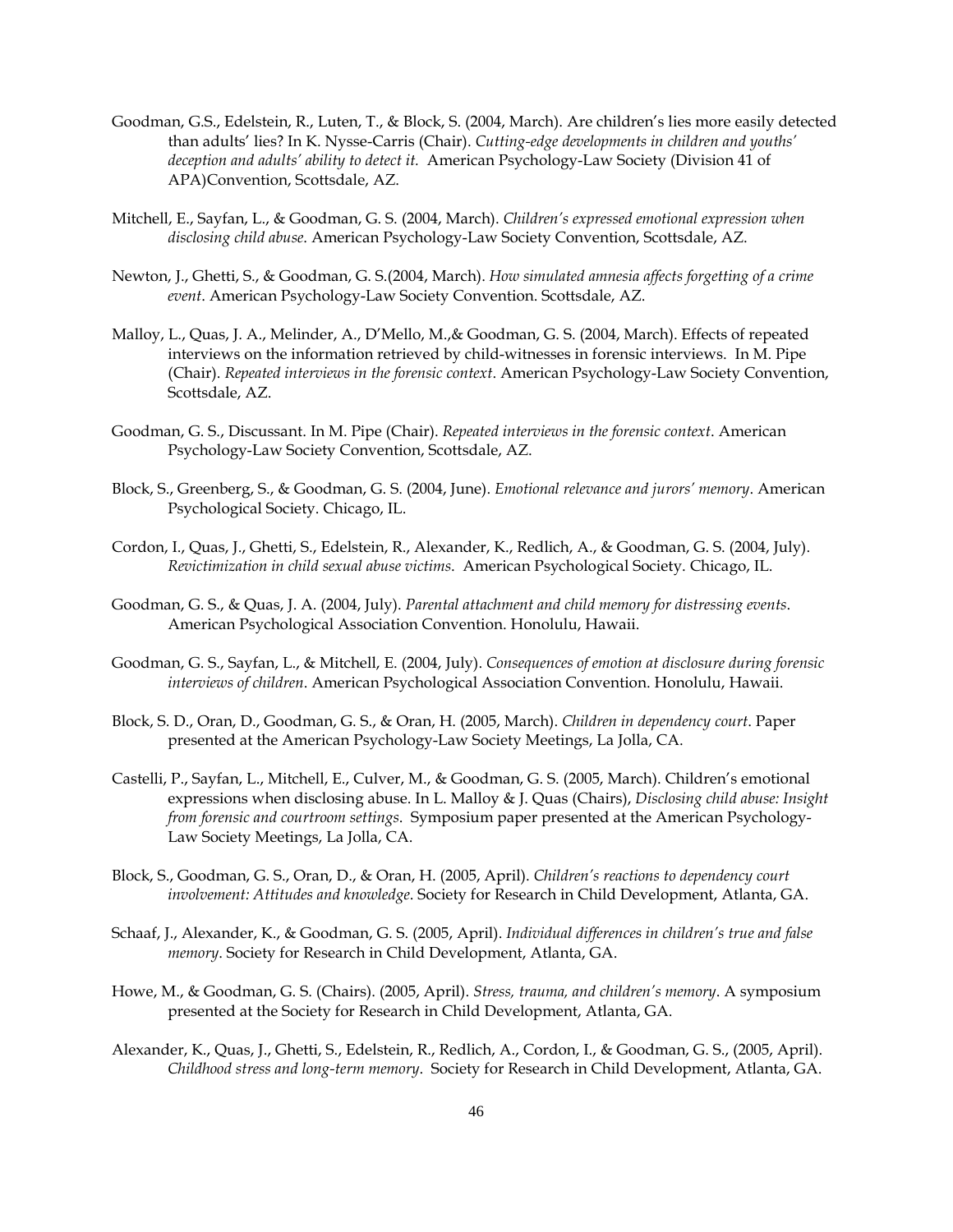- Goodman, G. S. (2005, May). Discussant: *Effects of childhood trauma on memory.* American Psychological Society Convention, Los Angeles, CA.
- Goodman, G. S., Ghetti, S., Quas, J. A., Edelstein, R., & Alexander, K. (2005, May). *Subjective and objective forgetting of documented child sexual abuse*. American Psychological Society Convention, Los Angeles, CA.
- Lyons, K., Newton, J. W., & Goodman, G. S. (2005, May). *Simulated amnesia impairs memory of child sexual abuse*. American Psychological Society Convention, Los Angeles, CA.
- Goodman, G. S. (2005, August). Child witnesses and social policy. In B. Bottoms (Chair), *Division 37 Presidential Symposium: Cross cutting topics in social policy for children*. American Psychological Association. Washington, D. C.
- Goodman, G.S. (2006, March). Jurors and child witness: Discussion comments. In B. Bottoms & J. Golding (Chairs), *Jurors & reactions to child and elderly witnesses*. American Psychology - Law Society Convention. St. Petersburg, FL.
- Donohue, S. E., Paz-Alonso, P. M., Ghetti, S., Teng, S., Goodman, G. S., & Bunge, S. A. (2006, April). *Developmental changes in brain activation associated with true and false recognition.* Annual Cognitive Neurosciences Society (CNS) meeting, San Francisco, CA.
- Cordon, I., Edelstein, R., Melinder, A., & Goodman, G. S. (2006, May). *Children's memory for emotional and nonemotional pictures*. Association of Psychological Science, New York.
- Block, S. D., Goodman, G. S., Harris, L., Ogle, C., Urquiza, A., Timmer, S., & Culver, M. (2006, May). Child maltreatment and DRM false memory. In S. D. Block & G. S. Goodman. *Trauma and cognitive processing.* Symposium, Association of Psychological Science, New York.
- Augusti, E-M., Ogle, C., Block, S. D., Harris, L., Urquiza, A., Timmer, S., Pineda, R., & Goodman, G. S. (2006, May). *Emotional Stroop and autobiographical memory in traumatized children and adults*. Association of Psychological Science, New York.
- Donohue, S. E., Paz-Alonso, P. M., Ghetti, S., Goodman, G. S., & Bunge, S. A. (2006, June). *Brain activation associated with veridical and illusory recognition: A developmental study.* Annual Human Brain Mapping (HBM) meeting, Florence (Italy).
- Paz-Alonso, P. M., & Goodman, G. S. (2006, July). *Effects of centrality criteria on misinformation results*.  $4<sup>th</sup>$ International Conference on Memory (ICOM), Sidney (Australia).
- Paz-Alonso, P. M., Donohue, S. E., Ghetti, S., Goodman, G. S., & Bunge, S. A. (2006, October). *Neurodevelopmental correlates of brain activation during true and false recognition*. Society for Neuroscience, Atlanta, GA.
- Ogle, C. M., Block, S. D., Harris, L., Augusti, E-M., Pineda, R., Urquiza, A., Timmer, S., & Goodman, G. S. (2007, April*). PTSD severity and DRM recall predict adolescents' autobiographical memory accuracy.*  Society for Research in Child Development, Boston, MA.
- Harris, L., Block, S. D., Ogle, C., Larson, R., Culver, M., Urquiza, A., Timmer, S., & Goodman, G. S. (2007, April*). Deese/Roediger-McDermott (DRM) false memory in maltreated and non maltreated adolescents and adults with PTSD symptoms.* Society for Research in Child Development, Boston, MA.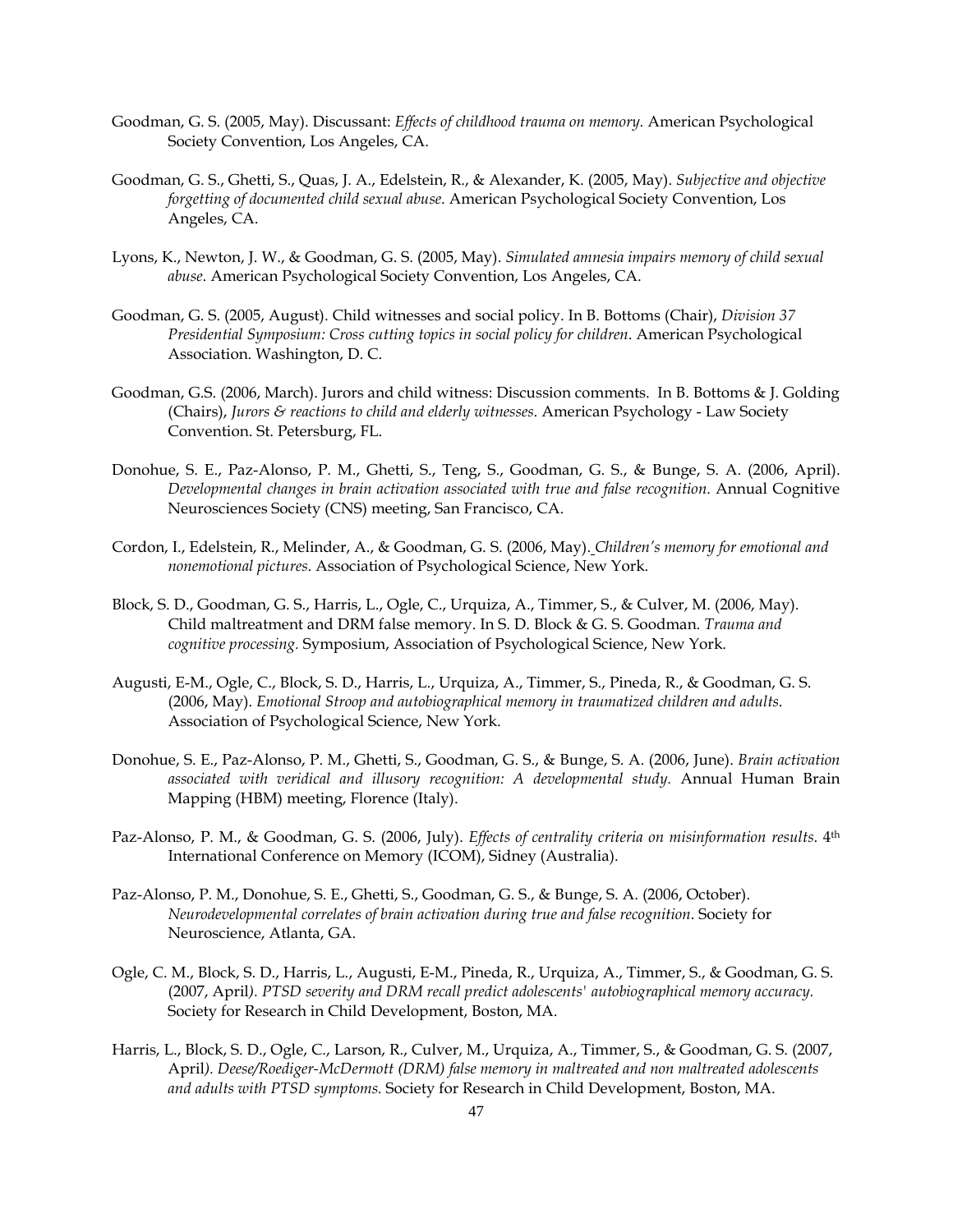- Block, S.D., Shestowsky, D., Schaaf, J., & Goodman, G. S. (2007, February)*. Can adults discern true from false memories in children*? On the Witness Stand Conference. John Jay College, NY.
- Block, S. D., Shestowsky, D., Schaaf, J., & Goodman, G. S. (2007, April*).* Detecting deception in children: Implications for legal cases involving children. L. Baker-Ward (Chair). *Preschool children's event reports: Predicting, increasing, and identifying the provision of accurate information.* Society for Research in Child Development, Boston, MA.
- Paz-Alonso, P. M., Donohue, S. E., Ghetti, S., Goodman, G. S., & Bunge, S. A. (2007, April*). Neurocognitive development in true and false recognition*. Society for Research in Child Development, Boston, MA.
- Goodman, G. S. (2007, April*). Discussant: The Deese-Roediger McDermott task: Child sexual abuse victims have less false memory for trauma-related than nontrauma-related words*. Society for Research in Child Development, Boston, MA.
- Block, S. D., Shestowsky, D., Segovia, D., Schaaf, J., & Goodman, G. S. (2008, March). *Adults' abilities to discern true and false memory in preschoolers.* American Psychology-Law Society Convention. Jacksonville, FL.
- Chae, Y., Augusti, E-M., Larson, R., Alley, D., Culver, M., Hansen, R., & Goodman, G. S. (2008, March). *The role of authenticity in children's memory and suggestibility for a stressful event.* American Psychology-Law Society Convention. Jacksonville, FL.
- Harris, L., Block, S. D., Ogle, C. M., Augusti, E. M., Larson, R., Pineda, A., Culver, M., & Goodman, G. S. (2008, May). *The relation between coping style and autobiographical memory specificity in maltreated and nonmaltreated adolescents*. Association of Psychological Science, Chicago, IL.
- Block, S. D., Shestowsky, D., Segovia, D., Schaaf, J., & Goodman, G. S. (2008, August). *Can adults distinguish between children's true and false memories?* American Psychological Association Convention. Boston, MA.
- Goodman, G. S. & Melinder, A. M. D. (Chairs). (2009, April). *Child maltreatment and memory: Contributions to a scientific understanding.* Symposium presented at the Society for Research in Child Development meetings, Denver, CO.
- Baugerud, G-A., Melinder, A. M. D., Goodman, G. S., & Goodman-Brown, T. (2009, April). Maltreated children's memory for removal from home. In Goodman, G. S. & Melinder, A. M. D. (Chairs). *Child maltreatment and memory: Contributions to a scientific understanding.* Symposium presented at the Society for Research in Child Development meetings, Denver, CO.
- Block, S. D., Ogle, C. M., Harris, L., Augusti, E. M., Larson, R., Culver, M., Pineda, A., Urquiza, A., Timer, S., & Goodman, G. S. (2009, April). False memory findings in maltreated adolescents and adults. In G. S. Goodman & A. M. D. Melinder (Chairs). *Child maltreatment and memory: Contributions to a scientific understanding.* Society for Research in Child Development meetings, Denver, CO.
- Greenhoot, A., & Goodman, G. S. (Chairs). (2009, May). *Does trauma adversely affect autobiographical memory*? Symposium presented at the Association of Psychological Science, San Francisco, CA.
- Larson, R., Chae, Y., Augusti, EM, Alley, D., Hansen, R., & Goodman, G. S. (2009, May). Children's use of body drawings to recall a stressful event. In M. Bruck & M. Lamb (Chairs), *Children's memories*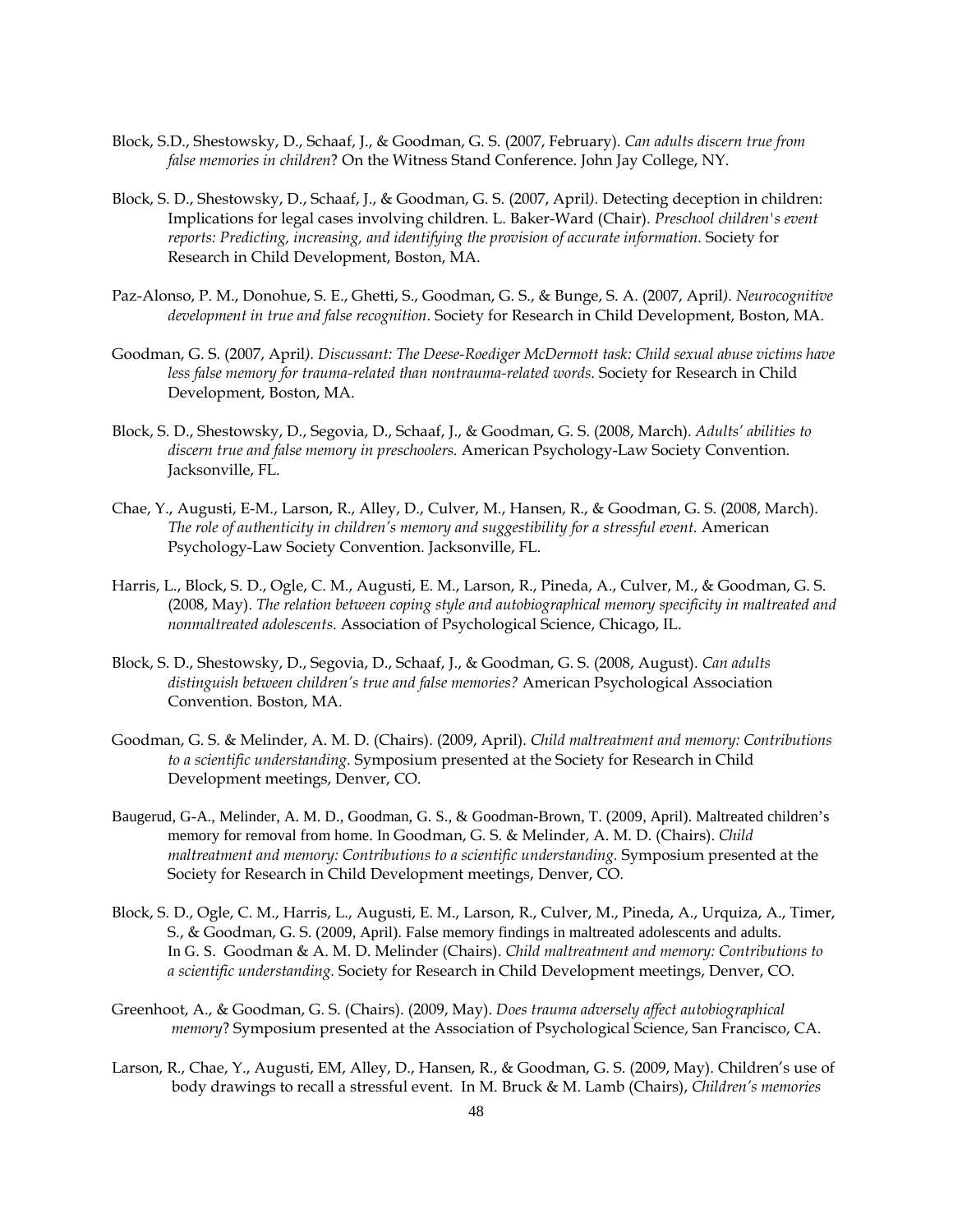*and reports of touching events*. Symposium presented at the Association of Psychological Science, San Francisco, CA.

- Harris, L., Block, S., Ogle, C. M., Pineda, A., Urquiza, A., Timmer, S., & Goodman, G. S. (2009, May). Coping and memory in adolescents and adults with maltreatment histories. In A. Greenhoot & G. S. Goodman (Chairs). *Does trauma adversely affect autobiographical memory*? Symposium presented at the Association of Psychological Science, San Francisco, CA.
- Bederian-Gardner, D., Cooper, V., Augusti, E-M., Paz-Alonzo, P., & Goodman, G. S. (2009, May). *The role of gist and monitoring processes in emotional true and false memory*. Paper presented at the Association of Psychological Science, San Francisco, CA.
- Goodman, G. S., Block, S. D., Segovia, D., Schaaf, J. M., Alexander, K. W., & Shestowsky, D. (2009, November). *Adults' discernment of children's true and false memory reports*. Paper presented at the Conference on Empirical Legal Studies, University of Southern California, Los Angeles, CA.
- Block, S. D., Shestowsky, D., Segovia, D., Schaaf, J., & Goodman, G. S. (2010, March). Adults' difficulties in detecting false denials: Implications for policy and practice. In E. Krackow (Chair), *Improving and evaluating eyewitness reports.* Symposium presented at the American Psychology-Law Society Conference, Vancouver, Canada.
- Bederian-Gardner, D., Cooper, V., Augusti, E-M., Hembacher, E., Paz-Alonzo, P., & Goodman, G. S. (2010, March). Em*otional true and false memory: The influence of gist and monitoring processes*. Paper presented at the American Psychology-Law Society Conference, Vancouver, Canada.
- McWilliams, K., Goodman, G. S., Lyons, K., & Newton, J. (2010, May). *Simulated memory impairment affects recall of child sexual abuse.* Paper presented at the Association for Psychological Science, Boston, MA.
- Błażek, M., Kaźmierczak, M., Lewandowska-Walters, A., & Goodman, G. S. (2010, July). *A change in the range of parental custody and emotional bounds in the family.* Paper submitted to the International Association for Relationship Research, Herzliya, Israel.
- McWilliams, K., Chae, Y., Larson, R., Augusti, E-M., Alley, D., Hansen, R., & Goodman, G. S. (2011, March). *The association of children's stress level and parent emotion talk during the discussion of a distressing event***.** Society for Research in Child Development, Montreal, Canada.
- Bederian-Gardner, Paz-Alonso, K., Hembacher, E., & Goodman, G. S. (2011, March). Developmental differences in emotional true and false memory: The role of gist and monitoring processes. In T. Marche (Chair). *Children's memory for emotional information*. Society for Research in Child Development, Montreal, Canada.
- Ogle, C. M., Block, S. D., Harris, L.T., Augusti, E-M., Pineda, A., Timmer, S., Urquiza, A., & Goodman, G. S. (2011, March). *Attachment and abuse-related false memory in maltreated adolescents and young adults*. Society for Research in Child Development, Montreal, Canada.
- Larsen, R., Chae, Y., Alley, D., Augusti, E.-M., Culver, M., Hansen, R. L., & Goodman, G. S. (2011, March). *Individual differences in children's memory: Human figure drawings, attachment, and distress*. American Psychology Law Society meetings, Miami, FL.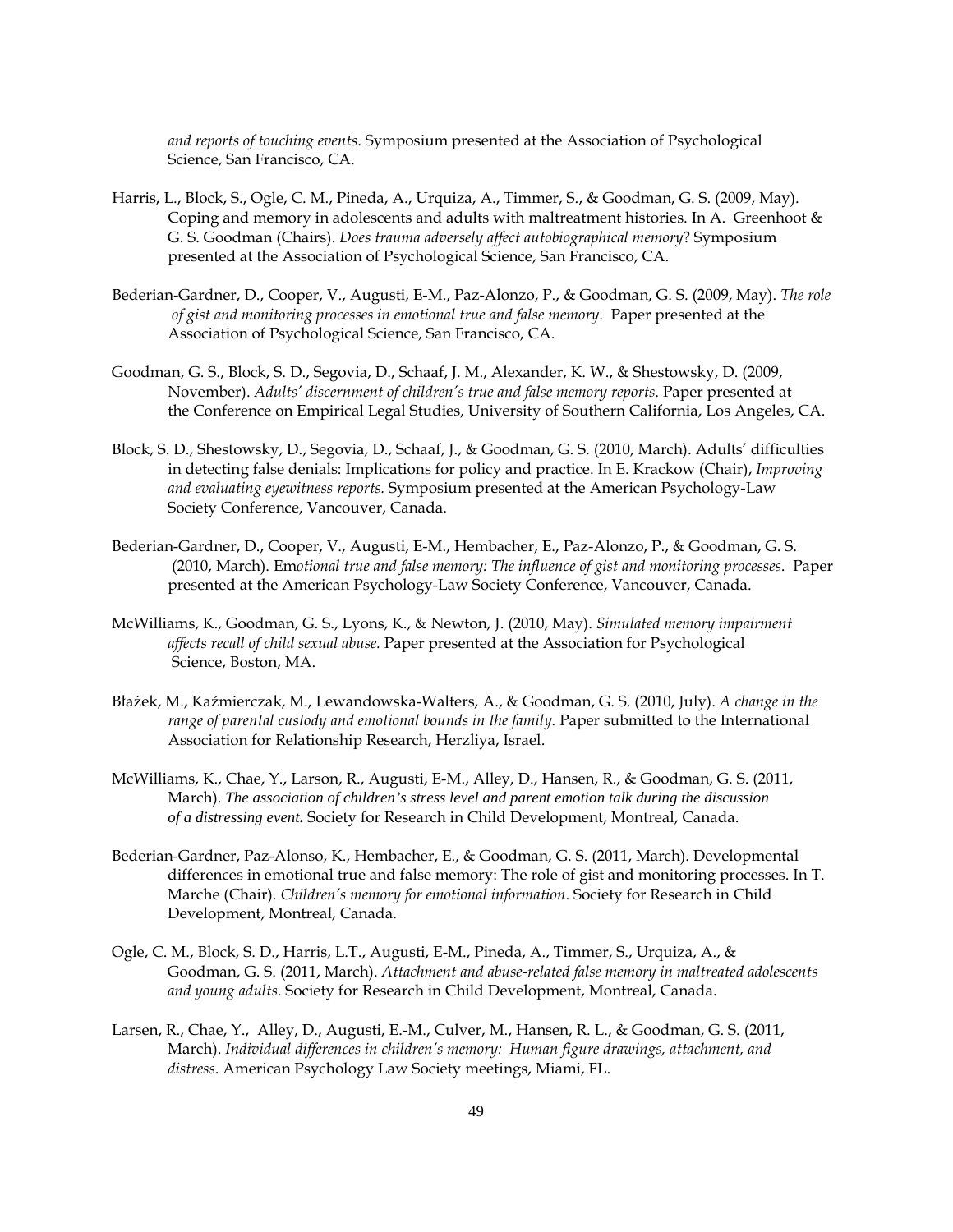- Lawler, M. J., Goodman, G. S., Cordon, I. M., & O'Brien, S. (2011, July). *Inter-agency data sharing and protection: Measuring child well-being in the United States*. Child Indicator Conference, York, UK.
- Melinder, A. M., Baugerud, G., Ovenstad, K., & Goodman, G. S. (2012, March). *Children's memory of removal: A test of attachment theory.* American Psychology-Law Society Conference, San Juan, Puerto Rico.
- McWilliams, K. E., Harris, L.T., & Goodman, G. S. (2012, March). *Child maltreatment and eyewitness memory*. American Psychology-Law Society Conference, San Juan, Puerto Rico.
- Johnson, J., Goodman, G. S., Quas, J. A., Cordon, I. M., & Alexander, K. W. ( 2013, March). *Betrayal trauma and memory for child sexual abuse*. American Psychology-Law Society Convention, Portland, OR.
- Goodman, G. S., (2013, April). *Child witnesses and social support: Symposium* d*iscussant.* American Psychology-Law Society Convention, Portland, OR.
- Hobbs, S. D., Goodman, G. S., Oran, D., Block, S. D., Quas, J. A., Park, A., Widaman, K. F., & Baurmind, N. L. (2013, March). *Child abuse victims' responses to appearing in dependency and criminal courts.* American Psychology-Law Society Convention, Portland, OR.
- Johnson, J., Shelley, A. E., Goodman-Shaver, L., & Goodman, G. S. ( 2013, March). *Adults' perceptions of child victims interviewed at Child Advocacy Centers*. American Psychology-Law Society Convention, Portland, OR.
- Troxel, N., Goodman, G. S., & Hastings, P. (2013, March). *Judgments of same-sex, juvenile-on-juvenile sexual offenses*. American Psychology-Law Society Convention, Portland, OR.
- McWilliams, K., Harris, L., & Goodman, G. S. (2013, April). *Child maltreatment and memory for emotional information*. Society for Research in Child Development Meetings, Seattle, WA.
- Procida, K., Bederian-Gardner, D, & Goodman, G. S. (2013, April). *Empathy and the relation between child emotional display and juror decision making*. Presented at the 24th Annual Undergraduate Research, Scholarship, & Creative Activities Conference. University of California, Davis.
- Goodman, G. S., (2013, April). *Eliciting honesty from children: Symposium* d*iscussant.* Society for Research in Child Development Meetings, Seattle, WA.
- Troxel, N., Goodman, G. S., & Hastings, P. (2013, April). *Perceptions and judgments of same-sex, juvenileon-juvenile sexual offenses*. Society for Research in Child Development Meetings, Seattle, WA.
- Oran, D., Hobbs, S. D., Goodman, G. S., Block, S. D., Quas, J. A., Park, A., Widaman, K. F., & Baumrind, N. (2013, April). *Child maltreatment victims' attitudes about appearing in dependency and criminal court*. UCLA 12th Annual Research and Evidence-Based Practice Conference, Los Angeles, CA.
- Chae, Y., Goodman, M., Goodman, G. S., McWilliams, K., Troxel, N., Thompson, R., Shaver, P. R., & Widaman, K. F. (2013, July). *Children's remembering and misremembering of an attachmentevoking stressful event*. American Psychological Association, Honolulu, Hawaii.
- Cordon, I. M., Goodman, G. S., Mendoza, M., Vargas, I., Ruiz, S., & Narr, R. (2013, July). *Spanish Language Learning Experiences Project: Developmental correlates of adult learning disabilities in low*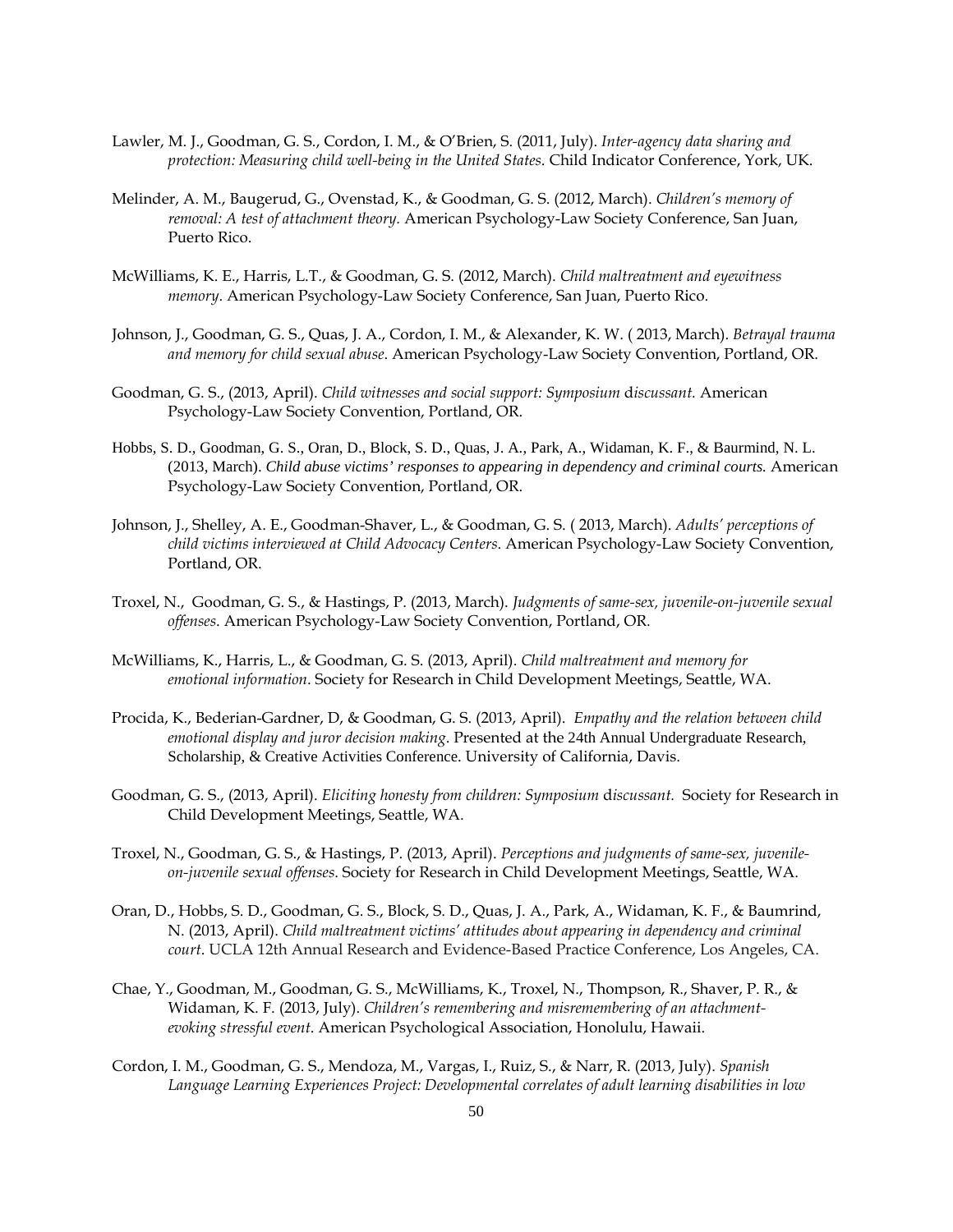*income Spanish speakers.* American Psychological Association, Honolulu, Hawaii.

- Johnson, J. L., Hobbs, S., Chae, Y., Goodman, G. S., Shestowsky, D., & Block, S. D. (2013, September). *Child age and event valence influence adults' detection of children's true and false narratives*. 15th Conference on Partnerships for Children and Families, California State University, Los Angeles, CA.
- Johnson, J. L., Shelley, A. E., Goodman-Shaver, L., & Goodman, G. S. (2013, September). *Do child advocacy center protocols influence mock-juror perceptions of child reporters?* 15th Conference on Partnerships for Children and Families, California State University, Los Angeles, CA.
- Goldfarb, D., Narr, R., Kalomiris, A., Goodman, G. S., Eisen, M. E., & Qin, J. (2013, September). *Poverty and perceptions of fairness of the legal system*. 15th Conference on Partnerships for Children and Families, California State University, Los Angeles, CA.
- Oran, D., Hobbs, S. D., Goodman, G. S., Block, S. D., Quas, J. A., & Baumrind, N. (2013, October). *Children's participation in court, the debate continues. What does the preliminary evidence say?"* US Psychiatric and Mental Health Congress. Las Vegas, NV.
- McWilliams, K., Goodman, G. S., Narr, R., Ruiz, S., & Mendoza, M. (2014, November). Children's memory for their mother's murder: Accuracy, suggestibility, and resistance to suggestion. In M. Howe & M. Conway (Chairs), *Memory & the law*. Psychonomic Society, Toronto, Canada.
- Wardecker, B., Edelstein, R., Goodman, G. S., Quas, J. A., Alexander, K. W., & Cordon, I. M. (2014, February). *Emotion language in trauma narratives is associated with mental health symptoms for survivors of childhood sexual abuse*. Society for Personality and Social Psychology, Austin, TX.
- Narr, R., Bederian-Gardner, D., Goodman, G. S., Bakanosky, S., & Hastings, P. (2014, March ). *The role of emotion regulation in adolescent attachment and mental health*. Society for Research on Adolescence Convention, Austin, TX, submitted.
- Bederian-Gardner, D., Procida, K. J., & Goodman, G. S. (2014, March). *Mock jurors' expectations of emotions displayed by child witnesses*. American Psychology-Law Society Meetings, New Orleans, LA.
- Chae, Y., Goodman, M., Goodman, G. S., Troxel, N., McWilliams, K., Shaver, P. R., Thompson, R. A., & Widaman, K. W. (2014, March). *Children's memory and suggestibility about a stressful event: The role of attachment orientations*. American Psychology-Law Society Meetings, New Orleans, LA.
- Johnson, J., Hobbs, S., Chae, Y., Goodman, G. S., Shestowsky, D., & Block, S. D. (2014, March*). Child age, child gender, and event valence influence adults' abilities to detect the truth of children's eyewitness memory reports*. American Psychology-Law Society Meetings, New Orleans, LA.
- McWilliams, K., & Goodman, G. S. (2014, March). *Parent-child conversations and children's eyewitness memory*. American Psychology-Law Society Meetings, New Orleans, LA.
- Goodman, G. S. (2014, March). Discussant comments. In J. Klemfess & K. Saywitz (Chairs), *Improving children's recall and reports*. American Psychology-Law Society Meetings, New Orleans, LA.
- Lyon, A., & Goodman, G. S. (2014, April). *The relation between attending therapy and the accuracy of child sexual abuse memory*. University of California Undergraduate Research Conference, Davis, CA.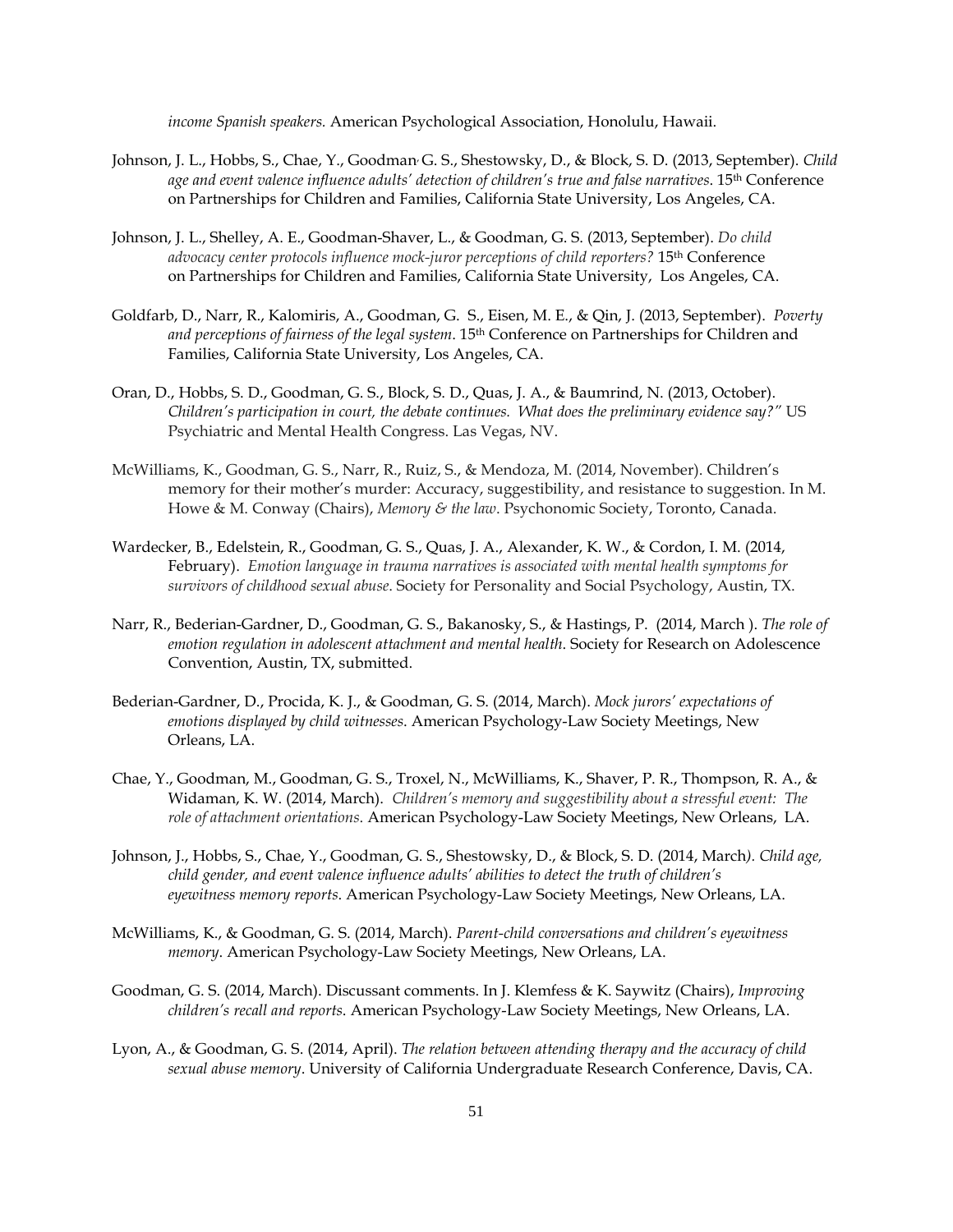- Alley, D., Bederian-Gardner, D., & Goodman, G. S. (2014, May). *Implicit/explicit stereotyping effects on adults' perceptions of child sexual abuse victims.* Association for Psychological Science Convention, San Francisco, CA.
- Bederian-Gardner, D., Goldfarb, D., Ross, J., & Goodman, G. S. (2014, May). *Emotion attribution and child sexual abuse*. Association for Psychological Science Convention, San Francisco, CA.
- Otgaar, H., Howe, M. L., & Goodman, G. S., & (2014, June). A new look at children's testimonial accuracy. In V. Nadege (Chair), *The implications of suggestibility and false memories for eyewitness testimony*. 28th International Congress of Applied Psychology, Paris, France.
- Johnson, J. L., Goodman, G. S., & Shelley, A. E. (2014, September). *Modeling the effects of child advocacy centers on mock-jurors' perceptions.* 16th Conference on Partnerships for Children and Families in Los Angeles County, California State University, Los Angeles, CA.
- Bederian-Gardner, D., Goldfarb, D., Ross, J., & Goodman, G. S. (2014, September). *Emotion attribution and child sexual abuse testimony*. 16th Conference on Partnerships for Children and Families in Los Angeles County, California State University, Los Angeles, CA.
- Alley, D., Bederian-Gardner, D., & Goodman, G. S. (2014, September). *Implicit/explicit stereotyping effects on*  adults' perceptions of child sexual abuse victims. 16<sup>th</sup> Conference on Partnerships for Children and Families in Los Angeles County, California State University, Los Angeles, CA.
- Wardecker, B., Edelstein, R., Goodman, G. S., Quas, J. A., Alexander, K. W., & Cordon, I. M. (2014, September). *Emotion language in trauma narratives is associated with mental health symptoms for survivors of childhood sexual abuse*. 16th Conference on Partnerships for Children and Families in Los Angeles County, California State University, Los Angeles, CA.
- Kinsler, P., & Goodman, G. S. (2014, October). *The good, the bad, and the ugly in child interviewing*. International Society for the Study of Trauma and Dissociation, Long Beach, CA.
- Tashjian, S., Goldfarb, D. A., Goodman, G. S., & Quas, J. A. (2015, March). *Attachment orientation and caregiver supportiveness shape perceptions of fairness.* Society for Research on Child Development Meetings, Philadelphia, PA.
- Goodman, G. S., Bederian-Gardner, D., Cordon, I. M., Hobbs, S. D., Narr, R., Bakanosky, S., and the California NYTD-CYTD Research Group. (2015, March). Attachment and emotion regulation: Predictors of child well-being in foster youth. In L. Newland & M. L. Lawler (Chairs). *Understanding children's subjective well-being across age groups and contexts .* Society for Research on Child Development Meetings, Philadelphia, PA.
- Tashjian, S., Goldfarb, D. A., Goodman, G. S., & Quas, J. A. (2015, March). *Child sexual abuse victims delay disclosure when caregivers are emotionally or physically abusive*. American Psychology-Law Society Conference, San Diego, CA.
- McWilliams, K., Goodman, G. S., Shelley, A., & Omoli, J. (2015, March). *Parent-child discussion, parental bias, and children's eyewitness memory*. American Psychology-Law Society, San Diego, CA.
- Lyon, A., Goldfarb, D., Goodman, G. S., & Quas, J. A. (2015, March). *The relation between attending therapy and accuracy of child sexual abuse memory*. American Psychology-Law Society, San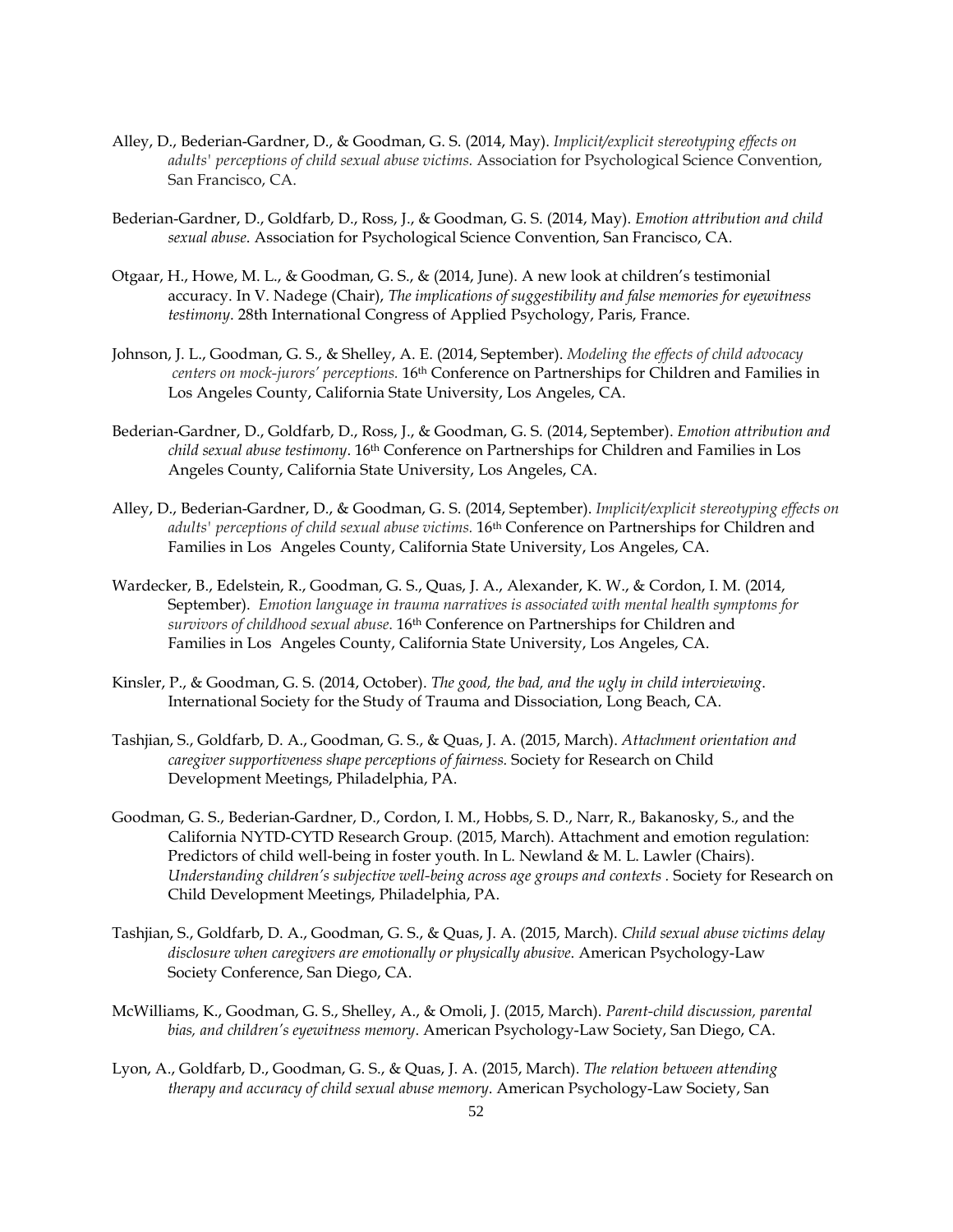Diego, CA. (This paper won 1<sup>st</sup> place in the AP-LS Undergraduate Paper Award competition.)

- Goodman, G. S. (2015, August). Effects of hitting children: Science and policy. In E. T. Gershoff (Chair). *Changing attitudes about and use of spanking across contexts and cultures*. American Psychological Association Convention, Toronto, Canada.
- Bederian-Gardner, D., Goodman, G. S., & Chae, Y. (2015, August). Predictors of children's lying: The role of attachment. In A. Evans (Chair), *Children's disclosure of wrongdoing*. American Psychological Association Convention, Toronto, Canada.
- Hobbs, S. D., Bederian-Gardner, D., & Goodman, G. S. (2015, August). *Attachment anxiety and PTSD in at risk foster youth*. American Psychological Association Convention, Toronto, Canada.
- Tashjian, S. M., Goldfarb, D., Goodman, G. S., Bederian-Gardner, D., Hobbs, S. D., Bakanosky, S., Narr, R., & the California NYTD-CYTD Research Team (2015, September). *Opportunity for voice predicts foster youth's views of the dependency courts*. Annual Partnership Conference: A New Beginning for Partnerships, Children & Families in LA County. California State University and LA County Dependency Court, LA, CA. (Winner, CAPSAC Paul Crissey Research Award).
- Tashjian, S. M., Goldfarb, D., Goodman, G. S., & Quas, J. A. (2015, September). *Parental abuse contributes to delays in non-parental child sexual abuse disclosure*. Annual Partnership Conference: A New Beginning for Partnerships for Children & Families in Los Angeles County. California State University-Los Angeles and Los Angeles County Dependency Court, Los Angeles, CA.
- Bederian-Gardner, D., Chae, Y., & Goodman, G. S. (2015, October). *Predictors of children's lying to conceal parental transgression.* UC Consortium on Social Sciences and Law Conference, University of California, Irvine.
- Johnson, J., Hobbs, S. D., Chae, Y., Goodman, G. S., Shestowsky, D., & Block, S. D. (2015, October). *Detecting children's true and false accounts: Effects of child age, event valence,*

*or adult attitudes towards child eyewitnesses*. UC Consortium on Social Sciences and Law Conference, University of California, Irvine.

- Hobbs, S. D., Bederian-Gardner, D., Goodman, G. S., and the California CYTD/NYTD Research Group. (2015, October). *Residential instability and foster children well-being*. UC Consortium on Social Sciences and Law Conference, University of California, Irvine.
- Silberkleit, G., Cordon, I. M., & Goodman, G. S. (2016, March). *Who spilled the jelly? Familiarity, stereotypes, and children's memory*. American Psychology-Law Society Convention, Atlanta, GA.
- Goldfarb, D. A., Tashjian, S. M., Goodman, G. S., Bederian-Gardner, D., Hobbs, S. D., Cordon, I. M., Ogle, C., Bakanosky, S., Narr, R. K., Chae, Y., and the NYTD/CYTD Research Group (2016, March). *The importance of voice: Legal socialization and dependency court*. American Psychology-Law Society Convention, Atlanta, GA.
- Goodman. G. S., & Goldfarb, D. A. (2016, March). Disclosure and child abuse: Discussant comments. In S. Stolzenberg Roosevelt (Chair). *Children's disclosures: Overcoming reluctance, understanding recantation, and promoting clarity*. American Psychology-Law Society Convention, Atlanta, GA.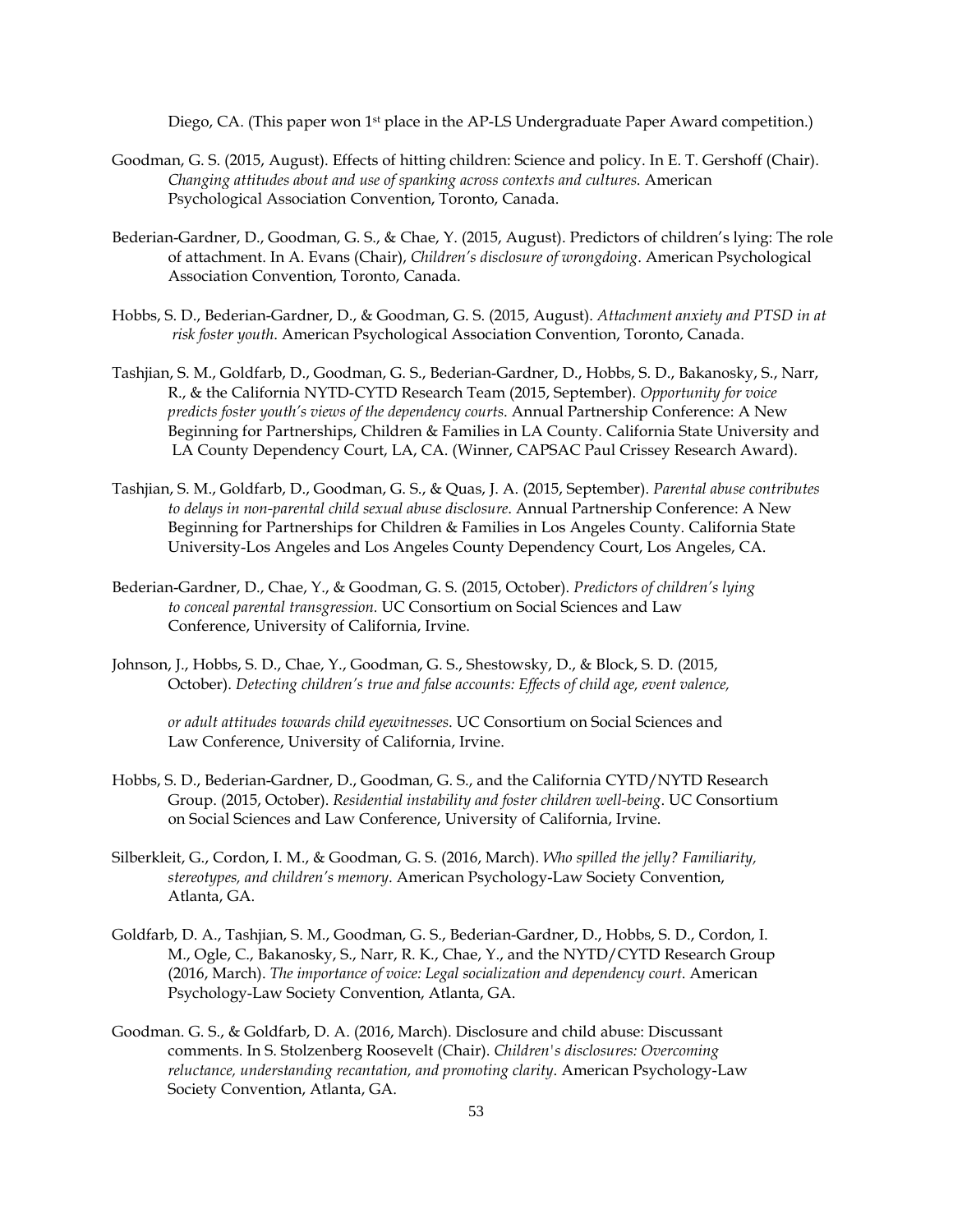- Chae, Y., Goodman, M., Goodman, G. S., Troxol, N., McWilliams, K. Thompson, R. T., Shaver, P. R., & Widaman, K. F. (2016, March). Attachment, interviewer support, and children's eyewitness memory about a distressing event. American Psychology-Law Society Convention, Atlanta, GA.
- Alley, D., Bederian-Gardner, D., & Goodman, G. S. (2016, July). *Race and media effects in child sexual abuse cases.* Society for the Study of Culture, Ethnicity, and Race Research Conference. Stanford University, Palo Alto, CA.
- Melinder, A. M., Baugerud, G.A., & Goodman, G. S. (2016, July). *A longitudinal study of children's memories of a stressful separation from biological parents*. International Memory Conference, Budapest, Hungry.
- Hobbs, S. D., Bederian-Gardner, D., Goodman, G. S., Goldfarb, D., Tashjian, S. M., and the CA NYTD/CYTD Research Group. (2016, August). Foster youth and emerging adulthood. In G. S. Goodman & M. E. Lamb (Chairs), *Child abuse and neglect: From basic research to foster care and mental health*. American Psychological Association, Denver, CO.
- Olomi, J. M., Goldfarb, D., Goodman, G. S., Eisen, M. L., Quas, J. A., & Qin, J. (2016, August). *Child maltreatment, social support, and children's eyewitness memory*. American Psychological Association, Denver, CO.
- Johnson, J. L., & Goodman, G. S. (2017, March). *Eyewitness memory in youth with and without high functioning Autism Spectrum Disorder*. American Psychology-Law Society Convention, Seattle.
- Harris, L., Johnson, J. L., & Goodman, G. S. (2017, March). *The interplay of anxiety, executive function, and problem solving in maltreated children*. American Psychology-Law Society Convention, Seattle, WA.
- Silberkleit, G., Alley, D., Bederian-Gardner, D., & Goodman, G. S. (2017, March). *Effects of race-based, sexual stereotyping in child sexual abuse cases*. American Psychology-Law Society Convention, Seattle, WA.
- Goodman, G. S. (2017, March). Discussant. In M. Stevenson (Chair), *Child sexual abuse: Understanding case outcomes and consequences for victims and offenders*. Symposium, American Psychology-Law Society Convention, Seattle, WA.
- Hobbs, S., Bederian-Gardner, D., Ogle, C. M., & Goodman, G. S. (2017, April). *Emancipating foster youth: Factors influencing outcomes and mental health*. Western Psychological Association, Sacramento, CA.
- Chae, Y., Goodman, G. S., Larson, R. P., Augusti, E.-M., & Alley, D. (2017, June). Parents' preparation of children for medical procedures and children's memory: The role of avoidant attachment. In J. Cassidy & J. Stern (Chairs), *Adult attachment style: Implications for parenting behavior and child outcomes*. International Attachment Conference, London, UK.
- Goodman, G. S. (2017, August). What is true and false in "false memory"? Discussant comments. In C. J. Brainerd & M. E. Lamb (Chairs), *Developmental differences across memory paradigms: Can we generalize from the lab to the courtroom?* American Psychological Association Convention, Washington, DC.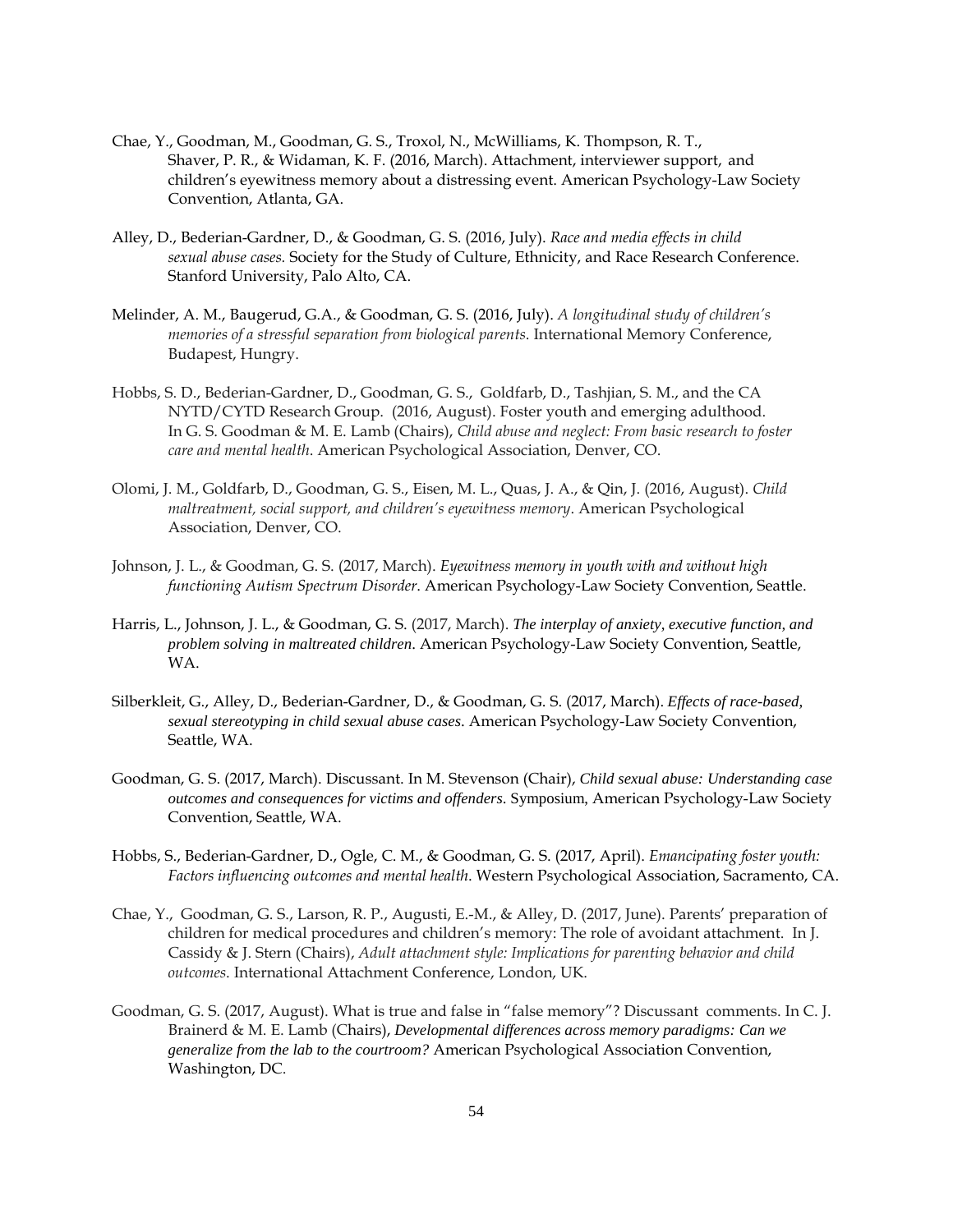- Eisen, M. E., Goodman, G. S., & Diep, J. (2018). Disclosures of sexual and physical abuse across repeated forensic interviews. In K. McWilliams & T. D. Lyon (Chairs), *Children's disclosures and recantations: Developmental and legal factors*. American Psychology-Law Society Conference, Memphis, TN.
- Gonzalves, L., Bederian-Gardner, D.. Goodman, G. S., Chae, Y., & Thompson, R. A. (2018, May). *Child attachment anxiety predicts commission errors to misleading questions*. Association for Psychological Science Convention, San Francisco, CA.
- Johnson, J. L., Goodman, G. S., & DeVault, B. (2018, May). *Memory deficits, communicative ability, and self-monitoring limit utility of existing forensic interviewing methods for youths with high functioning Autism Spectrum Disorder*. International Society for Autism Research, Rotterdam, Netherlands*.*
- Cartwright, A., Appell, J., Goldfarb, D., Eisen, M. L., Qin, J., & Goodman, G. S. (2018, July). *"Did he ask you about your family?": Effects of age and trauma-related psychopathology*. The European Conference on Psychology & the Behavioral Sciences, Brighton, UK.
- Hobbs, S., & Goodman, G. S. (Chairs) (2018, August). *Applied developmental psychology: Forensic issues and clinical interventions.* Symposium, American Psychological Association Convention, San Francisco, CA.
- Goldfarb, D., Goodman, G. S., Larson, R. P. Eisen, M. L., & Qin, J. (2018, August). Adults' memory for childhood violence. *Applied developmental psychology: Forensic issues and clinical interventions.* Symposium, American Psychological Association Convention, San Francisco, CA.
- Johnson, J. L., & Goodman, G. S. (2018, August). Memory deficits in youth with high functioning Autism Spectrum Disorder. In J. L. Johnson (Chair), *Memory and Autism symposium*, American Psychological Association Convention, San Francisco, CA.
- Johnson, J. L., Goodman, G. S., & Mundy, P. (2019, March). *Autism Spectrum Disorder, eyewitness memory, and interview conditions that limit accuracy.* American Psychology-Law Society, Portland, OR.
- Goldfarb, D., Appell, J., Vidales, D., Cartwright, A., Wang, Y., Wu, Y., Eisen, M. L., Qin, J., & Goodman, G. S. (2019, March). Children's cooperation in and memory for a trauma-focused forensic interview. In J. Klemfuss (Chair). *Rapport and cooperation in child forensic interviewing*. American Psychology-Law Society, Portland, OR.

## **XIV. SELECTED INVITED COLLOQUIA AND ADDRESSES**

- Goodman, G. S. *Developmental changes in pictorial memory*. Invited colloquium, Department of Psychology, University of California, Riverside, 1976.
- Goodman, G. S. *Memory for action events*. Invited colloquium, Department of Psychology, The Graduate Center, CUNY, New York, 1980.
- Goodman, G. S. *The development of action-related memory*. Invited colloquium, Department of Psychology, Rutgers University, 1980.
- Goodman, G. S., & Haith, M. M. *Picture-word interference: Reading in a second language*.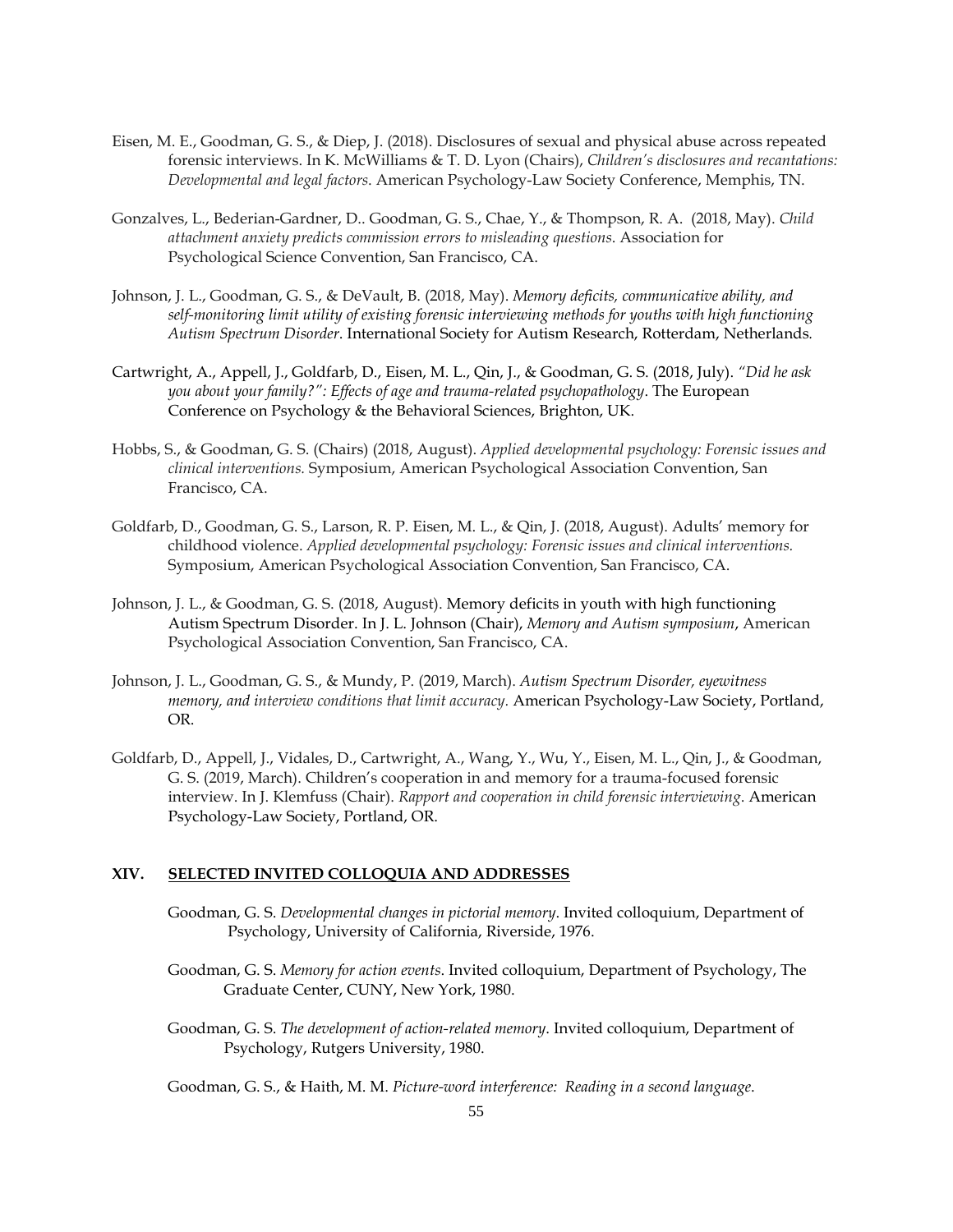Invited colloquium, Developmental Psychobiology Research Group Meeting, University of Colorado Medical Center, January, 1980.

- Goodman, G. S. *On the believability of children*. Invited keynote address, Thirteenth Annual Conference on Child Abuse and Neglect, Keystone, CO, May, 1984.
- Goodman, G. S. *Explorations in memory development*. Colloquium, Department of Psychology, University of California, Santa Barbara, February, 1985.
- Goodman, G. S. *The child witness*. Colloquium, Department of Psychology, Boston University, March, 1985.
- Goodman, G. S. *The child as witness*. Invited colloquium. Department of Psychology, State University of New York, Buffalo, New York, April, 1985.
- Goodman, G. S. *Can we believe child witnesses?* Invited keynote address, Conference on Child Witnesses, Mankato State University, Minnesota, May, 1985.
- Goodman, G. S. *Memory development: Implications for child witnesses.* Invited talk, Conference on Child Witnesses, Mankato State University, Minnesota, May, 1985.
- Goodman, G. S. *Memory development.* Invited colloquia (10 lectures), Department of Psychology, University of Padua, Italy, June, 1985.
- Goodman, G. S. *Children's memory: Legal and psychological implications.* Invited address, Colorado Psychological Association Conference. Denver, CO. November, 1985.
- Goodman, G. S. *Children's memory and children's testimony*. Invited keynote address, Conference on children and the law, Arizona Council of Attorneys for Children and the Arizona Psychological Association, Apachee Sunrise, Arizona, February, 1986.
- Goodman, G. S. *Children's eyewitness testimony: Research and policy issues.* The Bush Center in Child Development and Social Policy, Yale University, New Haven, Connecticut, February, 1986.
- Goodman, G. S. *Suggestibility and children's memory*. Invited address. Celebration of the 50th Anniversary of The School of Social Work, University of Hawaii at Manoa, Honolulu, Hawaii, April, 1986.
- Goodman, G. S. *Age differences in eyewitness testimony.* Invited colloquium. Department of Psychology, University of Nevada, Reno, Nevada, May, 1986.
- Goodman, G. S. *The abused child before the law*. Invited keynote address, Sixth International Congress on Child Abuse and Neglect, Sydney, Australia, August, 1986.
- Goodman, G. S. *Children in the court system.* Invited colloquium. University of Western Australia, Perth, Australia, August, 1986
- Goodman, G. S. *Children's eyewitness testimony.* Invited colloquium, Department of Psychology, University of Nebraska, Lincoln, NE, September, 1986.
- Goodman, G. S., Jones, D. P. H., and the University of Denver Child Sexual Assault Research Group. *The child witness in the courtroom.* Invited address. International Symposium on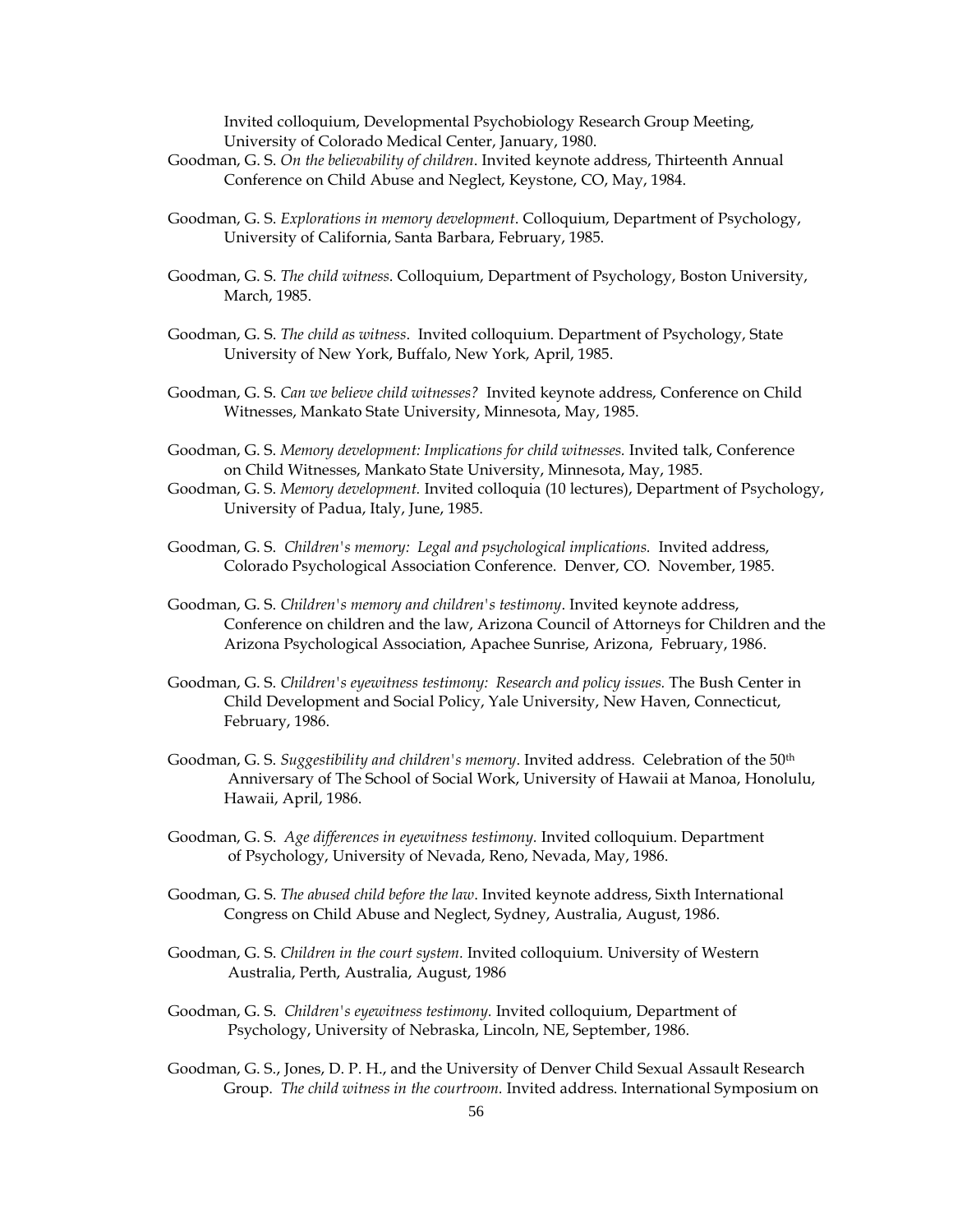Child Witnesses, the British Psychological Association, Wolfson College, Oxford University, Oxford, England, December, 1986.

- Goodman, G. S. *Out of the mouths of babes: Children's memory for real-life events.* Invited colloquium, Department of Psychology, SUNY, Buffalo, NY, February, 1987.
- Goodman, G. S. *Children's memory for real-life events: Children's testimony.* Invited principal address, Child Sexual Abuse Conference, Fordham University School of Law and the Appellate Division of the N.Y. State Supreme Court, Fordham University, March, 1987.
- Goodman, G. S. *Children's memory and eyewitness testimony.* Invited colloquium, Department of Psychology, University of Oregon, Eugene, Oregon, March, 1987.
- Goodman, G. S. *Current research on children's use of anatomically detailed dolls.* Invited address, California Professional Society on Child Abuse, Los Angeles, CA, June, 1987, and San Francisco, CA, September, 1987.
- Goodman, G. S. *Child sexual abuse victims in the legal setting.* Series of 18 invited addresses given throughout New Zealand. Sponsored by the National Advisory Committee on the Prevention of Child Abuse and the New Zealand government. June, 1987.
- Goodman, G. S. *Memory capabilities of children*. Invited address. In Search of Truth. Conference sponsored by the Annenberg Center for Health Sciences at the Eisenhower Medical Center and Barbara Sinatra Children's Center at Eisenhower, Palm Springs, CA, October, 1987.
- Goodman, G. S. *The effects of misleading questions on children's reports*. Invited colloquium. Department of Psychology, University of Colorado, Colorado Springs, CO, Dec, 1987.
- Goodman, G. S. *Interviewing child victims.* Invited keynote address. National Conference on the Videotaping of Children in Child Abuse Cases. The Justice Institute of British Columbia, Vancouver, B. C., June, 1988.
- Goodman, G. S. *Children's testimony in child abuse cases*. Invited address. Conference on Child Sexual Abuse. Institute for the Prevention of Child Abuse. Toronto, Canada, October, 1988.
- Goodman, G. S. *Should we believe children's reports?* Invited address. Department of Psychology, Union College, Schenectady, NY, April, 1989.
- Goodman, G. S. *Reconstructing children's memories.* Invited talk, Ebbinghaus Empire, Department of Psychology, University of Toronto, April, 1989.
- Goodman, G. S. *Sexual abuse and children's reports*. Invited talk. Task Force on Child Sexual Abuse of Erie County. Judges' Conference. Buffalo, NY, October, 1989.
- Goodman, G. S. *Children's Memory*. Invited talk. National Center on Child Abuse and Neglect, Department of Health and Human Services, Children's Justice Act Conference. Washington, D. C., November, 1989.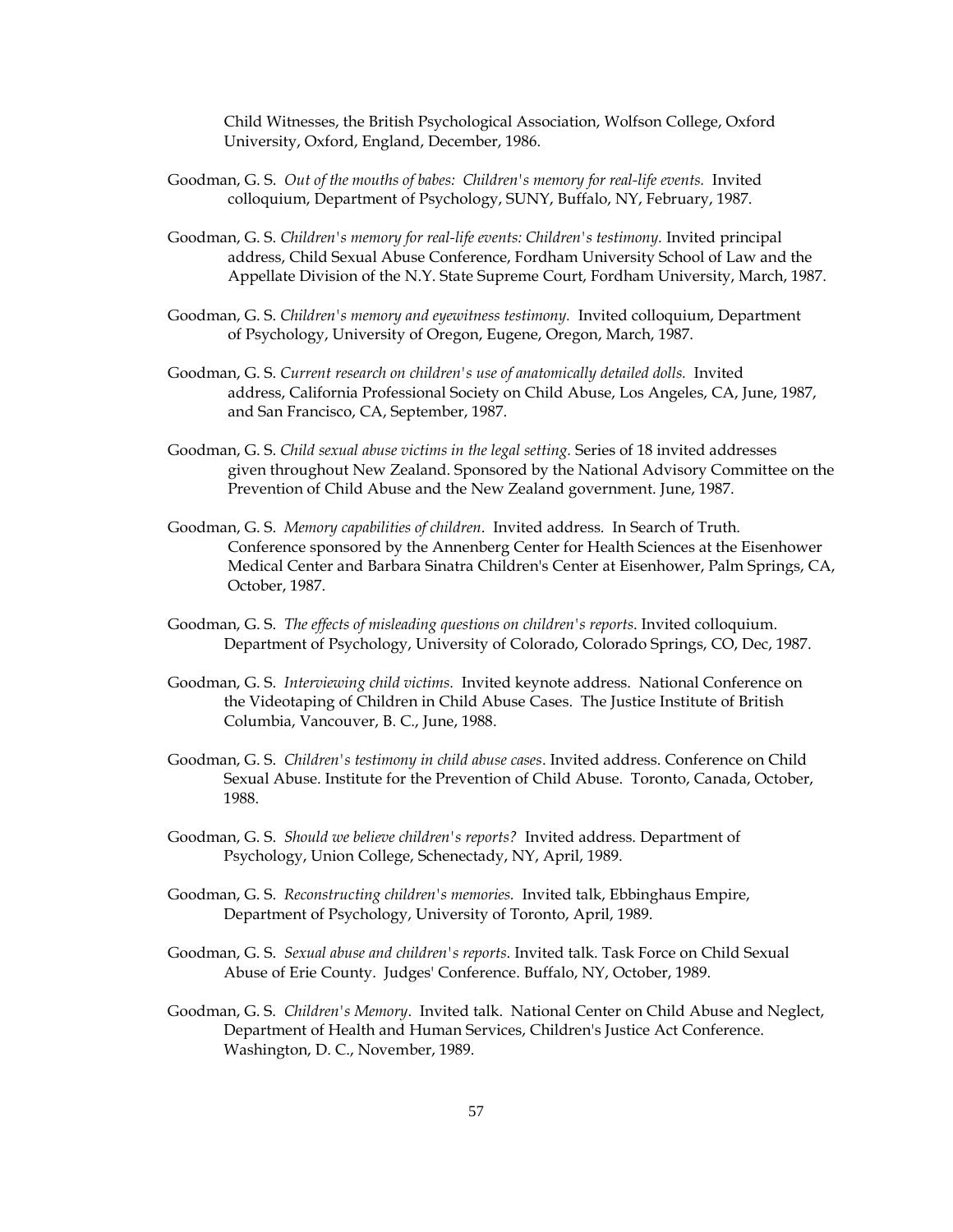- Goodman, G. S. *Child abuse and children's testimony.* Invited colloquium. Human Development Colloquium Series, Harvard University, Cambridge, MA, November, 1989.
- Goodman, G. S. *Children's testimony: Accuracy and Impact.* Invited colloquium, Department of Psychology, University of Florida at Gainesville, Gainesville, FL, January, 1990.
- Goodman, G. S. *Child abuse and children's testimony: Current research findings.* Invited colloquium, Department of Psychology and Department of Psychiatry (Division of Children and Adolescents), University of Rochester, Rochester, NY, May, 1990.
- Goodman, G. S. *Social and cognitive influences on children's testimony.* Invited colloquium. Department of Psychology, University of California at Davis, Davis, CA, May, 1990.
- Goodman, G. S. An overview of current research on children's testimony. Two invited addresses to commemorate Australia's First National Child Abuse Prevention Week. Sponsored by the Department of Health and Welfare, Adelaide, Australia, August, 1990.
- Goodman, G. S. *Effects of court experience on child victim/witnesses.* Invited address. Conference on Child Abuse sponsored by the Society for the Prevention of Child Abuse and Neglect, Toronto, Canada, October, 1990.
- Goodman, G. S. *Understanding children's testimony.* Invited address. New York Society for the Prevention of Cruelty to Children, Family Court Luncheon Series, New York, NY, March, 1991.
- Goodman, G. S. *Interviewing children: Accuracies and inaccuracies in children's reports.*  Keynote address. Conference on Child Mental Health and the Law. Department of Psychology, Judge Baker Children's Center, Boston, MA, May, 1991.
- Goodman, G. S. *Understanding children's testimony.* Invited address, Division 7 (Developmental Psychology).American Psychological Association, San Francisco, CA, August, 1991
- Goodman, G. S. *Children's memory: Effects of socioemotional factors*. Department of Psychology, University of Virginia, Charlottesville, VA, October, 1991.
- Goodman, G. S. *A review of recent research on child witnesses.* Department of Law and Mental Health, University of Southern Florida, Tampa, FL, October, 1991.
- Goodman, G. S. *Child witness research: Current trends in the United States.* Conference on Children's Evidence, Faculty of Law, Hebrew University, Israel, December, 1991.
- Goodman, G. S. Effects of stress on children's memory for real-life traumatic events. Invited address, American College of Psychiatrists Annual Meeting, San Francisco, CA, February, 1992.
- Goodman, G. S. *The development of children's eyewitness memory.* Invited colloquium, Office of Child Development, University of Pittsburgh, PA, April, 1992.
- Goodman, G. S. *Advances in the study of children's testimony.* Invited address, Eastern Psychological Association, Boston, MA, April, 1992.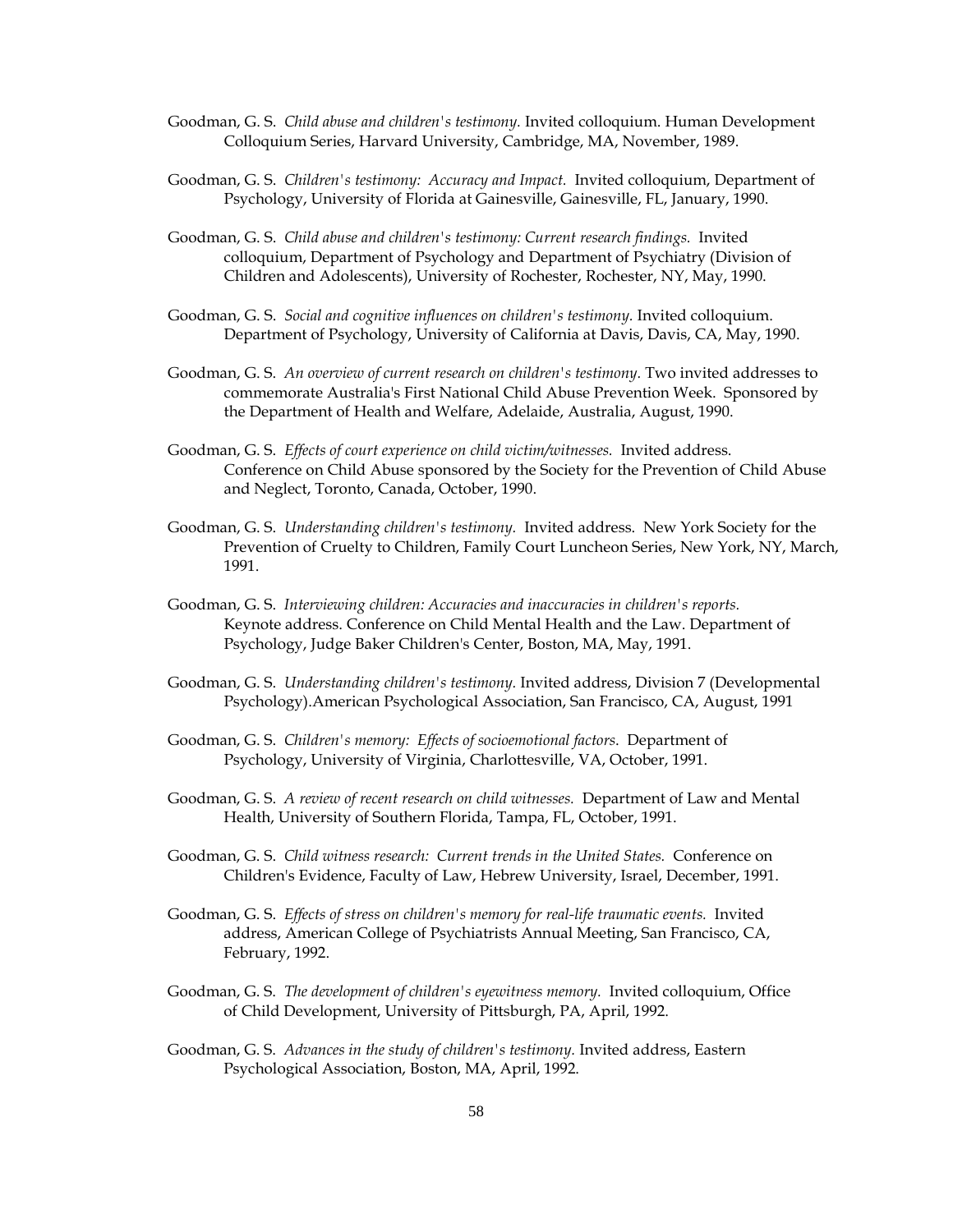- Goodman, G. S. *Children's memory for stressful events: Theoretical and methodological issues.* Invited presentation, Annual Developmental Psychobiology Research Group Retreat, University of Colorado Health Sciences Center, Estes Park, CO, May, 1992.
- Goodman, G. S. *Listening to children.* Invited address, NATO Conference on children's testimony. Italy, May, 1992.
- Goodman, G. S. *Forms of abuse and forms of dispute*. Division 37 Presidential address, American Psychological Association Convention, Washington, D.C., August, 1992.
- Goodman, G. S. *The development of memory for real-life stressful events*. Department of Psychology, Randolph Macon Woman's College, Lynchburg, VA. April, 1993.
- Goodman, G. S. *Effects of closed circuit television on children's testimony and jurors' decisions.* Department of Psychology, Kent State University, Kent, Ohio. Conference on Eyewitness Memory and Suggestibility in Adults and Children, April, 1993.
- Goodman, G. S. *Children's memory for a painful medical procedure.* Conference on Memory Development, University of Chicago (NIMH sponsored conference organized by Dr. N. Stein), May, 1993.
- Goodman, G. S. *Child victims, child witnesses.* Invited address. American Psychological Association, Toronto, Canada, August, 1993
- Goodman, G. S. *Children's memory for traumatic events.* Invited address. International Association of Sex Researchers, Asilomar, CA, June, 1993.
- Goodman, G. S. *Investigation of child sexual abuse: Interviewing the victim*. Conference on "Investigating child sexual abuse: Research issues for the decade." Sponsored by the National Institute of Child Health and Human Development and the Allmanna/Barnhuset Fond (organized by Dr. Michael Lamb). Satra Bruk, Sweden, September, 1993.
- Goodman, G. S. *Child sexual abuse allegations and custody disputes: Parental and nonparental influences on children's testimony*. Center for the Study of Child Abuse, University of Texas, Austin, TX, March, 1994.
- Goodman, G. S. *Children's memory for traumatic events: Do children misremember and forget?*  Conference on Applied Cognitive Psychology, Claremont Graduate School, Claremont, CA, April, 1994
- Goodman, G. S. *Ritual abuse research findings.* Conference on Child Abuse, University of California, Davis Medical Center. Sacramento, CA, May, 1994.
- Goodman, G. S., *Integrating psychology and law: A scientific perspective on children's memory in legal contexts.* Invited address as part of an "Eminent Psychologists" university-wide colloquium series, University of Kentucky, Lexington, November, 1994. (The other invited speakers were Robert Sternberg, Richard Petti, and Gordon Bower.)
- Goodman, G. S. *Memories of abuse: Causes and consequences.* Invited colloquium, Bar-Ilan University, Tel Aviv, Israel, February, 1995 (cancelled due to death in family).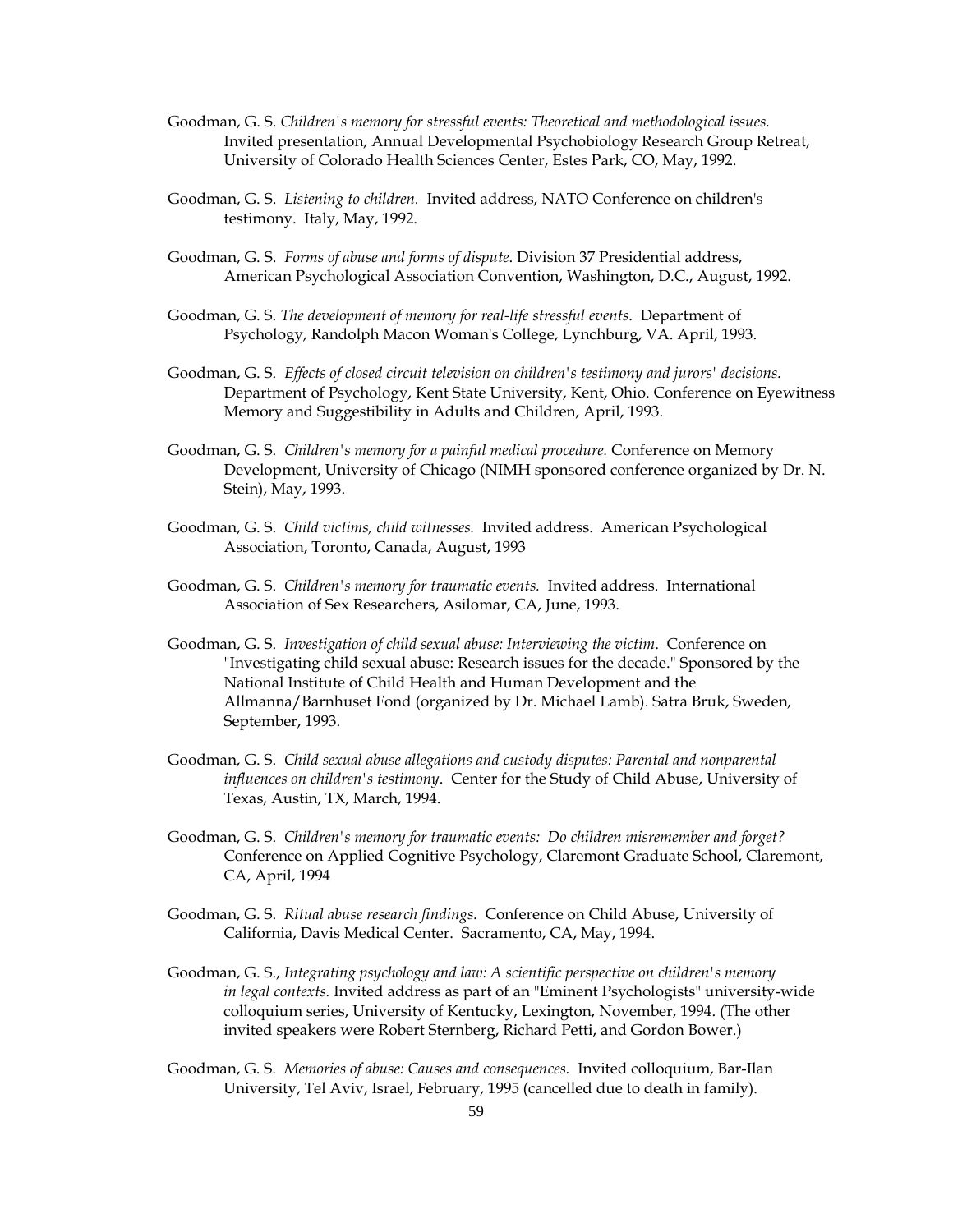- Goodman, G. S. *The child witness: A research update*. Invited address, Western Psychological Association. Los Angeles, CA, March, 1995 (cancelled due to death in family).
- Goodman, G. S. *A review of child-witness research.* Invited presentation at the annual New York Judicial Conference. Terrytown, NY, July, 1995.
- Goodman, G. S. *Nonhypnotic influences on children's memory and suggestibility.* Invited address, Division on Clinical Hypnosis, American Psychological Association. NY, August, 1995.
- Goodman, G. S. *Interviewing children in child abuse cases.* Invited address, Gioretto Institute and the Multidisciplinary Interview Centers of California, California State Department of Justice, Children's Justice Act, September, 1995
- Goodman, G. S. *Allegations of ritualistic child abuse.* Invited presentation, UC Davis Extension, September, 1995.
- Goodman, G. S. *Current research on children's eyewitness memory.* Invited presentation, Conference on Child Maltreatment. Children's Hospital of San Diego, January, 1996.
- Goodman, G. S. *The ritual abuse scare: Eyewitness testimony, repressed memory, and child abuse*. American River College, Sacramento, CA May, 1997.
- Goodman, G. S. *The new wave of child witness research*. Presidential address to the American Psychology-Law Society/Division 41, American Psychological Association, August, 1997.
- Goodman, G. S. *Child witnesses*. Utah Judicial Conference. Snowbird, Utah, September, 1997.
- Goodman, G. S. (1998). *Memory, suggestibility, and trauma in maltreated and nonmaltreated children.* Child Protection Conference, University of California, Davis Medical School.
- Goodman, G. S. (1998). *Trauma, memory, and suggestibility in children.* Invited colloquium, University of Southern California, Los Angeles, CA.
- Goodman, G. S. (1998). *Testimony about childhood events: Psychological, legal, and social policy issues.* Institute on Governmental Affairs, UC Davis.
- Goodman, G. S. (1999). *Child maltreatment.* Presidential address, Section on Child Maltreatment, American Psychological Association, Boston, MA.
- Goodman, G. S. (1999). *Child victims, child witnesses.* Profiling the Social Sciences, UC Davis.
- Goodman, G. S. (1999). *Child witnesses.* Invited talk, American Bar Association/American Psychological Association Conference, Psychological Expertise & Criminal Justice, Washington, D.C.
- Goodman, G. S. (1999). *Trauma and memory in children: Implications for reactions to medical procedures.* Kaiser Hospital, Santa Rosa, CA.

Goodman, G. S. (1999). *Children with disabilities as witnesses in legal cases.* National Academy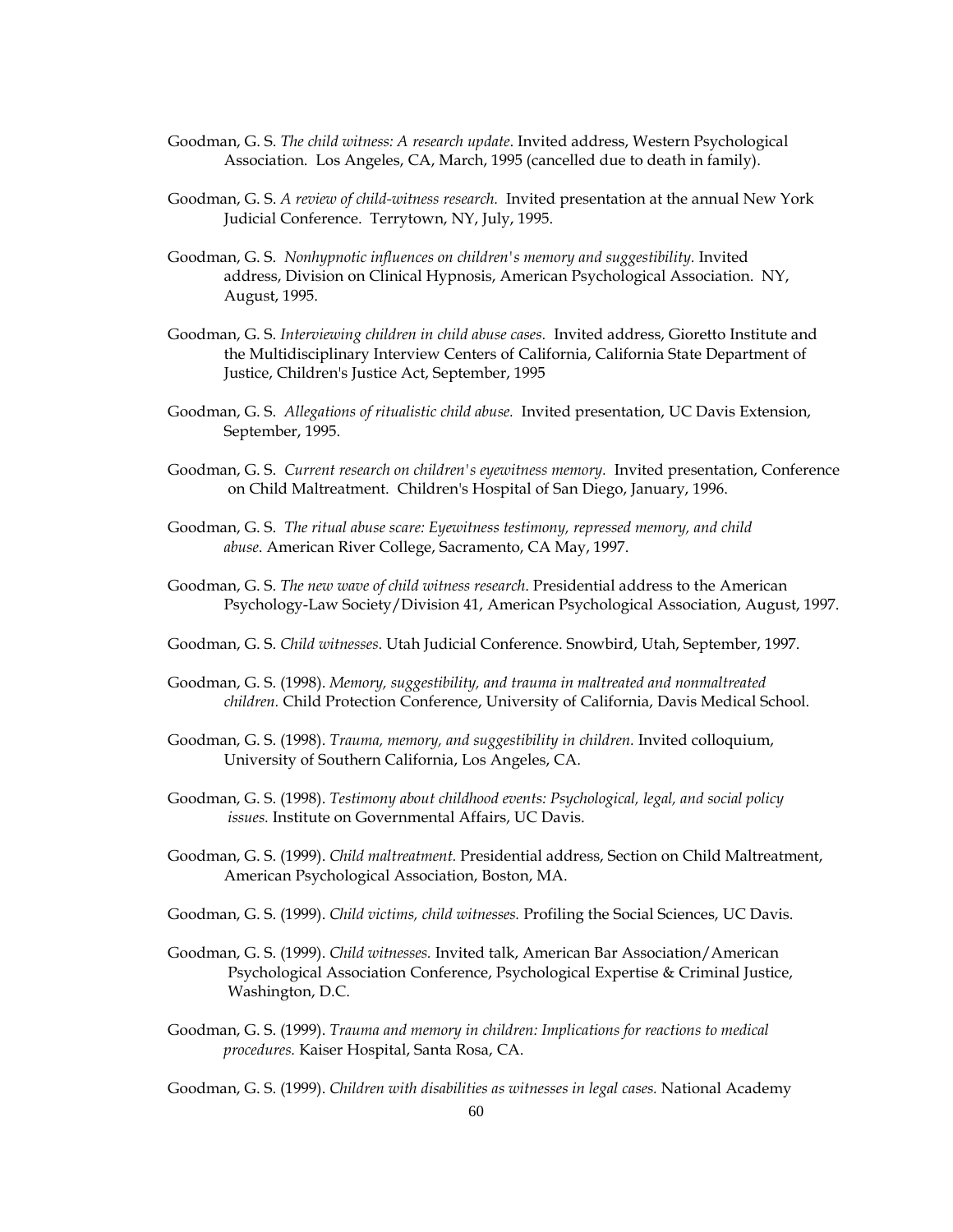of Sciences Meeting on Victims with Disabilities. UC Irvine.

- Goodman, G. S. (2000). *Memory and maltreatment.* Invited address, Department of Psychology, University of Otago, Dunedin, New Zealand. (Declined due to family health issues)
- Goodman, G. S. (2000). *Why study children in the legal system?: Theoretical and applied issues concerning memory and socio-emotional development.* University of California, Santa Barbara.
- Goodman, G. S. (2000). *Child maltreatment: Forensic, mental health, and research issues.*  Presidential address, Section on Child Maltreatment, American Psychological Association, Washington, D.C.
- Goodman, G. S. (2000). *Current research on children's eyewitness memory and suggestibility: Pre-interview influences*. National Institute on Child Health and Human Development sponsored meeting (M. Lamb, chair). Salt Lake City, Utah.
- Goodman, G. S. (2000). *Children in legal cases: Memory and emotion.* Invited colloquium, Department of Psychology, University of Nevada, Reno.
- Goodman, G. S. (2001). *Memory and much more*. Festschrift for Marshall Haith. Invited talk. University of Denver, Denver, CO
- Goodman, G. S. (2001). *Memory for traumatic events in childhood: New findings relevant to the repressed/lost memory controversy*. Stanford University.
- Goodman, G. S. (2002, March). *Child abuse and child memory.* Invited address, American Psychology-Law Society Biennial Conference. Austin. TX.
- Goodman, G. S. (2002, April). *Children's eyewitness memory: Consensus and debate.* Invited talk. University of Oslo, Norway.
- Goodman, G. S. (2002). *Interviewing children.* Invited talk to the California Consortium on Multi-Disciplinary Interview Centers. Marin County, CA.
- Goodman, G. S. (2002). *Children in maltreatment investigations.* Invited talk to the Child Protection Group, Department of Pediatrics, UCDMC, Sacramento, CA.
- Bottoms, B. L., Shaver, P. R., Goodman, G. S., Qin, J. J., Nysse-Carris, K., Toulou-Shams, M. (2002, August). *In the name of God: A profile of child maltreatment justified by religious beliefs and perpetrated by religious authorities.* Invited talk at the Conference on Family Violence. Portsmouth, New Hampshire.
- Goodman, G. S. (2002, September). *Post-Traumatic Stress Disorder and memory*. Invited address, Department of Psychology, University of Oslo, Norway.
- Goodman, G. S. (2002, October). *Memory, trauma, and law*. Invited address, Speakers Series on Psychology and Law, Claremont Men's College, Claremont, CA.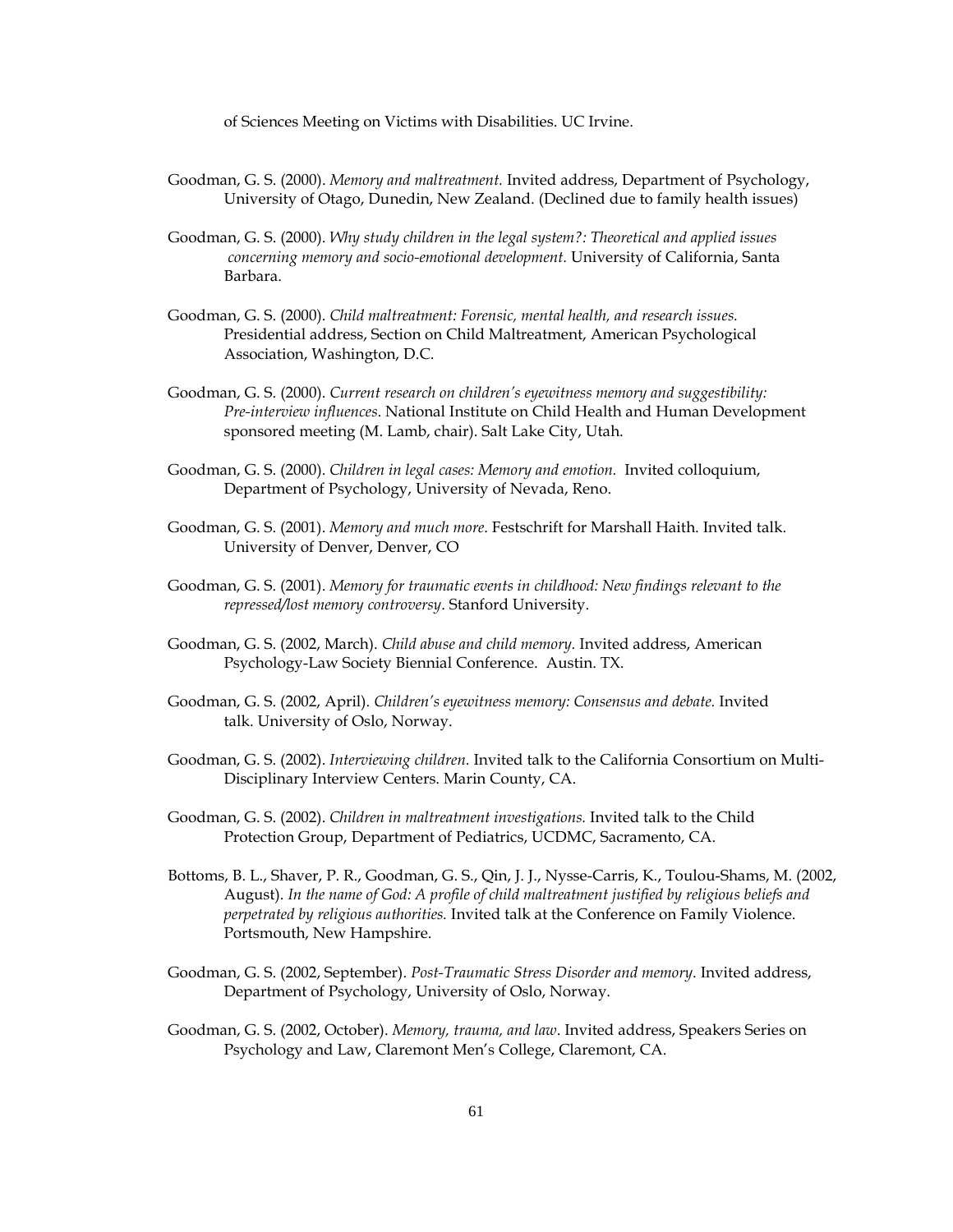- Goodman, G. S. (2002, December). *Child abuse and memory*. Invited address presented at the Memoria e suggestionabilita nell'eta evolutiva. Universita degli Studi di Cassino, Cassino, Italy.
- Goodman, G. S. (2003, March). *Memory, child abuse, and post-traumatic stress disorder.* Invited colloquium, Department of Psychology, University of Arkansas.
- Goodman, G. S. (2003, August). *Child maltreatment and child testimony*. Nicholas Hobbs Award address. American Psychological Association, Toronto, Canada.
- Goodman, G. S., (2003, December). *Long-term effects of criminal court involvement on child victims.* SCAN meeting, UCDMC, Sacramento, CA.
- Goodman, G. S. (2004, January). *What do we know from research on child witnesses?* David Chadwick Conference on Child Maltreatment, San Diego Children's Hospital, San Diego, CA.
- Goodman, G. S. (2004, April). *Trauma and memory*. Invited address, Western Psychological Association, Phoenix, AZ.
- Goodman, G. S. (2004, May). *Lost and found memory.* Invited colloquium. Department of Psychology, University of Oslo, Norway.
- Goodman, G. S., (2004, November). *Adults' memory for childhood trauma*. Invited address. Lipsitt Conference on True and False Memory, Brown University, Providence, Rhode Island.
- Goodman, G. S. (2005, January). *Children's memory and suggestibility: Some surprising findings.*  Invited colloquium. Department of Psychology, University of California, San Diego.
- Goodman, G. S., (2005, March). *Emotion and children's memory*. Invited address. Conference on Emotion and Memory, Tsukuba International Conference on Memory, Tsukuba, Japan.
- Goodman, G. S. (2005, June). *Victimization and memory.* Invited address. International Society of Traumatic Stress. Stockholm, Sweden.
- Goodman, G. S. (2005, August). *Science and social policy: Child witness research.* In K. Nysse & B. Bottoms (Chairs), Children's services and social policy. American Psychological Association Convention, Washington, D. C.
- Goodman, G. S., (2005, August). *Child maltreatment and memory*. Distinguished contributions awards address. American Psychological Association Convention, Washington, D. C.
- Goodman, G. S. (2005, September). *Attachment and memory*. Invited talk, Trauma Institute, Oslo, Norway.
- Goodman, G.S. (2005, December). *Child development and child witness*. Beyond the Bench Conference, California Judicial Council, San Diego, CA.
- Goodman, G.S. (2006, April). *Autobiographical memory and parent - child attachment.* Emory Cognitive Conference, Emory University, Atlanta, GA.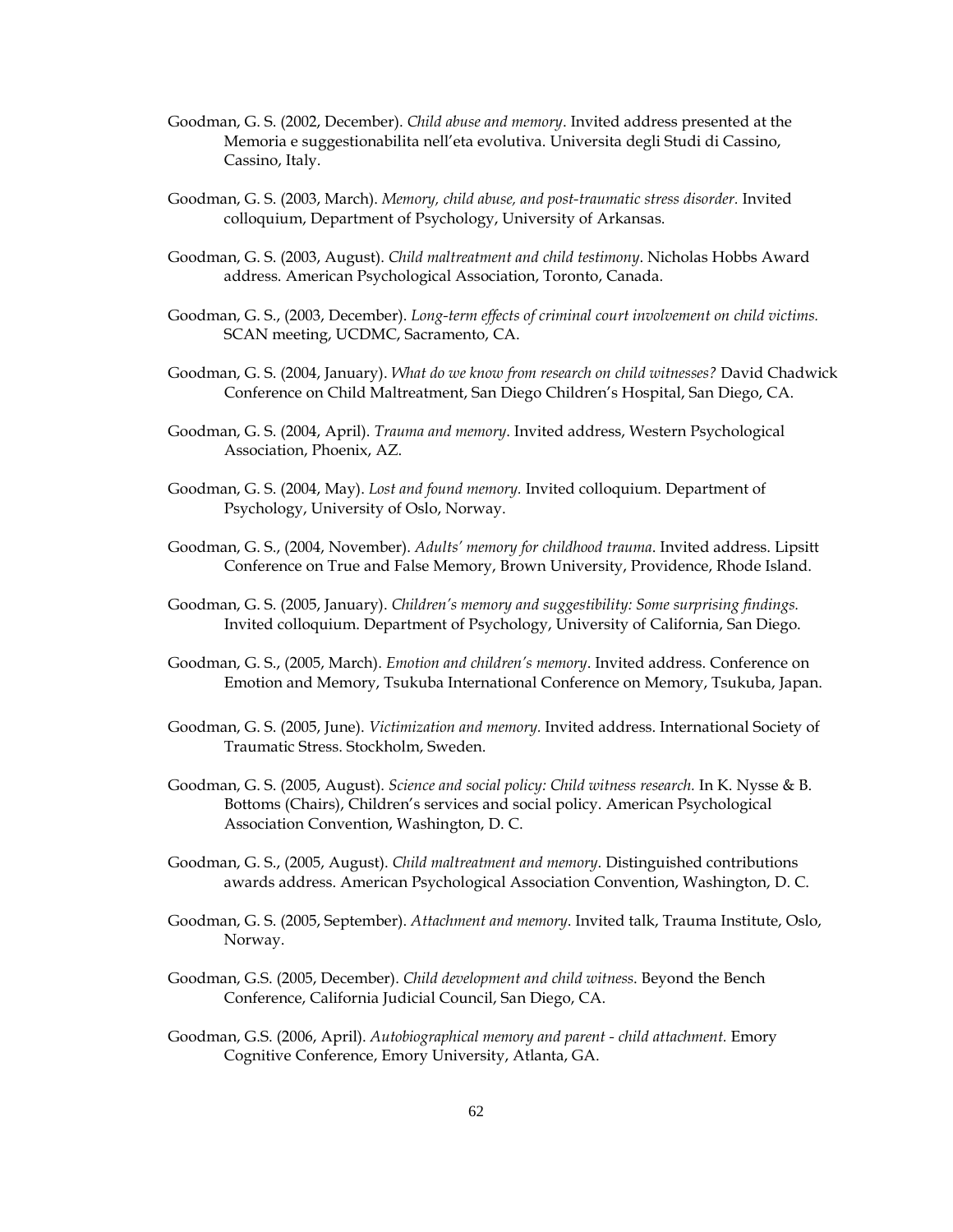- Goodman, G. S. (2006, May). *Remembrance of childhood trauma*. Invited address, American Psychological Society. NY.
- Goodman, G. S., (2006, September). *Trauma, memory, and attachment*. Invited colloquium, University of Oslo, Norway.
- Goodman, G. S. (2006. November). *Children's memory and attachment theory.* Invited colloquium, Department of Psychology, University of California, Santa Barbara.
- Goodman, G. S. (2006, December). *Children in dependency court.* Judicial Council of California, Monterey, CA.
- Goodman, G. S. (2006, December). *Children's memory, trauma, and suggestibility*. Sacramento Child Advocates, Sacramento, CA.
- Goodman, G. S. (2007, February). *PTSD and memory development.* Tuzla University. Tuzla, Bosnia.
- Goodman, G. S. (2007, April). *Memory and trauma in children and adults.* Invited colloquium, Department of Psychology, Carlton College, Minnesota.
- Goodman, G. S. (2007, August). *Developmental psychology, children, and law.* In A. O'Connell (Chair), Twenty-seventh symposium on eminent women in psychology: Historical and personal perspectives. Invited address. American Psychological Association, San Francisco, CA.
- Goodman, G. S. (2007, September). *Understanding trauma and memory*. Department of Psychology, University of Gothenburg, Sweden.
- Goodman, G. S. (2008, August). *Urie Bronfenbrenner Award Address*. Division 7 (Developmental Psychology), American Psychological Association Convention. Boston, MA.
- Goodman, G. S. (2009, March). *Child abuse and aggression*. Herzliya Conference on Personality and Social Psychology. Herzliya, Israel.
- Goodman, G. S. (2009, May*). Child abuse and memory*. Science in the service of the family, University of Gdansk, Gdansk, Poland.
- Goodman, G. S. (2009, July). *Memory, trauma, and childhood: Psychological and forensic implications*. European Conference on Psychology, Oslo, Norway.
- Goodman, G. S. (2009, August*). Children in judicial proceedings*. International Symposium on Alternative Methods of Hearing Children in Judicial Proceedings, Sponsored by Childhood Brazil, National Association of Judges and Public Prosecutors for the Rights of the Child, National Council for the Rights of the Child, and the National Secretariat for Human Rights, Brazilia, Brazil.
- Goodman, G. S. (2009, September). *Kids in court: Involving children and youth in their court hearings*. UC Davis National Child Abuse and Neglect Conference, Sacramento, CA.
- Goodman, G. S. (2009, November). *Trauma and children's memory*. Frontiers in translational research on trauma. Mt. Hope Family Center, University of Rochester. Rochester, NY.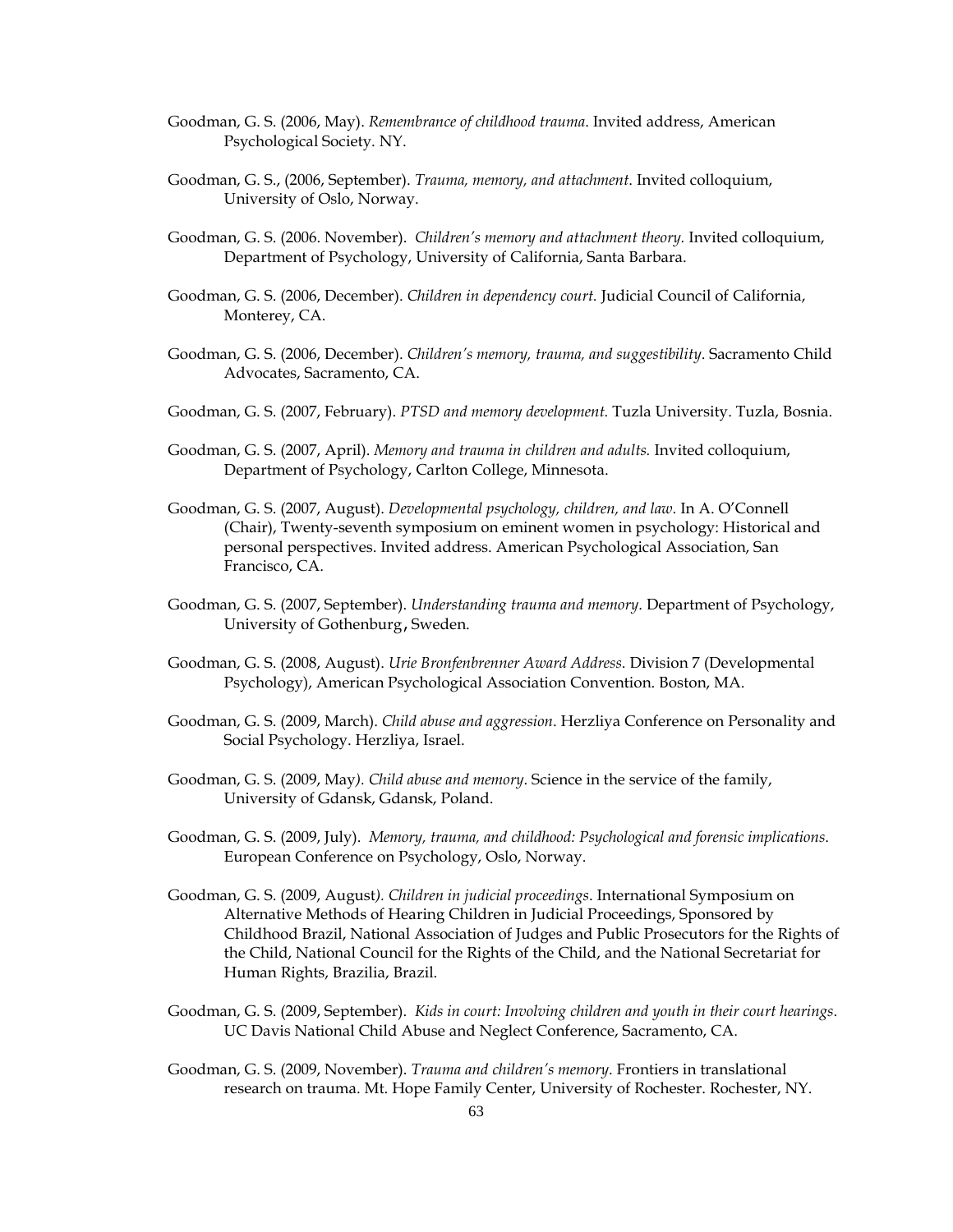- Goodman, G. S. (2009, December). *Memory and maltreatment*. Department of Psychology, University of California, Merced.
- Goodman, G. S. (2010, March). *Forensic interviewing of children in Child Advocacy Centers*. National Association of Child Advocacy Centers Conference. Huntsville, AL.
- Goodman, G. S. (2010, March). *The child witness*. California Association for Criminal Justice Research, Sacramento, CA.
- Goodman, G. S. (2010, April). *Remembering trauma in childhood*. Western Psychological Association, Cancun, Mexico.
- Goodman, G. S. (2010, July). *Children's testimony*. European Association of Psychology and Law. Gothenburg, Sweden.
- Goodman, G. S. (2010, August*). Marshalling memory*. American Psychological Association, San Diego, CA.
- Goodman, G. S., & Shestowski, D. (2010, November). *"That didn't happen": Children's false reports and false denials*. Invited address, Child Welfare Conference, University of California, Davis.
- Goodman, G. S. (2010, December). *Child abuse and memory*. Invited address, Department of Psychology and Neuroscience. University of Maastricht, Netherlands.
- Goodman, G. S. (2011, July). *Relationships, memory, and law*. Keynote address, International Association of Relationship Researchers, Gdansk, Poland.
- Goodman, G. S. (2012, March). *Psychological research and child witnesses*. National Association of Child Advocacy Centers Conference. Huntsville, AL.
- Goodman, G. S. (2012, April). *Enhancing children's eyewitness memory*. Invited address. California Psychological Association, Monterey, CA.
- Goodman, G. S. (2012, May). *James McKeen Cattell Award invited address.* Invited address. Association for Psychological Science Convention, Chicago, IL.
- Goodman, G. S. (2012, June). *Child maltreatment and memory: A review of research.* Invited address. Cognitive Development Research Unit. Department of Psychology, University of Oslo, Norway.
- Goodman, G. S. (2012, October). *Child sexual abuse and memory*. Invited address. Brazilian Psychological Society. San Paolo, Brazil.
- Goodman, G. S. (2012, October). *Children, trauma, and legal involvement*. Invited address. Brazilian Psychological Society. San Paolo, Brazil.
- Goodman, G. S. (2013, February). *Children's eyewitness memory and testimony*. Invited address Roger Williams University School of Law, Providence, Rhode Island.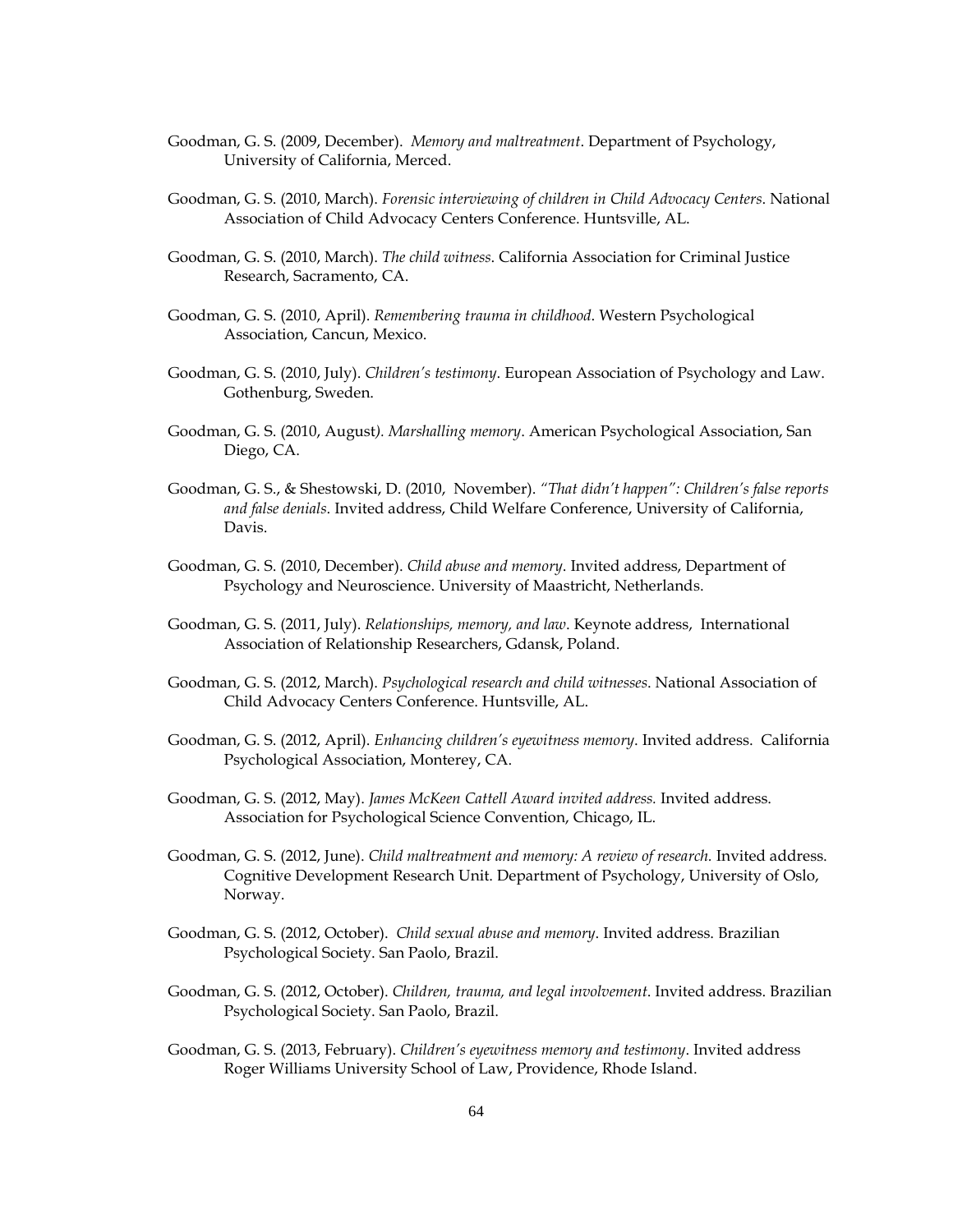- Goodman, G. S. (2013, June). *Autobiographical memory development: Social factors*. Conference on Clinical Implications of Autobiographical Memory, University of Aarhus, Aarhus, Denmark.
- Goodman, G. S. (2013, July). *Children and the law*. Invited workshop, Division 7 (Developmental Psychology), American Psychological Association, Honolulu, Hawaii.
- Goodman, G. S. (2013, September). *Children in court: Current research and future directions*. Invited address, Annual Partnership Conference: A New Beginning for Partnerships for Children & Families in Los Angeles County. California State University-Los Angeles and Los Angeles County Dependency Court, Los Angeles, CA.
- Goodman, G. S. (2014, May). *Children in criminal court*. Conference on Child-Friendly Justice. Stockholm Centre for the Rights of the Child, Faculty of Law, University of Stockholm, Sweden.
- Goodman, G. S. (2014, June). *Child sexual abuse and memory*. University of Granada, Spain.
- Goodman, G. S. (2014, August). *Division 7 Presidential address: Child victims, law, and memory.* Division 7 (Developmental Psychology), American Psychological Association, Washington, DC.
- Goodman, G. S. (2014, October). *Children's memory, trauma, and dissociation: Implications for therapeutic interventions*. Plenary address. International Society for the Study of Trauma and Dissociation, Long Beach, CA.
- Goodman, G. S., (2014, November). *Three possible myths about child maltreatment, child emotion, and child memory*. Keynote address. Nordic Network of Psychology and Law, University of Oslo, Norway.
- Goodman, G. S., (2014, December). *Myths about child witnesses*. Keynote address, Child and Adolescent Abuse Resources and Evaluation (CAARE) Center, Children's Hospital, University of California, Davis
- Goodman, G. S. (2015, January). *Remembering trauma in children exposed to violence*. Invited address, San Diego Conference on Child Abuse and Neglect, Chadwick Center and Children's Hospital, San Diego, CA.
- Goodman, G. S. (2015, January). *The science of child forensic interviewing*. Invited address, San Diego Conference on Child Abuse and Neglect, Chadwick Center and Children's Hospital, San Diego, CA.
- Goodman, G. S. (2015, March). *What we have learned (and what we still need to know) about child victims and law*. Invited award address, American Psychology-Law Society Conference, San Diego, CA.
- Goodman, G. S., (2015, April). *Child abuse, emotional effects, and memory*. Invited address to the Woodland Rotary Club, Woodland, CA.
- Goodman, G. S. (2015, May). *Children's abilities and experiences as victim/witnesses*. Invited address. Children's Justice Conference. Seattle, WA.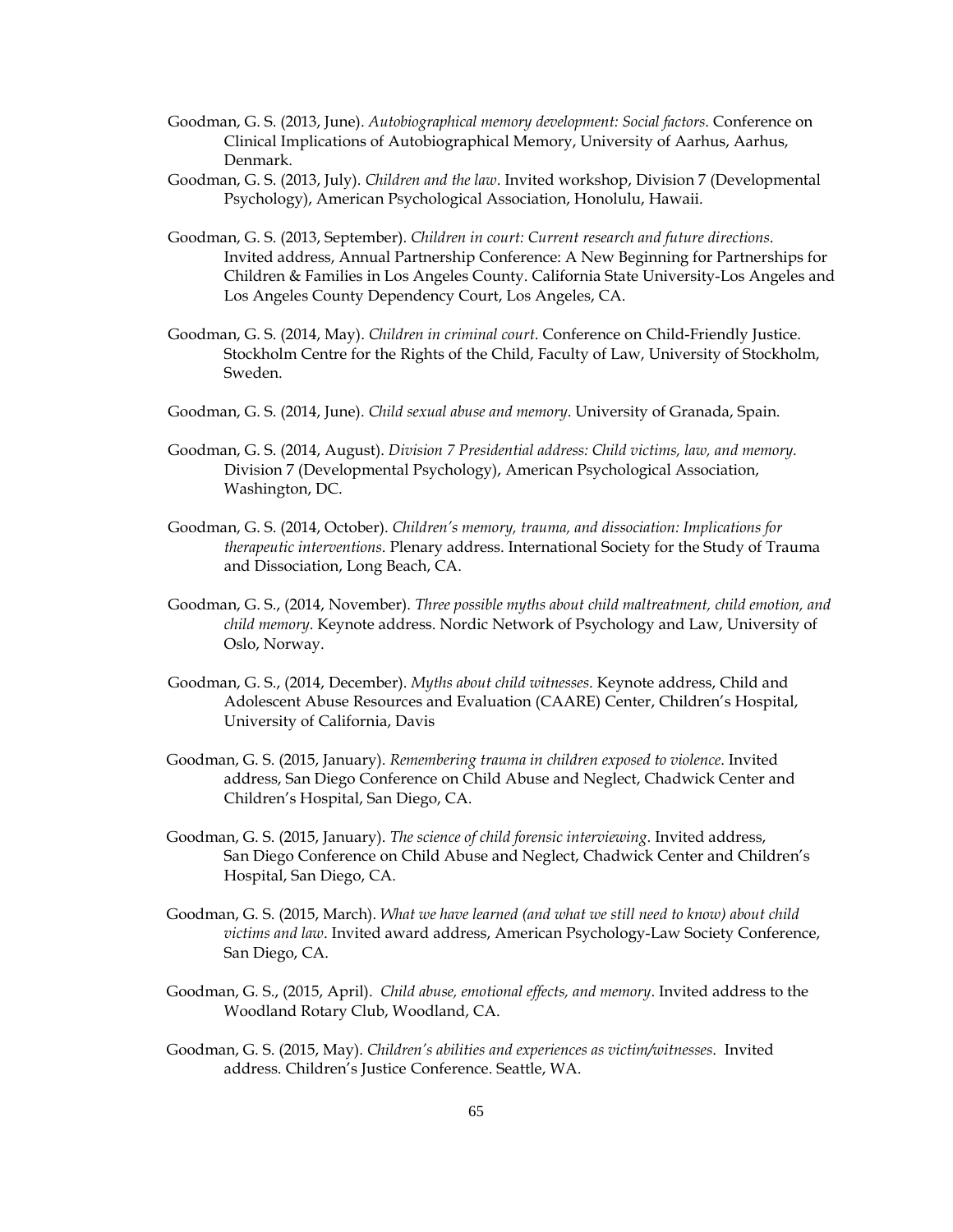- Goodman, G. S. (2015, May). *Children's memories*. Invited address. Children's Justice Conference. Seattle, WA.
- Goodman, G. S. (2015, July). *Effects of child physical punishment*. Roundtable speaker, American Psychological Association, Washington, DC.
- Goodman, G. S. (2015, October). *Long-term eyewitness memory in children exposed to violence.* National Institute of Justice, Washington, DC.
- Goodman, G. S. (2015, October). *Children, maltreatment, & memory: The dreaded early morning talk!"* Invited talk, UC Consortium on Social Sciences and Law, University of California, Irvine.
- Goodman, G. S. (2015, November). *Memorial: Wendell Jeffrey*. University of California, LosAngeles.
- Goodman, G.S. (2015, December). *Children's reactions to foster care and legal involvement*. University of California Sacramento Center, University of California Office of the President, Sacramento, CA.
- Goodman, G. S. (2016, July). *Trauma and memory in children exposed to violence*. International Conference on Memory, Budapest, Hungry.
- Goodman, G. S., & Lamb, M. E. (Chairs). (2016, August). *Child abuse and neglect: From basic research to foster and mental health care.* American Psychological Association, Denver, CO.
- Goodman, G. S. (2016, September*). The importance of studying children as witnesses and children exposed to violence*. University of Stockholm, Sweden.
- Goodman. G. S. (2016, November). *Retrospective recall and prospective observation of childhood adversity*. Conference on Identifying Adults at High Risk for Ill Health by Virtue of Remembered or Experienced Childhood Adversity. National Institute of Aging/NIH, Bethesda, Maryland.
- Goodman, G. S. (2017, April). *Childhood trauma, memory, and suggestibility.* Western Psychological Association, Sacramento, CA.
- Goodman, G. S. (2017, July). *Effects of trauma on memory in children and adolescents*. Sacramento Child Protective Services and District Attorney (Sexual Assault Unit) Meeting. Sacramento, CA.
- Goodman, G. S. (2017, August). *APA Distinguished Contributions to Research in the Public Interest (senior).* Award address, American Psychological Association, Washington, DC.
- Goodman, G. S. (2017, September). "There are no children here": *Trauma and memory in children exposed to violence. Honorary doctorate award address*, University of Oslo, Norway.
- Goodman, G. S. (2018, September). *Long-term memory accuracy and psychopathology in child abuse victims: A longitudinal perspective*. Invited address, Department of Psychology and Pedagogics, Altia State University, Barnaul, Russia.
- Goodman, G. S. (2018, September). *The science of* c*hild witnesses*. Invited address, Department of Psychology and Pedagogics, Altia State University, Barnaul, Russia.